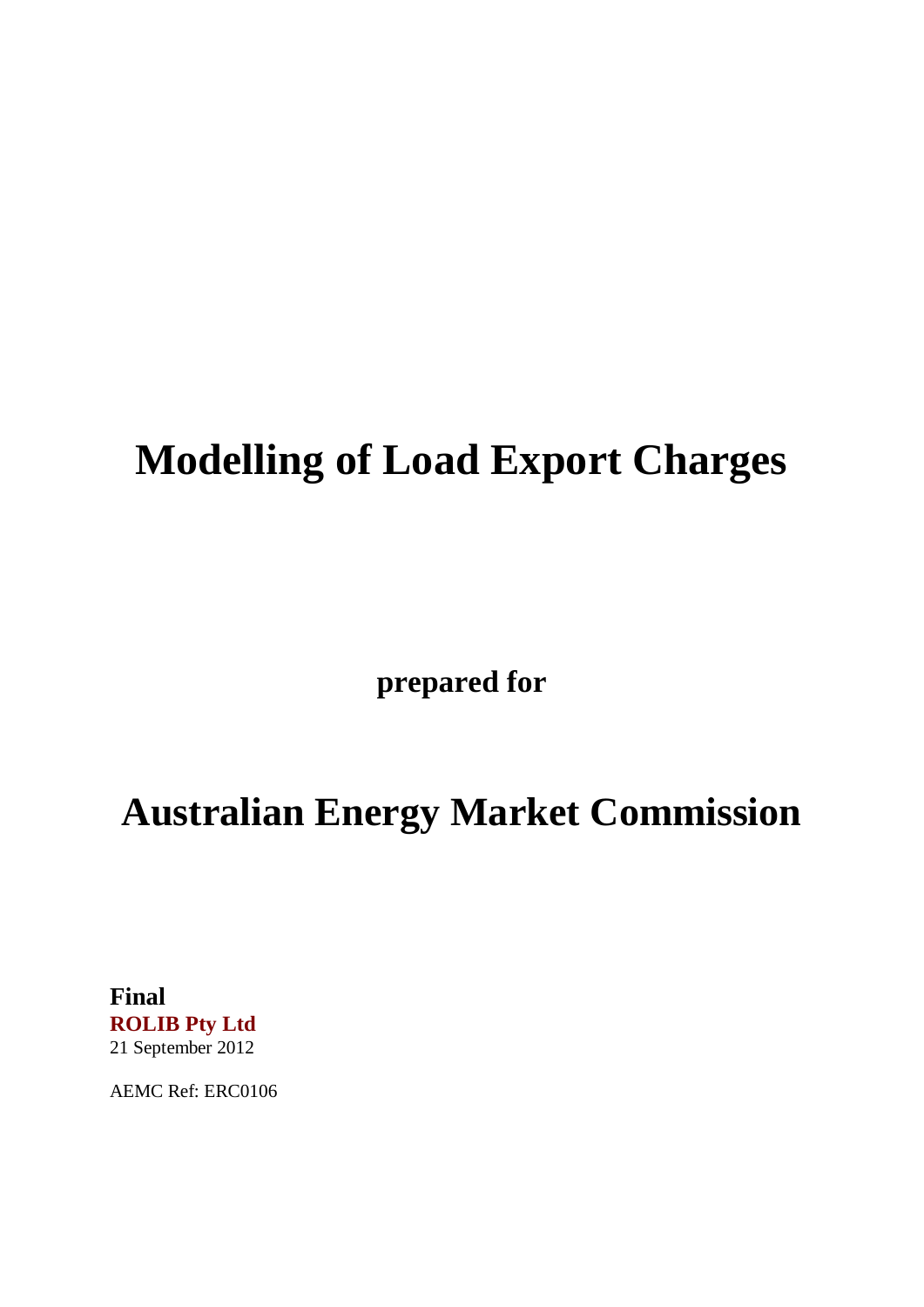## **Table of Contents**

| 1. |                |  |
|----|----------------|--|
|    | 1.1            |  |
|    | 1.2            |  |
|    | 1.2.1          |  |
|    | 1.2.2          |  |
|    | 1.2.3          |  |
|    | 1.2.4          |  |
|    | 1.2.5          |  |
|    | 1.3            |  |
| 2. |                |  |
|    | 2.1            |  |
|    | 2.1.1          |  |
|    | 2.1.2          |  |
|    | 2.1.3          |  |
|    | 2.1.4          |  |
|    | 2.1.5          |  |
|    | 2.2            |  |
|    | 2.3            |  |
|    | 2.3.1          |  |
|    | 2.3.2          |  |
| 3. |                |  |
|    |                |  |
|    | 3.1            |  |
|    | 3.2            |  |
|    | 3.3            |  |
|    | 3.4            |  |
|    | 3.4.1<br>3.4.2 |  |
|    | 3.5            |  |
|    | 3.6            |  |
|    | 3.6.1          |  |
|    | 3.6.2          |  |
|    | 3.7            |  |
|    |                |  |
| 4. |                |  |
| 5. |                |  |
|    | 5.1            |  |
|    | 5.2            |  |
|    | 5.3            |  |
|    | 5.4            |  |
|    | 5.5            |  |
|    | 5.6            |  |
|    | 5.7            |  |
|    | 5.8            |  |
|    | 5.9            |  |
|    | 5.10           |  |
| 6. |                |  |
|    |                |  |
| 7. |                |  |
| 8. |                |  |
|    | 8.1            |  |
|    |                |  |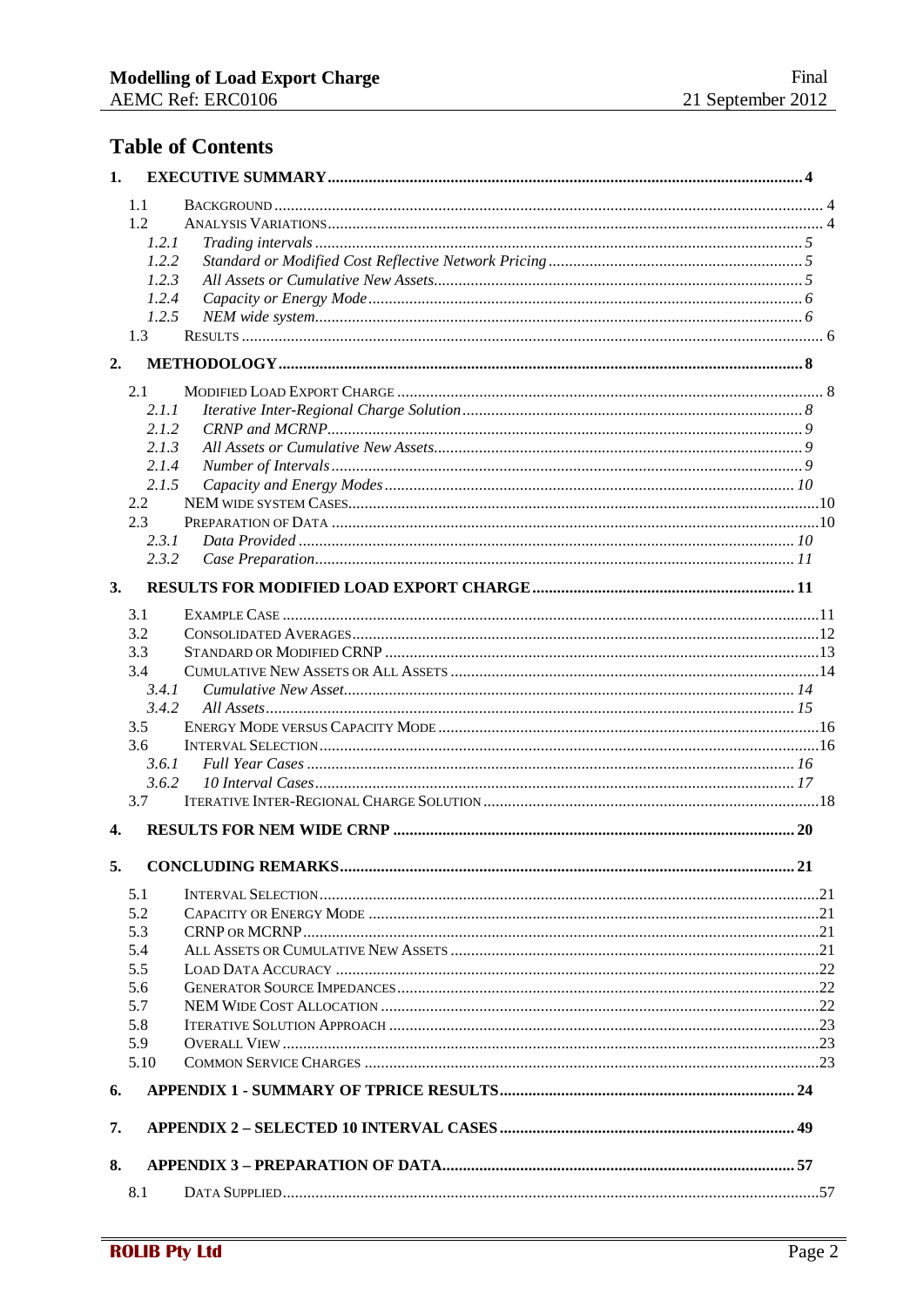| 8.2 |  |
|-----|--|
| 8.3 |  |
| 8.4 |  |
| 8.5 |  |
| 8.6 |  |
| 8.7 |  |
| 8.8 |  |
| 9.  |  |
| 9.1 |  |
| 9.2 |  |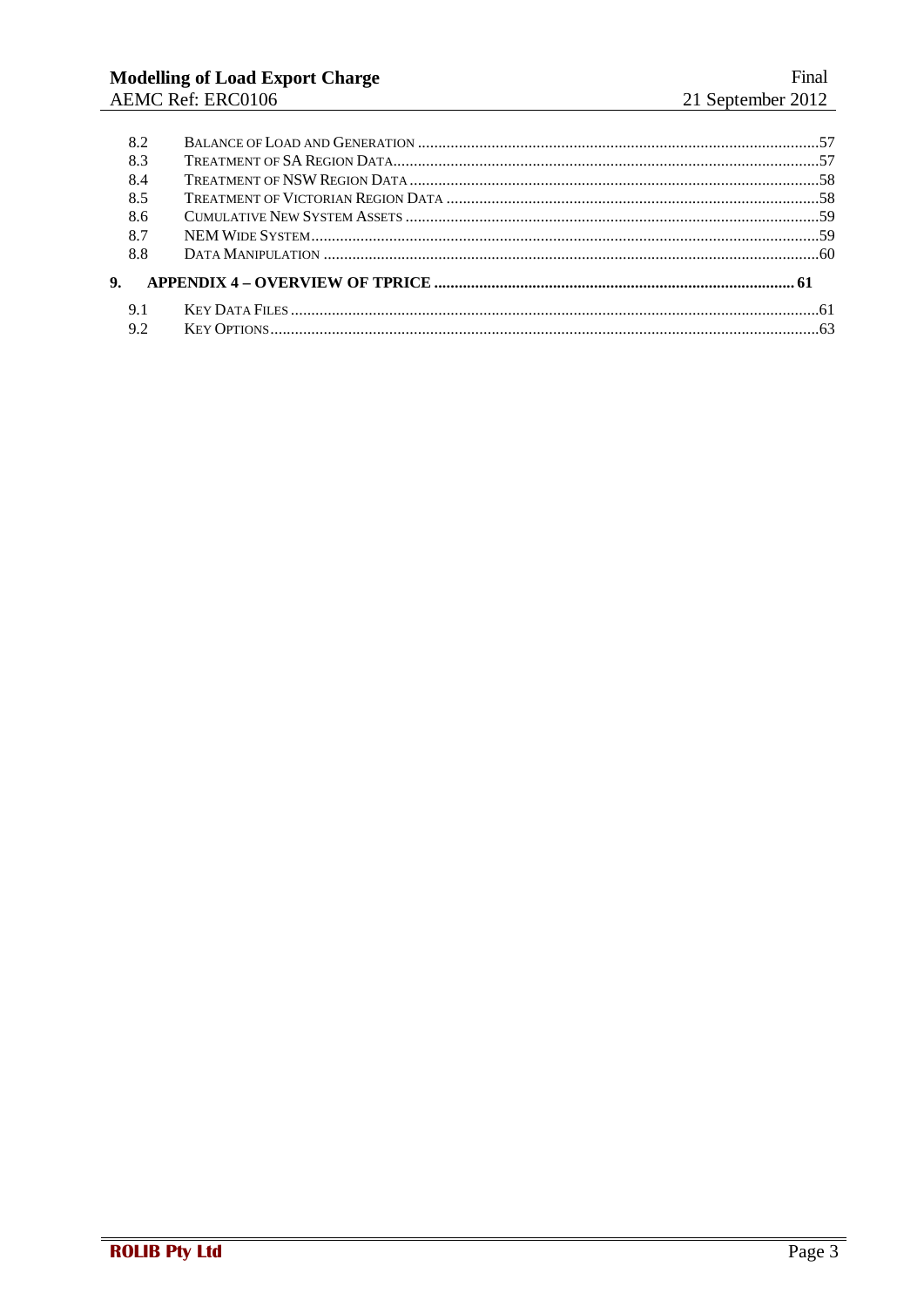## **Modelling of Load Export Charge**

## <span id="page-3-0"></span>**1. Executive Summary**

This report has been prepared to provide AEMC with indicative outcomes of a range of alternative approaches to determining inter-regional transport charges.

The AEMC Discussion Paper, National Electricity Amendment (Inter-regional Transmission Charging) Rule 2011 – 25 August 2011, provides background.

The current work was carried out using data provided by the Transmission Network Service Providers (TNSPS) and Coordinating Network Service Providers (CNSPs) for the regions of New South Wales, Queensland, South Australia, Tasmania and Victoria. This was generally the data used for transmission access pricing runs for 2009/10, 2010/11 and 2011/12. The network loading data for 2007/08, 2008/09 and 2009/10, respectively, was used.

## <span id="page-3-1"></span>*1.1 Background*

Locational transmission charges are determined annually by TNSPs for each point of supply. In the analysis, regional interconnection points are represented as equivalent loads and generators, matched to export and import power flows. In a full analysis, these equivalent loads would attract transmission charges, but the present arrangements between regions exclude such charges.

As there are variations in the details of the methodology used to assess transmission charges in the various regions, there is a need for a uniform methodology that can be used to determine inter-regional charges.

The present project examines the outcome of a number of alternative approaches to the calculation of these charges.

Analysis was carried out using the TPRICE software package, which is used in all transmission regions for the calculation of locational transmission prices. This software has a number of different modes of operation and data preparation, which are explored in this report.

## <span id="page-3-2"></span>*1.2 Analysis Variations*

The transmission pricing analysis was carried out with a number of variations in methodology, and the outcome in terms of inter-regional charges reported. The variations are discussed below.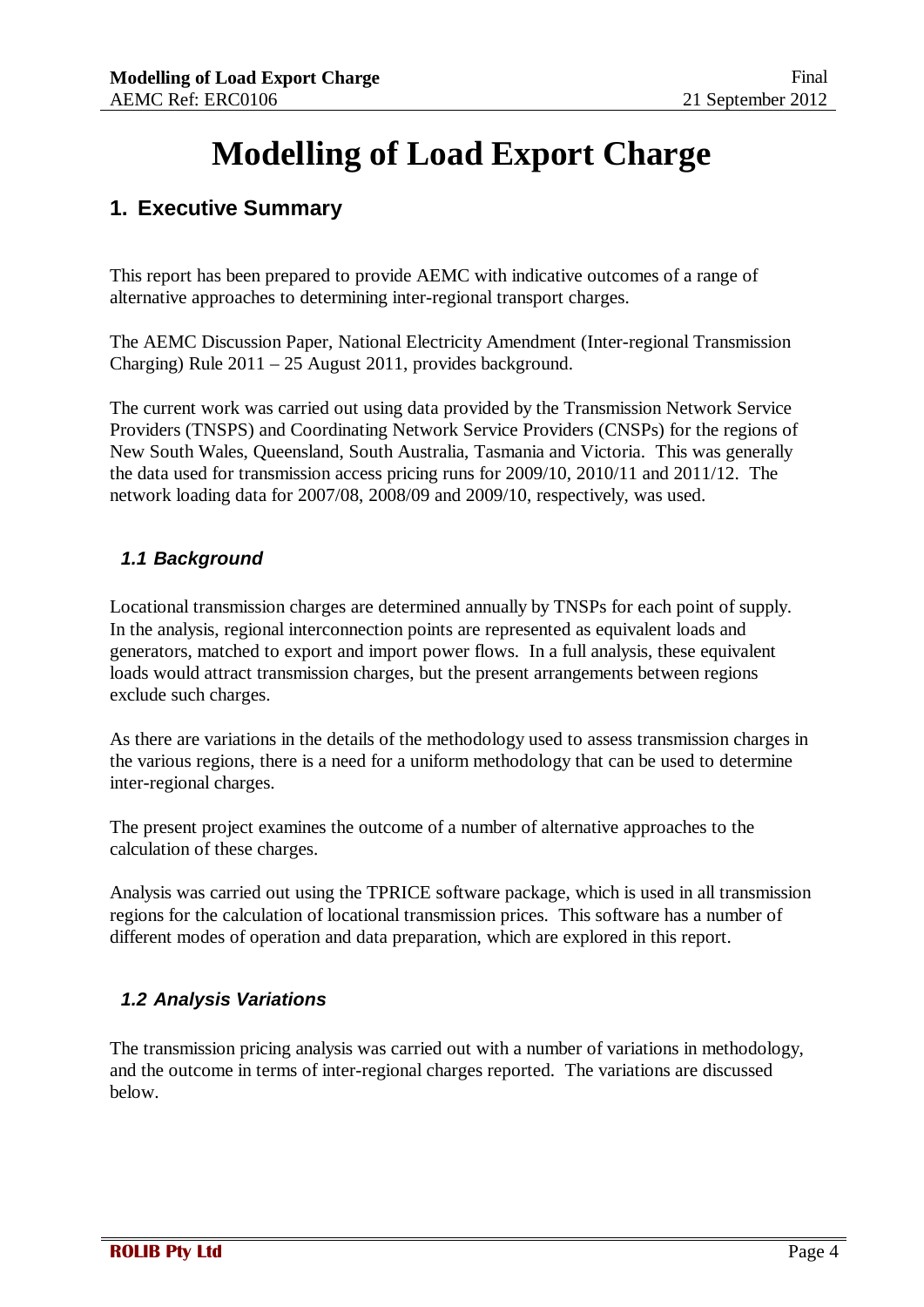#### <span id="page-4-0"></span>**1.2.1 Trading intervals**

The analysis involves the simulation and assessment of transmission usage over a number of trading intervals. The intra-regional calculations use either full year or selected 10 interval cases, depending on the TNSP.

The following cases are considered in this report:-

- Full year of trading intervals (17,520 trading intervals in a non-leap year)
- 10 trading intervals at times of highest regional demand
- 10 trading intervals per interconnected region at times of high export
- 10 trading intervals at times of highest NEM wide demand

#### <span id="page-4-1"></span>**1.2.2 Standard or Modified Cost Reflective Network Pricing**

TPRICE assesses the relative usage of transmission elements associated with the power flow to supply points. This is referred to as Cost Reflective Network Pricing (CRNP) since the share of network asset costs required for supply to each load point, is used to determine the charge.

Since transmission assets frequently provide capacity considerably in excess of the level of load supplied (due to provision for load growth and the capacity steps of transmission lines), a modified form of CRNP, referred to as MCRNP, is used by some TNSPs. With the MCRNP approach, the charges associated with a transmission element are discounted according to their level of utilisation, as determined from their peak loading during the simulated intervals, and their assigned ratings.

Both CRNP and MCRNP cases are considered for this report. However, with the MCRNP cases, only radial transmission is subject to discounting.

#### <span id="page-4-2"></span>**1.2.3 All Assets or Cumulative New Assets**

The intra-regional transmission charges are determined by all TNSPs by including charges associated with all transmission assets in service. In order to look at marginal costs of interconnections, cases using only new assets, installed after a certain date to enhance or maintain interconnection capacity, were also considered. The cases were:-

- The "All Asset" cases, in which all transmission assets in a region were used in the charge determination.
- The cumulative new asset case, in which charges associated with all new assets installed to extend or maintain interconnection capacity in the period from 1 July 2007 were included in the analysis. That is, in the 2009/10 charges, only new assets installed in 2007/08 were included. For the 2010/11 charges, the new assets installed in both 2007/08 and 2008/09 were included, etc.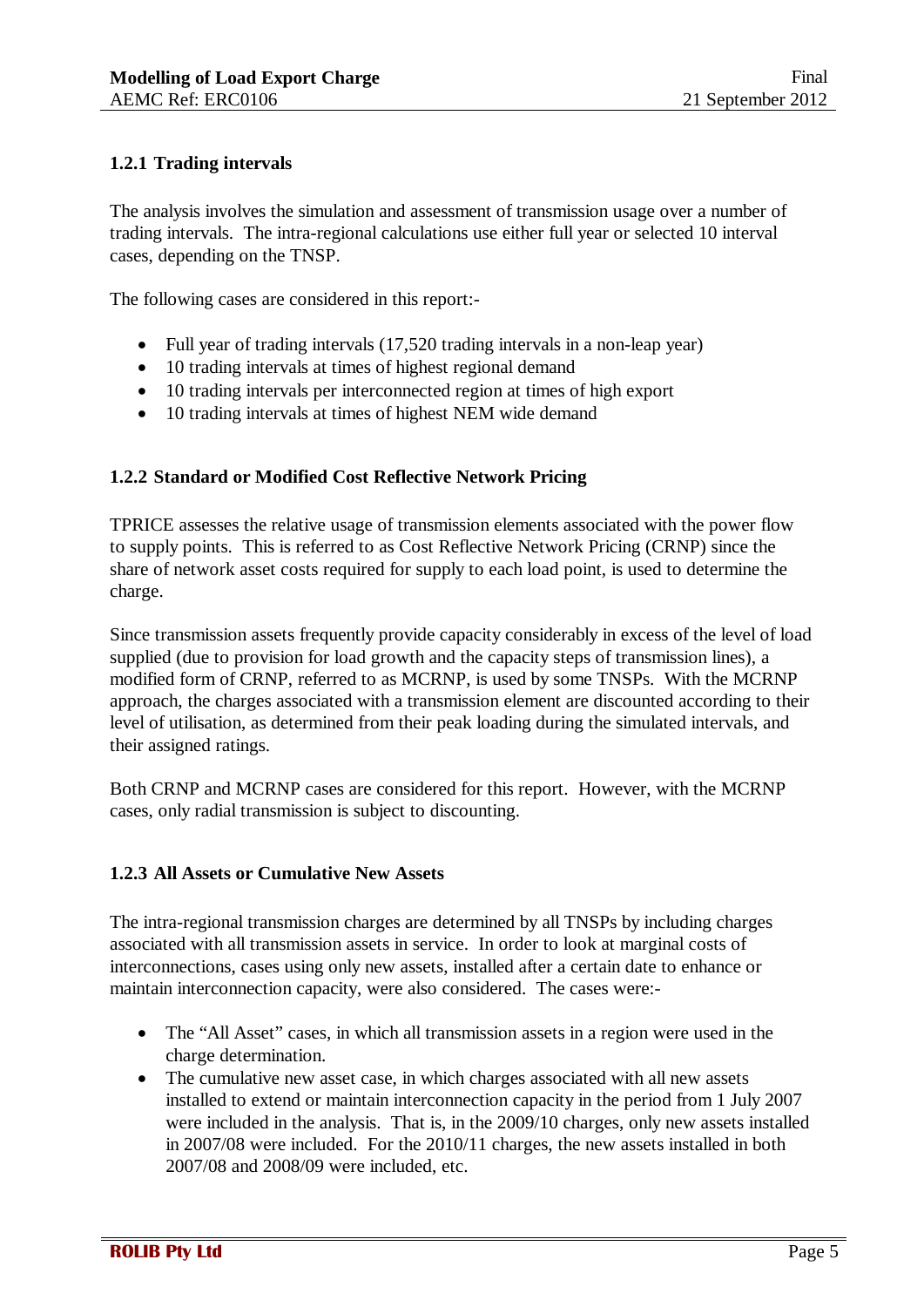#### <span id="page-5-0"></span>**1.2.4 Capacity or Energy Mode**

For each trading interval simulated, the usage of each transmission element by each load is determined. If the average usage over all intervals is used for transmission charge determination, the calculation is said to be using the Energy Mode. If the peak usage over the simulated intervals is used, the calculation is said to be using the Capacity Mode.

Most of the TNSPs use the Capacity Mode for intra-regional charges, as transmission augmentation is largely driven by peak loading levels. One TNSP, however, uses the Energy Mode and with ten trading intervals at times of highest system loading.

For this report both Capacity and Energy Modes are considered.

#### <span id="page-5-1"></span>**1.2.5 NEM wide system**

In addition to individual region analysis, the data provided by the regions was merged to form a single NEM wide system case. A reduced number of cases with this composite system model were run. These were the Capacity and Energy modes, full year of intervals or 10 NEM wide highest demand intervals, all with standard CRNP, and all assets.

#### <span id="page-5-2"></span>*1.3 Results*

With 5 regions and three years, these options yield a large number of combinations, the results of which are summarised in Appendix 1.

The TPRICE results were scaled so that the total locational charges matched 50% of each region's Annual Service Revenue Requirement (ASRR).

The following observations are drawn from the studies:

- The differences between the CRNP and MCRNP outcomes were not significant, due to the discounted elements in the MCRNP analysis being restricted to radial transmission.
- There were insufficient new assets to make a meaningful cumulative new asset approach in the period considered.
- The 10 interval cases provided significant variations from year to year, whilst the full year capacity based cases were more consistent from year to year.

It would appear that the full year, capacity mode, standard CRNP, all assets approach, would be a likely candidate for inter-regional charges, as it has the following attributes:

- Reasonable consistency between annual outcomes
- Capacity Mode most closely reflects transmission cost drivers
- The full year approach aligns with the methodology used by most TNSPs in determining intra-regional locational charges
- It avoids the need to select a limited number of intervals that may not adequately capture the usage of interconnections for both import and export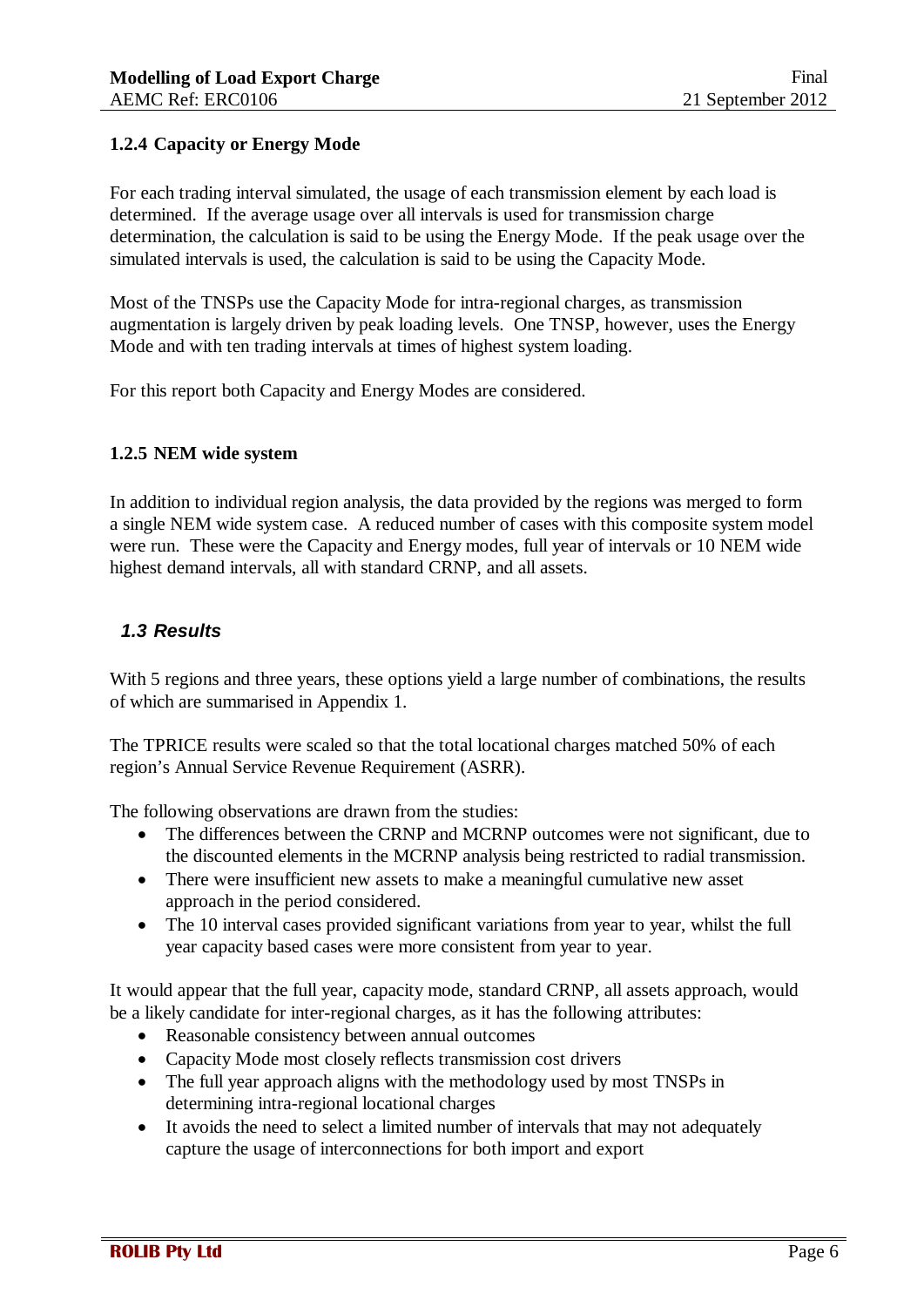With this approach, the average nett revenues (\$M) from inter-regional charges, would be as given in Table 9 of the report. This is reproduced below.

| Year    | Tas  | SA       | Vic   | <b>NSW</b> | Qld  |
|---------|------|----------|-------|------------|------|
| 09/10   | 3.40 | -13.68   | 17.84 | $-17.27$   | 9.71 |
| 10/11   | 4.71 | $-13.80$ | 16.42 | $-17.11$   | 9.79 |
| 11/12   | 5.40 | $-11.44$ | 12.49 | -15.35     | 8.89 |
| Average | 4.50 | $-12.97$ | 15.58 | -16.58     | 9.46 |

These figures (and those in Appendix 1) are the result of a single set of calculations. If the inter-regional charges are then used to adjust the total regional locational TUOS charges, which in turn will change the inter-regional charges, an iterative approach is required.

Such an iterative approach to the determination of inter-regional charges is recommended, as TUOS charges change significantly when allowance is made for the inclusion of inter-regional charges in the allocation of costs.

With the iterative approach, the nett revenues (\$M) for the regions would be as given in Table 8 of the report, which is reproduced below.

| Year    | Tas  | SA       | Vic   | <b>NSW</b> | Qld  |
|---------|------|----------|-------|------------|------|
| 09/10   | 3.17 | -10.26   | 11.91 | -13.43     | 8.60 |
| 10/11   | 4.34 | $-10.49$ | 11.01 | -13.63     | 8.77 |
| 11/12   | 4.94 | $-8.65$  | 8.10  | -12.48     | 8.09 |
| Average | 4.15 | -9.80    | 10.34 | $-13.18$   | 8.49 |

A number of issues were identified during the project, the most significant of these were:-

- The quality of the load and generation data provided by the TNSPs was generally poor. An approach to derive the data from a system wide model, as produced by AEMO in its National role, and used for the calculation of Marginal Loss Factors, should avoid these inaccuracies. Such a system wide model could be split into regional equivalents and be provided to the various TNSPs for their calculations, and provide a consistent basis for inter-regional charges. [This would require some effort by the TNSPs to align their cost data with the AEMO network model.]
- Some sensitivity to TPRICE results was seen in variation in the modelled generator source impedance. It is suggested that a unified approach should be defined for the calculation of inter-regional charges, particularly generator source impedances.

The NEM wide system approach provided a similar pattern of outcomes for all but Queensland. The allocation of load to generation within TPRICE is on the basis of fault level contributions. This leads to some difficulties in allocation to remote regions if low source impedance generators are represented at interconnection points. The resolution of applicable generator model source impedances (as mentioned above), or the modification of the method for interconnected regions, may be necessary to get reliable NEM wide system results. The absence of equivalent generators at the interconnection points, as would be possible with a consistent set of load and generation data, would also assist here.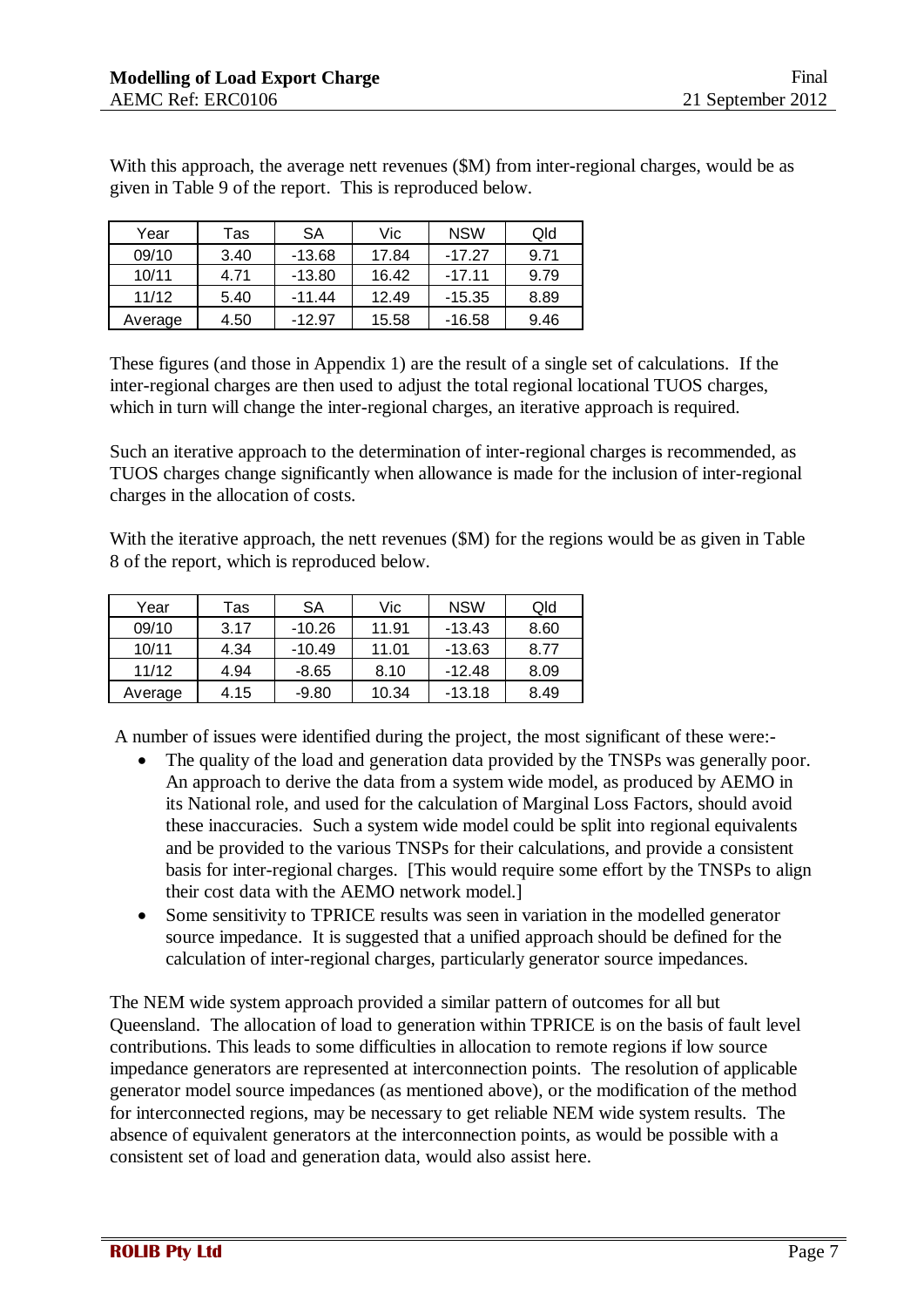## **Modelling of Load Export Charge**

## <span id="page-7-0"></span>**2. Methodology**

This report has been prepared to provide AEMC with indicative outcomes of a range of alternative approaches to determining inter-regional transport charges.

The AEMC Discussion Paper, National Electricity Amendment (Inter-regional Transmission Charging) Rule 2011 – 25 August 2011, provides background.

The current work was carried out using data provided by the TNSPS (or CNSPs) for the regions of New South Wales, Queensland, South Australia, Tasmania and Victoria. This was generally the data used for transmission access pricing runs for 2009/10, 2010/11 and 2011/12. The network loading data of 2007/08, 2008/09 and 2009/10, respectively, was used.

The analysis was carried out using the TPRICE software package; a brief overview of which is given in Appendix 4.

## <span id="page-7-1"></span>*2.1 Modified Load Export Charge*

The TPRICE software has the ability to allocate costs to both loads and to generators. For the present study, only allocation to loads is considered. The total locational Transmission Use of System (TUOS) charge is 50% of the Annual Service Revenue Requirement (ASRR) for each region. There are a number of minor adjustments to this to allow for settlement residues etc., but these are ignored in this study.

In the representation of individual regions for TPRICE studies, inter-regional transfers are represented by equivalent loads and generators at, or near, the regional border interconnection points. These are set to simulate the historic interconnection transfers.

The TPRICE calculated charges for each point of supply in each region, including those at the borders, were scaled to summate to 50% of the ASRR for that region. The resulting charges at the equivalent loads at the regional boundaries were then taken as the load export charges applied to the associated interconnected regions.

A number of different approaches were simulated. These are summarised below.

#### <span id="page-7-2"></span>**2.1.1 Iterative Inter-Regional Charge Solution**

If the nett inter-regional charges are added to the locational ASRR charges, and redistributed to the points of supply, including those associated with regional interconnections, an iterative solution is required.

The changes resulting from an iterative approach are quite significant, and should therefore justify such an iterative approach.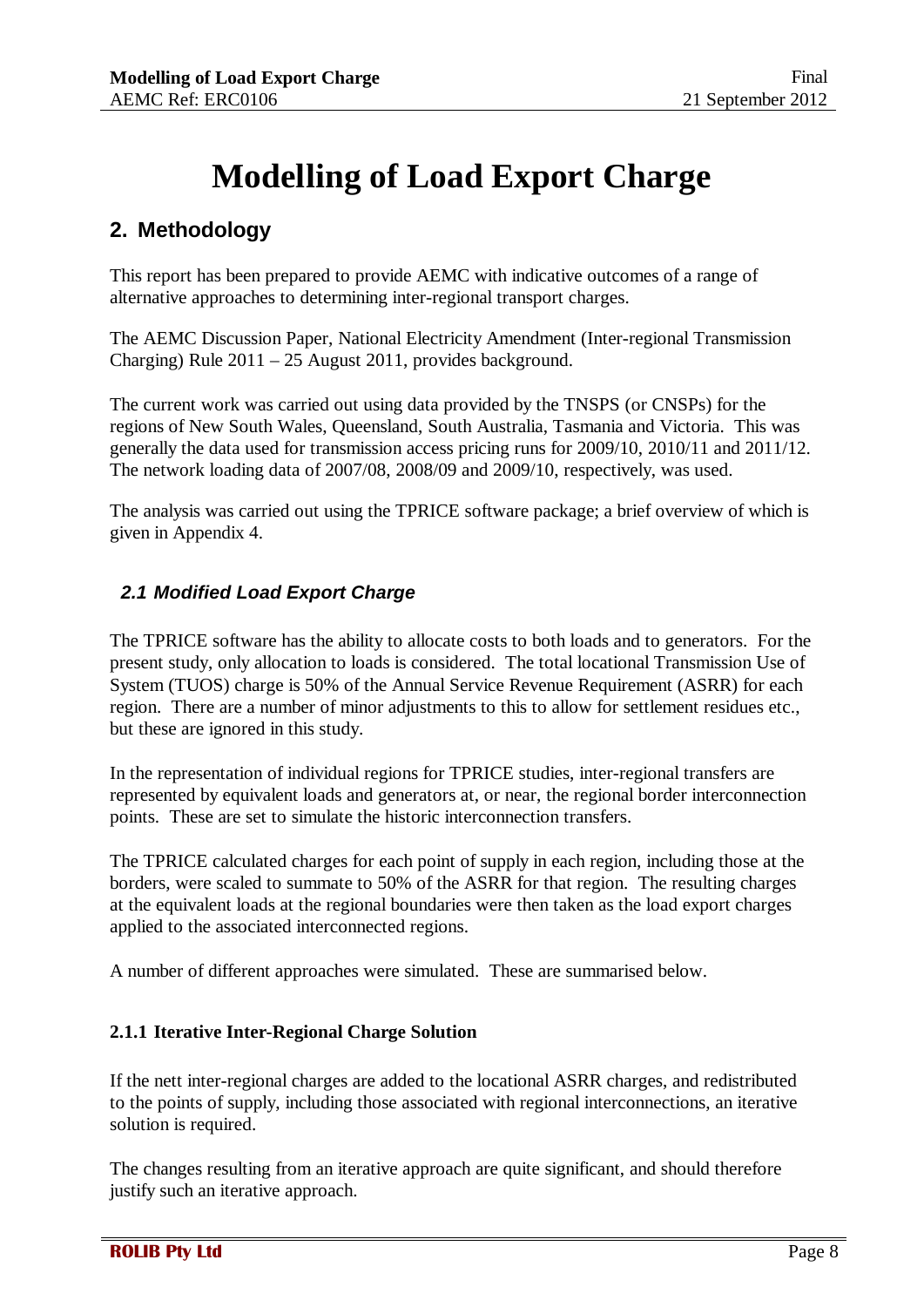This is discussed in more detail in Section 3.7.

#### <span id="page-8-0"></span>**2.1.2 CRNP and MCRNP**

Both the standard cost reflective network pricing (CRNP) and modified cost reflective network pricing (MCRNP) methods were simulated.

The MCRNP method differed from the CRNP method in that the charges for selected transmission elements are scaled by their utilisation, so that charges for under-utilised elements are discounted.

For this study, only radial transmission was discounted in the MCRNP cases.

#### <span id="page-8-1"></span>**2.1.3 All Assets or Cumulative New Assets**

The "All Assets" studies involve charging on the basis of all network elements, whilst in the "Cumulative New Assets" studies involve charging only for new network elements that are required to maintain or extend inter-regional transfer capability and were installed later than June 2007.

For the cumulative new asset cases only a limited number of variations were considered.

#### <span id="page-8-2"></span>**2.1.4 Number of Intervals**

Most TNSPs simulate a full year of trading intervals in their calculation of locational TUOS charges. This gives 17,520 30 minute trading intervals for a non-leap year. Thus, the full year case was simulated.

As it is standard practice for the Victorian TNSP to determine transmission charges on the basis of 10 high load trading intervals, using the Energy Mode, 10 interval cases were also considered as a possible candidate for assessing inter-regional charges.

Following comments from the TNSPs, this approach was extended to consider three alternative approaches to the selection of the 10 trading intervals.

The different approaches for selecting the "10" intervals for each region were:-

- a) The 10 days having maximum regional demand between the hours of 11:00 and 19:00 were determined. Then, for each of these 10 days, the interval with the maximum demand between those hours was selected.
- b) The 10 days having maximum regional export between the hours of 11:00 and 19:00 were determined. Then, for each of these days the interval with the maximum export between those hours was selected. For regions with a number of interconnected regions, 10 intervals were selected for each interconnected region. For Victoria, this results in 30 intervals being selected. For NSW, 20 intervals and 10 for the other regions.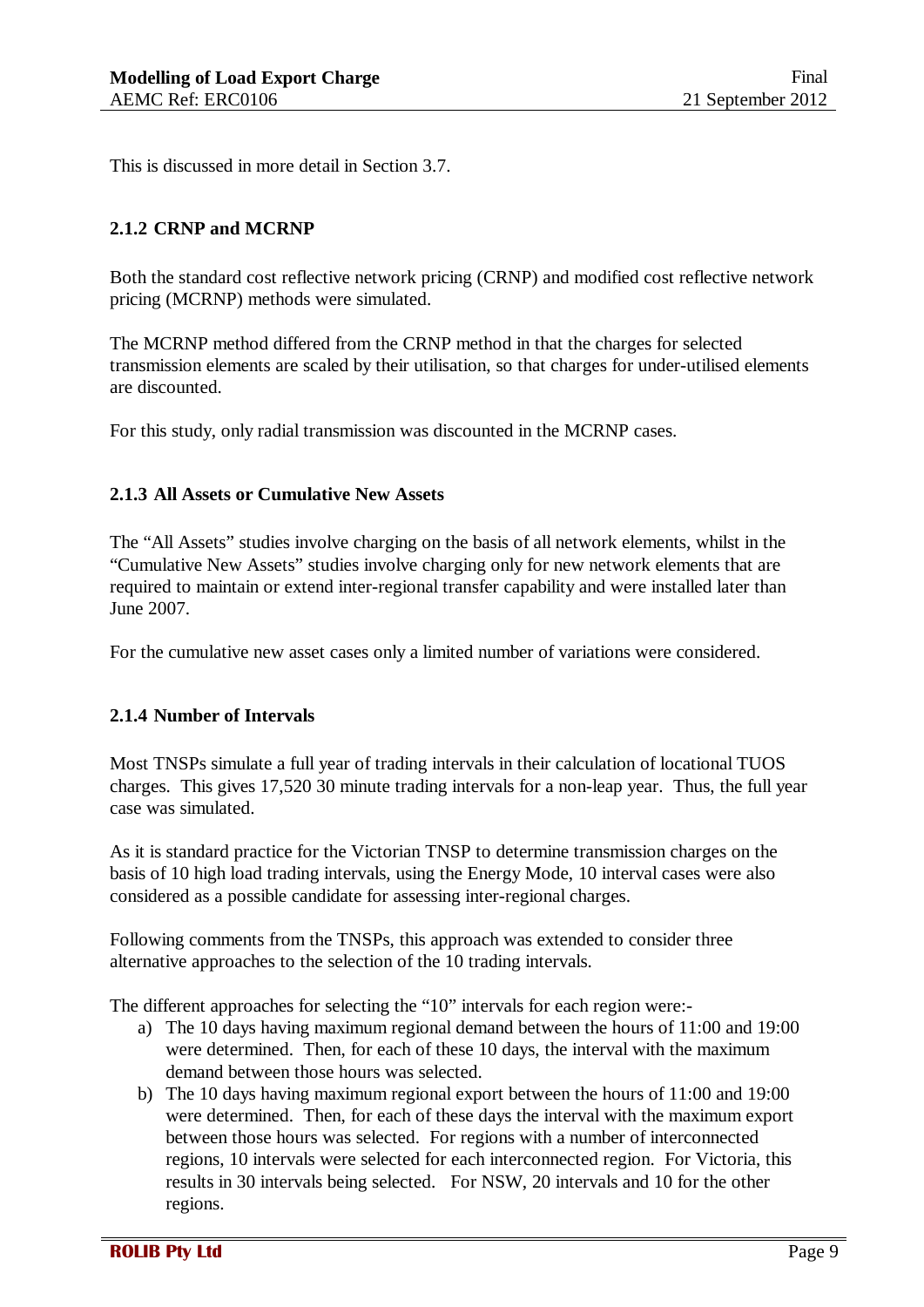c) The 10 days having maximum demand on the overall NEM wide system between the hours of 11:00 and 19:00 were determined. Then, for each of these days, the interval with the maximum demand between those hours was selected. These selected intervals were then applied for each region.

Thus, in all 4 different approaches to interval selection were simulated.

The timings of maximum demand and maximum exports varied from region to region. The selected dates and intervals, together with demand and export levels, are given in Appendix 2.

An alternative of using only summer months, as is the case for Victoria, could have been analysed, but it is expected that the changes in outcomes would be negligible.

#### <span id="page-9-0"></span>**2.1.5 Capacity and Energy Modes**

For each trading interval simulated, the usage of each transmission element by each load is determined. If the average usage over all intervals is used for transmission charge determination, the calculation is said to be using the Energy Mode. If the peak usage over the simulated intervals is used, the calculation is said to be using the Capacity Mode.

Most of the TNSPs use the Capacity Mode for intra-regional TUOS charges, as transmission augmentation is largely driven by peak loading levels. The Victorian TNSP, however, uses the Energy Mode and ten trading intervals at times of highest system loading.

After some initial studies, it appeared that the Capacity Mode offered some advantages over the Energy Mode for the 10 trading interval cases, so both Capacity and Energy Modes were simulated.

#### <span id="page-9-1"></span>*2.2 NEM wide system Cases*

The individual regions were combined to form a single network, together with load and cost data for each year. Only standard CRNP with 365 day and 10 interval cases at high system demand were simulated for the three years.

#### <span id="page-9-2"></span>*2.3 Preparation of Data*

#### <span id="page-9-3"></span>**2.3.1 Data Provided**

The following data items were supplied by the TNSPs:-

- Load data files giving load and generation output data for each trading interval in the three years under consideration.
- Loadflow data files which provide an analytic model of the networks for each year.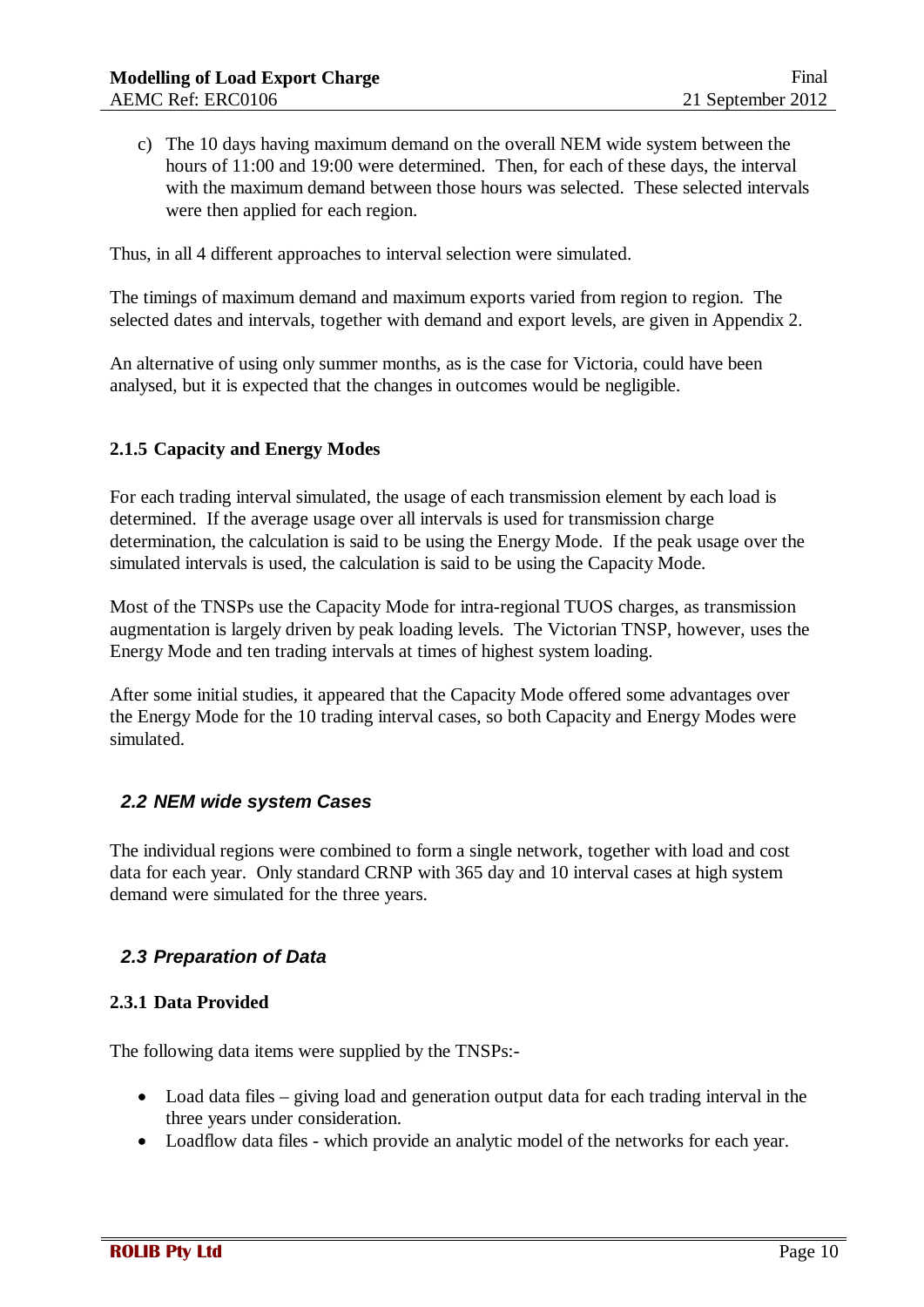- Cost data files which give relative costs for each transmission element and, where appropriate, the ratings of transmission elements for use in MCRNP analysis. These are for both all and new assets.
- The Annual Service Revenue Requirement (ASRR) for each region.

Adjustments to this data found necessary to provide a consistent basis for these studies, are covered in Appendix 3.

#### <span id="page-10-0"></span>**2.3.2 Case Preparation**

Sets of TPRICE data had to be prepared to enable the cases to be run. This required the following number of cases:

Individual region all asset cases 3 years \* 5 regions \* 2 CRNP modes \* 4 Interval modes \* 2 Capacity /Energy = 240 cases.

Cumulative new assets 3 years \* 5 regions \* 1 CRNP modes \* 2 Interval modes \* 1 Capacity /Energy = 30 cases for the cumulative new assets.

NEM wide system cases 3 years \* 2 Interval modes \* 2 Capacity/Energy modes = 12 cases for the NEM wide system cases.

In all, some 282 cases were prepared.

## <span id="page-10-1"></span>**3. Results for Modified Load Export Charge**

TPRICE studies were carried out for all combinations of variables. This involved 270 cases for the individual regional studies (including 30 from cumulative new assets), and 12 cases using the NEM wide system cases.

The 270 individual region studies were grouped to form 54 sets, with the same approach for each region.

The results of the TPRICE studies are summarised in Appendix 1. Specific cases are discussed below.

#### <span id="page-10-2"></span>*3.1 Example Case*

It is useful to introduce the results by way of an example. The case with the full 365 days, standard CRNP, all assets, Capacity Mode is chosen. The results are in Tables A1\_01, A1\_02, and A1\_03, for 2009/10, 2010/11 and 2011/12 respectively. Table A1\_01(a) is repeated below for reference.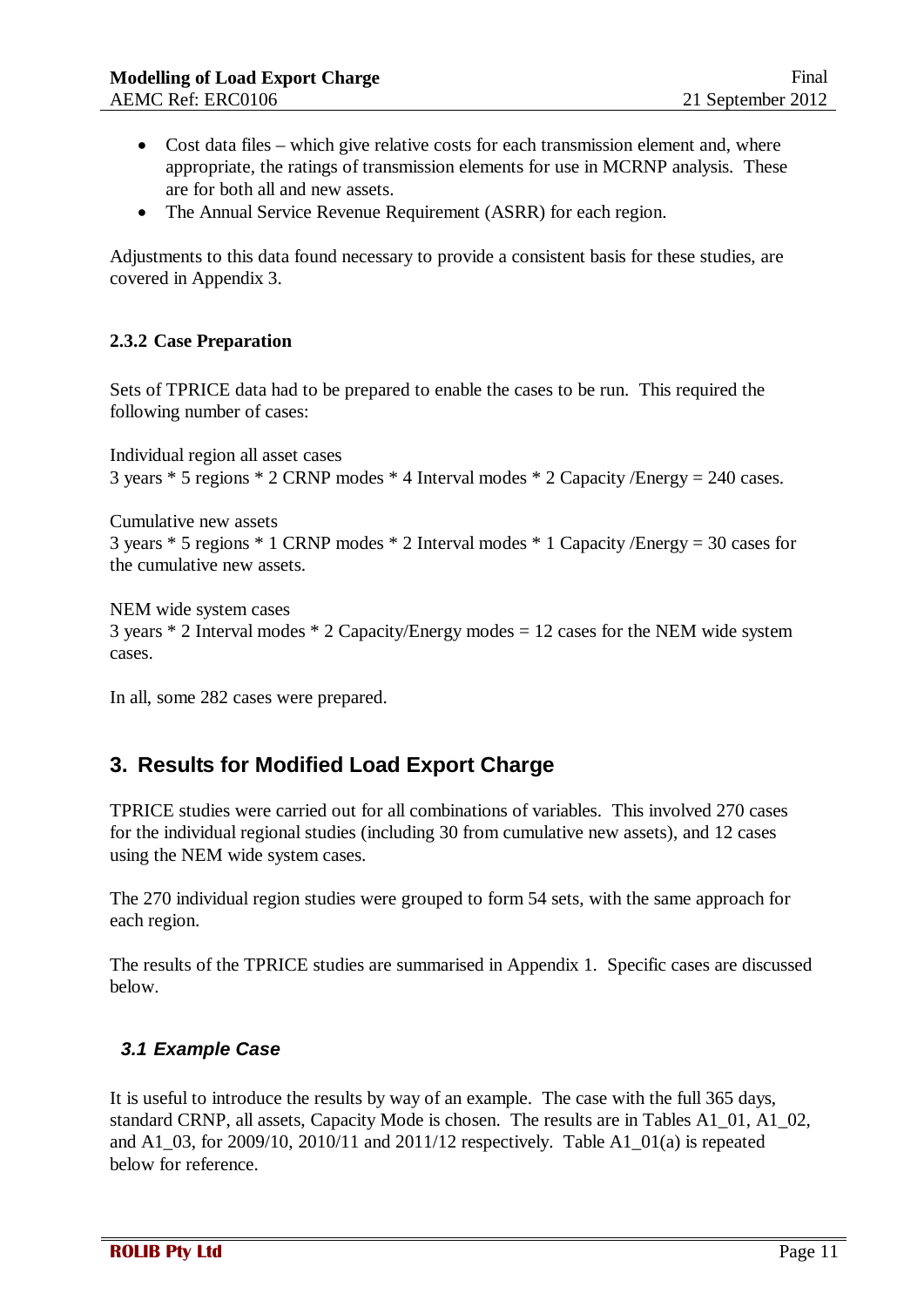| Rqn       | Tas    | SA     | Vic     | NSW     | <b>OLD</b>                                                             | Unalloc | Total                                                                      |
|-----------|--------|--------|---------|---------|------------------------------------------------------------------------|---------|----------------------------------------------------------------------------|
| Tas       | 45.350 | 0.000  | 3.929   | 0.000   | 0.000                                                                  | 0.000   | 49.279                                                                     |
| SA        | 0.000  | 79.929 | 17.578  | 0.000   | 0.000                                                                  | 0.000   | 97.507                                                                     |
| Vic       | 0.529  | 31.259 | 173.978 | 30.732  | 0.000                                                                  | 0.000   | 236.498                                                                    |
| NSW       | 0.000  | 0.000  | 23.174  | 231.440 | 7.579                                                                  | 0.000   | 262.193                                                                    |
| OLD       | 0.000  | 0.000  | 0.000   | 17.289  | 189.710                                                                | 0.000   | 206.999                                                                    |
|           |        |        |         |         |                                                                        |         | Table A1_01(a): Interconnection charges (\$M) for 2009/10, 365 day period, |
| analysis. |        |        |         |         | standard CRNP, capacity method, all assets. Based on individual region |         |                                                                            |

In this table each row gives the results of a separate TPRICE study. The figures for each row summate to the locational ASRR (50% of the total ASRR) for that region. They give a breakdown of the charges associated with the equivalent loads for each region.

For example, for Tasmania, \$45.35M is associated with charges to loads within Tasmania, and \$3.929 M is associated with the equivalent load representing transfer to Victoria. In Victoria, the charge associated with the Tasmanian equivalent load is \$0.529 M.

Accordingly, the nett revenue to Tasmania from inter-regional charges is  $$3.929 \text{ M} - $0.529 \text{ M} = $3.400 \text{ M}.$ 

For Victoria \$0.529 M is associated with the Tasmanian equivalent load, \$31.259 M with the SA equivalent (sum of the two interconnection points) and \$30.732 M with the NSW equivalent (sum of three interconnection points). However, other regions ascribe the following costs to the Victorian equivalent loads, Tasmania \$3.929 M, SA \$17.578 M, and NSW \$23.174 M.

The nett payment to Victoria becomes \$0.529 M + \$31.259 M + \$30.732 M - \$3.929 M -  $$17.578 \text{ M} - $23.174 \text{ M} = $17.839 \text{ M}.$ 

This calculation can be repeated for SA, NSW and Qld. The resultant nett revenues are given in Table A1\_01(b), reproduced below.

Tas SA Vic NSW QLD<br>3.400 -13.681 17.839 -17.268 9.710 17.839 -17.268 Table A1  $01(b)$ : Nett inter-regional revenue, conditions as per A1  $01(a)$ .

These (b) series tables capture the nett outcome of the method.

The unallocated column in Table A1\_01(a), as reproduced above, gives the revenue that cannot be associated with demand. This can be due to either assets that are not in the path of supply, as represented in the loadflow, or the discount applied to transmission using the modified CRNP method.

The results of all studies are summarised in Table A1\_57, which provides a quick overview.

#### <span id="page-11-0"></span>*3.2 Consolidated Averages*

Table 1, below, summarises the cases by giving the averages of the three years under consideration.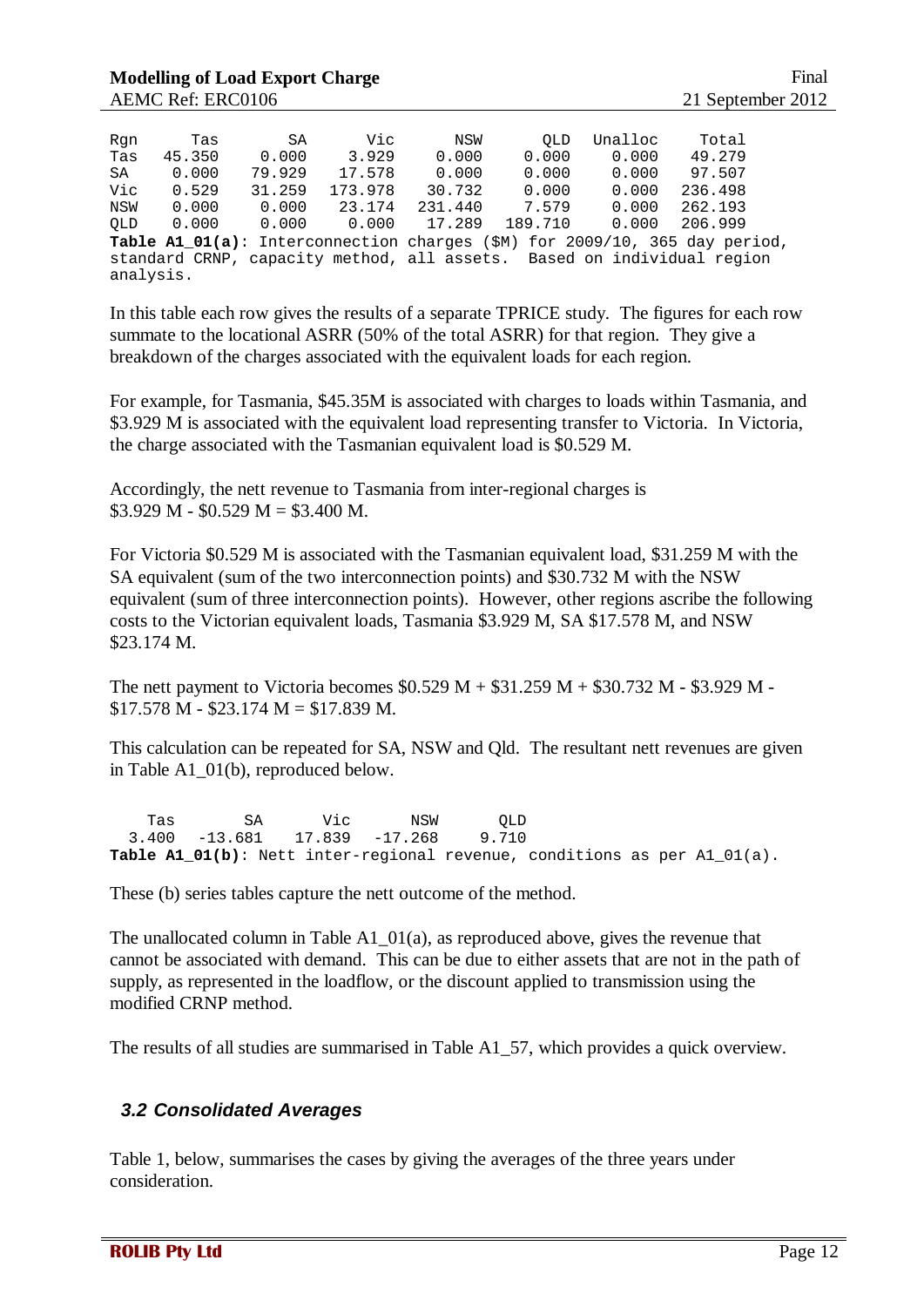| <b>Ints</b>     | <b>Mode</b>  | C/E | Assets | <b>Runs</b> | Tas   | SA       | Vic      | <b>NSW</b> | Qld     |
|-----------------|--------------|-----|--------|-------------|-------|----------|----------|------------|---------|
| 365D            | <b>CRNP</b>  | С   | All    | 5           | 4.50  | $-12.97$ | 15.58    | $-16.58$   | 9.46    |
| 365D            | <b>MCRNP</b> | C   | All    | 5           | 4.49  | $-13.06$ | 15.68    | $-15.58$   | 8.47    |
| 365D            | <b>CRNP</b>  | E   | All    | 5           | 0.78  | $-4.11$  | 10.54    | $-20.94$   | 13.73   |
| 365D            | <b>MCRNP</b> | E   | All    | 5           | 0.78  | $-4.14$  | 10.57    | $-20.22$   | 13.01   |
| 10L             | <b>CRNP</b>  | C   | All    | 5           | 1.55  | $-25.52$ | 17.11    | 2.58       | 4.28    |
| 10L             | <b>MCRNP</b> | C   | All    | 5           | 1.55  | $-25.55$ | 17.14    | 3.20       | 3.67    |
| 10 <sub>L</sub> | <b>CRNP</b>  | E   | All    | 5           | 0.71  | $-20.18$ | 15.57    | 0.78       | 3.11    |
| 10L             | <b>MCRNP</b> | E   | All    | 5           | 0.71  | $-20.20$ | 15.59    | 1.17       | 2.72    |
| 10E             | <b>CRNP</b>  | C   | All    | 5           | 9.31  | $-2.10$  | $-1.40$  | $-19.61$   | 13.80   |
| 10E             | <b>MCRNP</b> | C   | All    | 5           | 9.27  | $-2.52$  | $-0.94$  | $-18.41$   | 12.60   |
| 10E             | <b>CRNP</b>  | E   | All    | 5           | 9.75  | 7.82     | $-12.95$ | $-21.30$   | 16.69   |
| 10E             | <b>MCRNP</b> | E   | All    | 5           | 9.71  | 7.36     | $-12.45$ | $-20.09$   | 15.48   |
| 10S             | <b>CRNP</b>  | Ċ   | All    | 5           | 8.45  | $-12.00$ | $-3.76$  | $-6.93$    | 14.23   |
| 10S             | <b>MCRNP</b> | C   | All    | 5           | 8.42  | $-12.15$ | $-3.57$  | $-6.13$    | 13.43   |
| 10S             | <b>CRNP</b>  | E   | All    | 5           | 7.55  | $-9.70$  | $-3.71$  | $-6.07$    | 11.93   |
| 10S             | <b>MCRNP</b> | E   | All    | 5           | 7.52  | $-9.77$  | $-3.61$  | $-5.44$    | 11.30   |
| 365D            | <b>CRNP</b>  | C   | CumNew | 5           | 0.14  | 0.00     | $-8.24$  | 8.95       | $-0.85$ |
| 10E             | <b>CRNP</b>  | C   | CumNew | 5           | 0.28  | 0.00     | $-11.63$ | 11.57      | $-0.22$ |
| 365D            | <b>CRNP</b>  | C   | All    | 1           | 5.97  | -10.17   | 25.55    | $-15.71$   | $-5.65$ |
| 365D            | <b>CRNP</b>  | E   | All    | 1           | 1.73  | $-7.74$  | 16.09    | $-9.39$    | $-0.68$ |
| 10S             | <b>CRNP</b>  | C   | All    | 1           | 12.29 | -18.87   | 15.53    | $-6.50$    | $-2.45$ |
| 10S             | <b>CRNP</b>  | E   | All    | 1           | 9.44  | -13.92   | 10.18    | -8.05      | 2.35    |

**Table 1** Summary of average nett revenues (\$M) from inter-regional charges for the 3 years Where 365 D = full year of trading intervals,  $10 L = 10$  intervals of local maximum demand,  $10E = 10$ intervals of maximum export for each interconnected region,  $10 S = 10$  intervals at time of maximum interconnected system demand, CRNP = cost reflective network pricing, MCRNP = modified cost reflective network pricing,  $C =$  Capacity Mode of calculation,  $E =$  Energy mode of calculation, 5 runs requires 5 TPRICE runs per year, one for each region, 1 run corresponds to modelling of a NEM wide system. All = all transmission assets included,  $CumNew = cumulative$  new assets from 1 July 2007.

Considerable variation in the outcomes from the approaches can be seen.

#### <span id="page-12-0"></span>*3.3 Standard or Modified CRNP*

As, in this project, the modified cost reflective network pricing (MCRNP) was applied to radial transmission elements only, there was relatively little difference between the MCRNP results and the standard cost reflective network pricing CRNP results, as far as inter-regional charges are concerned. This is not unexpected, as TPRICE associates charges for the use of system elements in the path of power transfer to the particular connection point. If a transmission element does not serve to support transfer to a particular point of supply, TPRICE will not allocate costs from this element to that point of supply.

Table A1\_04, which corresponds to the case in Table A1\_01, discussed above, except that the MCRNP methodology is used, and is reproduced below.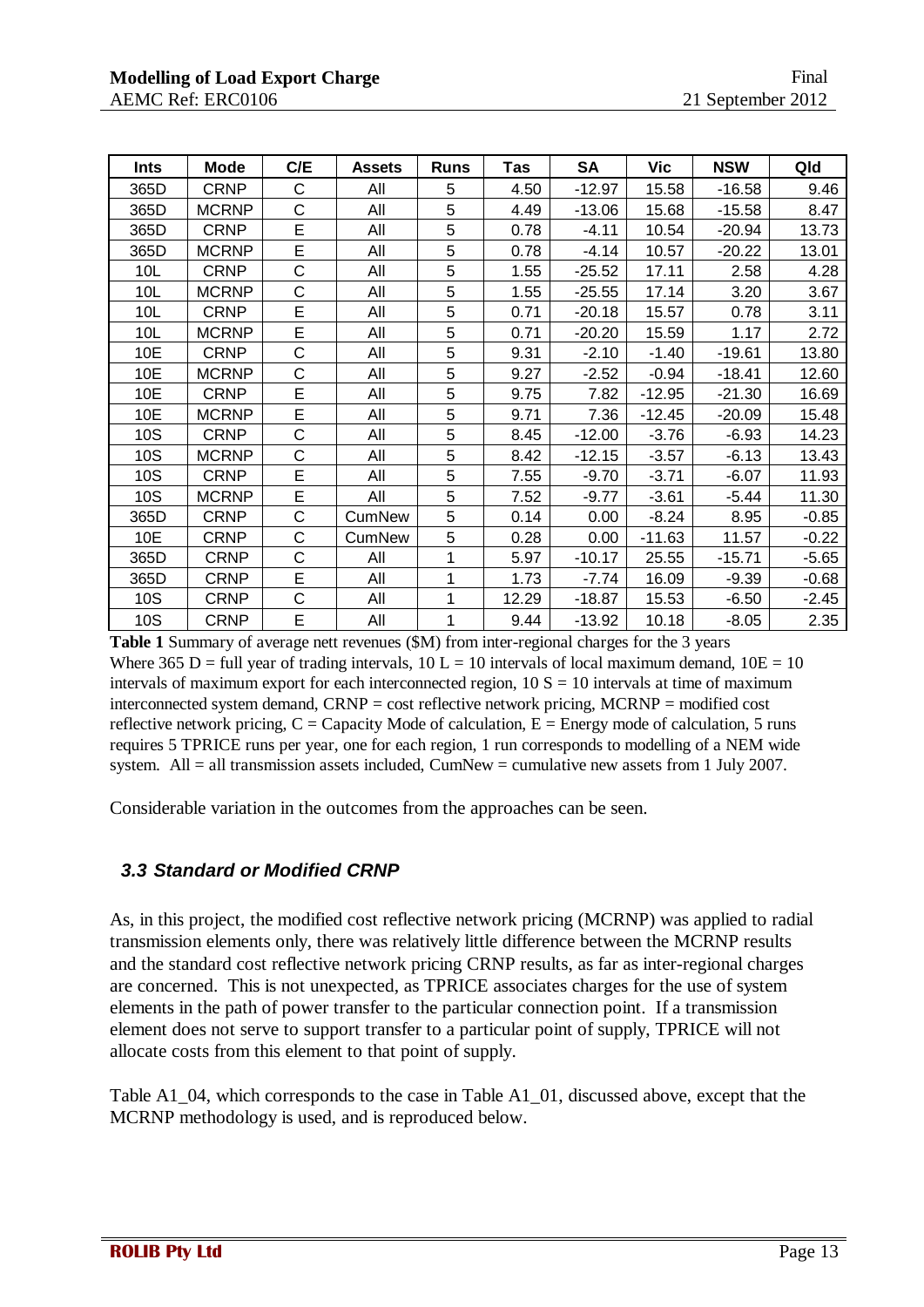| Rqn<br>Tas | Tas<br>40.506 | SA<br>0.000 | Vic<br>3.917 | NSW<br>0.000 | <b>OLD</b><br>0.000 | Unalloc<br>4.856 | Total<br>49.279                                                                           |
|------------|---------------|-------------|--------------|--------------|---------------------|------------------|-------------------------------------------------------------------------------------------|
| SA         | 0.000         | 72.813      | 17.451       | 0.000        | 0.000               | 7.242            | 97.507                                                                                    |
| Vic        | 0.529         | 31.256      | 170.668      | 30.732       | 0.000               | 3.313            | 236.498                                                                                   |
| NSW        | 0.000         | 0.000       | 23.174       | 231.440      | 7.579               | 0.000            | 262.193                                                                                   |
| OLD        | 0.000         | 0.000       | 0.000        | 16.321       | 182.796             | 7.882            | 206.999                                                                                   |
|            |               |             |              |              |                     |                  | <b>Table A1 04(a):</b> Interconnection charges $(\text{SM})$ for 2009/10, 365 day period, |
|            |               |             |              |              |                     |                  | modified CRNP, capacity method, all assets. Based on individual region                    |
| analysis.  |               |             |              |              |                     |                  |                                                                                           |
|            |               |             |              |              |                     |                  |                                                                                           |
|            | Tas           | SA          | Vic          | NSW          | <b>OLD</b>          |                  |                                                                                           |
| 3.388      | $-13.805$     | 17.975      | $-16.300$    | 8.742        |                     |                  |                                                                                           |
|            |               |             |              |              |                     |                  | <b>Table A1 04(b):</b> Nett inter-regional revenue, conditions as per A1 04(a).           |

It can be seen that the "Unalloc" column now has significant entries which result from the discounts applied to under-utilised radial assets. There are no such discounts for the NSW region, as the radial assets have been assigned zero value in the cost data, since they are treated as connection assets.

However, the changes in charges accrued at the interconnection buses are relatively small. Examples, derived from Table A1\_01 and A1\_04, are Tas to Vic changes from \$3.929 M to \$3.917 M, Vic to SA changes from \$31.259 M to \$31.256 M, Qld to NSW changes from \$17.289 M to \$16.321 M.

The largest differences apply to the Queensland region. It is suspected that some of the Queensland discounted transmission is not "strictly radial".

The relatively small differences in the standard and modified CRNP methods can be seen in Table 1, and throughout the results in Appendix 1. In order to reduce the number of cases under consideration, only the standard CRNP method is considered further in this report.

Table A1\_68 gives a consolidated list of result summaries, by excluding the MCRNP and new individual year asset results.

#### <span id="page-13-0"></span>*3.4 Cumulative New Assets or All Assets*

#### <span id="page-13-1"></span>**3.4.1 Cumulative New Asset**

There were very few new assets associated with maintaining or extending interconnection capability identified by the TNSPs, for the period under consideration. Only the NSW and Tasmanian regions have identified such new assets.

Table A1\_49, reproduced below, gives the results corresponding to those in Table A1\_01, but for new assets only.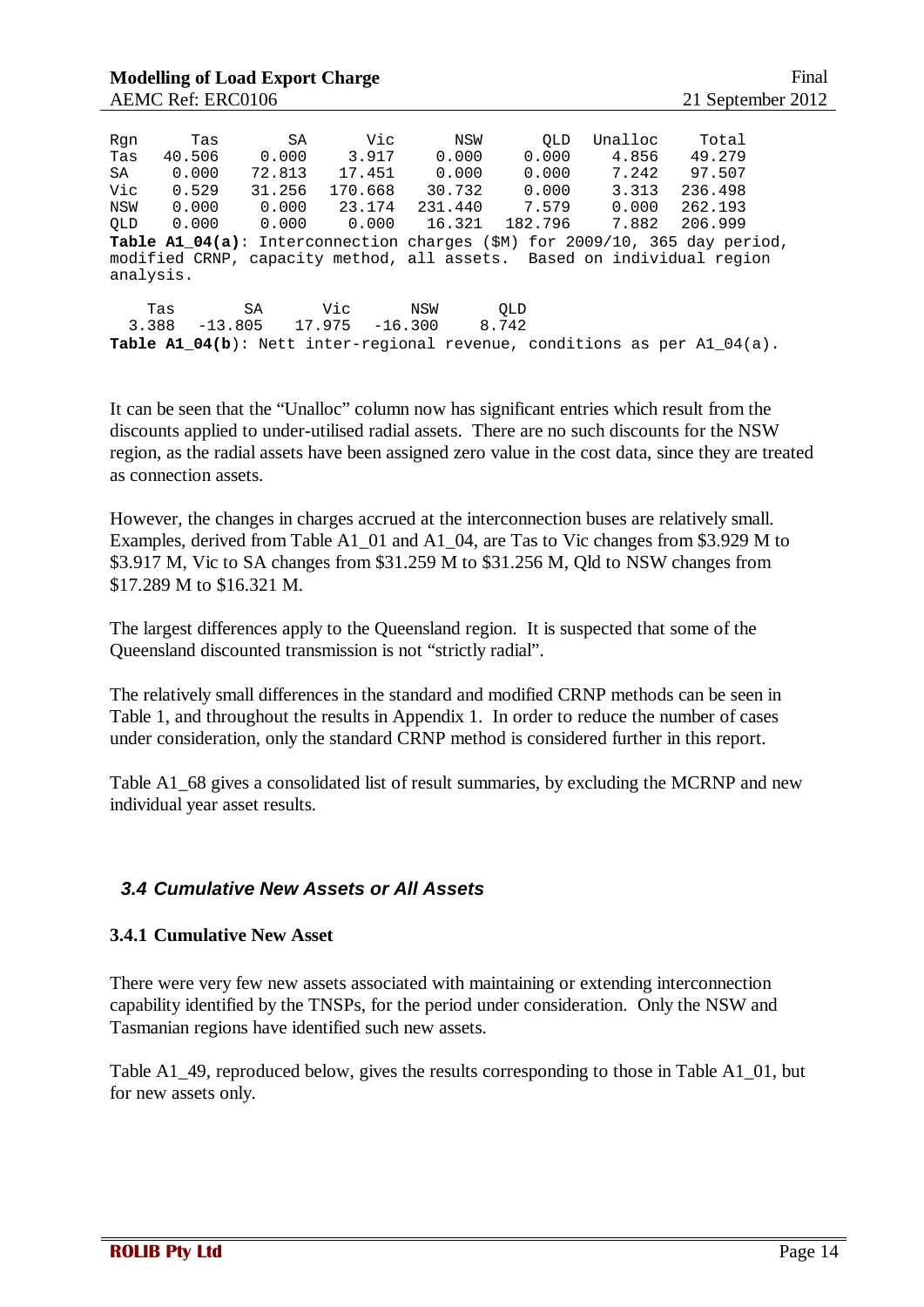| Rqn   | Tas   | SA                          | Vic   | NSW                                                         | OLD        | Unalloc | Total                                                                              |
|-------|-------|-----------------------------|-------|-------------------------------------------------------------|------------|---------|------------------------------------------------------------------------------------|
| Tas   | 2.134 | 0.000                       | 0.077 | 0.000                                                       | 0.000      | 0.000   | 2.211                                                                              |
| SA    | 0.000 | 0.000                       | 0.000 | 0.000                                                       | 0.000      | 0.000   | 0.000                                                                              |
| Vic   | 0.000 | 0.000                       | 0.000 | 0.000                                                       | 0.000      | 0.000   | 0.000                                                                              |
| NSW   | 0.000 | 0.000                       | 6.106 | 28.266                                                      | 0.571      | 0.000   | 34.943                                                                             |
| OLD   | 0.000 | 0.000                       | 0.000 | 0.000                                                       | 0.000      | 0.000   | 0.000                                                                              |
|       |       |                             |       |                                                             |            |         | Table A1_49(a): Interconnection charges (\$M) for 2009/10, 365 day period,         |
|       |       |                             |       | standard CRNP, capacity method, cumulative new assets only. |            |         | Based on                                                                           |
|       |       | individual region analysis. |       |                                                             |            |         |                                                                                    |
|       |       |                             |       |                                                             |            |         |                                                                                    |
| Tas   |       | SA                          | Vic   | NSW                                                         | <b>OLD</b> |         |                                                                                    |
| 0.077 | 0.000 | $-6.183$                    |       | 6.677<br>$-0.571$                                           |            |         |                                                                                    |
|       |       |                             |       |                                                             |            |         | <b>Table A1 49(b):</b> Nett inter-regional revenue, conditions as per A1 $13(a)$ . |

The data was provided by the TNSPs on the basis of new assets in each of the three years considered. From this data cumulative new asset cases were developed<sup>[1](#page-14-1)</sup>.

These are calculated for the 365 day, and the 10 high export sets of loading data only. Only the CRNP and capacity methods were considered.

| Year   | Ints | C/E | Tas  | <b>SA</b> | <b>Vic</b> | <b>NSW</b> | QLD     | Table    |
|--------|------|-----|------|-----------|------------|------------|---------|----------|
| 09/10  | 365D | C   | 0.08 | 0.00      | $-6.18$    | 6.68       | $-0.57$ | $A1_49$  |
| 10/11  | 365D | С   | 0.15 | 0.00      | $-8.71$    | 9.43       | $-0.87$ | $A1$ _50 |
| 11/12  | 365D | C   | 0.18 | 0.00      | $-9.82$    | 10.74      | $-1.10$ | $A1_51$  |
| Averag |      |     |      |           |            |            |         |          |
| е      | 365D | C   | 0.14 | 0.00      | $-8.24$    | 8.95       | $-0.85$ |          |
|        |      |     |      |           |            |            |         |          |
| 09/10  | 10E  | C   | 0.19 | 0.00      | $-8.80$    | 8.69       | $-0.08$ | $A1_52$  |
| 10/11  | 10E  | С   | 0.30 | 0.00      | $-12.27$   | 12.19      | $-0.22$ | $A1$ _53 |
| 11/12  | 10E  | C   | 0.35 | 0.00      | $-13.83$   | 13.84      | $-0.36$ | $A1_54$  |
| Averag |      |     |      |           |            |            |         |          |
| е      | 10E  | С   | 0.28 | 0.00      | $-11.63$   | 11.57      | $-0.22$ |          |
|        |      |     |      |           |            |            |         |          |

Table 2 below gives the results for the cumulative new asset cases.

**Table 2** Nett revenue (\$M) from the inter-regional charges for the cumulative new asset cases

A majority of the charges are established in 2009/10, and a major portion of the increase in subsequent years, is due to growth in the locational ASRRs, which are used to escalate the charges from the earlier years.

A key issue is when to start including new assets. TNSPs who installed interconnection assets prior to 2007/08 are not given any credit in Table 2.

#### <span id="page-14-0"></span>**3.4.2 All Assets**

With the CRNP and all assets approach, only those assets that support interconnection export flows will be included in the inter-regional charges due to the TPRICE methodology. This

<span id="page-14-1"></span> $1$  The cumulative data was determined by summating the data for earlier years with a weighting of the locational ASRRs to allow for escalation of asset charges.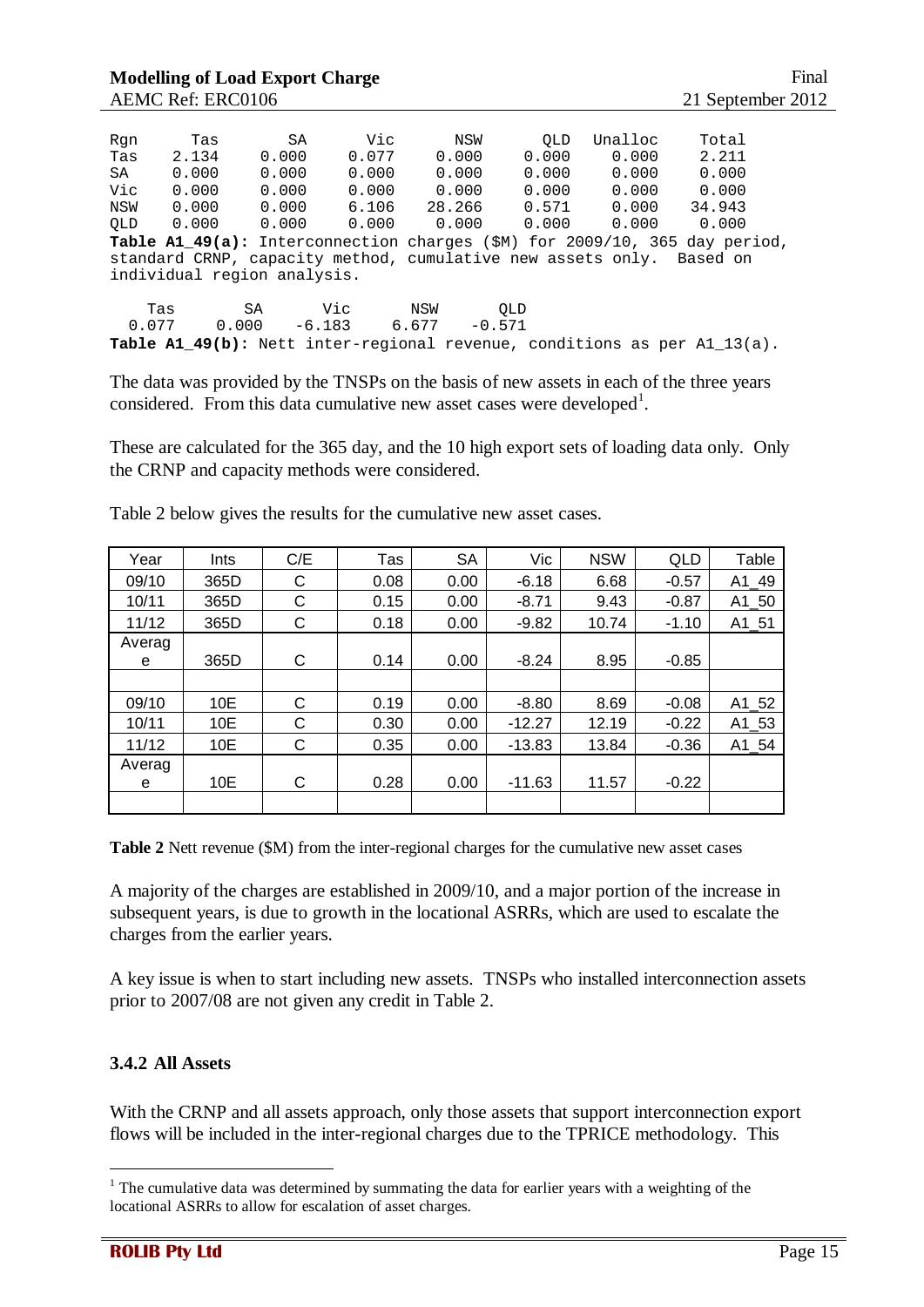would, therefore, appear to give the same result if all new assets that support interconnection capability were accumulated over all time.

The all asset avoids both a need to define a starting point, and a need to identify which assets support the interconnection.

#### <span id="page-15-0"></span>*3.5 Energy Mode versus Capacity Mode*

The Energy mode of operation of TPRICE averages the usage of transmission elements over the period considered, whilst the Capacity Mode captures the peak usage of elements. As the need for transmission asset augmentation is driven by peak usage, it can be argued that a capacity approach is a more efficient indicator of transmission costs. This is particularly the case when peak loading conditions align with high ambient temperatures, during which the thermal loading becomes most critical. From the tables in Appendix 2, most peak demands are in the hotter months.

There are considerable differences between the energy and capacity outcomes in Table 1. Both modes will be included in the further results, so that the differences remain visible. However, it is asserted that the Capacity Mode is most applicable to transmission pricing calculations.

#### <span id="page-15-1"></span>*3.6 Interval Selection*

#### <span id="page-15-2"></span>**3.6.1 Full Year Cases**

| Year    | Ints | C/E | Tas     | <b>SA</b> | Vic   | <b>NSW</b> | QLD   | Table   |
|---------|------|-----|---------|-----------|-------|------------|-------|---------|
| 09/10   | 365D | C   | 3.40    | $-13.68$  | 17.84 | $-17.27$   | 9.71  | A1 01   |
| 10/11   | 365D | C   | 4.71    | $-13.80$  | 16.42 | $-17.11$   | 9.79  | $A1_02$ |
| 11/12   | 365D | С   | 5.40    | $-11.44$  | 12.49 | $-15.35$   | 8.89  | $A1_03$ |
| Average | 365D | C   | 4.50    | $-12.97$  | 15.58 | $-16.58$   | 9.46  |         |
|         |      |     |         |           |       |            |       |         |
| 09/10   | 365D | Е   | 0.22    | $-1.16$   | 2.13  | $-14.98$   | 13.80 | A1 07   |
| 10/11   | 365D | E   | $-0.16$ | $-4.02$   | 11.64 | $-21.58$   | 14.12 | $A1_08$ |
| 11/12   | 365D | E   | 2.28    | $-7.17$   | 17.85 | $-26.26$   | 13.29 | A1_09   |
| Average | 365D | Е   | 0.78    | $-4.11$   | 10.54 | $-20.94$   | 13.73 |         |
|         |      |     |         |           |       |            |       |         |

The remaining full year, all asset cases are summarised in Table 3, below.

**Table 3** Nett revenue (\$M) from the inter-regional charges for the full year all asset cases (The Table column gives the reference into Appendix 1 tables for more detailed results.)

There is some similarity in the outcomes from the Capacity and Energy Modes of calculation. However, there is greater consistency between years for the Capacity Mode.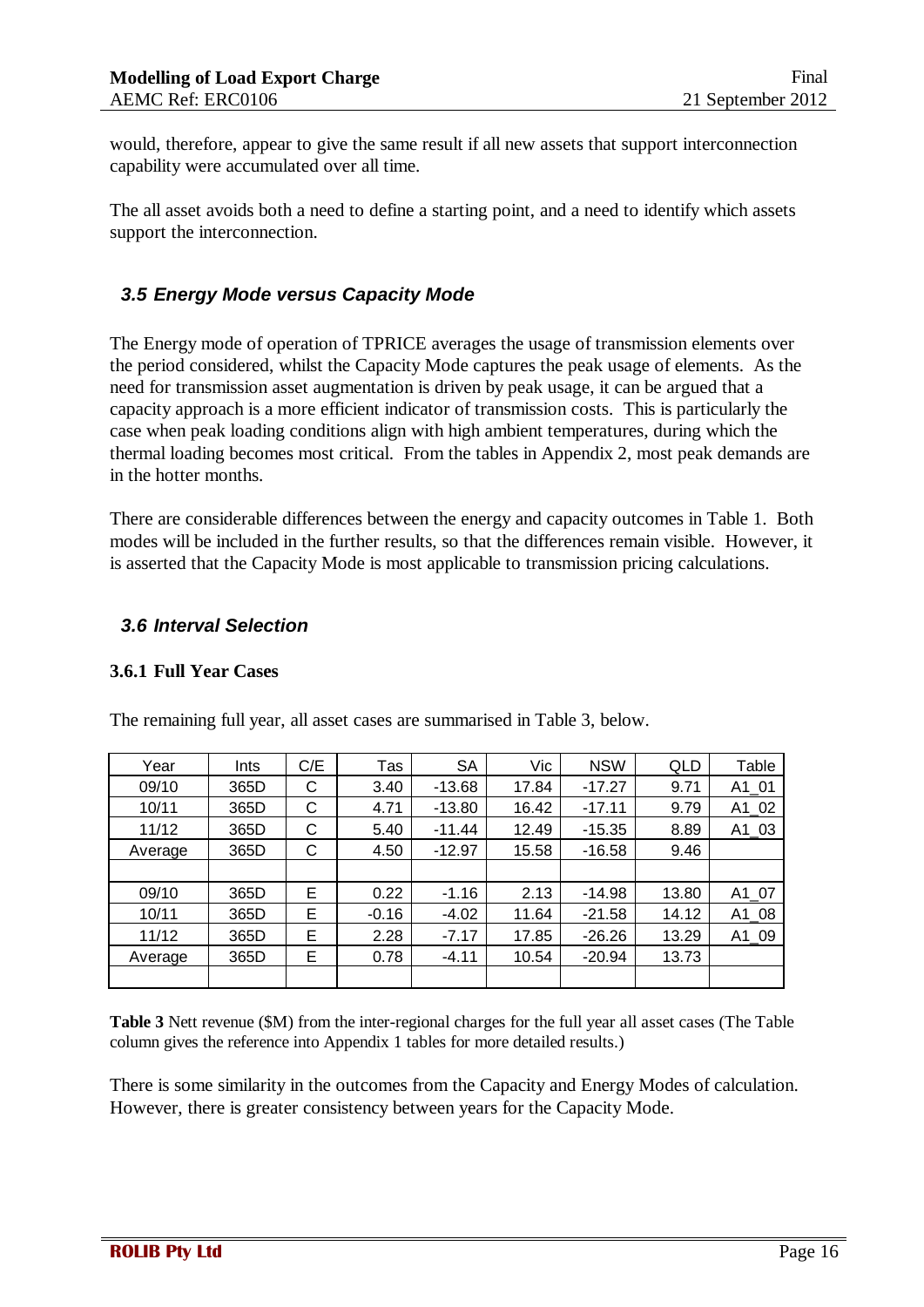#### <span id="page-16-0"></span>**3.6.2 10 Interval Cases**

#### *3.6.2.1 Local Maximum Demand*

The results for the 10 local regional maximum demand, all asset cases are summarised in Table 4, below.

| Year    | Ints            | C/E | Tas  | <b>SA</b> | Vic   | <b>NSW</b> | QLD  | Table              |
|---------|-----------------|-----|------|-----------|-------|------------|------|--------------------|
| 09/10   | 10 <sub>L</sub> | C   | 0.65 | $-22.44$  | 16.33 | $-2.75$    | 8.22 | $A1$ _13           |
| 10/11   | 10L             | С   | 1.11 | $-26.04$  | 17.66 | 6.09       | 1.18 | $A1$ <sup>14</sup> |
| 11/12   | 10 <sub>L</sub> | С   | 2.91 | $-28.09$  | 17.32 | 4.41       | 3.46 | $A1$ _15           |
| Average | 10 <sub>L</sub> | C   | 1.55 | $-25.52$  | 17.11 | 2.58       | 4.28 |                    |
|         |                 |     |      |           |       |            |      |                    |
| 09/10   | 10 <sub>L</sub> | Е   | 0.17 | $-13.79$  | 10.69 | $-1.73$    | 4.65 | A1 19              |
| 10/11   | 10 <sub>L</sub> | E   | 0.60 | $-20.91$  | 16.78 | 1.54       | 1.98 | $A1_20$            |
| 11/12   | 10 <sub>L</sub> | E   | 1.36 | $-25.85$  | 19.24 | 2.54       | 2.70 | $A1_21$            |
| Average | 10L             | Е   | 0.71 | $-20.18$  | 15.57 | 0.78       | 3.11 |                    |
|         |                 |     |      |           |       |            |      |                    |

**Table 4** Nett revenue (\$M) from the inter-regional charges for the 10 interval local maximum demand cases

It can be argued that at the time of maximum demand in a region, the ability for export from a region will be reduced, and that import from neighbouring regions to support the demand is likely. Accordingly, the charges attributed to interconnecting regions will not reflect the transmission usage required for export. Instead, cost for the interconnecting transmission will be largely recovered as part of the intra-regional charges.

It is, therefore, unlikely that this approach can provide a cost reflective outcome for interregional charges.

#### *3.6.2.2 Maximum Export Cases*

Whilst on a state by state basis the use of the maximum export cases with a capacity method maximises the interconnection charges for each region, the nett revenue position for each region is not maximised. This can be seen in Table 5.

| Year    | Ints | C/E | Tas   | <b>SA</b> | <b>Vic</b> | <b>NSW</b> | QLD   | Table   |
|---------|------|-----|-------|-----------|------------|------------|-------|---------|
| 09/10   | 10E  | C   | 9.34  | $-3.54$   | $-2.53$    | $-18.98$   | 15.72 | $A1_25$ |
| 10/11   | 10E  | С   | 7.66  | $-5.38$   | 5.14       | $-19.83$   | 12.41 | $A1_28$ |
| 11/12   | 10E  | С   | 10.93 | 2.63      | $-6.80$    | $-20.03$   | 13.27 | $A1_27$ |
| Average | 10E  | C   | 9.31  | $-2.10$   | $-1.40$    | $-19.61$   | 13.80 |         |
|         |      |     |       |           |            |            |       |         |
| 09/10   | 10E  | Е   | 9.81  | 7.55      | $-15.82$   | $-18.63$   | 17.09 | $A1_31$ |
| 10/11   | 10E  | Е   | 7.80  | 6.80      | $-8.65$    | $-22.41$   | 16.46 | $A1_32$ |
| 11/12   | 10E  | Е   | 11.63 | 9.12      | $-14.39$   | $-22.86$   | 16.50 | $A1_33$ |
| Average | 10E  | Е   | 9.75  | 7.82      | $-12.95$   | $-21.30$   | 16.69 |         |
|         |      |     |       |           |            |            |       |         |

**Table 5** Nett revenue (\$M) from the inter-regional charges for the 10 interval maximum export cases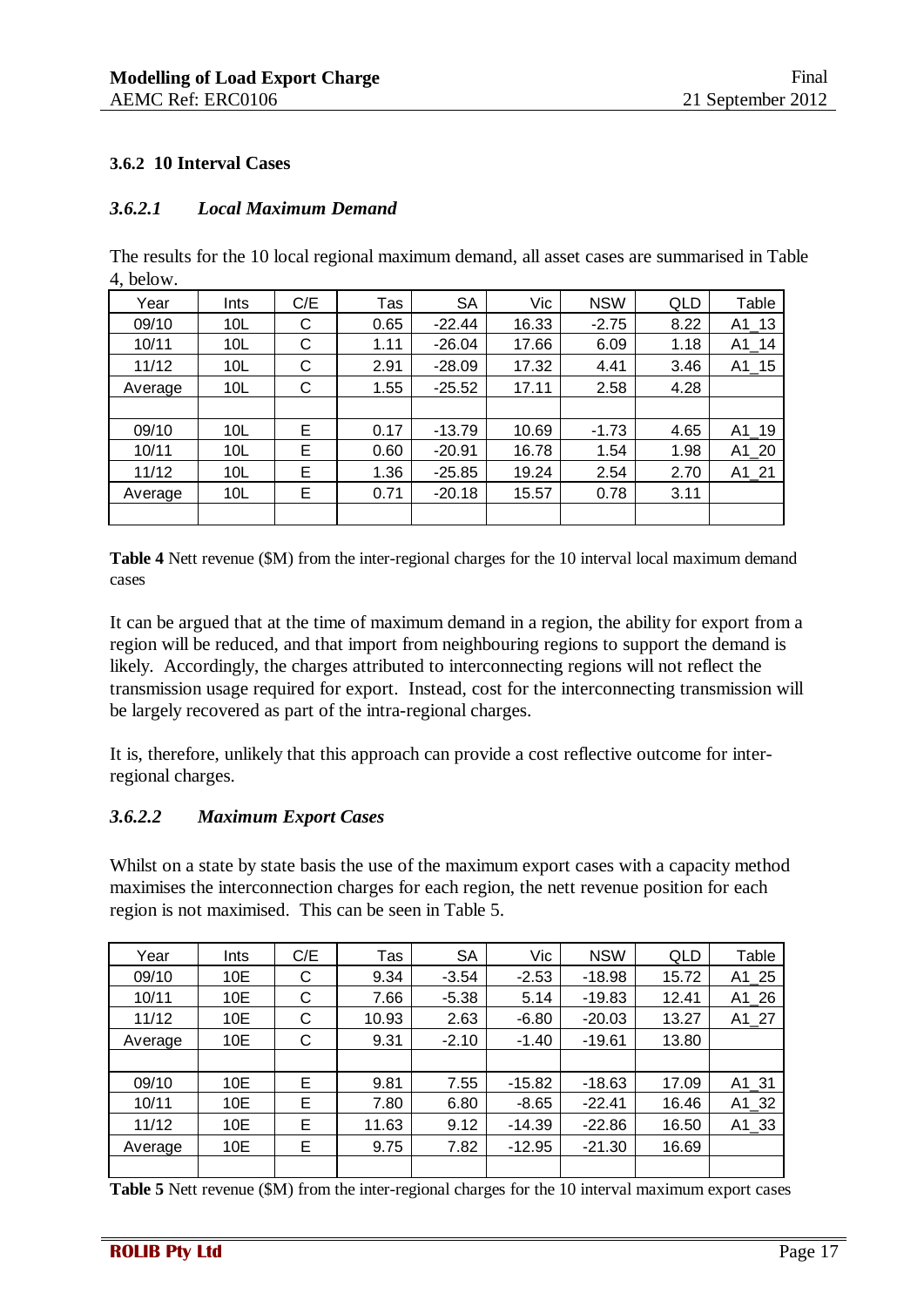Interconnection assets support both import and export. Under import conditions it is reasonable that the consumers within the region contribute to the costs of these assets. With only high export cases, credit for the role of the transmission in supporting import is not taken into account.

It is, therefore, unlikely that this approach can provide a cost reflective outcome for interregional charges.

#### *3.6.2.3 Maximum System Demand Cases*

The results for the cases with 10 intervals, selected at times of maximum interconnected system demand, are summarised in Table 6, below.

| Year    | Ints | C/E | Tas                          | <b>SA</b> | Vic     | <b>NSW</b> | <b>QLD</b> | Table    |
|---------|------|-----|------------------------------|-----------|---------|------------|------------|----------|
| 09/10   | 10S  | C   | 5.94                         | $-10.53$  | $-0.02$ | $-11.97$   | 16.58      | $A1$ _37 |
| 10/11   | 10S  | С   | 8.19                         | $-16.15$  | 0.37    | $-5.54$    | 13.13      | $A1_38$  |
| 11/12   | 10S  | C   | 11.24<br>$-9.31$<br>$-11.62$ |           | $-3.30$ | 12.99      | $A1$ _39   |          |
| Average | 10S  | С   | 8.45                         | $-12.00$  | $-3.76$ | $-6.93$    | 14.23      |          |
|         |      |     |                              |           |         |            |            |          |
| 09/10   | 10S  | E   | 4.60                         | $-4.19$   | $-0.26$ | $-14.16$   | 14.01      | $A1_43$  |
| 10/11   | 10S  | E   | 6.48                         | $-10.91$  | $-3.27$ | $-5.31$    | 13.00      | $A1_44$  |
| 11/12   | 10S  | Е   | 11.58                        | $-14.01$  | $-7.60$ | 1.26       | 8.77       | $A1_45$  |
| Average | 10S  | E   | 7.55                         | $-9.70$   | $-3.71$ | $-6.07$    | 11.93      |          |
|         |      |     |                              |           |         |            |            |          |

**Table 6** Nett revenue (\$M) from the inter-regional charges for the 10 interval maximum interconnected system demand cases

Whilst conditions at the time of maximum interconnected system demand may be critical in some regions, it is unlikely to capture critical conditions in all regions. It is, therefore, unlikely that this approach can provide a cost reflective outcome for inter-regional charges.

#### <span id="page-17-0"></span>*3.7 Iterative Inter-Regional Charge Solution*

The analysis for the individual 5 region cases, discussed above, is on the basis of a single distribution of the locational ASRRs on a region by region basis.

If, however, the nett inter-regional charges are added to the locational ASRR charges, and redistributed to the points of supply, including those associated with regional interconnections, an iterative solution is required.

For example, if we take the 2009/10 case with 366 days, CRNP, all assets and capacity method, as summarised in Table A1\_01, the following iterations are obtained.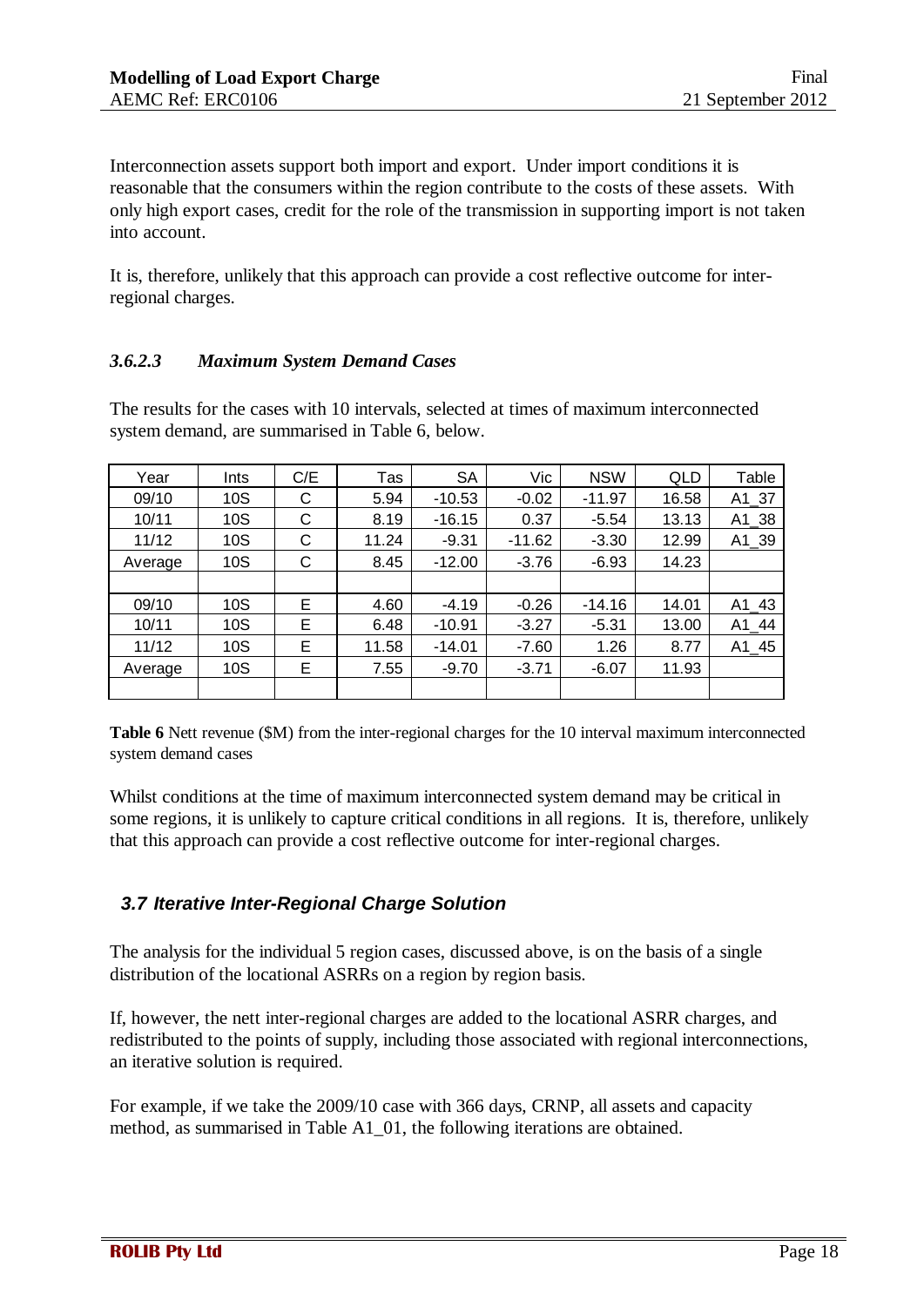| <b>Iteration</b> | Tas  | SА       | Vic   | <b>NSW</b> | Qld  |
|------------------|------|----------|-------|------------|------|
| 1                | 3.40 | $-13.68$ | 17.84 | $-17.27$   | 9.71 |
| 2                | 3.17 | $-8.86$  | 9.40  | $-12.11$   | 8.40 |
| 3                | 3.17 | $-10.84$ | 12.94 | $-13.92$   | 8.66 |
| 4                | 3.18 | $-10.02$ | 11.49 | $-13.23$   | 8.58 |
| 5                | 3.17 | $-10.36$ | 12.08 | $-13.51$   | 8.61 |
| 6                | 3.17 | $-10.22$ | 11.84 | $-13.40$   | 8.60 |
| 7                | 3.17 | $-10.28$ | 11.94 | $-13.44$   | 8.60 |
| 8                | 3.17 | $-10.25$ | 11.90 | $-13.42$   | 8.60 |
| 9                | 3.17 | $-10.26$ | 11.91 | $-13.43$   | 8.60 |
| 10               | 3.17 | $-10.26$ | 11.91 | $-13.43$   | 8.60 |

**Table 7** Estimated nett revenue (\$M) from inter-regional charges for each region as it varies during iterations.

After 10 iterations a stable result is achieved. These iterative calculations do not require repetitive TPRICE calculations, but can be calculated from knowledge of the fraction of the locational ASRR charged to each neighbouring region. As would be expected, the magnitudes of the charges are reduced by this process, as a positive inter-regional charge will reduce the locational charges applied in that region.

The initial estimates for the three years, as per Table A1\_58 are repeated in Table 8 below.

| Year    | Tas  | SА       | Vic   | <b>NSW</b> | Qld  |
|---------|------|----------|-------|------------|------|
| 09/10   | 3.40 | -13.68   | 17.84 | $-17.27$   | 9.71 |
| 10/11   | 4.71 | $-13.80$ | 16.42 | $-17.11$   | 9.79 |
| 11/12   | 5.40 | $-11.44$ | 12.49 | -15.35     | 8.89 |
| Average | 4.50 | $-12.97$ | 15.58 | -16.58     | 9.46 |

**Table 8** Estimated nett revenue (\$M) from inter-regional charges for each region prior to iterative solution.

Following the iterative solution for each year, these figures become those given in Table 9.

| Year    | Tas  | SА     | Vic   | <b>NSW</b> | Qld  |
|---------|------|--------|-------|------------|------|
| 09/10   | 3.17 | -10.26 | 11.91 | -13.43     | 8.60 |
| 10/11   | 4.34 | -10.49 | 11.01 | -13.63     | 8.77 |
| 11/12   | 4.94 | -8.65  | 8.10  | -12.48     | 8.09 |
| Average | 4.15 | -9.80  | 10.34 | $-13.18$   | 8.49 |

**Table 9** Estimated nett revenue (\$M) from inter-regional charges for each region following iterative solution.

The changes are quite significant, and should therefore justify such an iterative approach.

This can be readily done for any of the cases in Appendix 1, using only the information contained in that Appendix.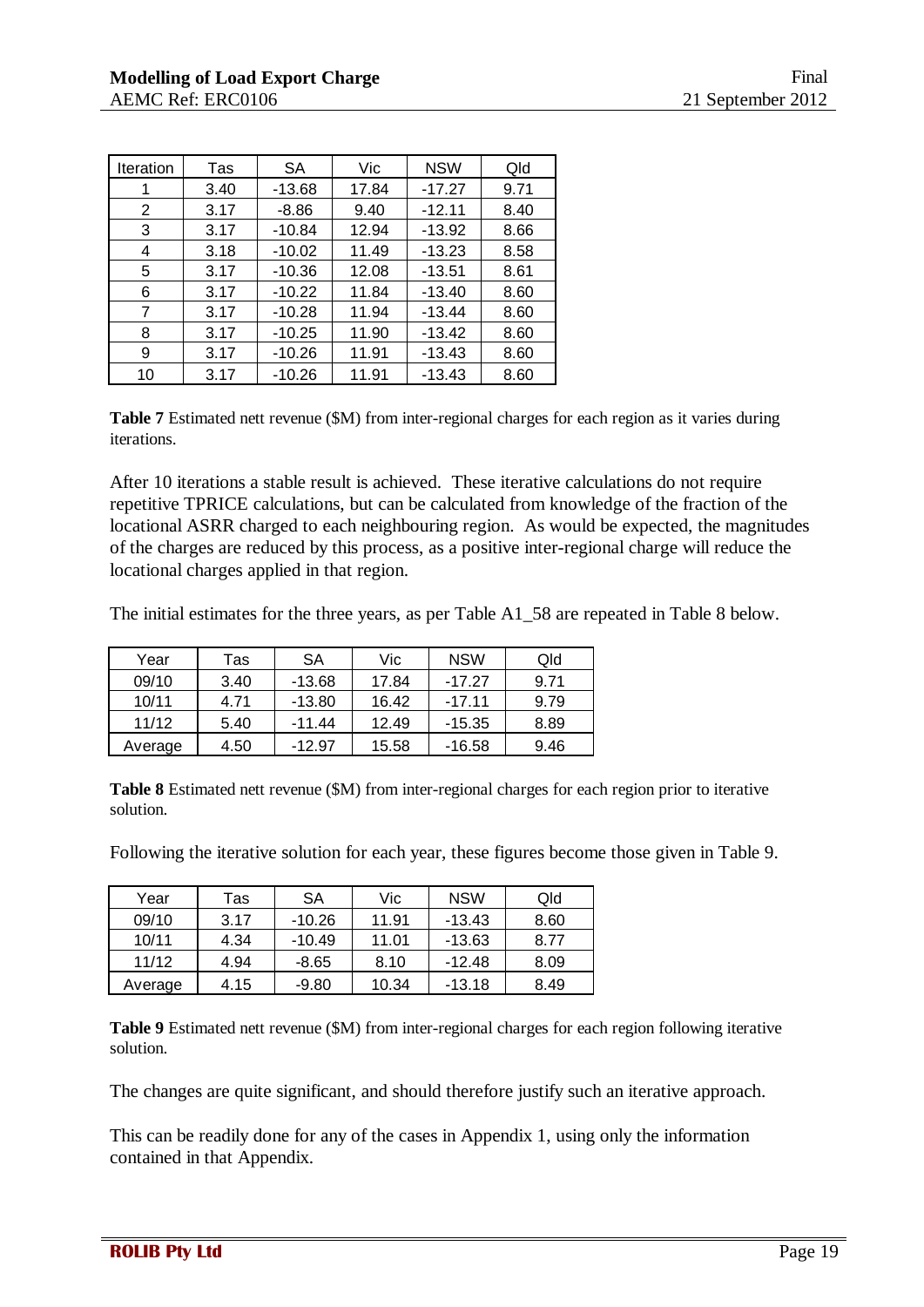## <span id="page-19-0"></span>**4. Results for NEM Wide CRNP**

The results for the NEM wide system approach are given in Table 10 below.

Potentially this method offers the most consistent approach, with cost being allocated without recognition of borders, but with cost at each point of supply being split into costs associated with each asset owner, or in this case, to each TNSP.

Unfortunately, in the present investigations, inconsistencies in the transfer levels in the data from adjacent regions required that some generation be modelled at the regional borders to maintain flow conditions, within regions, to their individual region solution values.

As the allocation of generation to load is done on the basis of fault level contributions, the source impedance for these equivalent generators, and other generators, becomes significant. This is much less of an issue for the analysis of a single region.

As an example, whilst the amount of transfer from Tasmania to Victoria is well defined by the load/generation balance in Tasmania, the modelling of low generation source impedances in the Latrobe Valley makes the association between Tasmanian generation and loads in the mainland difficult.

More detailed consideration of the approach to generator source impedances is needed before a reliable NEM wide system analysis can be produced.

Table 10 below gives the results applying a generator source impedance of 0.001 per unit on 100 MVA for all modelled generators.

| Year    | Ints | C/E | Tas   | <b>SA</b> | Vic     | <b>NSW</b> | QLD      | Table               |
|---------|------|-----|-------|-----------|---------|------------|----------|---------------------|
| 09/10   | 365D | С   | 4.98  | $-14.00$  | 22.31   | $-13.46$   | 0.17     | A1_55               |
| 10/11   | 365D | С   | 4.76  | $-8.77$   | 25.28   | $-10.77$   | $-10.51$ | A1_56               |
| 11/12   | 365D | C   | 8.18  | $-7.74$   | 29.05   | $-22.90$   | $-6.59$  | $A1$ _57            |
| Average | 365D | C   | 5.97  | $-10.17$  | 25.55   | $-15.71$   | $-5.65$  |                     |
|         |      |     |       |           |         |            |          |                     |
| 09/10   | 365D | E   | 1.13  | $-7.66$   | 6.97    | $-6.09$    | 5.65     | $A1$ _58            |
| 10/11   | 365D | E   | 0.72  | $-5.99$   | 15.48   | $-6.50$    | $-3.72$  | A1_59               |
| 11/12   | 365D | E   | 3.32  | $-9.58$   | 25.83   | $-15.60$   | $-3.97$  | $A1$ <sub>-60</sub> |
| Average | 365D | E   | 1.73  | $-7.74$   | 16.09   | $-9.39$    | $-0.68$  |                     |
|         |      |     |       |           |         |            |          |                     |
| 09/10   | 10S  | C   | 8.34  | $-21.62$  | 25.30   | $-26.74$   | 14.72    | $A1$ 61             |
| 10/11   | 10S  | С   | 10.33 | $-18.40$  | 17.21   | $-3.27$    | $-5.88$  | $A1$ 62             |
| 11/12   | 10S  | C   | 18.21 | $-16.59$  | 4.08    | 10.51      | $-16.21$ | $A1$ 63             |
| Average | 10S  | C   | 12.29 | $-18.87$  | 15.53   | $-6.50$    | $-2.45$  |                     |
|         |      |     |       |           |         |            |          |                     |
| 09/10   | 10S  | E   | 5.69  | $-9.79$   | 21.13   | $-27.63$   | 10.61    | A1 64               |
| 10/11   | 10S  | E   | 7.01  | $-14.29$  | 10.02   | -4.92      | 2.18     | A1_65               |
| 11/12   | 10S  | E   | 15.62 | $-17.67$  | $-0.62$ | 8.41       | $-5.74$  | $A1_66$             |
| Average | 10S  | E   | 9.44  | $-13.92$  | 10.18   | $-8.05$    | 2.35     |                     |
|         |      |     |       |           |         |            |          |                     |

**Table 10** Nett revenue (\$M) from the inter-regional charges for the NEM wide system cases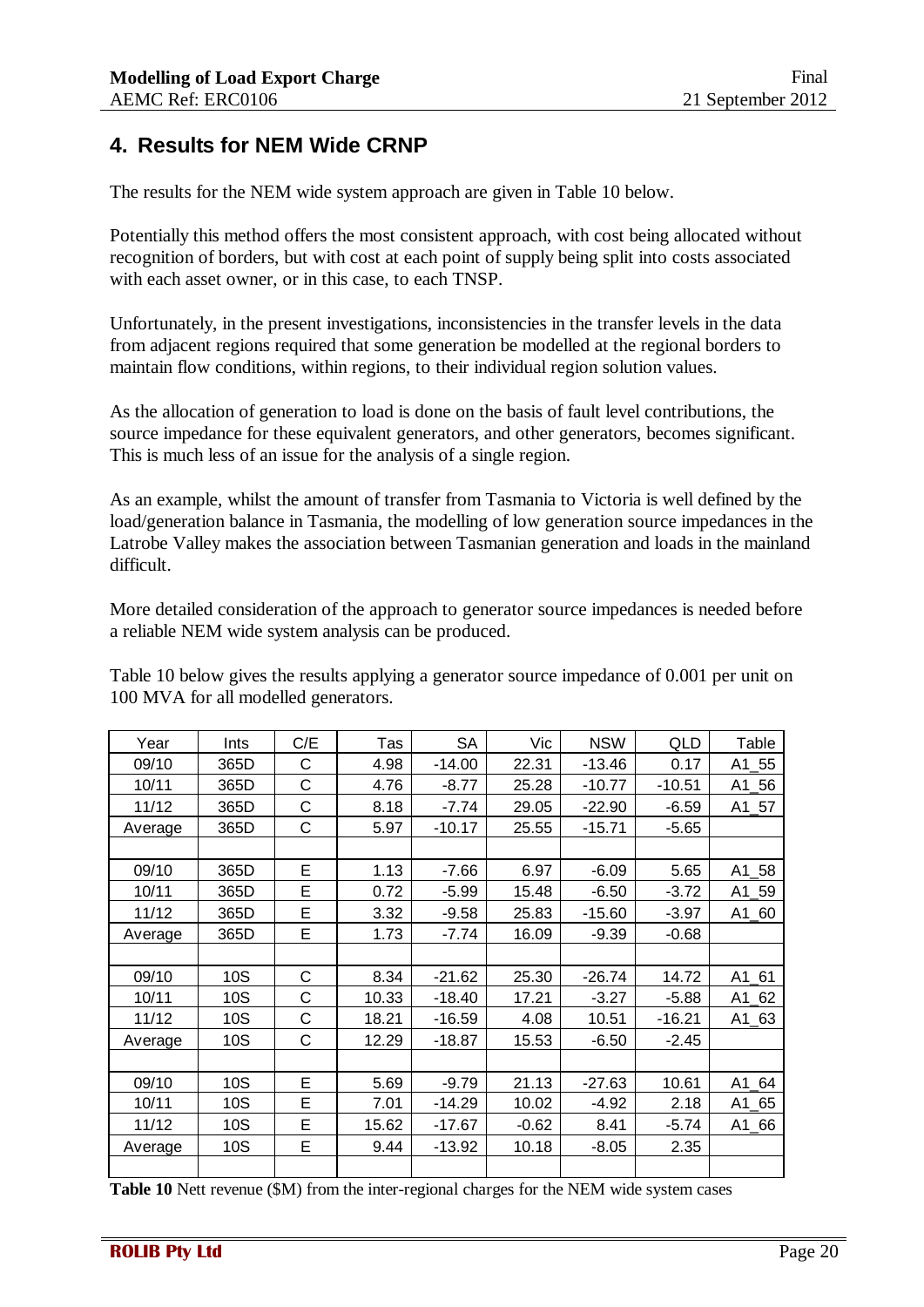Comparing these results with those in Tables 3 and 6 shows that the results are significantly different, particularly for the Queensland and Victorian regions.

An iterative solution does not apply to the NEM wide system approach, as the costs are allocated across the entire system in one step.

## <span id="page-20-0"></span>**5. Concluding Remarks**

A wide range of approaches to inter-regional transmission charges have been analysed and are summarised in Appendix 1.

#### <span id="page-20-1"></span>*5.1 Interval Selection*

The various 10 interval selection methods all appear to have deficiencies in capturing the relative usage of the interconnection related assets.

It is suggested that only the full year of intervals approach can give a balanced allocation of charges, which allow for the use of interconnection assets for both import and export, as well as local connections of load and generation.

#### <span id="page-20-2"></span>*5.2 Capacity or Energy Mode*

As the Capacity Mode is based on peak asset usage, it inherently is more representative of drivers for transmission augmentation.

#### <span id="page-20-3"></span>*5.3 CRNP or MCRNP*

With the charges being discounted by the MCRNP method being limited to those associated with radial transmission, there is little difference between the inter-regional charge outcomes. As the allocation of appropriate ratings in the MCRNP approach is somewhat subjective, the standard CRNP approach would appear to be superior.

#### <span id="page-20-4"></span>*5.4 All Assets or Cumulative New Assets*

The approach of using only cumulative new assets, associated with enhancing or maintaining interconnection capacity, raises the questions of when the new asset accumulation begins.

There is also an issue with identifying new assets to enhance export capability. If they were primarily built for increasing import capability, should associated increases in export charges be paid? Over a period of time the role of the interconnection may change from dominantly import to dominantly export. Similarly, significant load or generation may be connected to the interconnection assets changing their role.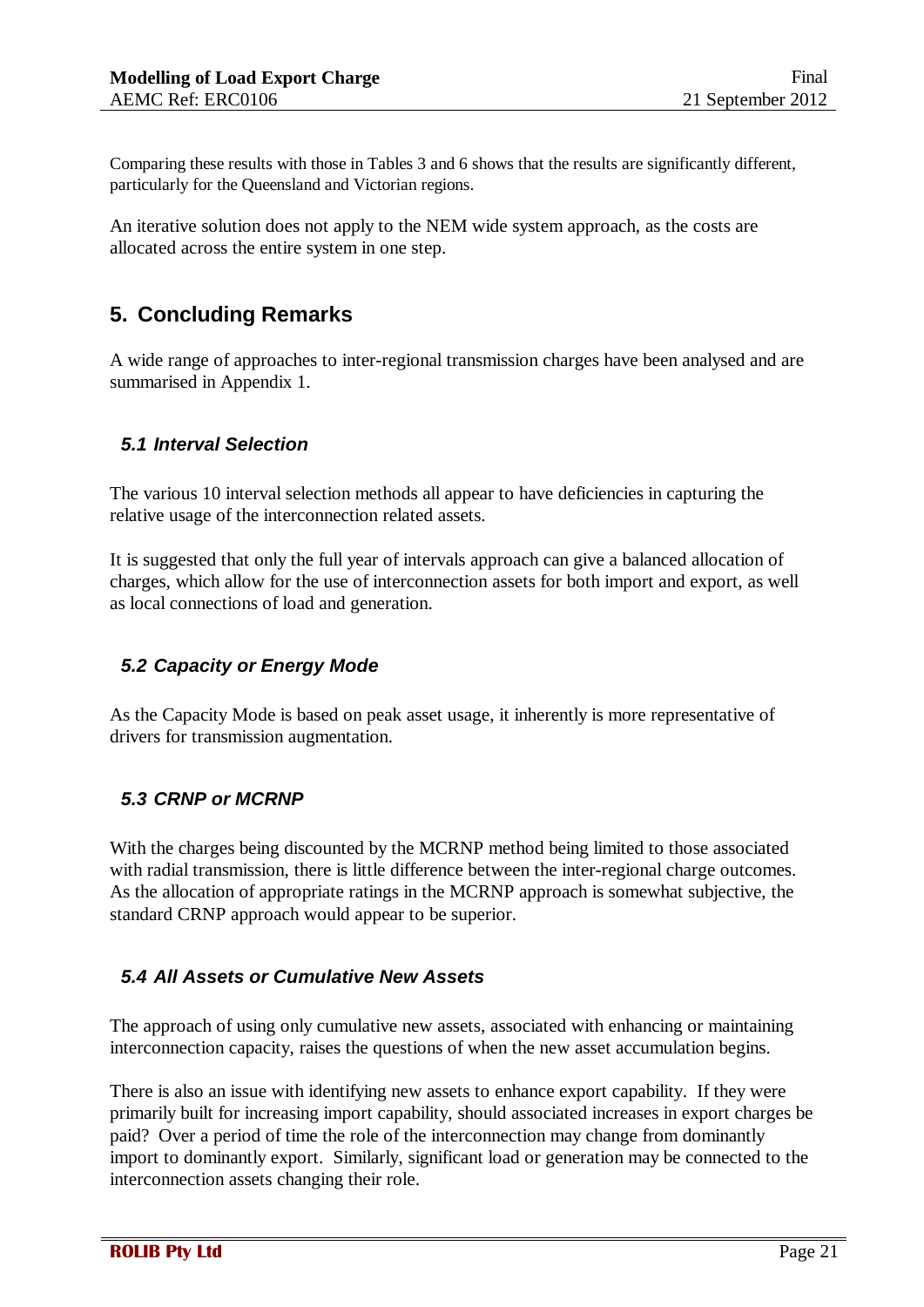The TPRICE CRNP methodology will assess the relative usage of the assets in supporting export, and this assessment will vary over time as the network develops and the role of assets change.

Thus using all assets, as an accumulation of all new assets over history, and allowing TPRICE to assess their relevance to supporting export, is seen as a simple and less subjective approach.

## <span id="page-21-0"></span>*5.5 Load Data Accuracy*

The network load and generation data prepared by the various TNSPs contained significant errors. It should be an underlying requirement that an accurate and self consistent set of data be available for determining the inter-regional charges. It is suggested that AEMO, in its National capacity, prepares NEM wide data sets that can be split into individual regions, and be used as the basis for individual regional calculations. AEMO already prepares such a NEM wide set of TPRICE load and generation data as a starting point for the calculation of Marginal Loss Factors. A TPRICE ancillary program<sup>[2](#page-21-3)</sup>, "REDUCE", can automatically reduce systemwide data to a regional basis, including the modelling of interconnection transfers, by the creation of equivalent loads and generators.

This data could then be used as a starting point for the TNSPs to prepare their models. Some splitting of loads etc may be necessary. The matching of bus numbers, cost data and supply points could be a once-off task.

#### <span id="page-21-1"></span>*5.6 Generator Source Impedances*

Some sensitivity to the generation source impedances was observed during the conduct of these studies. It is suggested that a consistent approach to source impedances is adopted by all TNSPs in relation to inter-regional charge determination.

#### <span id="page-21-2"></span>*5.7 NEM Wide Cost Allocation*

Prior to the current investigation, I held a view that a NEM wide approach would provide the most effective assessment of inter-regional charges. It would also offer the ability to more effectively determine the locational charges within regions, taking into account the interregional charges that apply for a particular location.

However, for this to be effective, a more consistent approach would need to be taken to the assigning of generator impedances, so that allocation using a fault contribution approach has a firm basis.

At this stage, the calculation of inter-regional charges based on individual region calculations is considered to be more reliable.

<span id="page-21-3"></span><sup>&</sup>lt;sup>2</sup> As there has been no known usage of this software for more than a decade, it has been discontinued.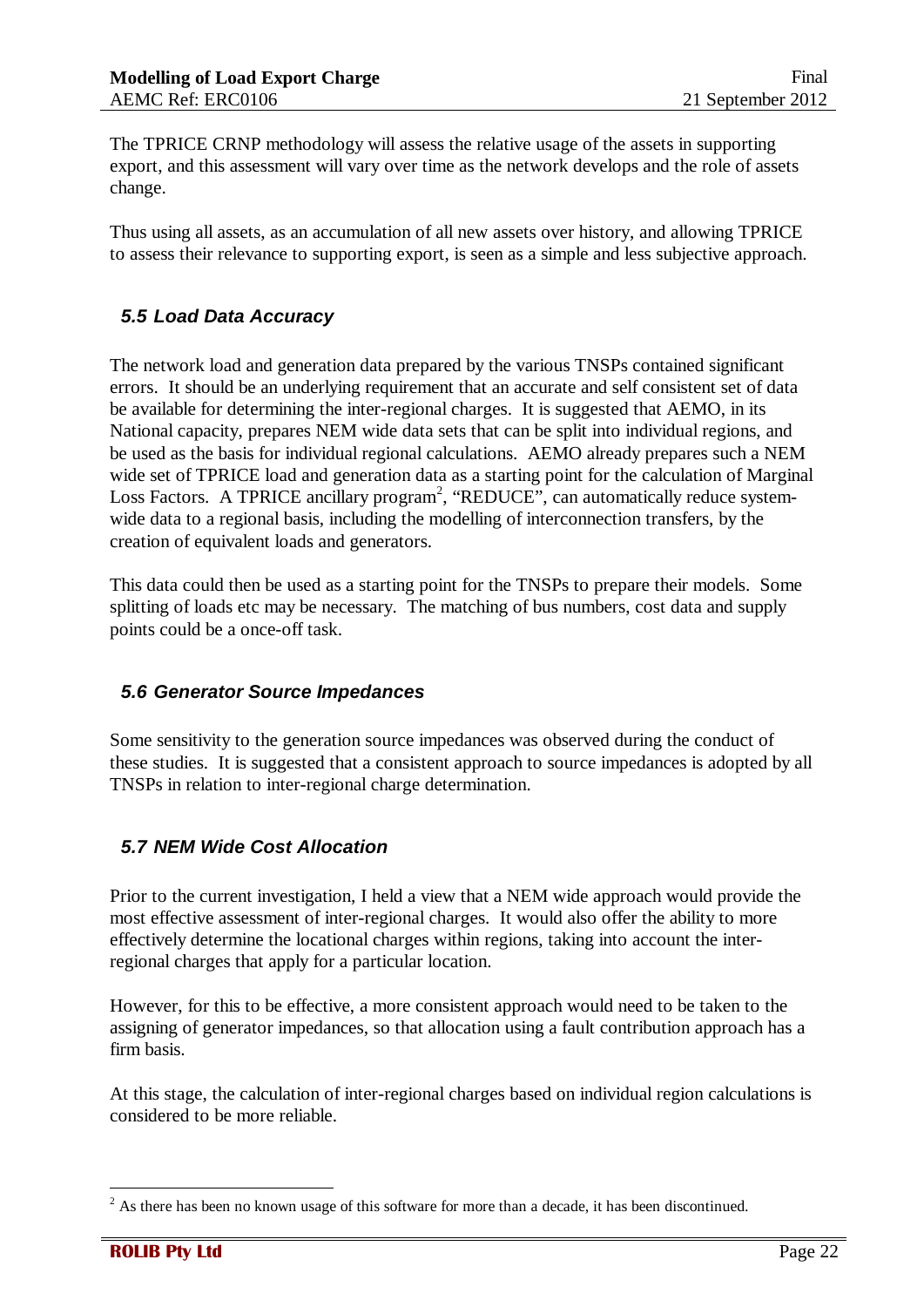#### <span id="page-22-0"></span>*5.8 Iterative Solution Approach*

As per the Section 3.7, above, it would appear that the effect of an iterative approach to interregional charges is significant, and may be sufficient to justify its use.

If this approach were used, TNSPs would need to share initial pricing outcomes that gives the split of their locational ASRR into intra and inter-regional components. With this information, all TNSPs could carry out the simple iterative calculations to determine the final outcome, or calculations could be done by a co-ordinating body.

#### <span id="page-22-1"></span>*5.9 Overall View*

It is suggested that the full year approach, using Capacity Mode, standard CRNP, and with all assets, is likely to result in the most applicable methodology for inter-regional transmission charges.

This is because:

- Table 2 shows reasonable consistency between annual outcomes
- Capability Mode most closely reflects transmission augmentation drivers
- The full year approach aligns with the methodology used by most TNSPs in determining intra-regional locational charges
- It avoids the need to select a limited number of trading intervals that may not adequately capture the usage of interconnections for both import and export.

#### <span id="page-22-2"></span>*5.10 Common Service Charges*

This analysis has not addressed common service, or postage stamp charges that could be included in inter-regional charges.

A possible approach would be to apply the ratio of inter-regional locational charges to total locational charges, to the total common service and postage stamp charges, to determine appropriate inter-regional common service charges.

Roger Bolden 21 September 2012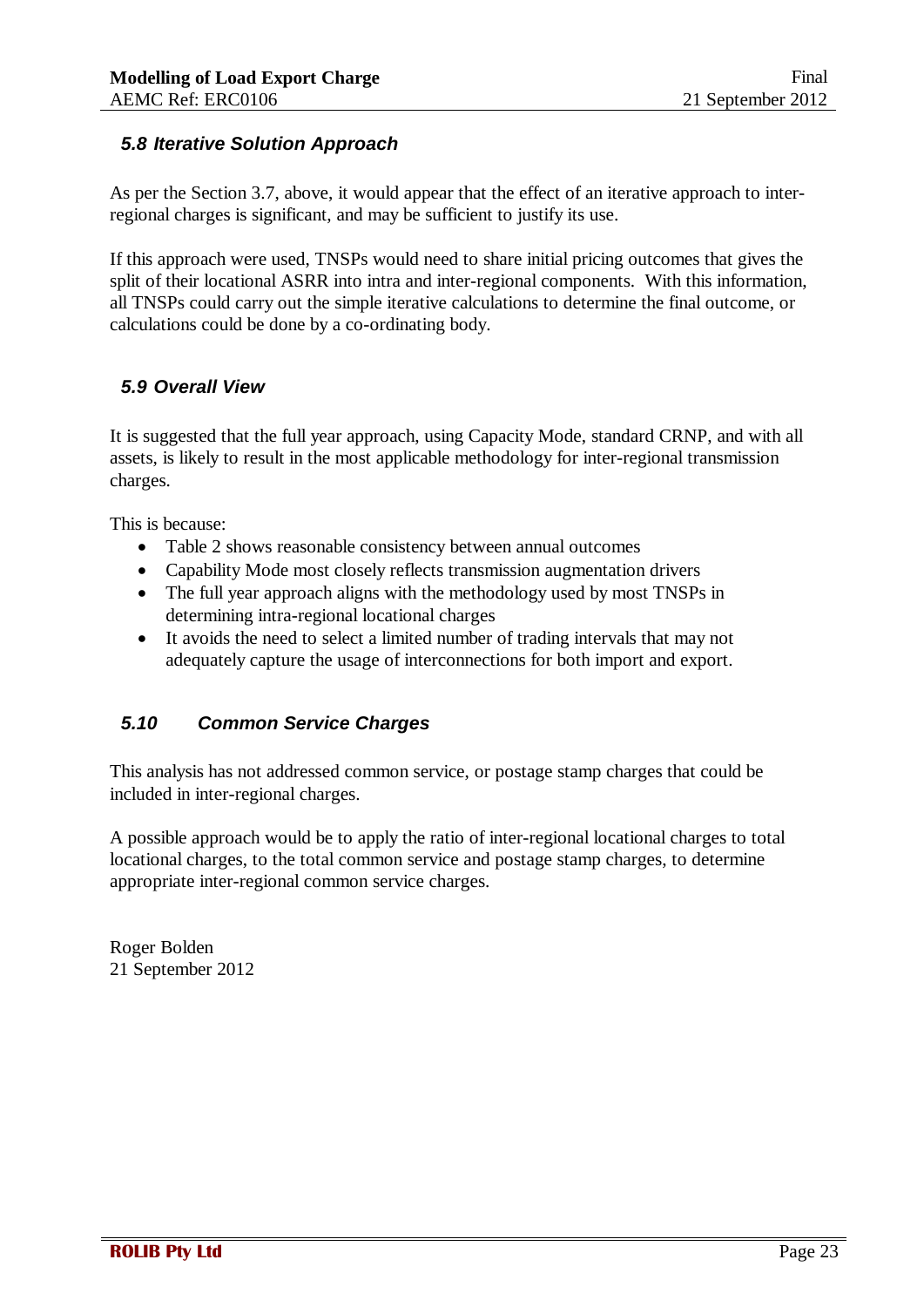## <span id="page-23-0"></span>**6. Appendix 1 - Summary of TPRICE Results**

This appendix provides a summary of the results from TPRICE runs. The index below provides a reference into the result tables.

|  | Table A1_01: 09/10, 365 day, CRNP, Capcty, all assets, all regions         |
|--|----------------------------------------------------------------------------|
|  | Table A1_02: 10/11, 365 day, CRNP, Capcty, all assets, all regions         |
|  | Table A1_03: 11/12, 365 day, CRNP, Capcty, all assets, all regions         |
|  | Table A1_04: 09/10, 365 day, MCRNP, Capcty, all assets, all regions        |
|  | Table A1_05: 10/11, 365 day, MCRNP, Capcty, all assets, all regions        |
|  | Table A1_06: 11/12, 365 day, MCRNP, Capcty, all assets, all regions        |
|  |                                                                            |
|  | Table A1_07: 09/10, 365 day, CRNP, Energy, all assets, all regions         |
|  | Table A1_08: 10/11, 365 day, CRNP, Energy, all assets, all regions         |
|  | Table A1_09: 11/12, 365 day, CRNP, Energy, all assets, all regions         |
|  | Table A1_10: 09/10, 365 day, MCRNP, Energy, all assets, all regions        |
|  | Table A1_11: 10/11, 365 day, MCRNP, Energy, all assets, all regions        |
|  | Table A1_12: 11/12, 365 day, MCRNP, Energy, all assets, all regions        |
|  | Table A1_13: 09/10, 10 local, CRNP, Capcty, all assets, all regions        |
|  | Table A1_14: 10/11, 10 local, CRNP, Capcty, all assets, all regions        |
|  |                                                                            |
|  | Table A1_15: 11/12, 10 local, CRNP, Capcty, all assets, all regions        |
|  | Table A1_16: 09/10, 10 local, MCRNP, Capcty, all assets, all regions       |
|  | Table A1_17: 10/11, 10 local, MCRNP, Capcty, all assets, all regions       |
|  | Table A1_18: 11/12, 10 local, MCRNP, Capcty, all assets, all regions       |
|  | Table A1_19: 09/10, 10 local, CRNP, Energy, all assets, all regions        |
|  | Table A1_20: 10/11, 10 local, CRNP, Energy, all assets, all regions        |
|  | Table A1_21: 11/12, 10 local, CRNP, Energy, all assets, all regions        |
|  |                                                                            |
|  | Table A1_22: 09/10, 10 local, MCRNP, Energy, all assets, all regions       |
|  | Table A1_23: 10/11, 10 local, MCRNP, Energy, all assets, all regions       |
|  | Table A1_24: 11/12, 10 local, MCRNP, Energy, all assets, all regions       |
|  | Table A1_25: 09/10, 10 export, CRNP, Capcty, all assets, all regions       |
|  | Table A1_26: 10/11, 10 export, CRNP, Capcty, all assets, all regions       |
|  | Table A1_27: 11/12, 10 export, CRNP, Capcty, all assets, all regions       |
|  | Table A1_28: 09/10, 10 export, MCRNP, Capcty, all assets, all regions      |
|  | Table A1_29: 10/11, 10 export, MCRNP, Capcty, all assets, all regions      |
|  | Table A1_30: 11/12, 10 export, MCRNP, Capcty, all assets, all regions      |
|  |                                                                            |
|  | Table A1_31: 09/10, 10 export, CRNP, Energy, all assets, all regions       |
|  | Table A1_32: 10/11, 10 export, CRNP, Energy, all assets, all regions       |
|  | Table A1_33: 11/12, 10 export, CRNP, Energy, all assets, all regions       |
|  | Table A1_34: 09/10, 10 export, MCRNP, Energy, all assets, all regions      |
|  | Table A1_35: 10/11, 10 export, MCRNP, Energy, all assets, all regions      |
|  | Table A1_36: 11/12, 10 export, MCRNP, Energy, all assets, all regions      |
|  | Table A1_37: 09/10, 10 system, CRNP, Capcty, all assets, all regions       |
|  | Table A1_38: 10/11, 10 system, CRNP, Capcty, all assets, all regions       |
|  |                                                                            |
|  | Table A1_39: 11/12, 10 system, CRNP, Capcty, all assets, all regions       |
|  | Table A1_40: 09/10, 10 system, MCRNP, Capcty, all assets, all regions      |
|  | Table A1_41: 10/11, 10 system, MCRNP, Capcty, all assets, all regions      |
|  | Table A1_42: 11/12, 10 system, MCRNP, Capcty, all assets, all regions      |
|  | Table A1_43: 09/10, 10 system, CRNP, Energy, all assets, all regions       |
|  | Table A1_44: 10/11, 10 system, CRNP, Energy, all assets, all regions       |
|  | Table A1_45: 11/12, 10 system, CRNP, Energy, all assets, all regions       |
|  | Table A1_46: 09/10, 10 system, MCRNP, Energy, all assets, all regions      |
|  | Table A1_47: 10/11, 10 system, MCRNP, Energy, all assets, all regions      |
|  |                                                                            |
|  | Table A1_48: 11/12, 10 system, MCRNP, Energy, all assets, all regions      |
|  | Table A1_49: 09/10, 365 day, CRNP, Capcty, cumulative new assets, all regs |
|  | Table A1_50: 10/11, 365 day, CRNP, Capcty, cumulative new assets, all regs |
|  | Table A1_51: 11/12, 365 day, CRNP, Capcty, cumulative new assets, all regs |
|  | Table A1_52: 09/10, 10 exp, CRNP, Capcty, cumulative new assets, all regs  |
|  | Table A1_53: 10/11, 10 exp, CRNP, Capcty, cumulative new assets, all regs  |
|  | Table A1_54: 11/12, 10 exp, CRNP, Capcty, cumulative new assets, all regs  |
|  |                                                                            |
|  | Table A1_55: 09/10, 365 days, CRNP, Capcty, all assets, combined regions   |
|  | Table A1_56: 10/11, 365 days, CRNP, Capcty, all assets, combined regions   |
|  | Table A1_57: 11/12, 365 days, CRNP, Capcty, all assets, combined regions   |
|  |                                                                            |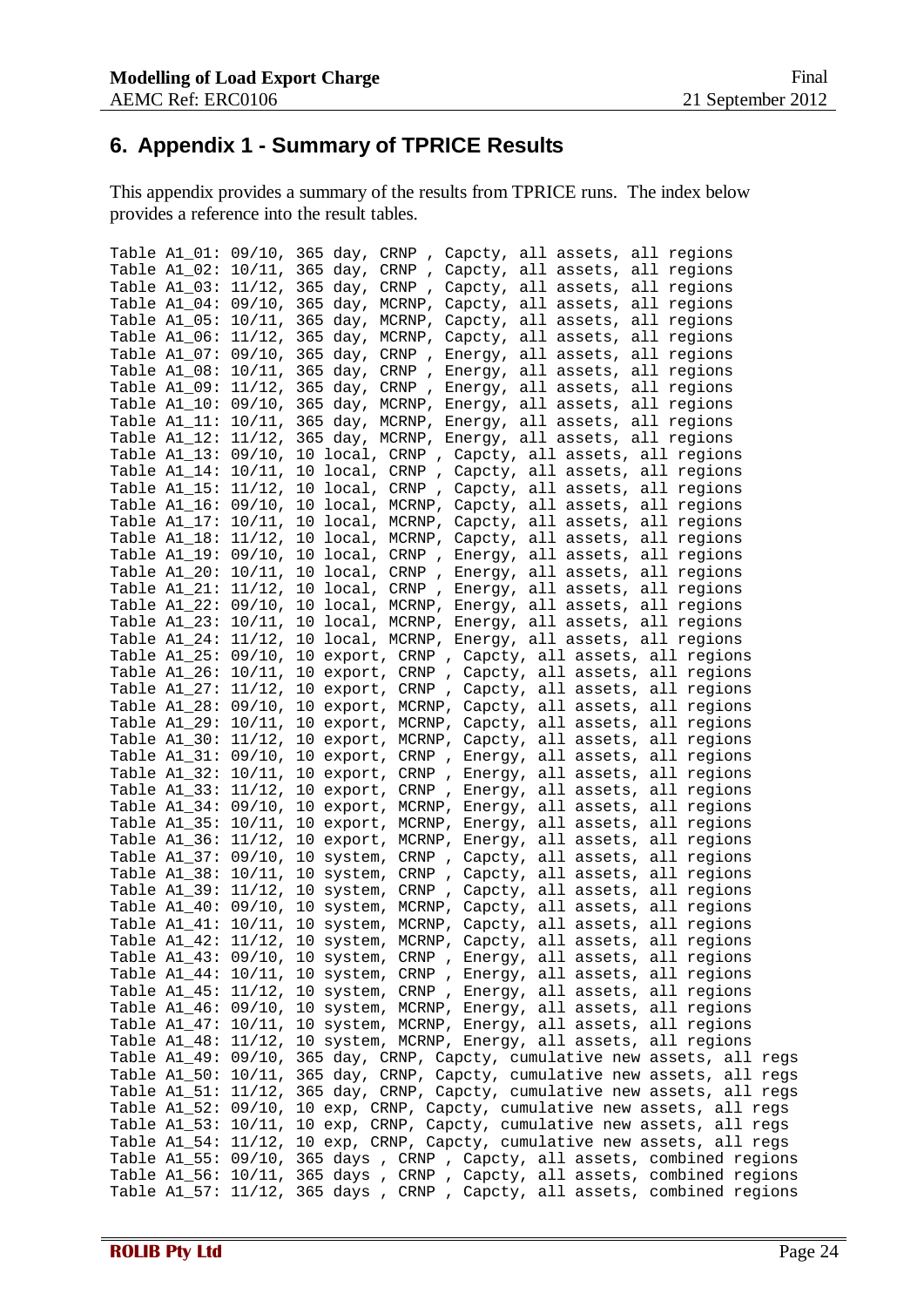|  | Table A1_58: 09/10, 365 days, CRNP, Energy, all assets, combined regions  |  |  |                                      |  |
|--|---------------------------------------------------------------------------|--|--|--------------------------------------|--|
|  | Table A1 59: 10/11, 365 days, CRNP, Energy, all assets, combined regions  |  |  |                                      |  |
|  | Table A1 60: 11/12, 365 days, CRNP, Energy, all assets, combined regions  |  |  |                                      |  |
|  | Table A1_61: 09/10, 10 system, CRNP, Capcty, all assets, combined regions |  |  |                                      |  |
|  | Table A1_62: 10/11, 10 system, CRNP, Capcty, all assets, combined regions |  |  |                                      |  |
|  | Table A1 63: 11/12, 10 system, CRNP, Capcty, all assets, combined regions |  |  |                                      |  |
|  | Table A1_64: 09/10, 10 system, CRNP,                                      |  |  | Energy, all assets, combined regions |  |
|  | Table A1_65: 10/11, 10 system, CRNP,                                      |  |  | Energy, all assets, combined regions |  |
|  | Table A1_66: 11/12, 10 system, CRNP                                       |  |  | Energy, all assets, combined regions |  |

Each table is broken into two parts. Part(a) gives the results of TPRICE runs, for Tables A1\_1 to A1\_54 each row represents a separate TPRICE run for the associated region. For Tables A1\_55 to A1\_66 each table represents a single run of TPRICE with the combined regions represented.

Each row in the tables gives the breakdown of the allocation of the locational ASRR to the various regions. Part (b) of the tables gives the corresponding nett revenue for each region from the inter-regional charges given in the Part (a) table.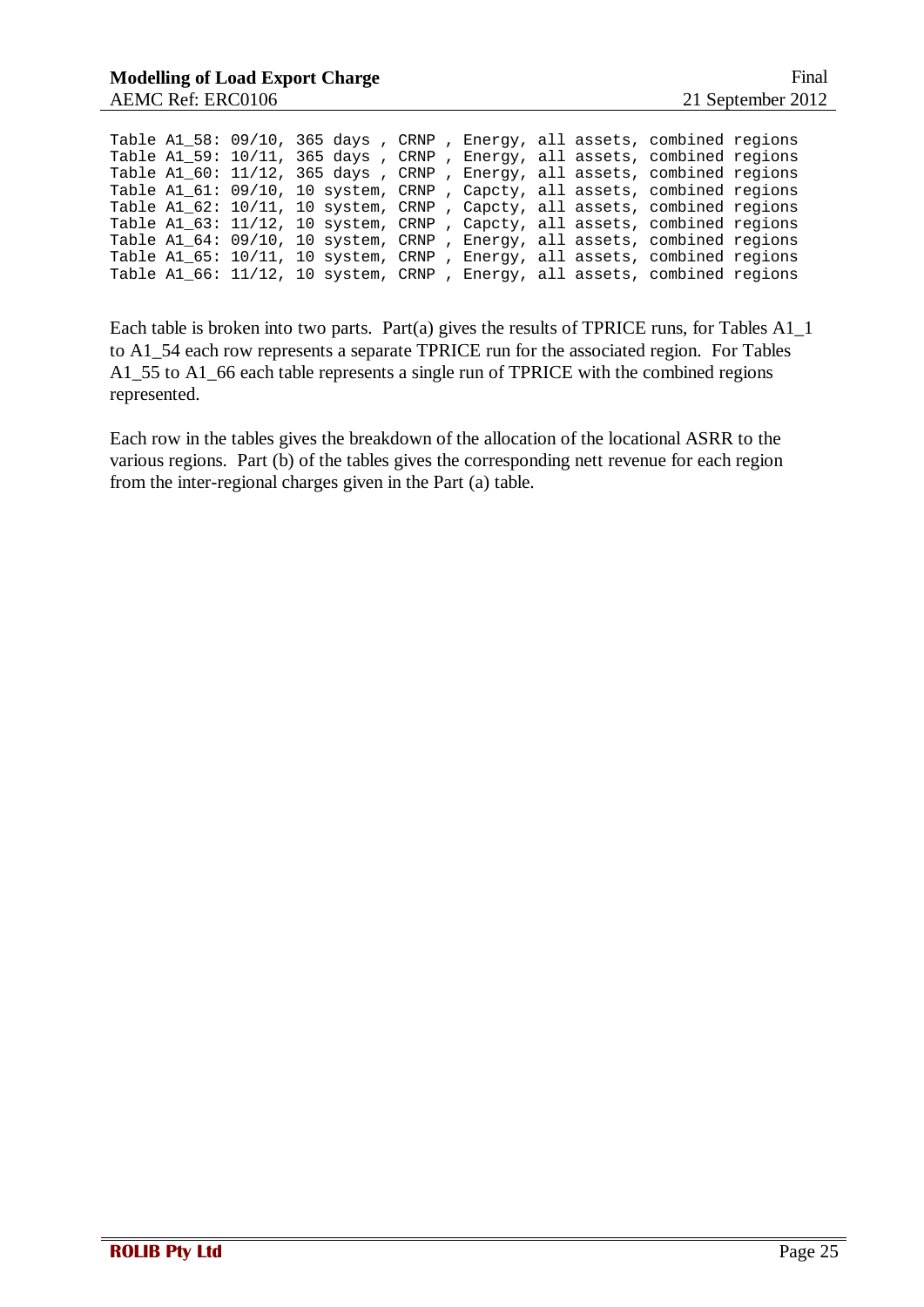| Rgn<br>Tas<br>SA<br>Vic<br>NSW<br>QLD<br>analysis. | Tas<br>45.350<br>0.000<br>0.529<br>0.000<br>0.000 | SA<br>0.000<br>79.929<br>31.259<br>0.000<br>0.000                                                | Vic<br>3.929<br>17.578<br>173.978<br>23.174<br>0.000 | NSW<br>0.000<br>0.000<br>30.732<br>231.440<br>17.289 | QLD<br>0.000<br>0.000<br>0.000<br>7.579<br>189.710 | Unalloc<br>0.000<br>0.000<br>0.000<br>0.000<br>0.000<br>standard CRNP, capacity method, all assets. Based on individual region | Total<br>49.279<br>97.507<br>236.498<br>262.193<br>206.999<br>Table A1_01(a): Interconnection charges (\$M) for 2009/10, 365 day period,  |
|----------------------------------------------------|---------------------------------------------------|--------------------------------------------------------------------------------------------------|------------------------------------------------------|------------------------------------------------------|----------------------------------------------------|--------------------------------------------------------------------------------------------------------------------------------|-------------------------------------------------------------------------------------------------------------------------------------------|
| Tas<br>3.400                                       | $-13.681$                                         | SA<br>17.839                                                                                     | Vic                                                  | NSW<br>$-17.268$                                     | QLD<br>9.710                                       |                                                                                                                                | Table $A1_01(b)$ : Nett inter-regional revenue, conditions as per $A1_01(a)$ .                                                            |
| Rgn<br>Tas<br>SA<br>Vic<br>NSW<br>QLD<br>analysis. | Tas<br>53.313<br>0.000<br>0.677<br>0.000<br>0.000 | SA<br>0.000<br>89.305<br>32.560<br>0.000<br>0.000                                                | Vic<br>5.384<br>18.758<br>175.629<br>23.977<br>0.000 | NSW<br>0.000<br>0.000<br>31.302<br>285.031<br>18.017 | QLD<br>0.000<br>0.000<br>0.000<br>8.231<br>221.011 | Unalloc<br>0.000<br>0.286<br>0.000<br>0.000<br>0.924<br>standard CRNP, capacity method, all assets. Based on individual region | Total<br>58.697<br>108.349<br>240.168<br>317.239<br>239.951<br>Table A1_02(a): Interconnection charges (\$M) for 2010/11, 365 day period, |
| Tas<br>4.707                                       | $-13.802$                                         | SA<br>16.420                                                                                     | Vic                                                  | NSW<br>$-17.111$                                     | QLD<br>9.786                                       |                                                                                                                                | Table $A1_02(b)$ : Nett inter-regional revenue, conditions as per $A1_02(a)$ .                                                            |
| Rgn<br>Tas<br>SA<br>Vic<br>NSW<br>QLD<br>analysis. | Tas<br>56.539<br>0.000<br>0.821<br>0.000<br>0.000 | SA<br>0.000<br>95.599<br>34.217<br>0.000<br>0.000<br>standard CRNP, capacity method, all assets. | Vic<br>6.221<br>22.782<br>177.221<br>27.178<br>0.000 | NSW<br>0.000<br>0.000<br>33.636<br>319.846<br>17.168 | QLD<br>0.000<br>0.000<br>0.000<br>8.275<br>247.819 | Unalloc<br>0.000<br>0.277<br>0.000<br>0.000<br>4.353<br>Based on individual region                                             | Total<br>62.759<br>118.658<br>245.895<br>355.299<br>269.340<br>Table A1_03(a): Interconnection charges (\$M) for 2011/12, 365 day period, |
| Tas<br>5.400                                       | SA<br>$-11.435$                                   | 12.493                                                                                           | Vic                                                  | NSW<br>$-15.351$                                     | QLD<br>8.893                                       |                                                                                                                                | Table $A1_03(b)$ : Nett inter-regional revenue, conditions as per $A1_03(a)$ .                                                            |
| Rgn<br>Tas<br>SA<br>Vic<br>NSW<br>QLD<br>analysis. | Tas<br>40.506<br>0.000<br>0.529<br>0.000<br>0.000 | SA<br>0.000<br>72.813<br>31.256<br>0.000<br>0.000                                                | Vic<br>3.917<br>17.451<br>170.668<br>23.174<br>0.000 | NSW<br>0.000<br>0.000<br>30.732<br>231.440<br>16.321 | QLD<br>0.000<br>0.000<br>0.000<br>7.579<br>182.796 | Unalloc<br>4.856<br>7.242<br>3.313<br>0.000<br>7.882<br>modified CRNP, capacity method, all assets. Based on individual region | Total<br>49.279<br>97.507<br>236.498<br>262.193<br>206.999<br>Table A1_04(a): Interconnection charges (\$M) for 2009/10, 365 day period,  |
| Tas<br>3.388                                       | SA<br>$-13.805$                                   | 17.975                                                                                           | Vic                                                  | NSW<br>$-16.300$                                     | <b>QLD</b><br>8.742                                |                                                                                                                                | Table $A1_04(b)$ : Nett inter-regional revenue, conditions as per $A1_04(a)$ .                                                            |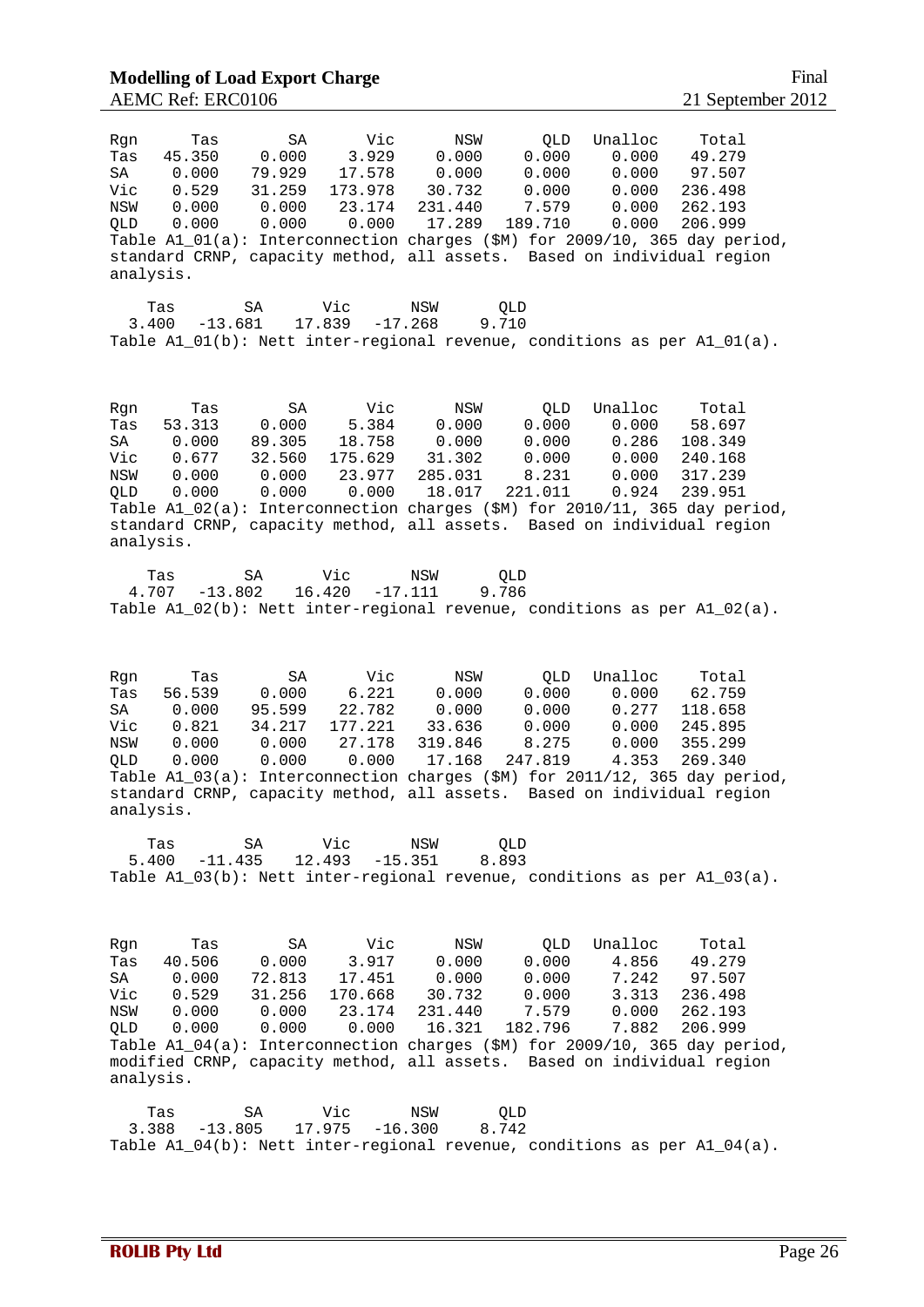| Rqn<br>48.185<br>Tas<br>SA<br>0.000<br>Vic<br>0.677<br>NSW<br>0.000<br>0.000<br>QLD<br>analysis. | SA<br>Tas<br>0.000<br>82.397<br>32.554<br>0.000<br>0.000<br>modified CRNP, capacity method, all assets. Based on individual region | Vic<br>5.364<br>18.731<br>172.915<br>23.977<br>0.000 | NSW<br>0.000<br>0.000<br>31.301<br>285.031<br>17.011 | QLD<br>0.000<br>0.000<br>0.000<br>8.231<br>214.673 | Unalloc<br>5.149<br>7.221<br>2.721<br>0.000<br>8.266                               | Total<br>58.697<br>108.349<br>240.168<br>317.239<br>239.951<br>Table A1_05(a): Interconnection charges (\$M) for 2010/11, 365 day period, |
|--------------------------------------------------------------------------------------------------|------------------------------------------------------------------------------------------------------------------------------------|------------------------------------------------------|------------------------------------------------------|----------------------------------------------------|------------------------------------------------------------------------------------|-------------------------------------------------------------------------------------------------------------------------------------------|
| Tas<br>4.687                                                                                     | SA<br>$-13.823$<br>Table $A1_05(b)$ : Nett inter-regional revenue, conditions as per $A1_05(a)$ .                                  | Vic<br>16.460<br>$-16.104$                           | NSW                                                  | QLD<br>8.780                                       |                                                                                    |                                                                                                                                           |
| Rgn<br>Tas<br>50.627<br>0.000<br>SA<br>Vic<br>0.821<br>NSW<br>0.000<br>0.000<br>QLD<br>analysis. | Tas<br>SA<br>0.000<br>89.057<br>34.214<br>0.000<br>0.000<br>modified CRNP, capacity method, all assets. Based on individual region | Vic<br>6.207<br>22.677<br>173.635<br>27.178<br>0.000 | NSW<br>0.000<br>0.000<br>33.635<br>319.846<br>16.167 | QLD<br>0.000<br>0.000<br>0.000<br>8.275<br>242.138 | Unalloc<br>5.925<br>6.924<br>3.589<br>0.000<br>11.035                              | Total<br>62.759<br>118.658<br>245.895<br>355.299<br>269.340<br>Table A1_06(a): Interconnection charges (\$M) for 2011/12, 365 day period, |
| Tas<br>5.386                                                                                     | SΑ<br>$-11.537$<br>Table $A1_06(b)$ : Nett inter-regional revenue, conditions as per $A1_06(a)$ .                                  | Vic<br>12.608<br>$-14.349$                           | NSW                                                  | <b>QLD</b><br>7.892                                |                                                                                    |                                                                                                                                           |
| Rgn<br>Tas<br>48.650<br>0.000<br>SA<br>0.414<br>Vic<br>NSW<br>0.000<br>0.000<br>QLD<br>analysis. | SA<br>Tas<br>0.000<br>87.418<br>11.250<br>0.000<br>0.000<br>standard CRNP, energy method, all assets.                              | Vic<br>0.629<br>10.089<br>209.623<br>14.026<br>0.000 | NSW<br>0.000<br>0.000<br>15.210<br>247.686<br>14.276 | QLD<br>0.000<br>0.000<br>0.000<br>0.480<br>192.723 | Unalloc<br>0.000<br>0.000<br>0.000<br>0.000<br>0.000<br>Based on individual region | Total<br>49.279<br>97.507<br>236.498<br>262.193<br>206.999<br>Table A1_07(a): Interconnection charges (\$M) for 2009/10, 365 day period,  |
| Tas<br>0.215                                                                                     | SA<br>$-1.161$<br>Table $A1_07(b)$ : Nett inter-regional revenue, conditions as per $A1_07(a)$ .                                   | Vic<br>2.130<br>$-14.980$                            | NSW<br>13.796                                        | QLD                                                |                                                                                    |                                                                                                                                           |
| Rgn<br>58.363<br>Tas<br>SA<br>0.000<br>Vic<br>0.489<br>0.000<br>NSW<br>0.000<br>QLD<br>analysis. | SA<br>Tas<br>0.000<br>98.143<br>13.935<br>0.000<br>0.000<br>standard CRNP, energy method, all assets. Based on individual region   | Vic<br>0.334<br>9.920<br>204.618<br>13.658<br>0.000  | NSW<br>0.000<br>0.000<br>21.126<br>303.014<br>14.681 | QLD<br>0.000<br>0.000<br>0.000<br>0.566<br>224.346 | Unalloc<br>0.000<br>0.286<br>0.000<br>0.000<br>0.924                               | Total<br>58.697<br>108.349<br>240.168<br>317.239<br>239.951<br>Table A1_08(a): Interconnection charges (\$M) for 2010/11, 365 day period, |
| Tas<br>$-0.155$                                                                                  | SА<br>$-4.015$<br>Table $A1_08(b)$ : Nett inter-regional revenue, conditions as per $A1_08(a)$ .                                   | Vic<br>11.638<br>$-21.583$                           | NSW<br>14.115                                        | QLD                                                |                                                                                    |                                                                                                                                           |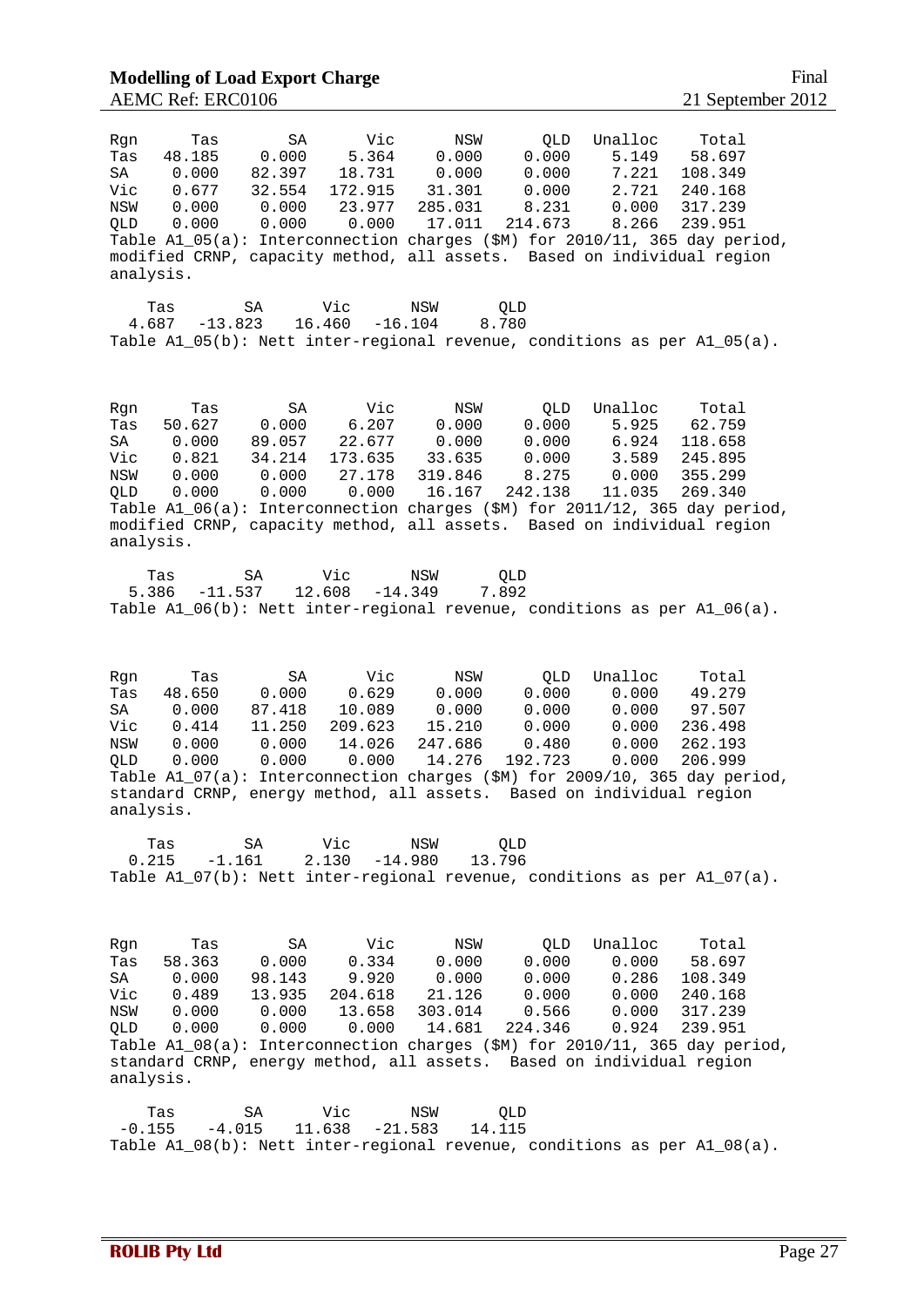| Rgn<br>Tas<br>SA<br>Vic<br>NSW<br>QLD<br>analysis. | Tas<br>60.149<br>0.000<br>0.332<br>0.000<br>0.000 | SA<br>0.000<br>107.946<br>17.602<br>0.000<br>0.000 | Vic<br>2.611<br>10.435<br>201.028<br>13.967<br>0.000<br>standard CRNP, energy method, all assets. Based on individual region | NSW<br>0.000<br>0.000<br>26.932<br>341.119<br>13.503 | QLD<br>0.000<br>0.000<br>0.000<br>0.212<br>251.483 | Unalloc<br>0.000<br>0.277<br>0.000<br>0.000<br>4.353  | Total<br>62.759<br>118.658<br>245.895<br>355.299<br>269.340<br>Table A1_09(a): Interconnection charges (\$M) for 2011/12, 365 day period, |
|----------------------------------------------------|---------------------------------------------------|----------------------------------------------------|------------------------------------------------------------------------------------------------------------------------------|------------------------------------------------------|----------------------------------------------------|-------------------------------------------------------|-------------------------------------------------------------------------------------------------------------------------------------------|
| 2.279                                              | Tas                                               | SA<br>$-7.167$                                     | Vic<br>17.853<br>$-26.256$                                                                                                   | NSW                                                  | QLD<br>13.291                                      |                                                       | Table $A1_09(b)$ : Nett inter-regional revenue, conditions as per $A1_09(a)$ .                                                            |
| Rgn<br>Tas<br>SA<br>Vic<br>NSW<br>QLD<br>analysis. | Tas<br>43.794<br>0.000<br>0.414<br>0.000<br>0.000 | SA<br>0.000<br>80.211<br>11.250<br>0.000<br>0.000  | Vic<br>0.629<br>10.053<br>206.311<br>14.026<br>0.000<br>modified CRNP, energy method, all assets. Based on individual region | NSW<br>0.000<br>0.000<br>15.210<br>247.686<br>13.570 | QLD<br>0.000<br>0.000<br>0.000<br>0.480<br>185.547 | Unalloc<br>4.856<br>7.242<br>3.313<br>0.000<br>7.882  | Total<br>49.279<br>97.507<br>236.498<br>262.193<br>206.999<br>Table A1_10(a): Interconnection charges (\$M) for 2009/10, 365 day period,  |
| 0.215                                              | Tas                                               | SΑ<br>$-1.197$                                     | Vic<br>2.166<br>$-14.274$                                                                                                    | NSW                                                  | <b>QLD</b><br>13.090                               |                                                       | Table $A1_10(b)$ : Nett inter-regional revenue, conditions as per $A1_10(a)$ .                                                            |
| Rgn<br>Tas<br>SA<br>Vic<br>NSW<br>QLD<br>analysis. | Tas<br>53.215<br>0.000<br>0.489<br>0.000<br>0.000 | SA<br>0.000<br>91.214<br>13.934<br>0.000<br>0.000  | Vic<br>0.334<br>9.914<br>201.898<br>13.658<br>0.000<br>modified CRNP, energy method, all assets. Based on individual region  | NSW<br>0.000<br>0.000<br>21.126<br>303.014<br>13.992 | QLD<br>0.000<br>0.000<br>0.000<br>0.566<br>217.693 | Unalloc<br>5.149<br>7.221<br>2.721<br>0.000<br>8.266  | Total<br>58.697<br>108.349<br>240.168<br>317.239<br>239.951<br>Table Al_11(a): Interconnection charges (\$M) for 2010/11, 365 day period, |
| $-0.155$                                           | Tas                                               | SA<br>$-4.020$                                     | Vic<br>11.643<br>$-20.894$                                                                                                   | NSW                                                  | QLD<br>13.426                                      |                                                       | Table $A1_1(1(b))$ : Nett inter-regional revenue, conditions as per $A1_1(1(a))$ .                                                        |
| Rgn<br>Tas<br>SA<br>Vic<br>NSW<br>QLD<br>analysis. | Tas<br>54.227<br>0.000<br>0.332<br>0.000<br>0.000 | SA<br>0.000<br>101.333<br>17.601<br>0.000<br>0.000 | Vic<br>2.607<br>10.401<br>197.441<br>13.967<br>0.000<br>modified CRNP, energy method, all assets. Based on individual region | NSW<br>0.000<br>0.000<br>26.932<br>341.119<br>12.736 | QLD<br>0.000<br>0.000<br>0.000<br>0.212<br>245.569 | Unalloc<br>5.925<br>6.924<br>3.589<br>0.000<br>11.035 | Total<br>62.759<br>118.658<br>245.895<br>355.299<br>269.340<br>Table Al_12(a): Interconnection charges (\$M) for 2011/12, 365 day period, |
| 2.275                                              | Tas                                               | SA<br>$-7.200$                                     | Vic<br>17.890<br>$-25.489$                                                                                                   | NSW                                                  | QLD<br>12.524                                      |                                                       | Table $Al_12(b)$ : Nett inter-regional revenue, conditions as per $Al_12(a)$ .                                                            |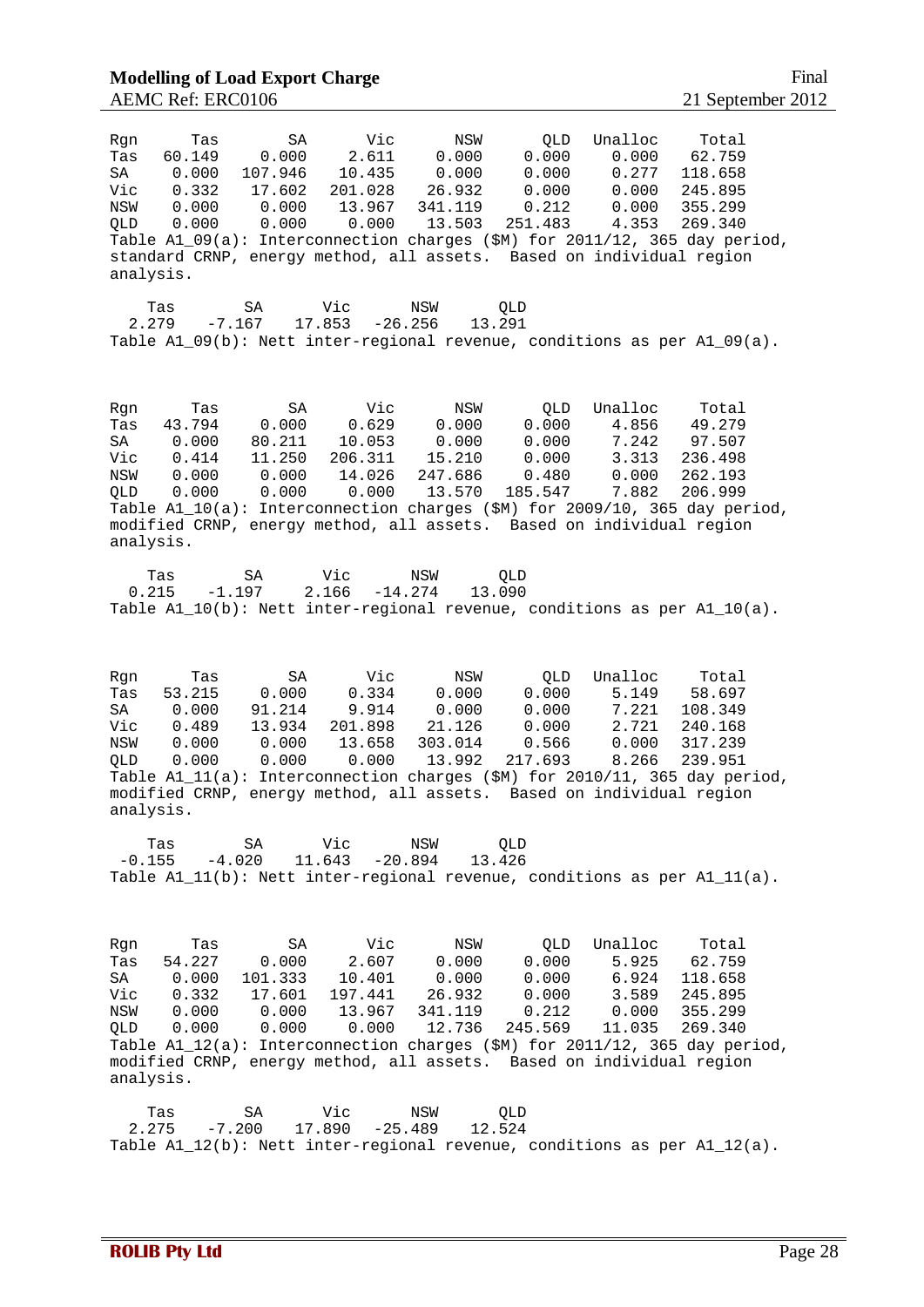| Rqn<br>Tas<br>SA<br>Vic<br>NSW<br><b>OLD</b> | Tas<br>48.633<br>0.000<br>0.000<br>0.000<br>0.000<br>region analysis. | SA<br>0.000<br>94.310<br>25.377<br>0.000<br>0.000  | Vic<br>0.646<br>2.936<br>211.121<br>5.461<br>0.000<br>Table A1_13(a): Interconnection charges (\$M) for 2009/10, 10 interval<br>local, standard CRNP, capacity method, all assets. | NSW<br>0.000<br>0.000<br>0.000<br>256.623<br>8.324 | QLD<br>0.000<br>0.000<br>0.000<br>0.109<br>198.675 | Unalloc<br>0.000<br>0.261<br>0.000<br>0.000<br>0.000  | Total<br>49.279<br>97.507<br>236.498<br>262.193<br>206.999<br>Based on individual                                                     |
|----------------------------------------------|-----------------------------------------------------------------------|----------------------------------------------------|------------------------------------------------------------------------------------------------------------------------------------------------------------------------------------|----------------------------------------------------|----------------------------------------------------|-------------------------------------------------------|---------------------------------------------------------------------------------------------------------------------------------------|
| Tas<br>0.646                                 | $-22.441$                                                             | SA<br>16.334                                       | Vic<br>NSW<br>$-2.754$                                                                                                                                                             | QLD<br>8.215                                       |                                                    |                                                       | Table $A1_13(b)$ : Nett inter-regional revenue, conditions as per $A1_13(a)$ .                                                        |
| Rgn<br>Tas<br>SA<br>Vic<br>NSW<br>QLD        | Tas<br>57.457<br>0.000<br>0.136<br>0.000<br>0.000<br>region analysis. | SA<br>0.000<br>104.244<br>29.773<br>0.000<br>0.000 | Vic<br>1.241<br>3.731<br>210.258<br>7.273<br>0.000<br>Table Al_14(a): Interconnection charges (\$M) for 2010/11, 10 interval                                                       | NSW<br>0.000<br>0.000<br>0.000<br>307.353<br>3.792 | QLD<br>0.000<br>0.000<br>0.000<br>2.613<br>235.236 | Unalloc<br>0.000<br>0.374<br>0.000<br>0.000<br>0.924  | Total<br>58.697<br>108.349<br>240.168<br>317.239<br>239.951<br>local, standard CRNP, capacity method, all assets. Based on individual |
| Tas<br>1.105                                 | $-26.042$                                                             | SA<br>17.664                                       | Vic<br>NSW<br>6.094                                                                                                                                                                | QLD<br>1.179                                       |                                                    |                                                       | Table $A1_14(b)$ : Nett inter-regional revenue, conditions as per $A1_14(a)$ .                                                        |
| Rgn<br>Tas<br>SA<br>Vic<br>NSW<br>QLD        | Tas<br>59.625<br>0.000<br>0.000<br>0.000<br>0.000<br>region analysis. | SA<br>0.000<br>118.126<br>28.257<br>0.000<br>0.000 | Vic<br>2.908<br>0.170<br>216.622<br>8.875<br>0.000<br>Table A1_15(a): Interconnection charges (\$M) for 2011/12, 10 interval<br>local, standard CRNP, capacity method, all assets. | NSW<br>0.000<br>0.000<br>1.015<br>345.575<br>4.304 | QLD<br>0.000<br>0.000<br>0.000<br>0.849<br>260.683 | Unalloc<br>0.226<br>0.362<br>0.000<br>0.000<br>4.353  | Total<br>62.759<br>118.658<br>245.895<br>355.299<br>269.340<br>Based on individual                                                    |
| Tas<br>2.908                                 | $-28.087$                                                             | SA<br>17.319                                       | Vic<br>NSW<br>4.405                                                                                                                                                                | QLD<br>3.455                                       |                                                    |                                                       | Table $A1_15(b)$ : Nett inter-regional revenue, conditions as per $A1_15(a)$ .                                                        |
| Rgn<br>Tas<br>SA<br>Vic<br>NSW<br>QLD        | Tas<br>43.428<br>0.000<br>0.000<br>0.000<br>0.000<br>region analysis. | SA<br>0.000<br>84.610<br>25.374<br>0.000<br>0.000  | Vic<br>0.643<br>2.889<br>207.188<br>5.461<br>0.000<br>Table A1_16(a): Interconnection charges (\$M) for 2009/10, 10 interval<br>local, modified CRNP, capacity method, all assets. | NSW<br>0.000<br>0.000<br>0.000<br>256.623<br>7.598 | QLD<br>0.000<br>0.000<br>0.000<br>0.109<br>191.261 | Unalloc<br>5.209<br>10.007<br>3.935<br>0.000<br>8.139 | Total<br>49.279<br>97.507<br>236.498<br>262.193<br>206.999<br>Based on individual                                                     |
| Tas<br>0.643                                 | $-22.485$                                                             | SA<br>16.381                                       | Vic<br>NSW<br>$-2.028$                                                                                                                                                             | QLD<br>7.489                                       |                                                    |                                                       | Table $A1_16(b)$ : Nett inter-regional revenue, conditions as per $A1_16(a)$ .                                                        |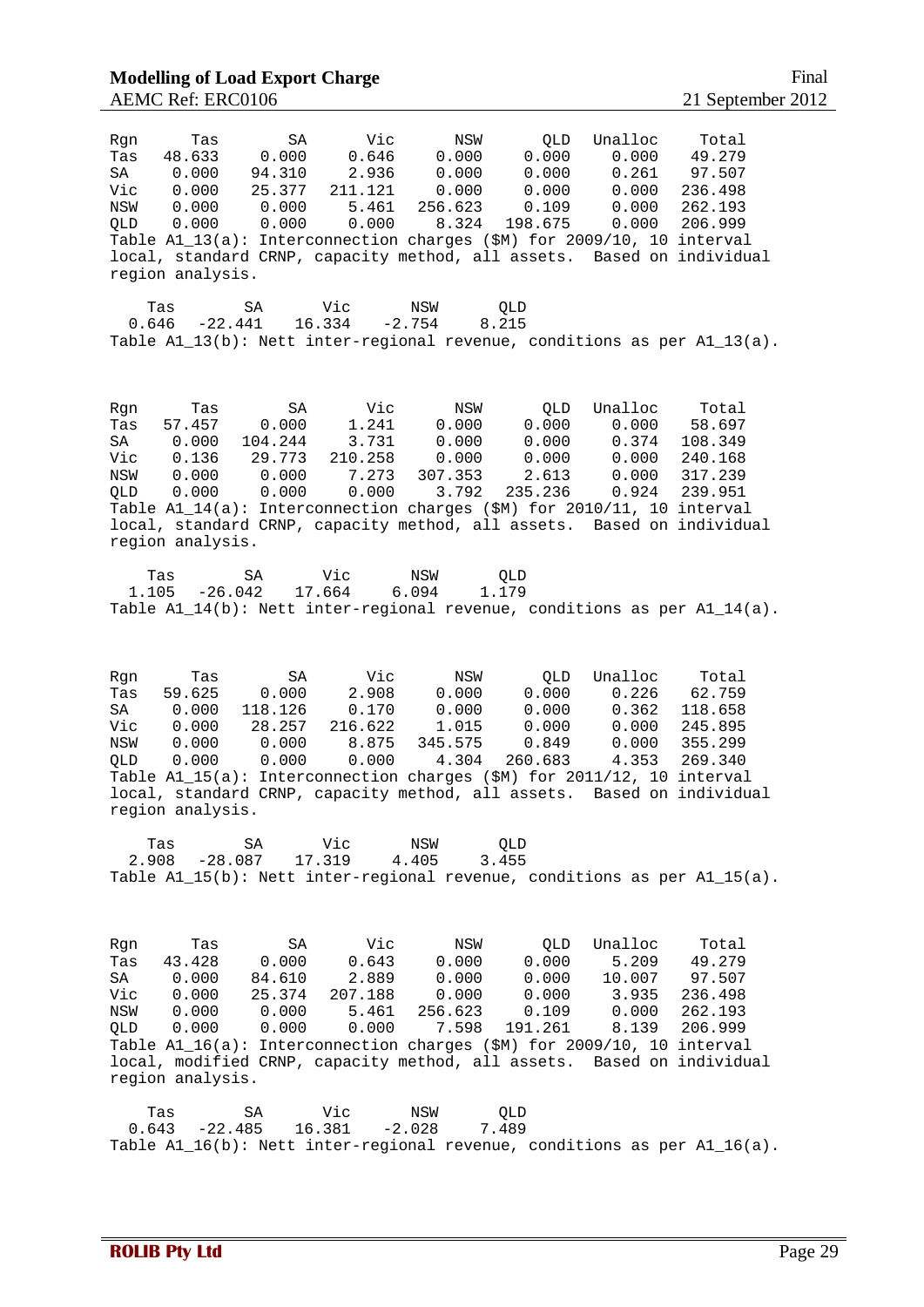| Tas<br>Rqn<br>51.868<br>Tas<br>SA<br>0.000<br>Vic<br>0.136<br>0.000<br>NSW<br>0.000<br>QLD<br>region analysis.        | SA<br>0.000<br>94.633<br>29.767<br>0.000<br>0.000  | Vic<br>1.233<br>3.683<br>206.746<br>7.273<br>0.000<br>Table A1_17(a): Interconnection charges (\$M) for 2010/11, 10 interval<br>local, modified CRNP, capacity method, all assets.                     | NSW<br>0.000<br>0.000<br>0.000<br>307.353<br>3.281 | QLD<br>0.000<br>0.000<br>0.000<br>2.613<br>228.090 | Unalloc<br>5.596<br>10.033<br>3.518<br>0.000<br>8.580  | Total<br>58.697<br>108.349<br>240.168<br>317.239<br>239.951<br>Based on individual |
|-----------------------------------------------------------------------------------------------------------------------|----------------------------------------------------|--------------------------------------------------------------------------------------------------------------------------------------------------------------------------------------------------------|----------------------------------------------------|----------------------------------------------------|--------------------------------------------------------|------------------------------------------------------------------------------------|
| Tas<br>1.097                                                                                                          | SA<br>$-26.084$                                    | Vic<br>17.714<br>6.605<br>Table $Al_17(b)$ : Nett inter-regional revenue, conditions as per $Al_17(a)$ .                                                                                               | NSW<br>0.668                                       | QLD                                                |                                                        |                                                                                    |
| Rgn<br>Tas<br>53.236<br>Tas<br>SA<br>0.000<br>Vic<br>0.000<br>NSW<br>0.000<br>QLD<br>0.000<br>region analysis.        | SA<br>0.000<br>108.162<br>28.254<br>0.000<br>0.000 | Vic<br>2.900<br>0.169<br>212.436<br>8.875<br>0.000<br>Table A1_18(a): Interconnection charges (\$M) for 2011/12, 10 interval<br>local, modified CRNP, capacity method, all assets. Based on individual | NSW<br>0.000<br>0.000<br>1.015<br>345.575<br>3.694 | QLD<br>0.000<br>0.000<br>0.000<br>0.849<br>254.539 | Unalloc<br>6.624<br>10.327<br>4.188<br>0.000<br>11.107 | Total<br>62.759<br>118.658<br>245.895<br>355.299<br>269.340                        |
| Tas<br>2.900                                                                                                          | SA<br>$-28.085$                                    | Vic<br>17.325<br>5.015<br>Table $A1_18(b)$ : Nett inter-regional revenue, conditions as per $A1_18(a)$ .                                                                                               | NSW<br>2.845                                       | <b>QLD</b>                                         |                                                        |                                                                                    |
| Tas<br>Rgn<br>49.106<br>Tas<br>0.000<br>SA<br>0.000<br>Vic<br>NSW<br>0.000<br><b>QLD</b><br>0.000<br>region analysis. | SA<br>0.000<br>95.648<br>15.390<br>0.000<br>0.000  | Vic<br>0.174<br>1.598<br>221.107<br>2.925<br>0.000<br>Table A1_19(a): Interconnection charges (\$M) for 2009/10, 10 interval<br>local, standard CRNP, energy method, all assets. Based on individual   | NSW<br>0.000<br>0.000<br>0.000<br>259.245<br>4.675 | QLD<br>0.000<br>0.000<br>0.000<br>0.023<br>202.324 | Unalloc<br>0.000<br>0.261<br>0.000<br>0.000<br>0.000   | Total<br>49.279<br>97.507<br>236.498<br>262.193<br>206.999                         |
| Tas<br>0.174                                                                                                          | SA<br>$-13.792$                                    | Vic<br>10.693<br>$-1.727$<br>Table $A1_19(b)$ : Nett inter-regional revenue, conditions as per $A1_19(a)$ .                                                                                            | NSW<br>4.652                                       | QLD                                                |                                                        |                                                                                    |
| Tas<br>Rgn<br>58.051<br>Tas<br>0.000<br>SA<br>Vic<br>0.043<br>NSW<br>0.000<br>QLD<br>0.000<br>region analysis.        | SA<br>0.000<br>105.587<br>23.295<br>0.000<br>0.000 | Vic<br>0.647<br>2.389<br>216.831<br>3.522<br>0.000<br>Table A1_20(a): Interconnection charges (\$M) for 2010/11, 10 interval<br>local, standard CRNP, energy method, all assets. Based on individual   | NSW<br>0.000<br>0.000<br>0.000<br>313.119<br>2.579 | QLD<br>0.000<br>0.000<br>0.000<br>0.598<br>236.448 | Unalloc<br>0.000<br>0.374<br>0.000<br>0.000<br>0.924   | Total<br>58.697<br>108.349<br>240.168<br>317.239<br>239.951                        |
| Tas<br>0.604                                                                                                          | SА<br>$-20.906$                                    | Vic<br>16.780<br>1.541                                                                                                                                                                                 | NSW<br>1.981                                       | QLD                                                |                                                        | Table $A1_20(b)$ : Nett inter-regional revenue, conditions as per $A1_20(a)$ .     |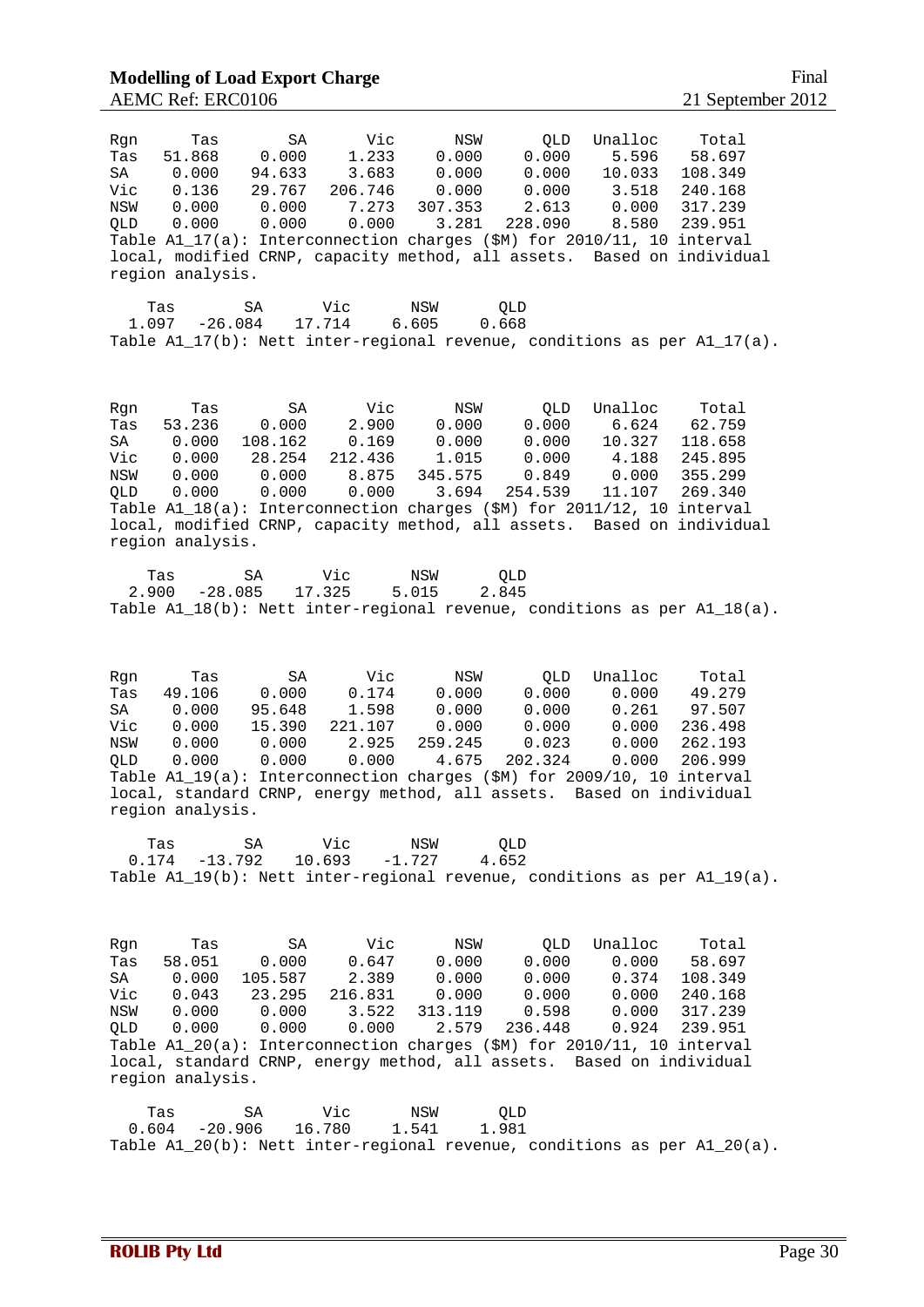| Tas<br>Rgn<br>61.169<br>Tas<br>0.000<br>SA<br>Vic<br>0.000<br>NSW<br>0.000<br><b>OLD</b><br>0.000<br>region analysis. | SA<br>0.000<br>118.261<br>25.883<br>0.000<br>0.000 | Vic<br>1.364<br>0.035<br>219.732<br>5.522<br>0.000 | NSW<br>0.000<br>0.000<br>0.279<br>349.522<br>2.959<br>262.028 | Unalloc<br>QLD<br>0.000<br>0.226<br>0.000<br>0.362<br>0.000<br>0.000<br>0.255<br>0.000<br>4.353<br>Table A1_21(a): Interconnection charges (\$M) for 2011/12, 10 interval<br>local, standard CRNP, energy method, all assets. Based on individual   | Total<br>62.759<br>118.658<br>245.895<br>355.299<br>269.340 |
|-----------------------------------------------------------------------------------------------------------------------|----------------------------------------------------|----------------------------------------------------|---------------------------------------------------------------|-----------------------------------------------------------------------------------------------------------------------------------------------------------------------------------------------------------------------------------------------------|-------------------------------------------------------------|
| Tas<br>1.364<br>$-25.848$                                                                                             | Vic<br>SA<br>19.241                                | NSW<br>2.539                                       | <b>QLD</b><br>2.704                                           | Table $A1_21(b)$ : Nett inter-regional revenue, conditions as per $A1_21(a)$ .                                                                                                                                                                      |                                                             |
| Tas<br>Rgn<br>43.898<br>Tas<br>0.000<br>SA<br>Vic<br>0.000<br>NSW<br>0.000<br>0.000<br>QLD<br>region analysis.        | SA<br>0.000<br>85.926<br>15.390<br>0.000<br>0.000  | Vic<br>0.173<br>1.574<br>217.173<br>2.925<br>0.000 | NSW<br>0.000<br>0.000<br>0.000<br>259.245<br>4.257<br>194.602 | Unalloc<br>QLD<br>0.000<br>5.209<br>0.000<br>10.007<br>0.000<br>3.935<br>0.023<br>0.000<br>8.139<br>Table A1_22(a): Interconnection charges (\$M) for 2009/10, 10 interval<br>local, modified CRNP, energy method, all assets. Based on individual  | Total<br>49.279<br>97.507<br>236.498<br>262.193<br>206.999  |
| Tas<br>$-13.816$<br>0.173                                                                                             | Vic<br>SА<br>10.718                                | NSW<br>$-1.309$                                    | QLD<br>4.234                                                  | Table $A1_22(b)$ : Nett inter-regional revenue, conditions as per $A1_22(a)$ .                                                                                                                                                                      |                                                             |
| Rgn<br>Tas<br>52.457<br>Tas<br>SA<br>0.000<br>Vic<br>0.043<br>NSW<br>0.000<br>QLD<br>0.000<br>region analysis.        | SA<br>0.000<br>95.952<br>23.291<br>0.000<br>0.000  | Vic<br>0.644<br>2.364<br>213.316<br>3.522<br>0.000 | NSW<br>0.000<br>0.000<br>0.000<br>313.119<br>2.245<br>229.126 | Unalloc<br>QLD<br>0.000<br>5.596<br>0.000<br>10.033<br>0.000<br>3.518<br>0.598<br>0.000<br>8.580<br>Table A1_23(a): Interconnection charges (\$M) for 2010/11, 10 interval<br>local, modified CRNP, energy method, all assets. Based on individual  | Total<br>58.697<br>108.349<br>240.168<br>317.239<br>239.951 |
| Tas<br>0.601<br>$-20.927$                                                                                             | Vic<br>SA<br>16.804                                | NSW<br>1.875                                       | QLD<br>1.647                                                  | Table $A1_23(b)$ : Nett inter-regional revenue, conditions as per $A1_23(a)$ .                                                                                                                                                                      |                                                             |
| Tas<br>Rgn<br>54.774<br>Tas<br>0.000<br>SA<br>Vic<br>0.000<br>0.000<br>NSW<br>0.000<br>QLD<br>region analysis.        | SA<br>0.000<br>108.296<br>25.881<br>0.000<br>0.000 | Vic<br>1.362<br>0.035<br>215.546<br>5.522<br>0.000 | NSW<br>0.000<br>0.000<br>0.279<br>349.522<br>2.541<br>255.691 | Unalloc<br>QLD<br>0.000<br>6.624<br>0.000<br>10.327<br>0.000<br>4.188<br>0.255<br>0.000<br>11.107<br>Table A1_24(a): Interconnection charges (\$M) for 2011/12, 10 interval<br>local, modified CRNP, energy method, all assets. Based on individual | Total<br>62.759<br>118.658<br>245.895<br>355.299<br>269.340 |
| Tas<br>1.362<br>$-25.846$                                                                                             | Vic<br>SA<br>19.241                                | NSW<br>2.957                                       | QLD<br>2.286                                                  | Table $A1_24(b)$ : Nett inter-regional revenue, conditions as per $A1_24(a)$ .                                                                                                                                                                      |                                                             |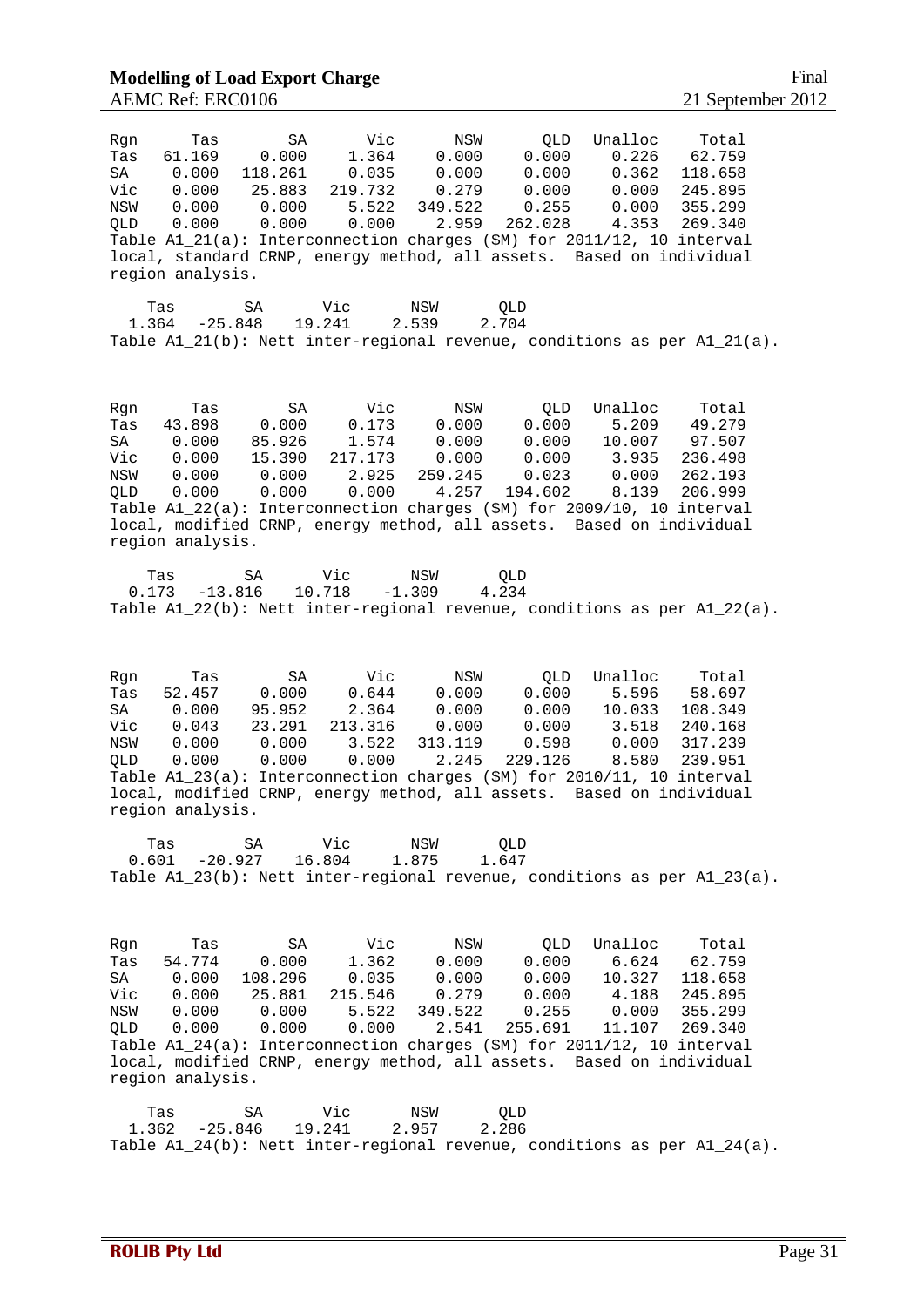| Rgn<br>Tas<br>SA<br>Vic<br>NSW<br>QLD        | Tas<br>39.398<br>0.000<br>0.544<br>0.000<br>0.000<br>region analysis. | SA<br>0.000<br>67.636<br>33.150<br>0.000<br>0.000 | Vic<br>9.881<br>29.610<br>168.675<br>30.864<br>0.000  | NSW<br>0.000<br>0.000<br>34.129<br>224.532<br>22.514<br>Table A1_25(a): Interconnection charges (\$M) for 2009/10, 10 interval<br>export, standard CRNP, capacity method, all assets. | QLD<br>0.000<br>0.000<br>0.000<br>6.797<br>184.485  | Unalloc<br>0.000<br>0.261<br>0.000<br>0.000<br>0.000  | Total<br>49.279<br>97.507<br>236.498<br>262.193<br>206.999<br>Based on individual                                                     |
|----------------------------------------------|-----------------------------------------------------------------------|---------------------------------------------------|-------------------------------------------------------|---------------------------------------------------------------------------------------------------------------------------------------------------------------------------------------|-----------------------------------------------------|-------------------------------------------------------|---------------------------------------------------------------------------------------------------------------------------------------|
| 9.337                                        | Tas<br>$-3.540$                                                       | SΑ<br>$-2.532$                                    | Vic<br>$-18.982$                                      | NSW<br>QLD<br>15.717                                                                                                                                                                  |                                                     |                                                       | Table $A1_25(b)$ : Nett inter-regional revenue, conditions as per $A1_25(a)$ .                                                        |
| Rgn<br>Tas<br>SA<br>Vic<br>NSW<br>QLD        | Tas<br>50.410<br>0.000<br>0.630<br>0.000<br>0.000<br>region analysis. | SA<br>0.000<br>77.605<br>35.842<br>0.000<br>0.000 | Vic<br>8.287<br>30.458<br>166.644<br>29.637<br>0.000  | NSW<br>0.000<br>0.000<br>37.053<br>277.512<br>22.502<br>Table A1_26(a): Interconnection charges (\$M) for 2010/11, 10 interval<br>export, standard CRNP, capacity method, all assets. | QLD<br>0.000<br>0.000<br>0.000<br>10.089<br>216.525 | Unalloc<br>0.000<br>0.286<br>0.000<br>0.000<br>0.924  | Total<br>58.697<br>108.349<br>240.168<br>317.239<br>239.951<br>Based on individual                                                    |
| 7.657                                        | Tas<br>$-5.384$                                                       | SA<br>5.143                                       | Vic<br>$-19.829$                                      | QLD<br>NSW<br>12.413                                                                                                                                                                  |                                                     |                                                       | Table $A1_26(b)$ : Nett inter-regional revenue, conditions as per $A1_26(a)$ .                                                        |
| Rgn<br>Tas<br>SA<br>Vic<br>NSW<br><b>QLD</b> | Tas<br>50.760<br>0.000<br>0.842<br>0.000<br>0.000<br>region analysis. | SA<br>0.000<br>80.564<br>35.192<br>0.000<br>0.000 | Vic<br>11.773<br>37.817<br>171.773<br>31.328<br>0.000 | NSW<br>0.000<br>0.000<br>38.087<br>317.139<br>20.101<br>Table A1_27(a): Interconnection charges (\$M) for 2011/12, 10 interval<br>export, standard CRNP, capacity method, all assets. | QLD<br>0.000<br>0.000<br>0.000<br>6.832<br>244.886  | Unalloc<br>0.226<br>0.277<br>0.000<br>0.000<br>4.353  | Total<br>62.759<br>118.658<br>245.895<br>355.299<br>269.340<br>Based on individual                                                    |
| 10.931                                       | Tas<br>2.625                                                          | SA<br>$-6.797$                                    | Vic<br>$-20.028$                                      | NSW<br>QLD<br>13.269                                                                                                                                                                  |                                                     |                                                       | Table $A1_27(b)$ : Nett inter-regional revenue, conditions as per $A1_27(a)$ .                                                        |
| Rqn<br>Tas<br>SA<br>Vic<br>NSW<br>QLD        | Tas<br>34.018<br>0.000<br>0.544<br>0.000<br>0.000<br>region analysis. | SA<br>0.000<br>58.193<br>33.147<br>0.000<br>0.000 | Vic<br>9.847<br>29.137<br>164.127<br>30.864<br>0.000  | NSW<br>0.000<br>0.000<br>34.129<br>224.532<br>21.320<br>Table A1_28(a): Interconnection charges (\$M) for 2009/10, 10 interval                                                        | QLD<br>0.000<br>0.000<br>0.000<br>6.797<br>176.902  | Unalloc<br>5.414<br>10.176<br>4.550<br>0.000<br>8.777 | Total<br>49.279<br>97.507<br>236.498<br>262.193<br>206.999<br>export, modified CRNP, capacity method, all assets. Based on individual |
| 9.303                                        | Tas<br>$-4.010$                                                       | SA<br>$-2.028$                                    | Vic<br>$-17.788$                                      | NSW<br>QLD<br>14.523                                                                                                                                                                  |                                                     |                                                       | Table A1_28(b): Nett inter-regional revenue, conditions as per A1_28(a).                                                              |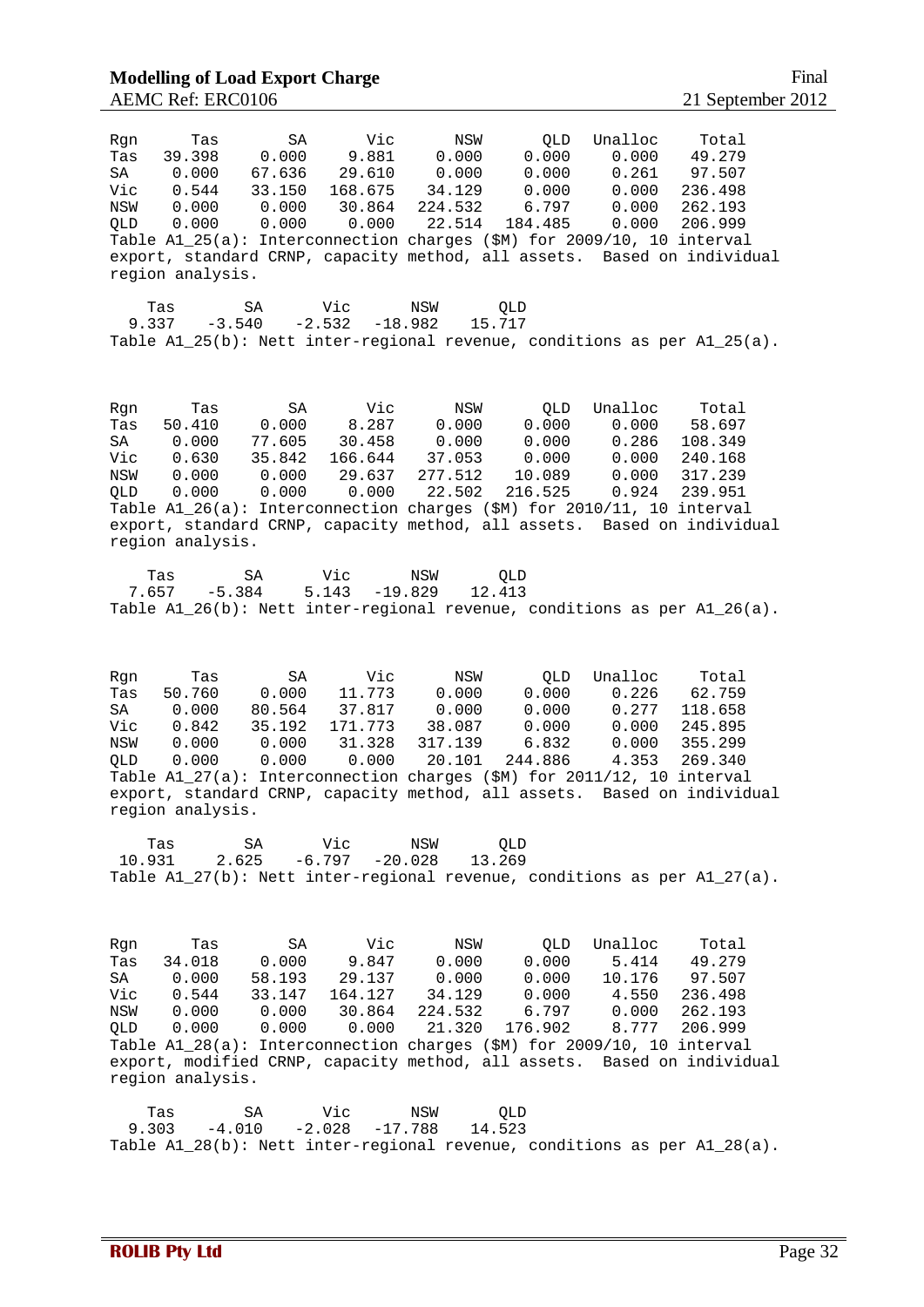| Rgn<br>Tas<br>SA<br>Vic<br>NSW<br>OLD<br>region analysis. | Tas<br>44.735<br>0.000<br>0.630<br>0.000<br>0.000 | SA<br>0.000<br>67.683<br>35.836<br>0.000<br>0.000 | Vic<br>8.232<br>30.032<br>162.339<br>29.637<br>0.000  | NSW<br>0.000<br>0.000<br>37.052<br>277.512<br>21.338 | QLD<br>0.000<br>0.000<br>0.000<br>10.089<br>209.158<br>Table A1_29(a): Interconnection charges (\$M) for 2010/11, 10 interval                                                                                | Unalloc<br>5.730<br>10.634<br>4.311<br>0.000<br>9.455  | Total<br>58.697<br>108.349<br>240.168<br>317.239<br>239.951<br>export, modified CRNP, capacity method, all assets. Based on individual |
|-----------------------------------------------------------|---------------------------------------------------|---------------------------------------------------|-------------------------------------------------------|------------------------------------------------------|--------------------------------------------------------------------------------------------------------------------------------------------------------------------------------------------------------------|--------------------------------------------------------|----------------------------------------------------------------------------------------------------------------------------------------|
| Tas<br>7.602                                              | SA<br>$-5.804$                                    | Vic<br>5.617                                      | NSW<br>$-18.664$                                      | QLD<br>11.249                                        |                                                                                                                                                                                                              |                                                        | Table A1_29(b): Nett inter-regional revenue, conditions as per A1_29(a).                                                               |
| Rgn<br>Tas<br>SA<br>Vic<br>NSW<br>QLD<br>region analysis. | Tas<br>44.260<br>0.000<br>0.842<br>0.000<br>0.000 | SA<br>0.000<br>70.884<br>35.189<br>0.000<br>0.000 | Vic<br>11.738<br>37.451<br>166.856<br>31.328<br>0.000 | NSW<br>0.000<br>0.000<br>38.087<br>317.139<br>18.858 | <b>OLD</b><br>0.000<br>0.000<br>0.000<br>6.832<br>238.685<br>Table A1_30(a): Interconnection charges (\$M) for 2011/12, 10 interval                                                                          | Unalloc<br>6.762<br>10.323<br>4.920<br>0.000<br>11.797 | Total<br>62.759<br>118.658<br>245.895<br>355.299<br>269.340<br>export, modified CRNP, capacity method, all assets. Based on individual |
| Tas<br>10.896                                             | SA<br>2.262                                       | Vic<br>$-6.399$                                   | NSW<br>$-18.785$                                      | QLD<br>12.026                                        |                                                                                                                                                                                                              |                                                        | Table $A1_30(b)$ : Nett inter-regional revenue, conditions as per $A1_30(a)$ .                                                         |
| Rgn<br>Tas<br>SA<br>Vic<br>NSW<br>QLD<br>region analysis. | Tas<br>39.093<br>0.000<br>0.373<br>0.000<br>0.000 | SA<br>0.000<br>66.712<br>22.986<br>0.000<br>0.000 | Vic<br>10.186<br>30.534<br>188.763<br>22.834<br>0.000 | NSW<br>0.000<br>0.000<br>24.376<br>234.066<br>22.383 | <b>OLD</b><br>0.000<br>0.000<br>0.000<br>5.293<br>184.616<br>Table A1_31(a): Interconnection charges (\$M) for 2009/10, 10 interval<br>export, standard CRNP, energy method, all assets. Based on individual | Unalloc<br>0.000<br>0.261<br>0.000<br>0.000<br>0.000   | Total<br>49.279<br>97.507<br>236.498<br>262.193<br>206.999                                                                             |
| Tas<br>9.813                                              | SA<br>7.548                                       | Vic<br>$-15.819$                                  | NSW<br>$-18.632$                                      | QLD<br>17.090                                        |                                                                                                                                                                                                              |                                                        | Table $A1_31(b)$ : Nett inter-regional revenue, conditions as per $A1_31(a)$ .                                                         |
| Rgn<br>Tas<br>SA<br>Vic<br>NSW<br>QLD<br>region analysis. | Tas<br>50.322<br>0.000<br>0.571<br>0.000<br>0.000 | SA<br>0.000<br>75.629<br>25.637<br>0.000<br>0.000 | Vic<br>8.375<br>32.435<br>184.696<br>23.313<br>0.000  | NSW<br>0.000<br>0.000<br>29.264<br>287.152<br>23.237 | QLD<br>0.000<br>0.000<br>0.000<br>6.774<br>215.790<br>Table A1_32(a): Interconnection charges (\$M) for 2010/11, 10 interval<br>export, standard CRNP, energy method, all assets. Based on individual        | Unalloc<br>0.000<br>0.286<br>0.000<br>0.000<br>0.924   | Total<br>58.697<br>108.349<br>240.168<br>317.239<br>239.951                                                                            |
| Tas<br>7.804                                              | SA<br>6.798                                       | Vic<br>$-8.651$                                   | NSW<br>$-22.414$                                      | QLD<br>16.463                                        |                                                                                                                                                                                                              |                                                        | Table $A1_32(b)$ : Nett inter-regional revenue, conditions as per $A1_32(a)$ .                                                         |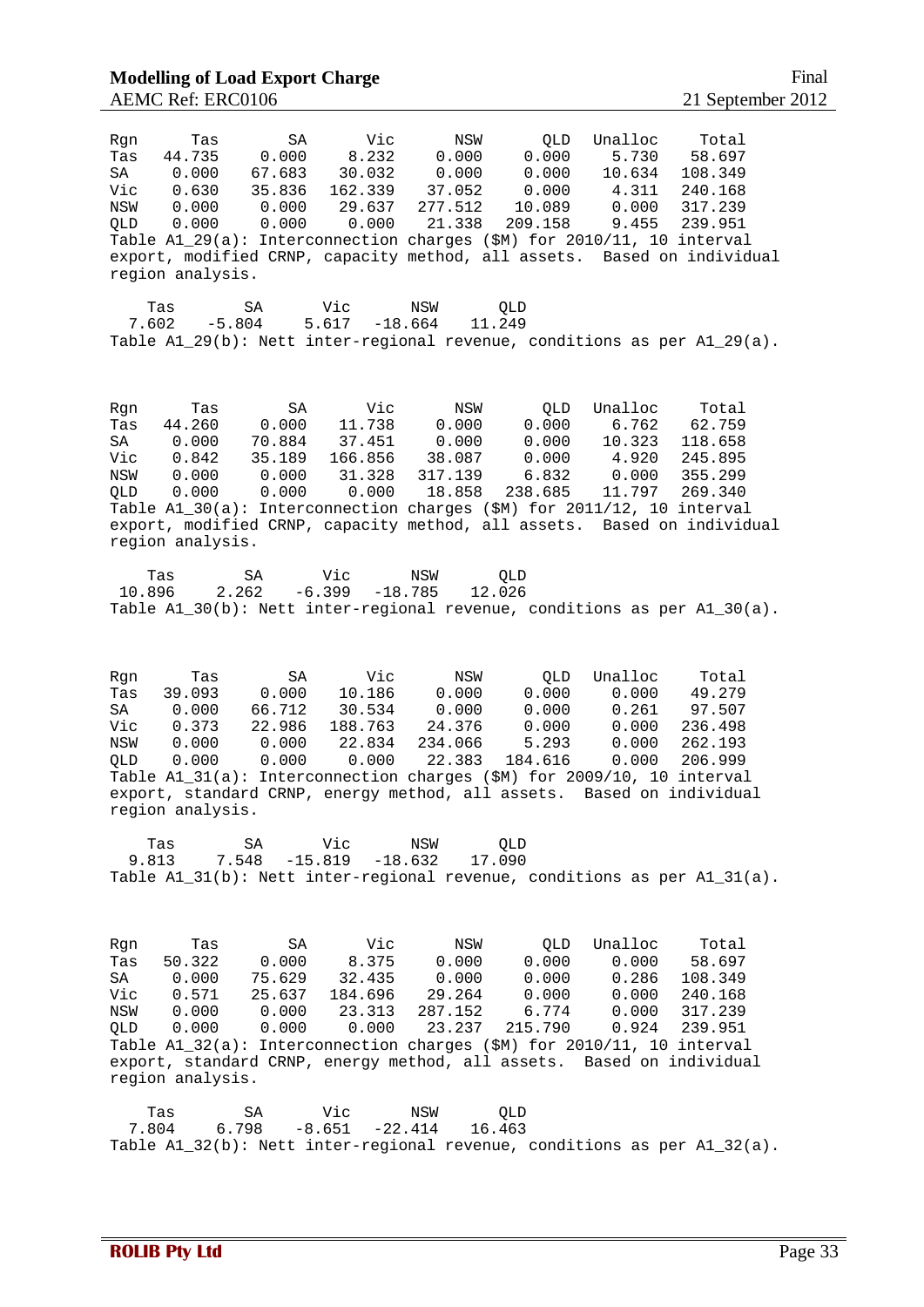| Tas<br>Rgn<br>50.440<br>0.000<br>Tas<br>SA<br>0.000<br>78.792<br>Vic<br>0.469<br>30.470<br>0.000<br>0.000<br>NSW<br>QLD<br>0.000<br>0.000<br>Table A1_33(a): Interconnection charges (\$M) for 2011/12, 10 interval<br>export, standard CRNP, energy method, all assets. Based on individual<br>region analysis.        | Vic<br>SA<br>12.094<br>39.590<br>184.203<br>24.398<br>0.000 | NSW<br>QLD<br>0.000<br>0.000<br>0.000<br>0.000<br>30.752<br>0.000<br>326.398<br>4.503<br>21.005<br>243.982 | Unalloc<br>Total<br>0.226<br>62.759<br>0.277<br>118.658<br>0.000<br>245.895<br>0.000<br>355.299<br>4.353<br>269.340   |  |
|-------------------------------------------------------------------------------------------------------------------------------------------------------------------------------------------------------------------------------------------------------------------------------------------------------------------------|-------------------------------------------------------------|------------------------------------------------------------------------------------------------------------|-----------------------------------------------------------------------------------------------------------------------|--|
| Tas<br>SA<br>11.625<br>9.120                                                                                                                                                                                                                                                                                            | Vic<br>NSW<br>$-14.391$<br>$-22.856$                        | QLD<br>16.502                                                                                              | Table A1_33(b): Nett inter-regional revenue, conditions as per A1_33(a).                                              |  |
| Tas<br>Rgn<br>33.709<br>0.000<br>Tas<br>0.000<br>57.355<br>SA<br>Vic<br>0.373<br>22.985<br>NSW<br>0.000<br>0.000<br>0.000<br><b>OLD</b><br>0.000<br>Table A1_34(a): Interconnection charges (\$M) for 2009/10, 10 interval<br>export, modified CRNP, energy method, all assets. Based on individual<br>region analysis. | Vic<br>SA<br>10.157<br>29.975<br>184.214<br>22.834<br>0.000 | NSW<br>QLD<br>0.000<br>0.000<br>0.000<br>0.000<br>24.376<br>0.000<br>234.066<br>5.293<br>21.133<br>177.089 | Unalloc<br>Total<br>5.414<br>49.279<br>10.176<br>97.507<br>4.550<br>236.498<br>0.000<br>262.193<br>8.777<br>206.999   |  |
| SA<br>Tas<br>6.990<br>9.784                                                                                                                                                                                                                                                                                             | Vic<br>NSW<br>$-15.232$<br>$-17.382$                        | <b>QLD</b><br>15.840                                                                                       | Table $A1_34(b)$ : Nett inter-regional revenue, conditions as per $A1_34(a)$ .                                        |  |
| Rgn<br>Tas<br>44.649<br>0.000<br>Tas<br>0.000<br>65.749<br>SA<br>0.571<br>25.635<br>Vic<br>NSW<br>0.000<br>0.000<br>0.000<br>0.000<br>QLD<br>Table A1_35(a): Interconnection charges (\$M) for 2010/11, 10 interval<br>export, modified CRNP, energy method, all assets. Based on individual<br>region analysis.        | Vic<br>SA<br>8.319<br>31.966<br>180.387<br>23.313<br>0.000  | NSW<br>QLD<br>0.000<br>0.000<br>0.000<br>0.000<br>29.264<br>0.000<br>287.152<br>6.774<br>22.117<br>208.379 | Unalloc<br>Total<br>5.730<br>58.697<br>10.634<br>108.349<br>4.311<br>240.168<br>0.000<br>317.239<br>9.455<br>239.951  |  |
| SA<br>Tas<br>7.748<br>6.331                                                                                                                                                                                                                                                                                             | Vic<br>NSW<br>$-8.128 - 21.294$                             | QLD<br>15.343                                                                                              | Table A1_35(b): Nett inter-regional revenue, conditions as per A1_35(a).                                              |  |
| Tas<br>Rqn<br>43.942<br>0.000<br>Tas<br>SA<br>0.000<br>69.122<br>Vic<br>30.468<br>0.469<br>NSW<br>0.000<br>0.000<br>0.000<br>0.000<br>QLD<br>Table A1_36(a): Interconnection charges (\$M) for 2011/12, 10 interval<br>export, modified CRNP, energy method, all assets. Based on individual<br>region analysis.        | Vic<br>SA<br>12.055<br>39.213<br>179.285<br>24.398<br>0.000 | NSW<br>QLD<br>0.000<br>0.000<br>0.000<br>0.000<br>0.000<br>30.752<br>326.398<br>4.503<br>19.749<br>237.794 | Unalloc<br>Total<br>6.762<br>62.759<br>10.323<br>118.658<br>4.920<br>245.895<br>0.000<br>355.299<br>11.797<br>269.340 |  |
| Tas<br>SA<br>11.586<br>8.745                                                                                                                                                                                                                                                                                            | Vic<br>NSW<br>$-13.977$<br>$-21.600$                        | QLD<br>15.246                                                                                              | Table A1_36(b): Nett inter-regional revenue, conditions as per A1_36(a).                                              |  |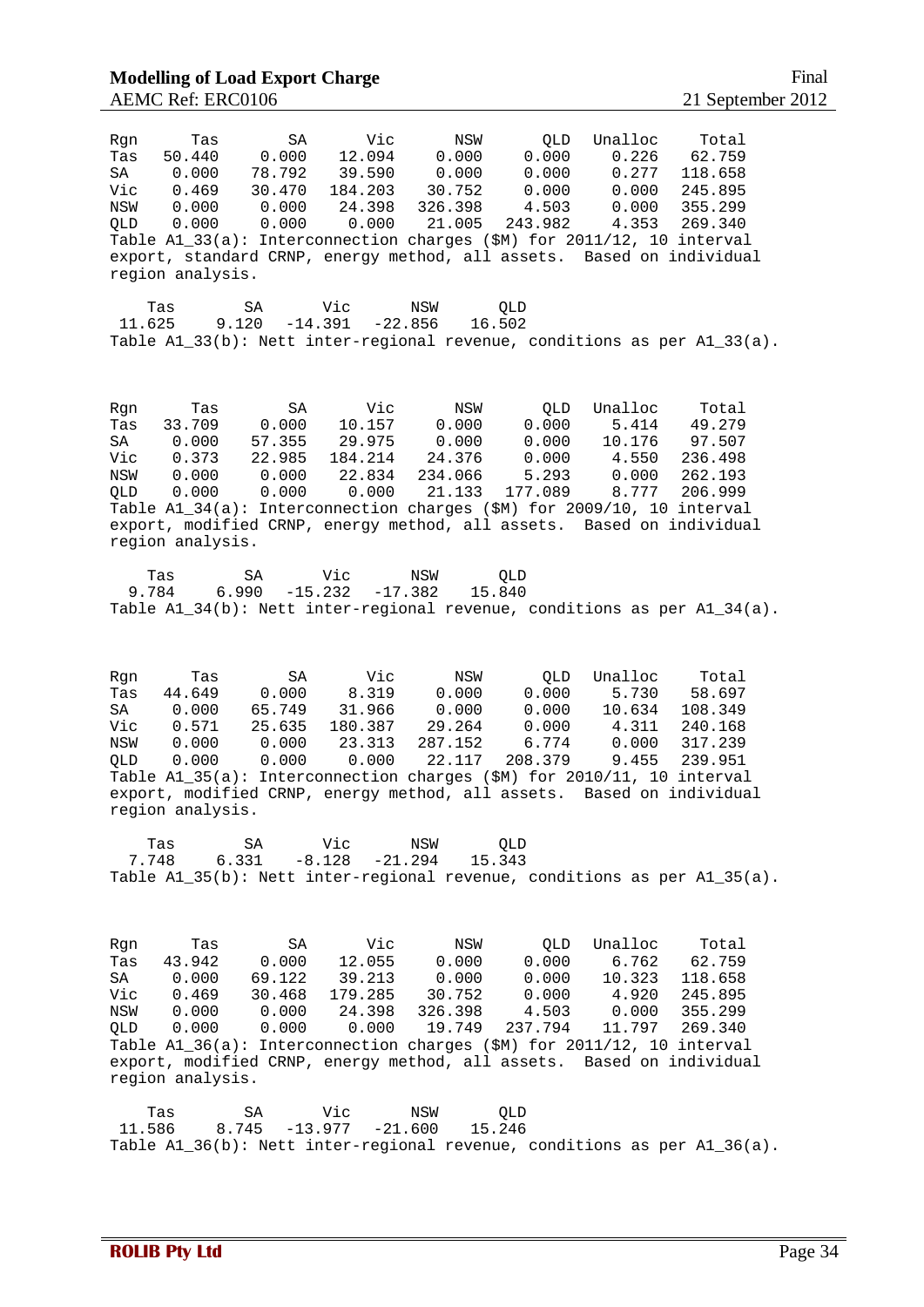| Tas<br>Rgn<br>43.342<br>Tas<br>SA<br>0.000<br>Vic<br>0.000<br>0.000<br>NSW<br>QLD<br>0.000<br>Table A1_37(a): Interconnection charges (\$M) for 2009/10, 10 interval<br>system, standard CRNP, capacity method, all assets. Based on individual<br>region analysis.        | Vic<br>SA<br>0.000<br>5.938<br>84.209<br>13.037<br>23.568<br>202.199<br>0.000<br>15.339<br>0.000<br>0.000   | NSW<br>0.000<br>0.000<br>10.730<br>246.758<br>16.673 | Unalloc<br>QLD<br>0.000<br>0.000<br>0.000<br>0.096<br>190.326 | Total<br>0.000<br>49.279<br>0.261<br>97.507<br>0.000<br>236.498<br>0.000<br>262.193<br>0.000<br>206.999  |
|----------------------------------------------------------------------------------------------------------------------------------------------------------------------------------------------------------------------------------------------------------------------------|-------------------------------------------------------------------------------------------------------------|------------------------------------------------------|---------------------------------------------------------------|----------------------------------------------------------------------------------------------------------|
| Tas<br>SΑ<br>5.938<br>$-10.531$<br>Table A1_37(b): Nett inter-regional revenue, conditions as per A1_37(a).                                                                                                                                                                | Vic<br>$-0.016$<br>$-11.968$                                                                                | QLD<br>NSW<br>16.577                                 |                                                               |                                                                                                          |
| Tas<br>Rgn<br>50.361<br>Tas<br>0.000<br>SA<br>Vic<br>0.149<br>NSW<br>0.000<br><b>QLD</b><br>0.000<br>Table A1_38(a): Interconnection charges (\$M) for 2010/11, 10 interval<br>system, standard CRNP, capacity method, all assets. Based on individual<br>region analysis. | Vic<br>SA<br>0.000<br>8.336<br>100.811<br>7.164<br>23.314<br>211.094<br>0.000<br>13.208<br>0.000<br>0.000   | NSW<br>0.000<br>0.000<br>5.611<br>301.333<br>15.830  | Unalloc<br>QLD<br>0.000<br>0.000<br>0.000<br>2.698<br>223.197 | Total<br>0.000<br>58.697<br>0.374<br>108.349<br>0.000<br>240.168<br>0.000<br>317.239<br>0.924<br>239.951 |
| SA<br>Tas<br>$-16.150$<br>8.187<br>Table A1_38(b): Nett inter-regional revenue, conditions as per A1_38(a).                                                                                                                                                                | Vic<br>0.366<br>$-5.535$                                                                                    | NSW<br><b>QLD</b><br>13.132                          |                                                               |                                                                                                          |
| Rgn<br>Tas<br>51.521<br>Tas<br>0.000<br>SA<br>0.000<br>Vic<br>NSW<br>0.000<br>0.000<br>QLD<br>Table A1_39(a): Interconnection charges (\$M) for 2011/12, 10 interval<br>system, standard CRNP, capacity method, all assets. Based on individual<br>region analysis.        | Vic<br>SA<br>0.000<br>11.238<br>100.838<br>17.543<br>26.849<br>207.412<br>0.000<br>21.325<br>0.000<br>0.000 | NSW<br>0.000<br>0.000<br>11.633<br>333.593<br>13.371 | Unalloc<br>QLD<br>0.000<br>0.000<br>0.000<br>0.381<br>251.615 | Total<br>0.000<br>62.759<br>0.277<br>118.658<br>0.000<br>245.895<br>0.000<br>355.299<br>4.353<br>269.340 |
| SA<br>Tas<br>11.238<br>$-9.306$<br>Table A1_39(b): Nett inter-regional revenue, conditions as per A1_39(a).                                                                                                                                                                | Vic<br>$-11.624$<br>$-3.298$                                                                                | $_{\rm NSW}$<br>QLD<br>12.990                        |                                                               |                                                                                                          |
| Tas<br>Rgn<br>38.188<br>Tas<br>SA<br>0.000<br>Vic<br>0.000<br>NSW<br>0.000<br>0.000<br>QLD<br>Table A1_40(a): Interconnection charges (\$M) for 2009/10, 10 interval<br>system, modified CRNP, capacity method, all assets. Based on individual<br>region analysis.        | Vic<br>SA<br>0.000<br>5.908<br>74.768<br>12.818<br>197.942<br>23.566<br>0.000<br>15.339<br>0.000<br>0.000   | NSW<br>0.000<br>0.000<br>10.730<br>246.758<br>15.830 | QLD<br>Unalloc<br>0.000<br>0.000<br>0.000<br>0.096<br>183.111 | Total<br>5.183<br>49.279<br>9.921<br>97.507<br>4.259<br>236.498<br>0.000<br>262.193<br>8.058<br>206.999  |
| SA<br>Tas<br>5.908<br>$-10.748$<br>Table $A1_40(b)$ : Nett inter-regional revenue, conditions as per $A1_40(a)$ .                                                                                                                                                          | Vic<br>0.231<br>$-11.125$                                                                                   | NSW<br>QLD<br>15.734                                 |                                                               |                                                                                                          |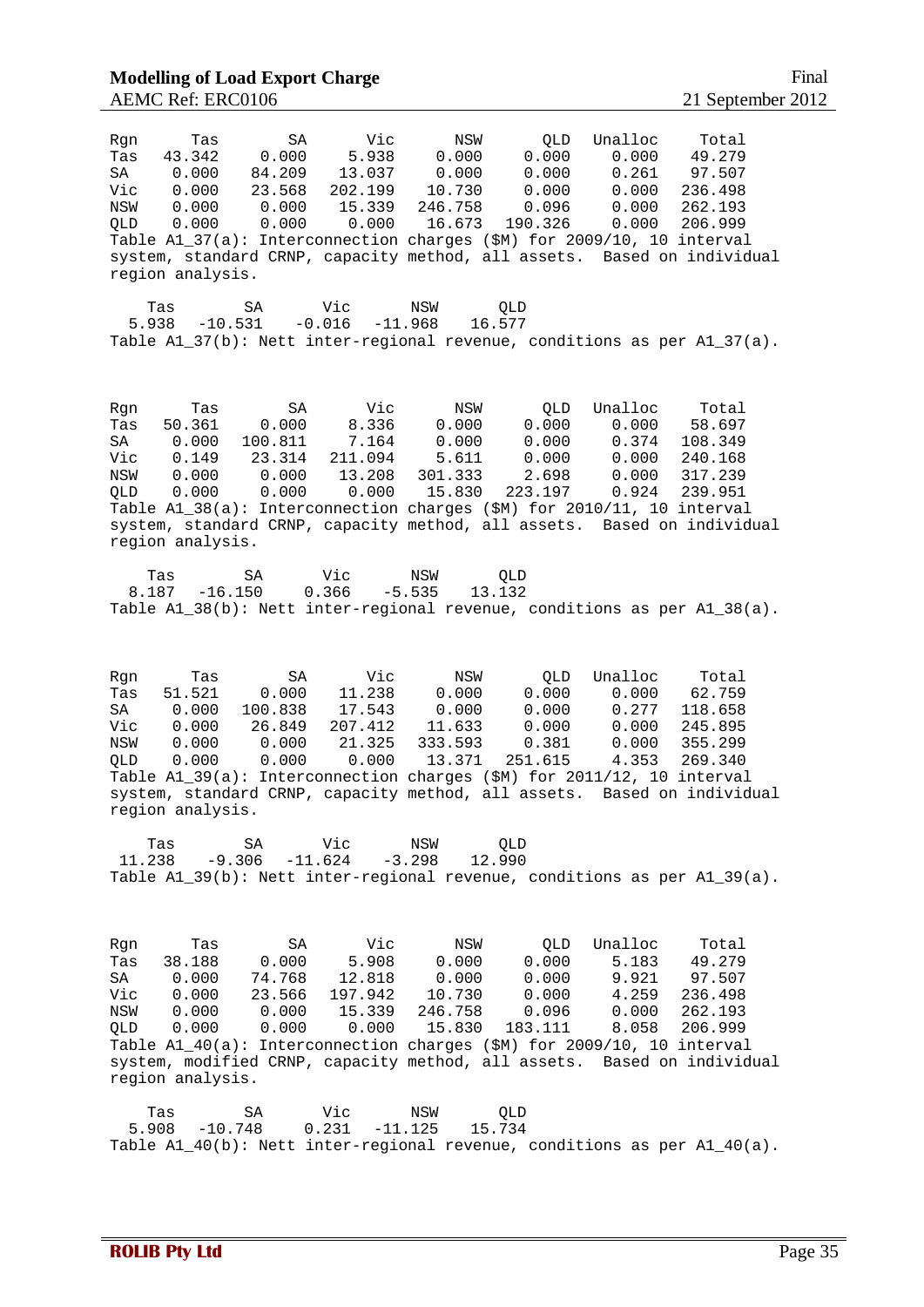| Rgn<br>Tas<br>SA<br>Vic<br>NSW<br>QLD<br>region analysis. | Tas<br>44.713<br>0.000<br>0.149<br>0.000<br>0.000 | SA<br>0.000<br>90.462<br>23.308<br>0.000<br>0.000  | Vic<br>8.289<br>7.061<br>207.532<br>13.208<br>0.000   | NSW<br>0.000<br>0.000<br>5.611<br>301.333<br>14.969<br>Table A1_41(a): Interconnection charges (\$M) for 2010/11, 10 interval                                                                          | <b>QLD</b><br>0.000<br>0.000<br>0.000<br>2.698<br>215.929 | Unalloc<br>5.695<br>10.826<br>3.569<br>0.000<br>9.053  | Total<br>58.697<br>108.349<br>240.168<br>317.239<br>239.951<br>system, modified CRNP, capacity method, all assets. Based on individual |
|-----------------------------------------------------------|---------------------------------------------------|----------------------------------------------------|-------------------------------------------------------|--------------------------------------------------------------------------------------------------------------------------------------------------------------------------------------------------------|-----------------------------------------------------------|--------------------------------------------------------|----------------------------------------------------------------------------------------------------------------------------------------|
| Tas<br>8.140                                              | SA<br>$-16.247$                                   | Vic<br>0.510                                       | NSW<br>$-4.674$                                       | <b>QLD</b><br>12.271                                                                                                                                                                                   |                                                           |                                                        | Table $A1_41(b)$ : Nett inter-regional revenue, conditions as per $A1_41(a)$ .                                                         |
| Rgn<br>Tas<br>SA<br>Vic<br>NSW<br>QLD<br>region analysis. | Tas<br>44.842<br>0.000<br>0.000<br>0.000<br>0.000 | SA<br>0.000<br>90.790<br>26.847<br>0.000<br>0.000  | Vic<br>11.204<br>17.398<br>203.177<br>21.325<br>0.000 | NSW<br>0.000<br>0.000<br>11.633<br>333.593<br>12.653<br>Table A1_42(a): Interconnection charges (\$M) for 2011/12, 10 interval                                                                         | QLD<br>0.000<br>0.000<br>0.000<br>0.381<br>245.295        | Unalloc<br>6.713<br>10.470<br>4.238<br>0.000<br>11.392 | Total<br>62.759<br>118.658<br>245.895<br>355.299<br>269.340<br>system, modified CRNP, capacity method, all assets. Based on individual |
| Tas<br>11.204                                             | SA<br>$-9.449$                                    | Vic<br>$-11.447$                                   | NSW<br>$-2.580$                                       | QLD<br>12.272                                                                                                                                                                                          |                                                           |                                                        | Table A1_42(b): Nett inter-regional revenue, conditions as per A1_42(a).                                                               |
| Rgn<br>Tas<br>SA<br>Vic<br>NSW<br>QLD<br>region analysis. | Tas<br>44.684<br>0.000<br>0.000<br>0.000<br>0.000 | SA<br>0.000<br>89.127<br>12.307<br>0.000<br>0.000  | Vic<br>4.596<br>8.119<br>218.266<br>5.775<br>0.000    | NSW<br>0.000<br>0.000<br>5.925<br>256.396<br>14.035<br>Table A1_43(a): Interconnection charges (\$M) for 2009/10, 10 interval<br>system, standard CRNP, energy method, all assets. Based on individual | QLD<br>0.000<br>0.000<br>0.000<br>0.021<br>192.964        | Unalloc<br>0.000<br>0.261<br>0.000<br>0.000<br>0.000   | Total<br>49.279<br>97.507<br>236.498<br>262.193<br>206.999                                                                             |
| Tas<br>4.596                                              | SA<br>$-4.188$                                    | Vic<br>$-0.258$                                    | NSW<br>$-14.164$                                      | QLD<br>14.014                                                                                                                                                                                          |                                                           |                                                        | Table $A1_43(b)$ : Nett inter-regional revenue, conditions as per $A1_43(a)$ .                                                         |
| Rgn<br>Tas<br>SA<br>Vic<br>NSW<br>QLD<br>region analysis. | Tas<br>52.193<br>0.000<br>0.024<br>0.000<br>0.000 | SA<br>0.000<br>103.206<br>15.677<br>0.000<br>0.000 | Vic<br>6.505<br>4.770<br>222.787<br>9.374<br>0.000    | NSW<br>0.000<br>0.000<br>1.680<br>307.297<br>13.570<br>Table A1_44(a): Interconnection charges (\$M) for 2010/11, 10 interval<br>system, standard CRNP, energy method, all assets. Based on individual | QLD<br>0.000<br>0.000<br>0.000<br>0.568<br>225.457        | Unalloc<br>0.000<br>0.374<br>0.000<br>0.000<br>0.924   | Total<br>58.697<br>108.349<br>240.168<br>317.239<br>239.951                                                                            |
| Tas<br>6.481                                              | SA<br>$-10.907$                                   | Vic<br>$-3.268$                                    | NSW<br>$-5.308$                                       | QLD<br>13.002                                                                                                                                                                                          |                                                           |                                                        | Table $A1_4( b)$ : Nett inter-regional revenue, conditions as per $A1_4( a)$ .                                                         |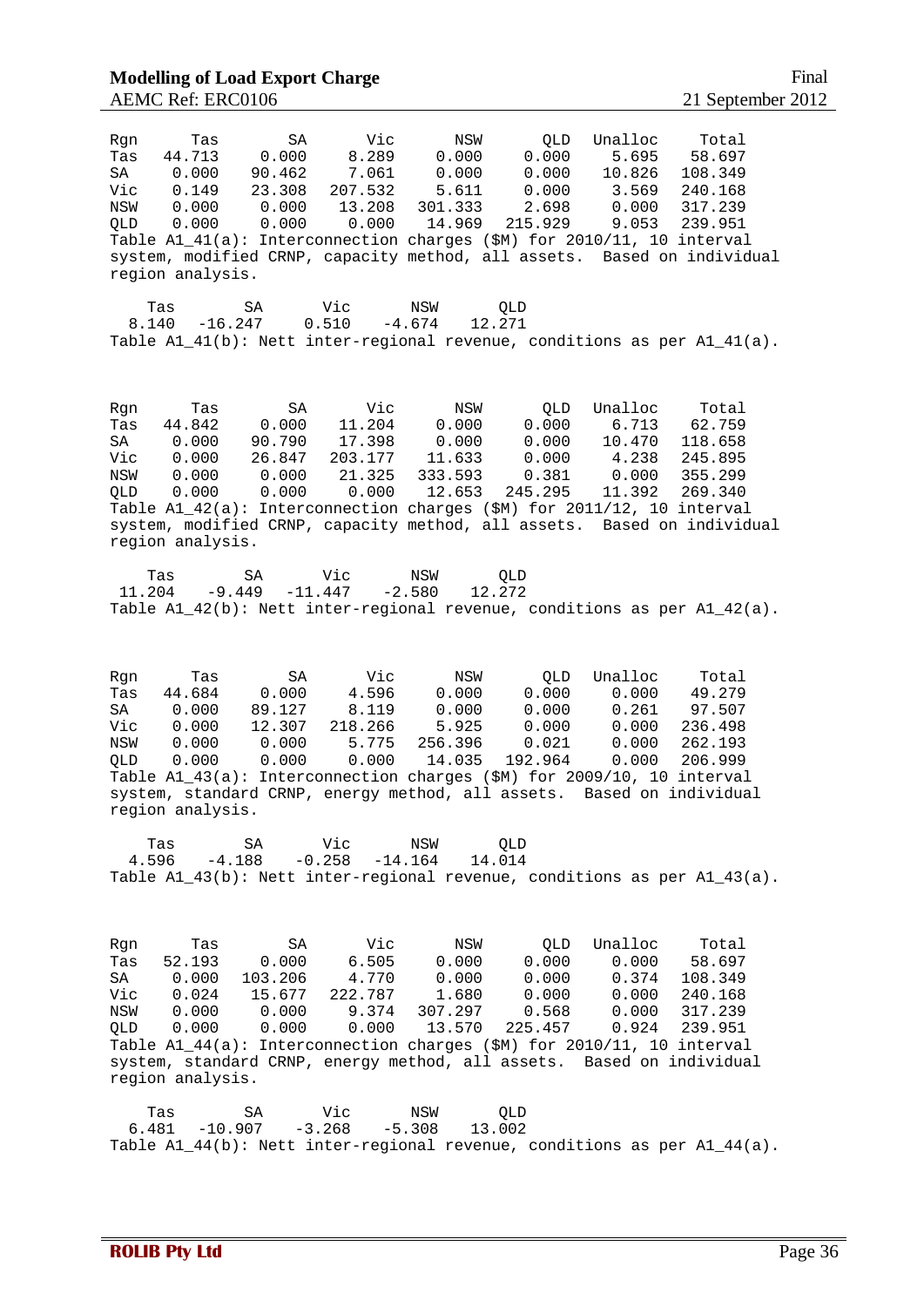| Tas<br>Rqn<br>51.181<br>Tas<br>SA<br>0.000<br>0.000<br>Vic<br>NSW<br>0.000<br>QLD<br>0.000<br>Table A1_45(a): Interconnection charges (\$M) for 2011/12, 10 interval<br>system, standard CRNP, energy method, all assets. Based on individual<br>region analysis. | SA<br>0.000<br>109.787<br>22.600<br>0.000<br>0.000 | Vic<br>11.578<br>8.595<br>219.885<br>13.440<br>0.000 | <b>NSW</b><br>0.000<br>0.000<br>3.409<br>341.728<br>8.904 | <b>QLD</b><br>0.000<br>0.000<br>0.000<br>0.130<br>256.083 | Unalloc<br>0.000<br>0.277<br>0.000<br>0.000<br>4.353   | Total<br>62.759<br>118.658<br>245.895<br>355.299<br>269.340 |
|-------------------------------------------------------------------------------------------------------------------------------------------------------------------------------------------------------------------------------------------------------------------|----------------------------------------------------|------------------------------------------------------|-----------------------------------------------------------|-----------------------------------------------------------|--------------------------------------------------------|-------------------------------------------------------------|
| Tas<br>11.578<br>Table $A1_45(b)$ : Nett inter-regional revenue, conditions as per $A1_45(a)$ .                                                                                                                                                                   | SA<br>$-7.604$<br>$-14.005$                        | Vic<br>1.257                                         | NSW<br>QLD<br>8.774                                       |                                                           |                                                        |                                                             |
| Rgn<br>Tas<br>39.516<br>Tas<br>0.000<br>SA<br>Vic<br>0.000<br>0.000<br>NSW<br>0.000<br>QLD<br>Table A1_46(a): Interconnection charges (\$M) for 2009/10, 10 interval<br>system, modified CRNP, energy method, all assets. Based on individual<br>region analysis. | SA<br>0.000<br>79.560<br>12.306<br>0.000<br>0.000  | Vic<br>4.581<br>8.026<br>214.008<br>5.775<br>0.000   | NSW<br>0.000<br>0.000<br>5.925<br>256.396<br>13.251       | QLD<br>0.000<br>0.000<br>0.000<br>0.021<br>185.690        | Unalloc<br>5.183<br>9.921<br>4.259<br>0.000<br>8.058   | Total<br>49.279<br>97.507<br>236.498<br>262.193<br>206.999  |
| Tas<br>4.581<br>Table $Al_46(b)$ : Nett inter-regional revenue, conditions as per $Al_46(a)$ .                                                                                                                                                                    | SA<br>$-0.151$<br>$-4.280$                         | Vic<br>$-13.380$                                     | NSW<br>QLD<br>13.230                                      |                                                           |                                                        |                                                             |
| Tas<br>Rgn<br>46.533<br>Tas<br>SA<br>0.000<br>Vic<br>0.024<br>NSW<br>0.000<br>QLD<br>0.000<br>Table A1_47(a): Interconnection charges (\$M) for 2010/11, 10 interval<br>system, modified CRNP, energy method, all assets. Based on individual<br>region analysis. | SA<br>0.000<br>92.812<br>15.674<br>0.000<br>0.000  | Vic<br>6.470<br>4.712<br>219.221<br>9.374<br>0.000   | NSW<br>0.000<br>0.000<br>1.680<br>307.297<br>12.907       | QLD<br>0.000<br>0.000<br>0.000<br>0.568<br>217.991        | Unalloc<br>5.695<br>10.826<br>3.569<br>0.000<br>9.053  | Total<br>58.697<br>108.349<br>240.168<br>317.239<br>239.951 |
| Tas<br>6.446<br>Table $A1_47(b)$ : Nett inter-regional revenue, conditions as per $A1_47(a)$ .                                                                                                                                                                    | SA<br>$-10.962$<br>$-3.178$                        | Vic<br>$-4.645$                                      | NSW<br>QLD<br>12.339                                      |                                                           |                                                        |                                                             |
| Rgn<br>Tas<br>44.504<br>Tas<br>SA<br>0.000<br>Vic<br>0.000<br>NSW<br>0.000<br>0.000<br>QLD<br>Table A1_48(a): Interconnection charges (\$M) for 2011/12, 10 interval<br>system, modified CRNP, energy method, all assets. Based on individual<br>region analysis. | SA<br>0.000<br>99.668<br>22.599<br>0.000<br>0.000  | Vic<br>11.542<br>8.520<br>215.649<br>13.440<br>0.000 | NSW<br>0.000<br>0.000<br>3.409<br>341.728<br>8.451        | QLD<br>0.000<br>0.000<br>0.000<br>0.130<br>249.497        | Unalloc<br>6.713<br>10.470<br>4.238<br>0.000<br>11.392 | Total<br>62.759<br>118.658<br>245.895<br>355.299<br>269.340 |
| Tas<br>11.542<br>Table $A1_48(b)$ : Nett inter-regional revenue, conditions as per $A1_48(a)$ .                                                                                                                                                                   | SA<br>$-14.079$<br>$-7.494$                        | Vic<br>1.710                                         | NSW<br>QLD<br>8.321                                       |                                                           |                                                        |                                                             |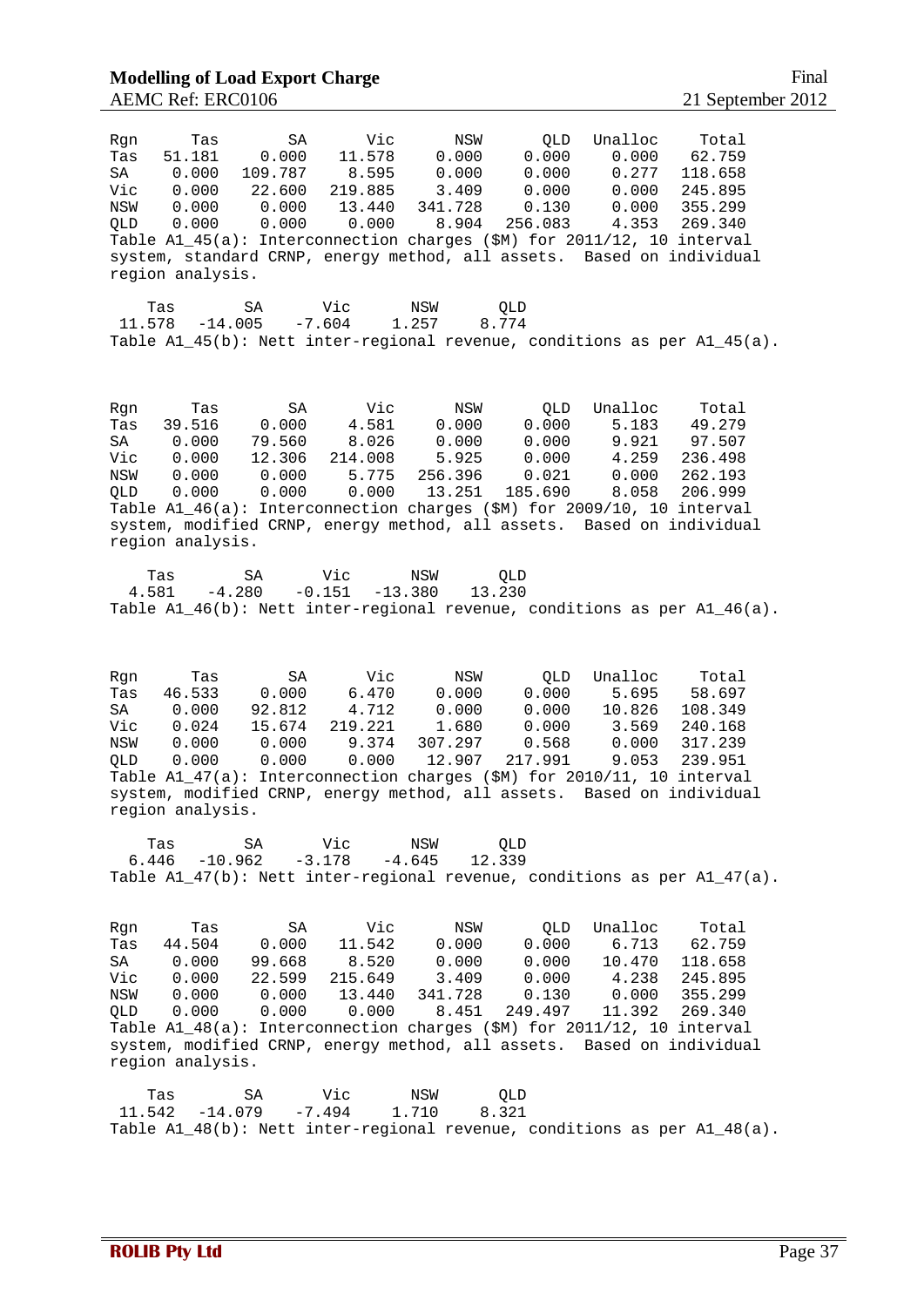| Rgn<br>Tas<br>SA<br>Vic<br>NSW<br>QLD        | Tas<br>2.134<br>0.000<br>0.000<br>0.000<br>0.000<br>region analysis.            | SA<br>0.000<br>0.000<br>0.000<br>0.000<br>0.000 | Vic<br>0.077<br>0.000<br>0.000<br>6.106<br>0.000 | NSW<br>0.000<br>0.000<br>0.000<br>28.266<br>0.000                                                                                                                                             | QLD<br>0.000<br>0.000<br>0.000<br>0.571<br>0.000 | Unalloc<br>0.000<br>0.000<br>0.000<br>0.000<br>0.000 | Total<br>2.211<br>0.000<br>0.000<br>34.943<br>0.000<br>Table A1_49(a): Interconnection charges (\$M) for 2009/10, 365 day period,<br>standard CRNP, capacity method, cumulative new assets. Based on individual |
|----------------------------------------------|---------------------------------------------------------------------------------|-------------------------------------------------|--------------------------------------------------|-----------------------------------------------------------------------------------------------------------------------------------------------------------------------------------------------|--------------------------------------------------|------------------------------------------------------|-----------------------------------------------------------------------------------------------------------------------------------------------------------------------------------------------------------------|
| Tas<br>0.077                                 | 0.000                                                                           | Vic<br>SΑ<br>$-6.183$                           | 6.677                                            | NSW<br><b>QLD</b><br>$-0.571$                                                                                                                                                                 |                                                  |                                                      | Table $A1_49(b)$ : Nett inter-regional revenue, conditions as per $A1_109(a)$ .                                                                                                                                 |
| Rgn<br>Tas<br>SA<br>Vic<br>NSW<br><b>QLD</b> | Tas<br>3.141<br>0.000<br>0.000<br>0.000<br>0.000<br>region analysis.            | SA<br>0.000<br>0.000<br>0.000<br>0.000<br>0.000 | Vic<br>0.150<br>0.000<br>0.000<br>8.556<br>0.000 | NSW<br>0.000<br>0.000<br>0.000<br>45.895<br>0.000                                                                                                                                             | QLD<br>0.000<br>0.000<br>0.000<br>0.870<br>0.000 | Unalloc<br>0.000<br>0.000<br>0.000<br>0.000<br>0.000 | Total<br>3.291<br>0.000<br>0.000<br>55.321<br>0.000<br>Table A1_50(a): Interconnection charges (\$M) for 2010/11, 365 day period,<br>standard CRNP, capacity method, cumulative new assets. Based on individual |
| Tas<br>0.150                                 | 0.000                                                                           | Vic<br>SA<br>$-8.706$                           | 9.426                                            | NSW<br>QLD<br>$-0.870$                                                                                                                                                                        |                                                  |                                                      | Table $A1_50(b)$ : Nett inter-regional revenue, conditions as per $A1_110(a)$ .                                                                                                                                 |
| Rgn<br>Tas<br>SA<br>Vic<br>NSW<br>QLD        | Tas<br>3.582<br>0.000<br>0.000<br>0.000<br>0.000<br>region analysis             | SA<br>0.000<br>0.000<br>0.000<br>0.000<br>0.000 | Vic<br>0.178<br>0.000<br>0.000<br>9.638<br>0.000 | $_{\rm NSW}$<br>0.000<br>0.000<br>0.000<br>67.726<br>0.000                                                                                                                                    | QLD<br>0.000<br>0.000<br>0.000<br>1.096<br>0.000 | Unalloc<br>0.000<br>0.000<br>0.000<br>0.000<br>0.000 | Total<br>3.760<br>0.000<br>0.000<br>78.461<br>0.000<br>Table A1_51(a): Interconnection charges (\$M) for 2011/12, 365 day period,<br>standard CRNP, capacity method, cumulative new assets. Based on individual |
| Tas<br>0.178                                 | 0.000                                                                           | Vic<br>SA<br>$-9.816$                           | 10.735                                           | <b>NSW</b><br>QLD<br>$-1.096$                                                                                                                                                                 |                                                  |                                                      | Table $A1_51(b)$ : Nett inter-regional revenue, conditions as per $A1_111(a)$ .                                                                                                                                 |
| Rgn<br>Tas<br>SA<br>Vic<br>NSW<br>QLD        | Tas<br>2.026<br>0.000<br>0.000<br>0.000<br>0.000<br>individual region analysis. | SA<br>0.000<br>0.000<br>0.000<br>0.000<br>0.000 | Vic<br>0.185<br>0.000<br>0.000<br>8.613<br>0.000 | NSW<br>0.000<br>0.000<br>0.000<br>26.254<br>0.000<br>Table A1_52(a): Interconnection charges (\$M) for 2009/10, 10 interval<br>export, standard CRNP, capacity method, cumulative new assets. | QLD<br>0.000<br>0.000<br>0.000<br>0.076<br>0.000 | Unalloc<br>0.000<br>0.000<br>0.000<br>0.000<br>0.000 | Total<br>2.211<br>0.000<br>0.000<br>34.943<br>0.000<br>Based on                                                                                                                                                 |
| Tas<br>0.185                                 | 0.000                                                                           | SA<br>Vic<br>$-8.798$                           | 8.689                                            | NSW<br>QLD<br>$-0.076$                                                                                                                                                                        |                                                  |                                                      | Table $A1_52(b)$ : Nett inter-regional revenue, conditions as per $A1_112(a)$ .                                                                                                                                 |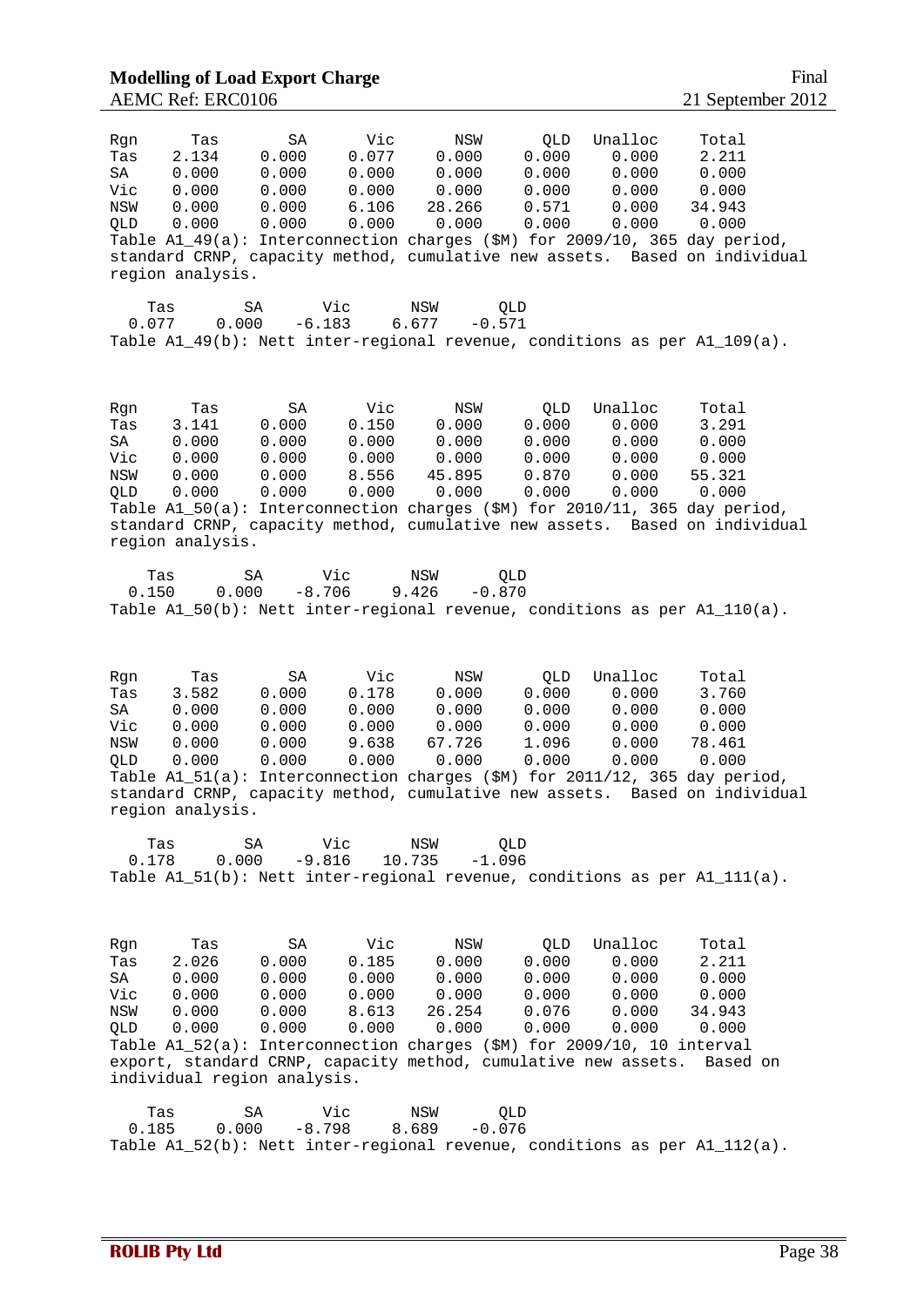| Tas<br>Rgn<br>2.992<br>Tas<br>SA<br>0.000<br>Vic<br>0.000<br>0.000<br>NSW<br>QLD<br>0.000<br>individual region analysis.                     | Vic<br>SA<br>0.000<br>0.298<br>0.000<br>0.000<br>0.000<br>0.000<br>0.000<br>11.973<br>0.000<br>0.000<br>Table A1_53(a): Interconnection charges (\$M) for 2010/11, 10 interval<br>export, standard CRNP, capacity method, cumulative new assets.          | NSW<br>0.000<br>0.000<br>0.000<br>43.131<br>0.000               | QLD<br>0.000<br>0.000<br>0.000<br>0.218<br>0.000     | Unalloc<br>Total<br>0.000<br>3.291<br>0.000<br>0.000<br>0.000<br>0.000<br>0.000<br>55.322<br>0.000<br>0.000         | Based on |
|----------------------------------------------------------------------------------------------------------------------------------------------|-----------------------------------------------------------------------------------------------------------------------------------------------------------------------------------------------------------------------------------------------------------|-----------------------------------------------------------------|------------------------------------------------------|---------------------------------------------------------------------------------------------------------------------|----------|
| Tas<br>SА<br>0.298<br>0.000                                                                                                                  | Vic<br>$-12.272$<br>Table $A1_53(b)$ : Nett inter-regional revenue, conditions as per $A1_113(a)$ .                                                                                                                                                       | NSW<br><b>QLD</b><br>12.191<br>$-0.218$                         |                                                      |                                                                                                                     |          |
| Tas<br>Rgn<br>3.408<br>Tas<br>0.000<br>SA<br>Vic<br>0.000<br>NSW<br>0.000<br><b>OLD</b><br>0.000<br>individual region analysis.<br>Tas<br>SA | Vic<br>SA<br>0.000<br>0.352<br>0.000<br>0.000<br>0.000<br>0.000<br>0.000<br>13.479<br>0.000<br>0.000<br>Table A1_54(a): Interconnection charges (\$M) for 2011/12, 10 interval<br>export, standard CRNP, capacity method, cumulative new assets.<br>Vic   | NSW<br>0.000<br>0.000<br>0.000<br>64.622<br>0.000<br>NSW<br>QLD | QLD<br>0.000<br>0.000<br>0.000<br>0.360<br>0.000     | Unalloc<br>Total<br>0.000<br>3.760<br>0.000<br>0.000<br>0.000<br>0.000<br>0.000<br>78.461<br>0.000<br>0.000         | Based on |
| 0.000<br>0.352                                                                                                                               | $-13.831$<br>Table $A1_54(b)$ : Nett inter-regional revenue, conditions as per $A1_114(a)$ .                                                                                                                                                              | 13.839<br>$-0.360$                                              |                                                      |                                                                                                                     |          |
| Rgn<br>Tas<br>42.228<br>Tas<br>0.637<br>SA<br>Vic<br>1.088<br>NSW<br>0.352<br>0.000<br>QLD<br>analysis.                                      | SA<br>Vic<br>0.613<br>6.241<br>72.505<br>21.143<br>35.486<br>158.854<br>2.636<br>26.916<br>1.033<br>0.002<br>Table A1_55(a): Interconnection charges for 2009/10, 365 day period,<br>standard CRNP, capacity method, all assets. Based on NEM wide system | NSW<br>0.198<br>2.648<br>31.383<br>218.867<br>22.557            | QLD<br>0.000<br>0.313<br>9.686<br>13.422<br>183.407  | Unalloc<br>Total<br>0.000<br>49.280<br>0.261<br>97.507<br>0.000<br>236.497<br>0.000<br>262.193<br>0.000<br>206.999  |          |
| SA<br>Tas<br>4.975<br>$-13.996$                                                                                                              | Vic<br>22.310<br>$-13.460$<br>Table $A1_55(b)$ : Nett inter-regional payments, conditions as per $A1_97(a)$ .                                                                                                                                             | NSW<br><b>QLD</b><br>0.171                                      |                                                      |                                                                                                                     |          |
| Tas<br>Rgn<br>50.400<br>Tas<br>SA<br>1.284<br>Vic<br>1.593<br>NSW<br>0.658<br>0.001<br>QLD<br>analysis.                                      | Vic<br>SA<br>0.817<br>7.277<br>79.195<br>23.074<br>33.446<br>154.629<br>3.368<br>28.977<br>0.927<br>0.002<br>Table A1_56(a): Interconnection charges for 2010/11, 365 day period,<br>standard CRNP, capacity method, all assets. Based on NEM wide system | NSW<br>0.204<br>3.915<br>37.558<br>263.990<br>22.339            | QLD<br>0.000<br>0.595<br>12.942<br>20.246<br>215.760 | Unalloc<br>Total<br>0.000<br>58.698<br>0.286<br>108.349<br>0.000<br>240.168<br>0.000<br>317.239<br>0.924<br>239.953 |          |
| SA<br>Tas<br>4.762<br>$-8.765$                                                                                                               | Vic<br>25.284<br>$-10.767$<br>Table $A1_56(b)$ : Nett inter-regional payments, conditions as per $A1_98(a)$ .                                                                                                                                             | NSW<br>QLD<br>$-10.514$                                         |                                                      |                                                                                                                     |          |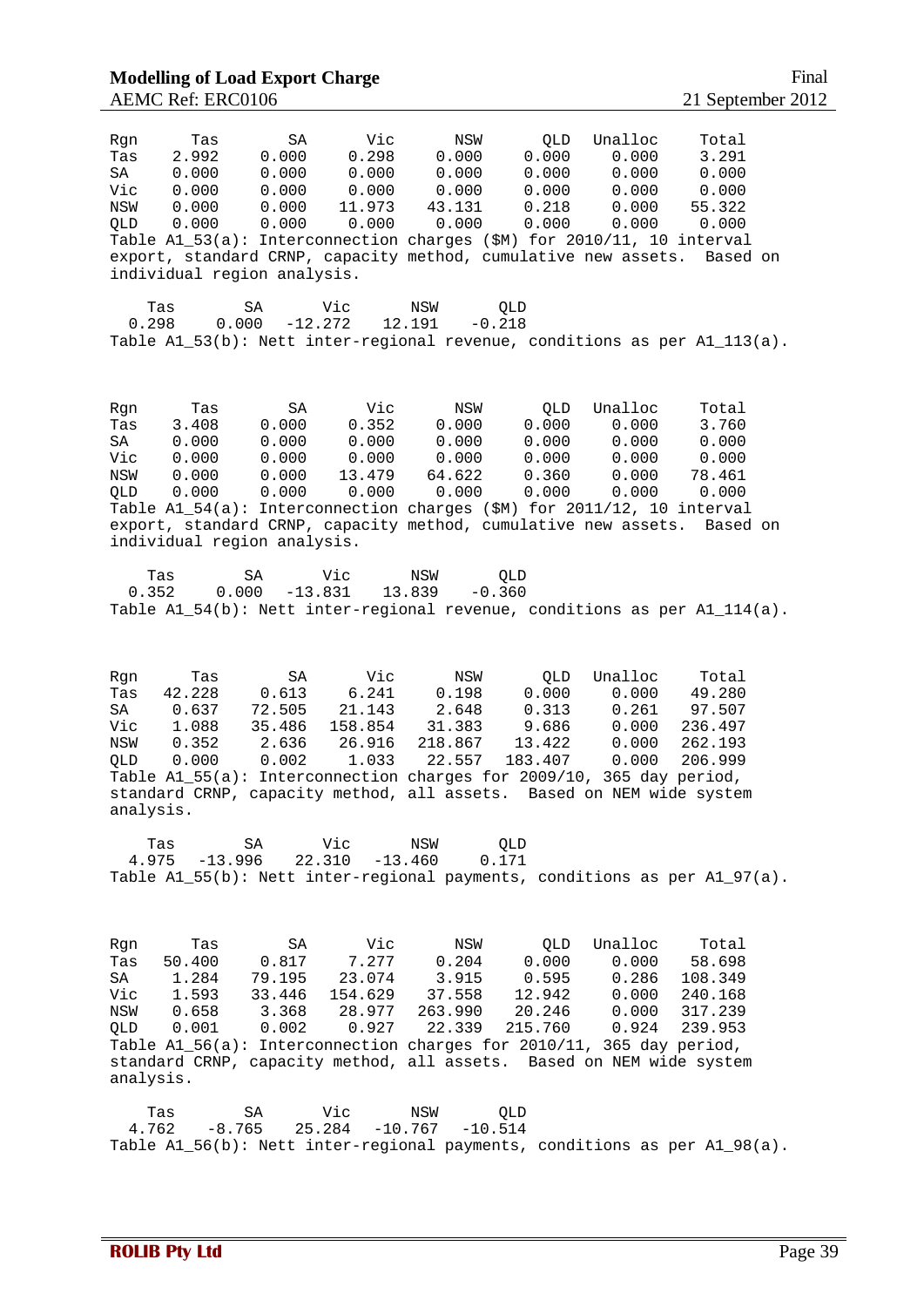| Rqn<br>Tas<br>SA<br>Vic<br>NSW<br>QLD<br>analysis. | Tas<br>50.862<br>1.674<br>1.541<br>0.506<br>0.000 | SA<br>1.593<br>84.532<br>36.145<br>3.845<br>0.001  | Vic<br>10.044<br>26.982<br>151.831<br>27.450<br>0.539 | NSW<br>0.261<br>4.620<br>43.966<br>302.176<br>27.175 | QLD<br>0.000<br>0.573<br>12.412<br>21.322<br>237.271<br>Table A1_57(a): Interconnection charges for 2011/12, 365 day period,<br>standard CRNP, capacity method, all assets. Based on NEM wide system | Unalloc<br>0.000<br>0.277<br>0.000<br>0.000<br>4.353 | Total<br>62.760<br>118.658<br>245.895<br>355.299<br>269.339                      |
|----------------------------------------------------|---------------------------------------------------|----------------------------------------------------|-------------------------------------------------------|------------------------------------------------------|------------------------------------------------------------------------------------------------------------------------------------------------------------------------------------------------------|------------------------------------------------------|----------------------------------------------------------------------------------|
| 8.177                                              | Tas                                               | SA<br>$-7.735$                                     | Vic<br>29.049<br>$-22.899$                            | NSW                                                  | QLD<br>$-6.592$                                                                                                                                                                                      |                                                      | Table A1_57(b): Nett inter-regional payments, conditions as per A1_99(a).        |
| Rgn<br>Tas<br>SA<br>Vic<br>NSW<br>QLD<br>analysis. | Tas<br>47.591<br>0.028<br>0.521<br>0.007<br>0.000 | SA<br>0.029<br>81.589<br>21.825<br>1.465<br>0.000  | Vic<br>1.651<br>14.347<br>196.170<br>17.042<br>0.318  | NSW<br>0.008<br>1.220<br>15.337<br>238.377<br>13.343 | QLD<br>0.000<br>0.061<br>2.644<br>5.302<br>193.338<br>Table A1_58(a): Interconnection charges for 2009/10, 365 day period,<br>standard CRNP, energy method, all assets. Based on NEM wide system     | Unalloc<br>0.000<br>0.261<br>0.000<br>0.000<br>0.000 | Total<br>49.279<br>97.506<br>236.497<br>262.193<br>206.999                       |
| 1.132                                              | Tas                                               | SA<br>$-7.663$                                     | Vic<br>6.969                                          | NSW<br>$-6.092$                                      | OLD<br>5.654                                                                                                                                                                                         |                                                      | Table A1_58(b): Nett inter-regional payments, conditions as per A1_100(a).       |
| Rgn<br>Tas<br>SA<br>Vic<br>NSW<br>QLD<br>analysis. | Tas<br>57.278<br>0.061<br>0.580<br>0.054<br>0.000 | SA<br>0.035<br>92.359<br>20.189<br>1.467<br>0.000  | Vic<br>1.379<br>13.614<br>194.391<br>15.187<br>0.120  | NSW<br>0.005<br>1.818<br>19.305<br>290.706<br>11.898 | QLD<br>0.000<br>0.212<br>5.703<br>9.823<br>227.010<br>Table A1_59(a): Interconnection charges for 2010/11, 365 day period,<br>standard CRNP, energy method, all assets. Based on NEM wide system     | Unalloc<br>0.000<br>0.286<br>0.000<br>0.000<br>0.924 | Total<br>58.697<br>108.350<br>240.168<br>317.237<br>239.952                      |
| 0.724                                              | Tas                                               | SA<br>$-5.986$                                     | Vic<br>15.477                                         | NSW<br>$-6.495$                                      | QLD<br>$-3.720$                                                                                                                                                                                      |                                                      | Table $A1_59(b)$ : Nett inter-regional payments, conditions as per $A1_101(a)$ . |
| Rgn<br>Tas<br>SA<br>Vic<br>NSW<br>QLD<br>analysis. | Tas<br>58.992<br>0.039<br>0.399<br>0.010<br>0.000 | SA<br>0.153<br>102.598<br>23.512<br>1.696<br>0.000 | Vic<br>3.602<br>13.163<br>190.099<br>13.104<br>0.099  | NSW<br>0.013<br>2.266<br>25.058<br>329.123<br>14.435 | QLD<br>0.000<br>0.316<br>6.825<br>11.366<br>250.453<br>Table A1_60(a): Interconnection charges for 2011/12, 365 day period,<br>standard CRNP, energy method, all assets. Based on NEM wide system    | Unalloc<br>0.000<br>0.277<br>0.000<br>0.000<br>4.353 | Total<br>62.760<br>118.659<br>245.893<br>355.299<br>269.340                      |
| 3.320                                              | Tas                                               | SA<br>$-9.577$<br>25.826                           | Vic<br>$-15.596$                                      | NSW                                                  | QLD<br>$-3.973$                                                                                                                                                                                      |                                                      | Table $A1_60(b)$ : Nett inter-regional payments, conditions as per $A1_102(a)$ . |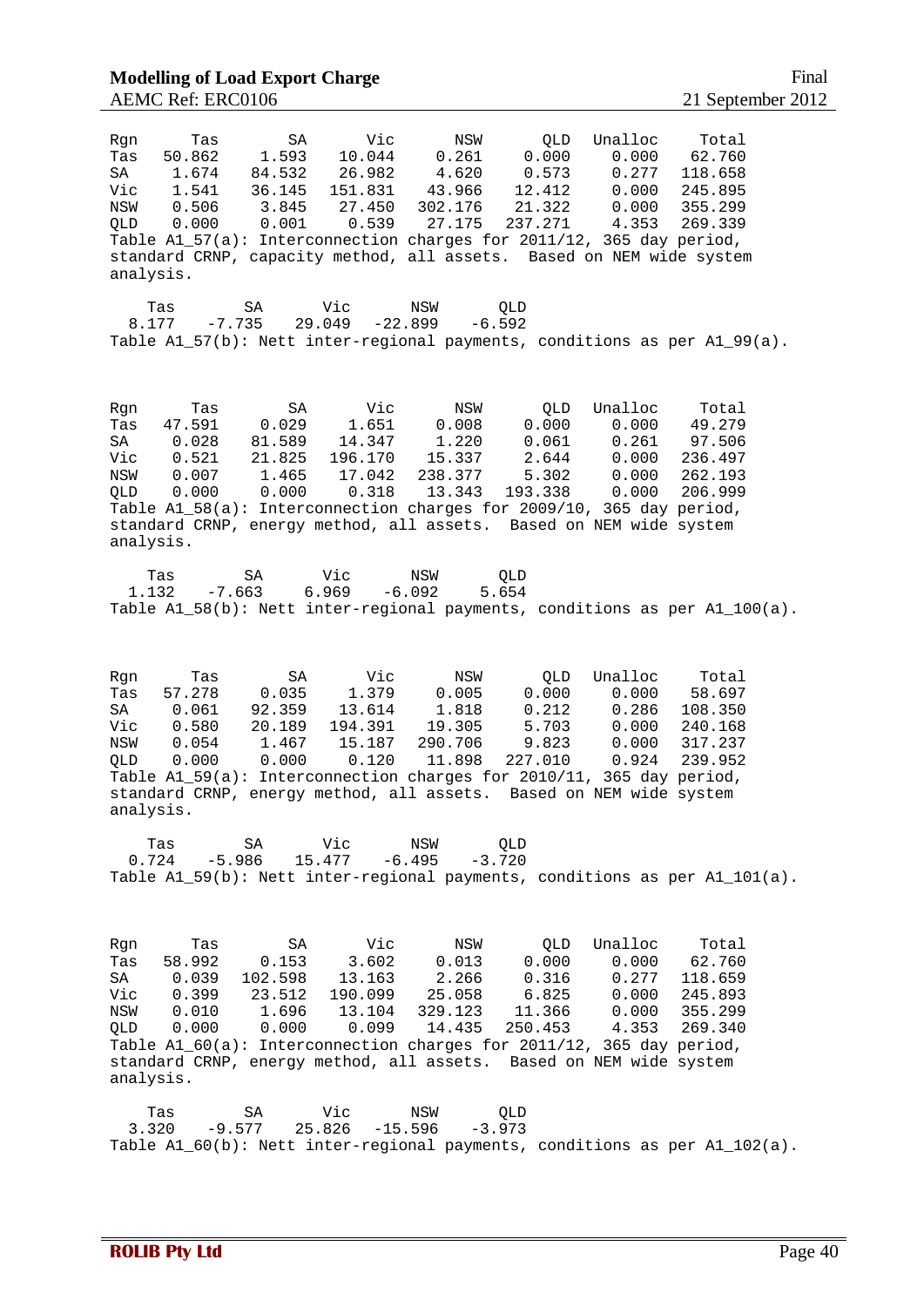| Rgn<br>Tas<br>SA<br>Vic<br>NSW<br>QLD<br>analysis.        |     | Tas<br>40.857<br>0.000<br>0.086<br>0.000<br>0.000 |    | SA<br>0.595<br>82.489<br>33.190<br>2.593<br>0.001 |               | Vic<br>7.686<br>12.935<br>173.475<br>16.825<br>0.274  |                 | NSW<br>0.141<br>1.789<br>28.758<br>236.449<br>21.595 |                 | QLD<br>0.000<br>0.032<br>0.989<br>6.129<br>182.936   | Unalloc | 0.000<br>0.261<br>0.000<br>0.197<br>2.193 | Total<br>49.279<br>97.506<br>236.498<br>262.193<br>206.999<br>Table A1_61(a): Interconnection charges for 2009/10, 10 interval local,<br>standard CRNP, capacity method, all assets. Based on NEM wide system  |  |
|-----------------------------------------------------------|-----|---------------------------------------------------|----|---------------------------------------------------|---------------|-------------------------------------------------------|-----------------|------------------------------------------------------|-----------------|------------------------------------------------------|---------|-------------------------------------------|----------------------------------------------------------------------------------------------------------------------------------------------------------------------------------------------------------------|--|
| 8.336                                                     | Tas | $-21.623$                                         | SA |                                                   | Vic<br>25.303 | $-26.736$                                             | NSW             |                                                      | QLD<br>14.720   |                                                      |         |                                           | Table $A1_61(b)$ : Nett inter-regional payments, conditions as per $A1_103(a)$ .                                                                                                                               |  |
| Rgn<br>Tas<br>SA<br>Vic<br>NSW<br><b>OLD</b><br>analysis. |     | Tas<br>48.250<br>0.000<br>0.113<br>0.000<br>0.000 |    | SA<br>0.841<br>93.914<br>29.372<br>2.245<br>0.000 |               | Vic<br>9.498<br>11.940<br>186.059<br>15.275<br>0.183  |                 | NSW<br>0.108<br>1.763<br>17.587<br>283.987<br>17.064 |                 | QLD<br>0.000<br>0.358<br>7.036<br>15.731<br>218.561  | Unalloc | 0.000<br>0.374<br>0.000<br>0.000<br>4.143 | Total<br>58.697<br>108.349<br>240.167<br>317.238<br>239.951<br>Table A1_62(a): Interconnection charges for 2010/11, 10 interval local,<br>standard CRNP, capacity method, all assets. Based on NEM wide system |  |
| 10.334                                                    | Tas | $-18.397$                                         | SA |                                                   | Vic<br>17.212 |                                                       | NSW<br>$-3.271$ |                                                      | QLD<br>$-5.878$ |                                                      |         |                                           | Table A1_62(b): Nett inter-regional payments, conditions as per A1_104(a).                                                                                                                                     |  |
| Rgn<br>Tas<br>SA<br>Vic<br>NSW<br>QLD<br>analysis.        |     | Tas<br>44.526<br>0.000<br>0.026<br>0.000<br>0.000 |    | SA<br>2.264<br>95.813<br>32.928<br>3.970<br>0.001 |               | Vic<br>15.779<br>19.969<br>181.839<br>24.052<br>0.174 |                 | NSW<br>0.190<br>2.264<br>20.572<br>308.825<br>12.937 |                 | QLD<br>0.000<br>0.336<br>10.529<br>18.452<br>251.874 | Unalloc | 0.000<br>0.277<br>0.000<br>0.000<br>4.353 | Total<br>62.759<br>118.659<br>245.894<br>355.299<br>269.339<br>Table A1_63(a): Interconnection charges for 2011/12, 10 interval local,<br>standard CRNP, capacity method, all assets. Based on NEM wide system |  |
| 18.207                                                    | Tas | $-16.594$                                         | SA |                                                   | Vic<br>4.081  |                                                       | NSW             | $10.511 - 16.205$                                    | QLD             |                                                      |         |                                           | Table A1_63(b): Nett inter-regional payments, conditions as per A1_105(a).                                                                                                                                     |  |
| Rgn<br>Tas<br>SA<br>Vic<br>NSW<br>QLD<br>analysis.        |     | Tas<br>43.533<br>0.000<br>0.061<br>0.000<br>0.000 |    | SA<br>0.217<br>83.572<br>21.947<br>1.298<br>0.000 |               | Vic<br>5.475<br>12.243<br>188.337<br>9.243<br>0.068   |                 | NSW<br>0.054<br>1.420<br>25.810<br>246.542<br>15.804 |                 | QLD<br>0.000<br>0.010<br>0.343<br>4.913<br>188.934   | Unalloc | 0.000<br>0.261<br>0.000<br>0.197<br>2.193 | Total<br>49.279<br>97.506<br>236.498<br>262.193<br>206.999<br>Table A1_64(a): Interconnection charges for 2009/10, 10 interval local,<br>standard CRNP, energy method, all assets. Based on NEM wide system    |  |
| 5.685                                                     | Tas | $-9.789$                                          | SΑ |                                                   | Vic<br>21.132 | $-27.634$                                             | NSW             |                                                      | QLD<br>10.606   |                                                      |         |                                           | Table $A1_64(b)$ : Nett inter-regional payments, conditions as per $A1_106(a)$ .                                                                                                                               |  |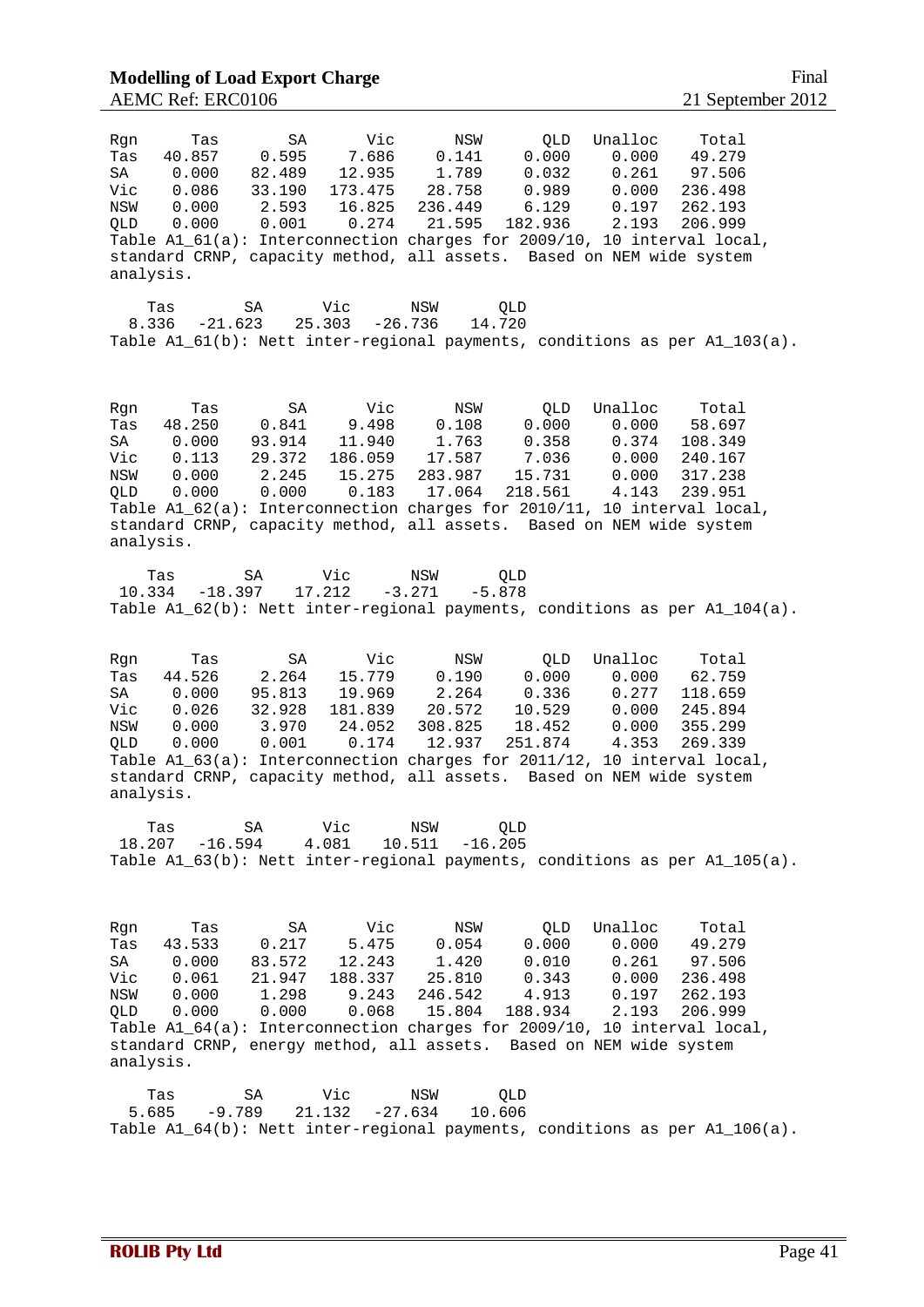| Rqn | Tas                | SA           | Vic    | NSW            | QLD                                                                | Unalloc | Total                                                                                |
|-----|--------------------|--------------|--------|----------------|--------------------------------------------------------------------|---------|--------------------------------------------------------------------------------------|
| Tas | 51.593             | 0.383        | 6.687  | 0.034          | 0.000                                                              | 0.000   | 58.697                                                                               |
| SA  | 0.000              | 96.045       | 10.316 | 1.522          | 0.093                                                              | 0.374   | 108.350                                                                              |
| Vic | 0.090              | 24.336       |        | 200.945 12.673 | 2.124                                                              | 0.000   | 240.168                                                                              |
| NSW |                    | 0.000 1.500  |        | 12.115 295.864 | 7.760                                                              | 0.000   | 317.239                                                                              |
| OLD |                    | 0.000 0.000  | 0.086  |                | 12.070 223.652                                                     | 4.143   | 239.951                                                                              |
|     |                    |              |        |                |                                                                    |         | Table A1_65(a): Interconnection charges for 2010/11, 10 interval local,              |
|     |                    |              |        |                | standard CRNP, energy method, all assets. Based on NEM wide system |         |                                                                                      |
|     | analysis.          |              |        |                |                                                                    |         |                                                                                      |
|     |                    |              |        |                |                                                                    |         |                                                                                      |
|     | Tas                | SA           | Vic    | NSW            | <b>OLD</b>                                                         |         |                                                                                      |
|     | 7.014<br>$-14.288$ |              | 10.019 | $-4.924$       | 2.179                                                              |         |                                                                                      |
|     |                    |              |        |                |                                                                    |         | Table $A1_{65}(b)$ : Nett inter-regional payments, conditions as per $A1_{107}(a)$ . |
|     |                    |              |        |                |                                                                    |         |                                                                                      |
|     |                    |              |        |                |                                                                    |         |                                                                                      |
|     |                    |              |        |                |                                                                    |         |                                                                                      |
| Rqn | Tas                | SA           | Vic    | NSW            | QLD                                                                | Unalloc | Total                                                                                |
| Tas | 47.109             |              | 14.176 | 0.042          | 0.000                                                              | 0.000   |                                                                                      |
|     |                    | 1.433        |        |                |                                                                    |         | 62.760                                                                               |
| SA  | 0.000              | 103.156      | 13.586 | 1.513          | 0.126                                                              | 0.277   | 118.658                                                                              |
| Vic |                    | 0.031 29.052 |        | 202.822 10.290 | 3.699                                                              | 0.000   | 245.894                                                                              |
| NSW |                    | 0.000 2.413  | 15.824 | 325.280        | 11.782                                                             | 0.000   | 355.299                                                                              |
| OLD |                    | 0.000 0.000  | 0.107  | 9.764          | 255.115                                                            | 4.353   | 269.339                                                                              |
|     |                    |              |        |                |                                                                    |         |                                                                                      |
|     |                    |              |        |                |                                                                    |         | Table A1_66(a): Interconnection charges for $2011/12$ , 10 interval local,           |
|     |                    |              |        |                | standard CRNP, energy method, all assets. Based on NEM wide system |         |                                                                                      |
|     | analysis.          |              |        |                |                                                                    |         |                                                                                      |
|     | Tas                | <b>SA</b>    | Vic    | NSW            | <b>OLD</b>                                                         |         |                                                                                      |

Table A1\_66(b): Nett inter-regional payments, conditions as per A1\_108(a).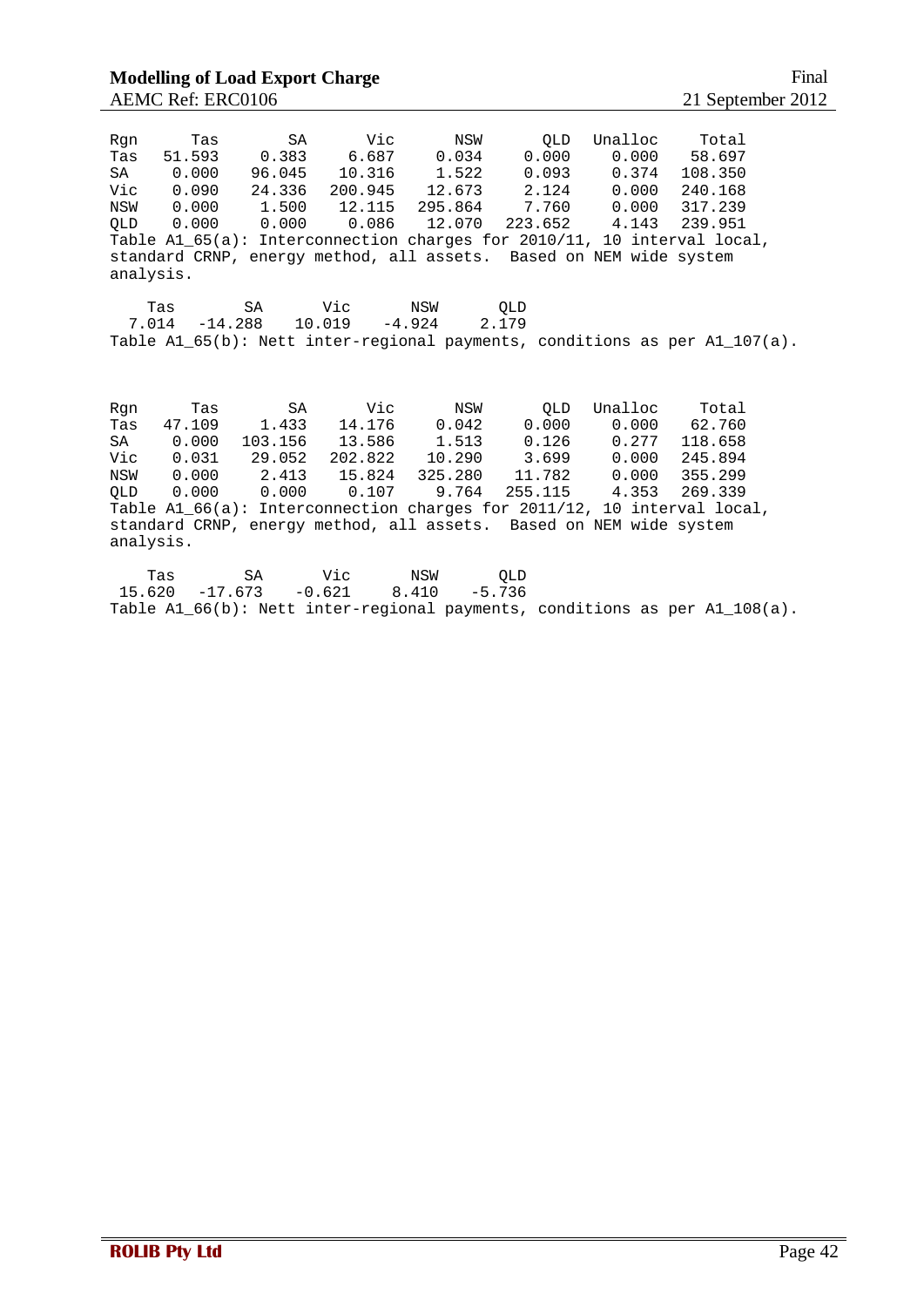| Year    | Ints            | <b>Mode</b>  | C/E          | <b>Assets</b>  | <b>Runs</b> | Tas     | <b>SA</b> | <b>Vic</b> | <b>NSW</b> | QLD   | <b>Table</b>       |
|---------|-----------------|--------------|--------------|----------------|-------------|---------|-----------|------------|------------|-------|--------------------|
| 09/10   | 365D            | <b>CRNP</b>  | $\mathsf{C}$ | All            | 5           | 3.40    | $-13.68$  | 17.84      | $-17.27$   | 9.71  | A1_01              |
| 10/11   | 365D            | <b>CRNP</b>  | $\mathsf C$  | All            | 5           | 4.71    | $-13.80$  | 16.42      | $-17.11$   | 9.79  | $A1_02$            |
| 11/12   | 365D            | <b>CRNP</b>  | $\mathbf C$  | All            | 5           | 5.40    | $-11.44$  | 12.49      | $-15.35$   | 8.89  | A1_03              |
| Average | 365D            | <b>CRNP</b>  | $\mathsf C$  | All            | 5           | 4.50    | $-12.97$  | 15.58      | $-16.58$   | 9.46  |                    |
|         |                 |              |              |                |             |         |           |            |            |       |                    |
| 09/10   | 365D            | <b>MCRNP</b> | $\mathsf C$  | All            | 5           | 3.39    | $-13.81$  | 17.98      | $-16.30$   | 8.74  | $A1_04$            |
| 10/11   | 365D            | <b>MCRNP</b> | $\mathsf C$  | All            | 5           | 4.69    | $-13.82$  | 16.46      | $-16.10$   | 8.78  | A1_05              |
| 11/12   | 365D            | <b>MCRNP</b> | $\mathsf C$  | All            | 5           | 5.39    | $-11.54$  | 12.61      | $-14.35$   | 7.89  | $A1_06$            |
| Average | 365D            | <b>MCRNP</b> | $\mathsf C$  | All            | 5           | 4.49    | $-13.06$  | 15.68      | $-15.58$   | 8.47  |                    |
|         |                 |              |              |                |             |         |           |            |            |       |                    |
| 09/10   | 365D            | <b>CRNP</b>  | E            | All            | 5           | 0.22    | $-1.16$   | 2.13       | $-14.98$   | 13.80 | A1_07              |
| 10/11   | 365D            | <b>CRNP</b>  | E            | All            | 5           | $-0.16$ | $-4.02$   | 11.64      | $-21.58$   | 14.12 | $A1_08$            |
| 11/12   | 365D            | <b>CRNP</b>  | E            | All            | 5           | 2.28    | $-7.17$   | 17.85      | $-26.26$   | 13.29 | $A1_09$            |
| Average | 365D            | <b>CRNP</b>  | E            | $\mathsf{All}$ | 5           | 0.78    | $-4.11$   | 10.54      | $-20.94$   | 13.73 |                    |
|         |                 |              |              |                |             |         |           |            |            |       |                    |
| 09/10   | 365D            | <b>MCRNP</b> | Е            | All            | 5           | 0.22    | $-1.20$   | 2.17       | $-14.27$   | 13.09 | $A1_10$            |
| 10/11   | 365D            | <b>MCRNP</b> | Е            | All            | 5           | $-0.16$ | $-4.02$   | 11.64      | $-20.89$   | 13.43 | A1_11              |
| 11/12   | 365D            | <b>MCRNP</b> | E            | All            | 5           | 2.28    | $-7.20$   | 17.89      | $-25.49$   | 12.52 | $A1_12$            |
| Average | 365D            | <b>MCRNP</b> | E            | All            | 5           | 0.78    | $-4.14$   | 10.57      | $-20.22$   | 13.01 |                    |
|         |                 |              |              |                |             |         |           |            |            |       |                    |
| 09/10   | 10L             | <b>CRNP</b>  | $\mathbf C$  | All            | 5           | 0.65    | $-22.44$  | 16.33      | $-2.75$    | 8.22  | $A1_13$            |
| 10/11   | 10L             | <b>CRNP</b>  | $\mathsf C$  | All            | 5           | 1.11    | $-26.04$  | 17.66      | 6.09       | 1.18  | $A1_14$            |
| 11/12   | 10L             | <b>CRNP</b>  | $\mathsf C$  | All            | 5           | 2.91    | $-28.09$  | 17.32      | 4.41       | 3.46  | $A1$ <sup>15</sup> |
| Average | 10L             | <b>CRNP</b>  | $\mathbf C$  | All            | 5           | 1.55    | $-25.52$  | 17.11      | 2.58       | 4.28  |                    |
|         |                 |              |              |                |             |         |           |            |            |       |                    |
| 09/10   | 10L             | <b>MCRNP</b> | $\mathsf C$  | All            | 5           | 0.64    | $-22.49$  | 16.38      | $-2.03$    | 7.49  | $A1_16$            |
| 10/11   | 10L             | <b>MCRNP</b> | $\mathsf C$  | All            | 5           | 1.10    | $-26.08$  | 17.71      | 6.61       | 0.67  | $A1_17$            |
| 11/12   | 10L             | <b>MCRNP</b> | $\mathsf C$  | All            | 5           | 2.90    | $-28.09$  | 17.33      | 5.02       | 2.85  | $A1$ _18           |
| Average | 10L             | <b>MCRNP</b> | $\mathsf C$  | All            | 5           | 1.55    | $-25.55$  | 17.14      | 3.20       | 3.67  |                    |
|         |                 |              |              |                |             |         |           |            |            |       |                    |
| 09/10   | 10L             | <b>CRNP</b>  | Е            | All            | 5           | 0.17    | $-13.79$  | 10.69      | $-1.73$    | 4.65  | A1_19              |
| 10/11   | 10L             | <b>CRNP</b>  | E.           | All            | 5           | 0.60    | $-20.91$  | 16.78      | 1.54       | 1.98  | $A1_20$            |
| 11/12   | 10L             | <b>CRNP</b>  | E            | All            | 5           | 1.36    | $-25.85$  | 19.24      | 2.54       | 2.70  | $A1_21$            |
| Average | 10 <sub>L</sub> | <b>CRNP</b>  | E            | All            | 5           | 0.71    | $-20.18$  | 15.57      | 0.78       | 3.11  |                    |
|         |                 |              |              |                |             |         |           |            |            |       |                    |
| 09/10   | 10L             | <b>MCRNP</b> | E            | All            | 5           | 0.17    | $-13.82$  | 10.72      | $-1.31$    | 4.23  | $A1_22$            |
| 10/11   | 10L             | <b>MCRNP</b> | E            | All            | 5           | 0.60    | $-20.93$  | 16.80      | 1.88       | 1.65  | $A1_23$            |
| 11/12   | 10L             | <b>MCRNP</b> | Е            | All            | 5           | 1.36    | $-25.85$  | 19.24      | 2.96       | 2.29  | $A1_24$            |
| Average | 10L             | <b>MCRNP</b> | E            | All            | 5           | 0.71    | $-20.20$  | 15.59      | 1.17       | 2.72  |                    |
|         |                 |              |              |                |             |         |           |            |            |       |                    |
| 09/10   | 10E             | <b>CRNP</b>  | $\mathsf C$  | All            | 5           | 9.34    | $-3.54$   | $-2.53$    | $-18.98$   | 15.72 | $A1_25$            |
| 10/11   | 10E             | <b>CRNP</b>  | $\mathbf C$  | All            | 5           | 7.66    | $-5.38$   | 5.14       | $-19.83$   | 12.41 | $A1_26$            |
| 11/12   | 10E             | <b>CRNP</b>  | $\mathsf C$  | All            | 5           | 10.93   | 2.63      | $-6.80$    | $-20.03$   | 13.27 | $A1_27$            |
| Average | 10E             | <b>CRNP</b>  | $\mathsf C$  | All            | 5           | 9.31    | $-2.10$   | $-1.40$    | $-19.61$   | 13.80 |                    |
|         |                 |              |              |                |             |         |           |            |            |       |                    |

## **Table A1\_67** Summary of Results – Sheet 1 of 3

(Explanation of columns is given in Sheet 3)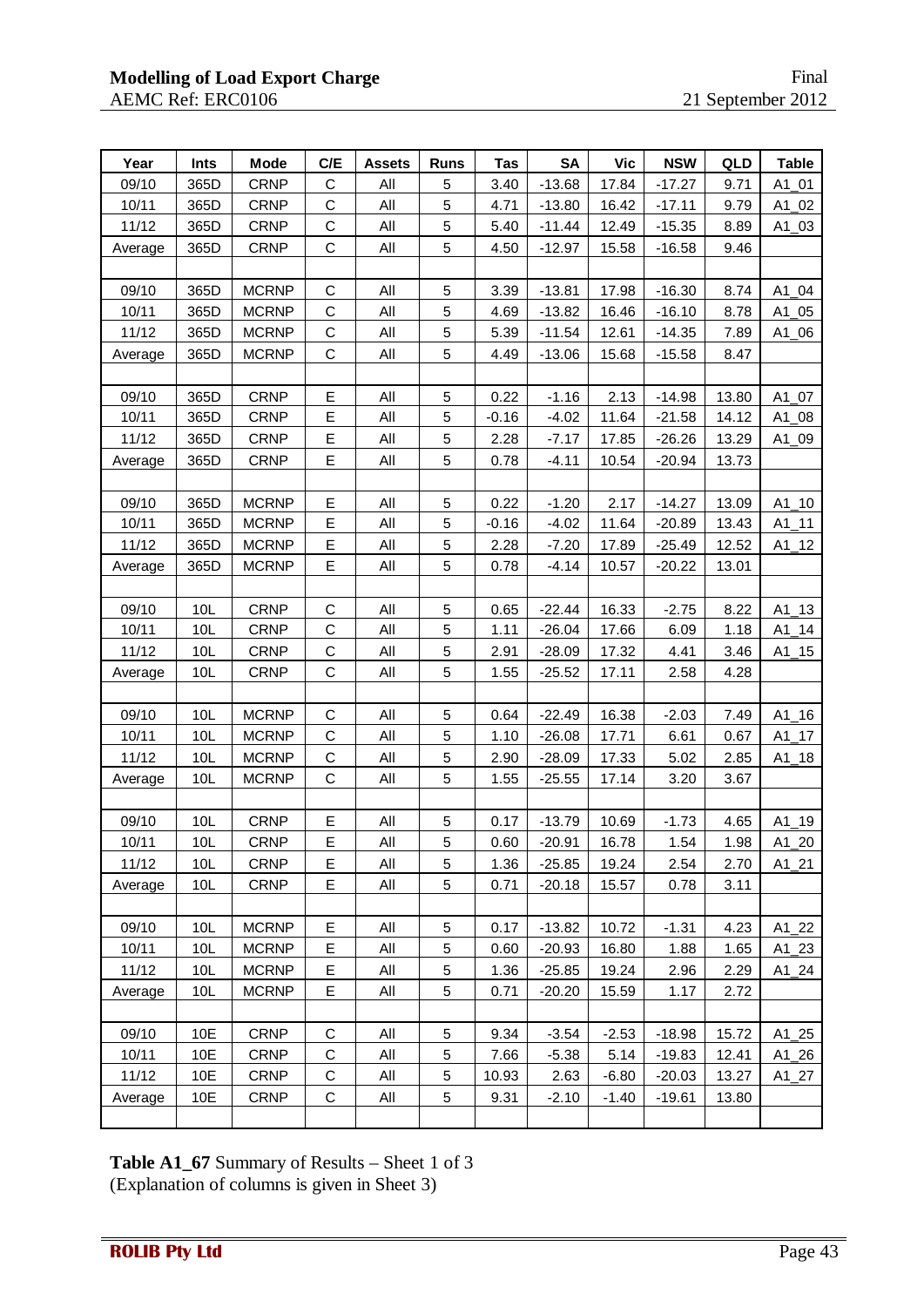#### **Modelling of Load Export Charge** Final AEMC Ref: ERC0106 **Final** 21 September 2012 AEMC Ref: ERC0106

| Year    | Ints       | <b>Mode</b>  | C/E         | <b>Assets</b> | <b>Runs</b> | <b>Tas</b> | <b>SA</b> | <b>Vic</b> | <b>NSW</b> | Qld     | <b>Table</b> |
|---------|------------|--------------|-------------|---------------|-------------|------------|-----------|------------|------------|---------|--------------|
| 09/10   | 10E        | <b>MCRNP</b> | $\mathsf C$ | All           | 5           | 9.30       | $-4.01$   | $-2.03$    | $-17.79$   | 14.52   | $A1_28$      |
| 10/11   | 10E        | <b>MCRNP</b> | С           | All           | 5           | 7.60       | $-5.80$   | 5.62       | $-18.66$   | 11.25   | $A1_29$      |
| 11/12   | 10E        | <b>MCRNP</b> | $\mathsf C$ | All           | 5           | 10.90      | 2.26      | $-6.40$    | $-18.79$   | 12.03   | $A1_30$      |
| Average | 10E        | <b>MCRNP</b> | $\mathsf C$ | All           | $\mathbf 5$ | 9.27       | $-2.52$   | $-0.94$    | $-18.41$   | 12.60   |              |
|         |            |              |             |               |             |            |           |            |            |         |              |
| 09/10   | 10E        | <b>CRNP</b>  | E           | All           | 5           | 9.81       | 7.55      | $-15.82$   | $-18.63$   | 17.09   | $A1_31$      |
| 10/11   | 10E        | <b>CRNP</b>  | E           | All           | 5           | 7.80       | 6.80      | $-8.65$    | $-22.41$   | 16.46   | $A1_32$      |
| 11/12   | 10E        | <b>CRNP</b>  | E           | All           | 5           | 11.63      | 9.12      | $-14.39$   | $-22.86$   | 16.50   | $A1_33$      |
| Average | 10E        | <b>CRNP</b>  | Е           | All           | 5           | 9.75       | 7.82      | $-12.95$   | $-21.30$   | 16.69   |              |
|         |            |              |             |               |             |            |           |            |            |         |              |
| 09/10   | 10E        | <b>MCRNP</b> | E           | All           | $\mathbf 5$ | 9.78       | 6.99      | $-15.23$   | $-17.38$   | 15.84   | $A1_34$      |
| 10/11   | 10E        | <b>MCRNP</b> | E           | All           | 5           | 7.75       | 6.33      | $-8.13$    | $-21.29$   | 15.34   | $A1_35$      |
| 11/12   | 10E        | <b>MCRNP</b> | Е           | All           | 5           | 11.59      | 8.75      | $-13.98$   | $-21.60$   | 15.25   | $A1_36$      |
| Average | 10E        | <b>MCRNP</b> | E           | All           | 5           | 9.71       | 7.36      | $-12.45$   | $-20.09$   | 15.48   |              |
|         |            |              |             |               |             |            |           |            |            |         |              |
| 09/10   | 10S        | <b>CRNP</b>  | C           | All           | 5           | 5.94       | $-10.53$  | $-0.02$    | $-11.97$   | 16.58   | $A1_37$      |
| 10/11   | 10S        | <b>CRNP</b>  | $\mathsf C$ | All           | $\mathbf 5$ | 8.19       | $-16.15$  | 0.37       | $-5.54$    | 13.13   | A1_38        |
| 11/12   | 10S        | <b>CRNP</b>  | $\mathsf C$ | All           | 5           | 11.24      | $-9.31$   | $-11.62$   | $-3.30$    | 12.99   | A1_39        |
| Average | 10S        | <b>CRNP</b>  | $\mathsf C$ | All           | 5           | 8.45       | $-12.00$  | $-3.76$    | $-6.93$    | 14.23   |              |
|         |            |              |             |               |             |            |           |            |            |         |              |
| 09/10   | <b>10S</b> | <b>MCRNP</b> | $\mathsf C$ | All           | 5           | 5.91       | $-10.75$  | 0.23       | $-11.13$   | 15.73   | $A1_40$      |
| 10/11   | <b>10S</b> | <b>MCRNP</b> | $\mathsf C$ | All           | 5           | 8.14       | $-16.25$  | 0.51       | $-4.67$    | 12.27   | $A1_41$      |
| 11/12   | 10S        | <b>MCRNP</b> | C           | All           | 5           | 11.20      | $-9.45$   | $-11.45$   | $-2.58$    | 12.27   | $A1_42$      |
| Average | 10S        | <b>MCRNP</b> | $\mathsf C$ | All           | 5           | 8.42       | $-12.15$  | $-3.57$    | $-6.13$    | 13.43   |              |
|         |            |              |             |               |             |            |           |            |            |         |              |
| 09/10   | <b>10S</b> | <b>CRNP</b>  | E           | All           | 5           | 4.60       | $-4.19$   | $-0.26$    | $-14.16$   | 14.01   | $A1_43$      |
| 10/11   | 10S        | <b>CRNP</b>  | Е           | All           | 5           | 6.48       | $-10.91$  | $-3.27$    | $-5.31$    | 13.00   | $A1_44$      |
| 11/12   | <b>10S</b> | <b>CRNP</b>  | E           | All           | $\mathbf 5$ | 11.58      | $-14.01$  | $-7.60$    | 1.26       | 8.77    | $A1_45$      |
| Average | 10S        | <b>CRNP</b>  | E           | All           | $\mathbf 5$ | 7.55       | $-9.70$   | $-3.71$    | $-6.07$    | 11.93   |              |
|         |            |              |             |               |             |            |           |            |            |         |              |
| 09/10   | 10S        | <b>MCRNP</b> | Е           | All           | $\mathbf 5$ | 4.58       | $-4.28$   | $-0.15$    | $-13.38$   | 13.23   | $A1_46$      |
| 10/11   | <b>10S</b> | <b>MCRNP</b> | E.          | All           | 5           | 6.45       | $-10.96$  | $-3.18$    | $-4.65$    | 12.34   | $A1_47$      |
| 11/12   | 10S        | <b>MCRNP</b> | Е           | All           | 5           | 11.54      | $-14.08$  | $-7.49$    | 1.71       | 8.32    | A1_48        |
| Average | 10S        | <b>MCRNP</b> | Е.          | All           | 5           | 7.52       | $-9.77$   | $-3.61$    | $-5.44$    | 11.30   |              |
|         |            |              |             |               |             |            |           |            |            |         |              |
| 09/10   | 365D       | <b>CRNP</b>  | $\mathsf C$ | CumNew        | 5           | 0.08       | 0.00      | $-6.18$    | 6.68       | $-0.57$ | $A1_49$      |
| 10/11   | 365D       | <b>CRNP</b>  | C           | CumNew        | 5           | 0.15       | 0.00      | $-8.71$    | 9.43       | $-0.87$ | A1_50        |
| 11/12   | 365D       | <b>CRNP</b>  | C           | CumNew        | 5           | 0.18       | 0.00      | $-9.82$    | 10.74      | $-1.10$ | A1_51        |
| Average | 365D       | <b>CRNP</b>  | C           | CumNew        | 5           | 0.14       | 0.00      | $-8.24$    | 8.95       | $-0.85$ |              |
|         |            |              |             |               |             |            |           |            |            |         |              |
| 09/10   | 10E        | <b>CRNP</b>  | С           | CumNew        | 5           | 0.19       | 0.00      | $-8.80$    | 8.69       | $-0.08$ | $A1_52$      |
| 10/11   | 10E        | <b>CRNP</b>  | C           | CumNew        | 5           | 0.30       | 0.00      | $-12.27$   | 12.19      | $-0.22$ | $A1$ _53     |
| 11/12   | 10E        | <b>CRNP</b>  | C           | CumNew        | 5           | 0.35       | 0.00      | $-13.83$   | 13.84      | $-0.36$ | $A1_54$      |
| Average | 10E        | <b>CRNP</b>  | C           | CumNew        | 5           | 0.28       | 0.00      | $-11.63$   | 11.57      | $-0.22$ |              |
|         |            |              |             |               |             |            |           |            |            |         |              |

**Table A1\_67** Summary of Results – Sheet 2 of 3 (Explanation of columns is given in Sheet 3)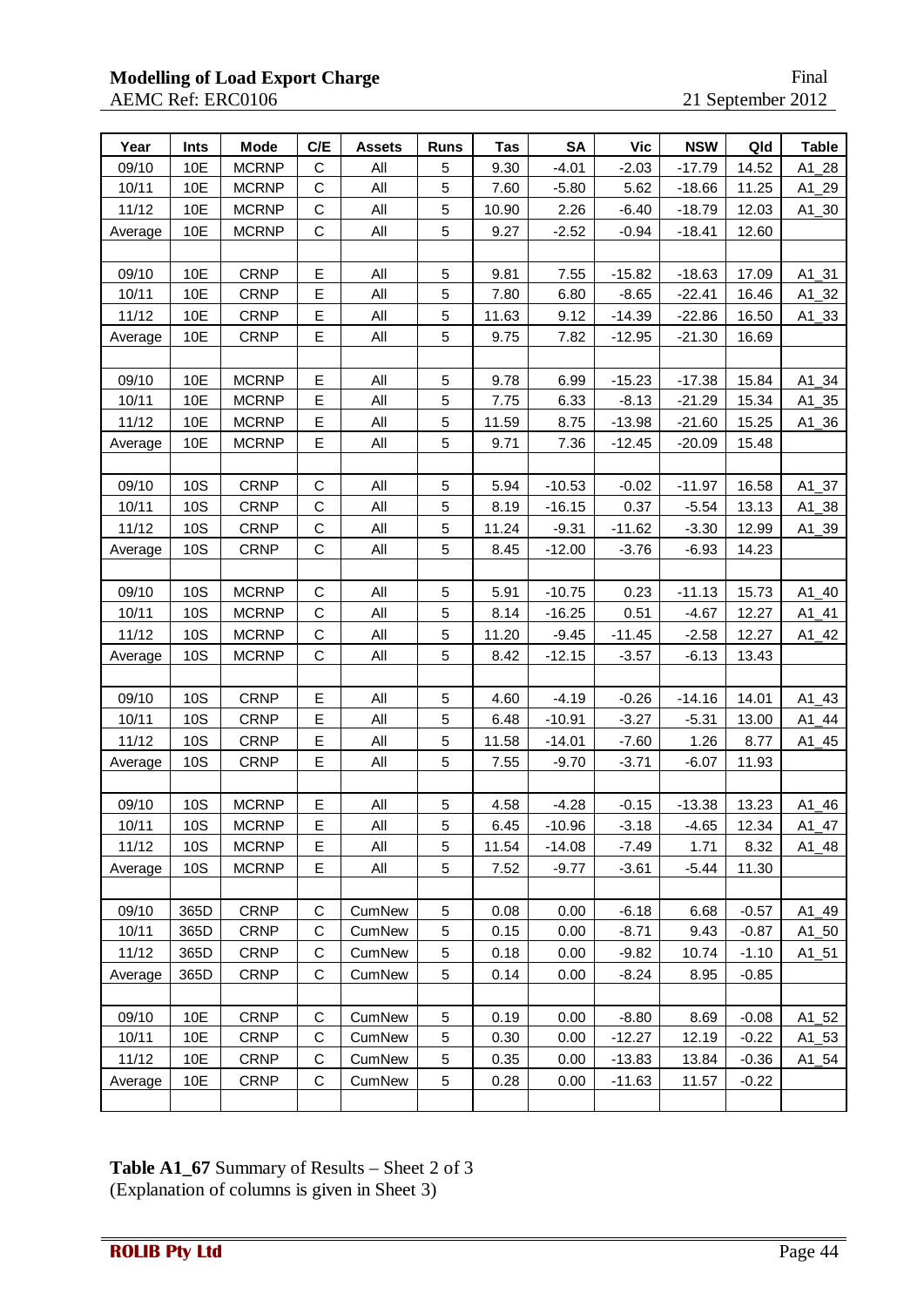|         |             |             |              | <b>Asset</b> |             |       |          |         |            |          |              |
|---------|-------------|-------------|--------------|--------------|-------------|-------|----------|---------|------------|----------|--------------|
| Year    | <b>Ints</b> | Mode        | C/E          | s            | <b>Runs</b> | Tas   | SA       | Vic     | <b>NSW</b> | Qld      | <b>Table</b> |
| 09/10   | 365D        | <b>CRNP</b> | C            | All          | 1           | 4.98  | $-14.00$ | 22.31   | $-13.46$   | 0.17     | A1_55        |
| 10/11   | 365D        | <b>CRNP</b> | C            | All          | 1           | 4.76  | $-8.77$  | 25.28   | $-10.77$   | $-10.51$ | $A1_56$      |
| 11/12   | 365D        | <b>CRNP</b> | $\mathsf{C}$ | All          | 1           | 8.18  | $-7.74$  | 29.05   | $-22.90$   | $-6.59$  | $A1$ _57     |
| Average | 365D        | <b>CRNP</b> | C            | All          | 1           | 5.97  | $-10.17$ | 25.55   | $-15.71$   | $-5.65$  |              |
|         |             |             |              |              |             |       |          |         |            |          |              |
| 09/10   | 365D        | <b>CRNP</b> | E            | All          | 1           | 1.13  | $-7.66$  | 6.97    | $-6.09$    | 5.65     | A1_58        |
| 10/11   | 365D        | <b>CRNP</b> | E            | All          | 1           | 0.72  | $-5.99$  | 15.48   | $-6.50$    | $-3.72$  | A1_59        |
| 11/12   | 365D        | <b>CRNP</b> | E            | All          | 1           | 3.32  | $-9.58$  | 25.83   | $-15.60$   | $-3.97$  | A1_60        |
| Average | 365D        | <b>CRNP</b> | E            | All          | 1           | 1.73  | $-7.74$  | 16.09   | $-9.39$    | $-0.68$  |              |
|         |             |             |              |              |             |       |          |         |            |          |              |
| 09/10   | 10S         | <b>CRNP</b> | C            | All          | 1           | 8.34  | $-21.62$ | 25.30   | $-26.74$   | 14.72    | $A1$ 61      |
| 10/11   | 10S         | <b>CRNP</b> | C            | All          | 1           | 10.33 | $-18.40$ | 17.21   | $-3.27$    | $-5.88$  | $A1_62$      |
| 11/12   | 10S         | <b>CRNP</b> | C            | All          | 1           | 18.21 | $-16.59$ | 4.08    | 10.51      | $-16.21$ | $A1$ 63      |
| Average | <b>10S</b>  | <b>CRNP</b> | C            | All          | 1           | 12.29 | $-18.87$ | 15.53   | $-6.50$    | $-2.45$  |              |
|         |             |             |              |              |             |       |          |         |            |          |              |
| 09/10   | <b>10S</b>  | <b>CRNP</b> | E            | All          | 1           | 5.69  | $-9.79$  | 21.13   | $-27.63$   | 10.61    | $A1_64$      |
| 10/11   | 10S         | <b>CRNP</b> | E            | All          | 1           | 7.01  | $-14.29$ | 10.02   | $-4.92$    | 2.18     | A1_65        |
| 11/12   | 10S         | <b>CRNP</b> | E            | All          | 1           | 15.62 | $-17.67$ | $-0.62$ | 8.41       | $-5.74$  | A1_66        |
| Average | <b>10S</b>  | <b>CRNP</b> | E            | All          | 1           | 9.44  | $-13.92$ | 10.18   | $-8.05$    | 2.35     |              |
|         |             |             |              |              |             |       |          |         |            |          |              |

**Table A1\_67** Summary of Results – Sheet 3 of 3

#### **Explanation of columns for Table A1\_67**

**Year** – the year corresponding to pricing calculations – load and generation data relate to system operation two years earlier.

**Ints** – the intervals selected – the following code is used

365D – Full year data is used - 17520 intervals used (17568 for 09/10)

10L – 10 intervals based on the regions local maximum demand

10E – 10 intervals based on maximum export per interconnected region

10S – 10 intervals based on interconnected system maximum demand

**Mode** – The mode of cost application

CRNP – Standard cost reflective pricing

MCRNP – Modified cost reflective pricing

**C/E** – The mode of usage accumulation

C – Capacity method – results based on peak usage

E – Energy method – results based on average usage

**Assets –** the assets used in the cost allocation All – All assets included in the cost allocation CumNew – Cumulative new assets

**Runs –** The number of TPRICE runs to produce the figures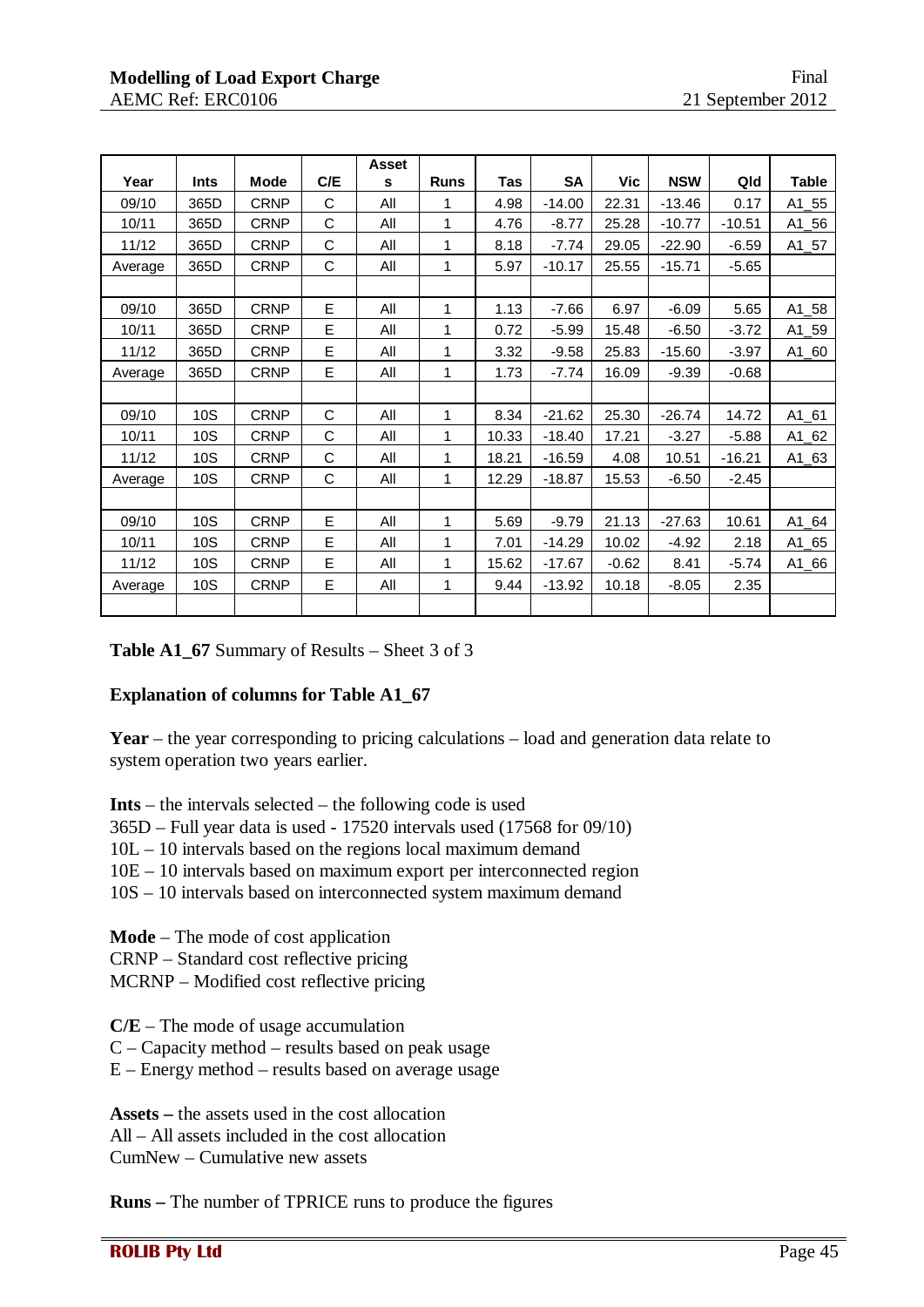- 1 The NEM wide system is analysed
- 5 The individual regions are separately analysed

#### **Region Columns** – Tas, SA, Vic, NSW, Qld

These columns contain the nett revenue from inter-regional charges.

#### **Table**

The number of the table that provides more detail on the TPRICE results, allowing the charges to individual regions to be seen.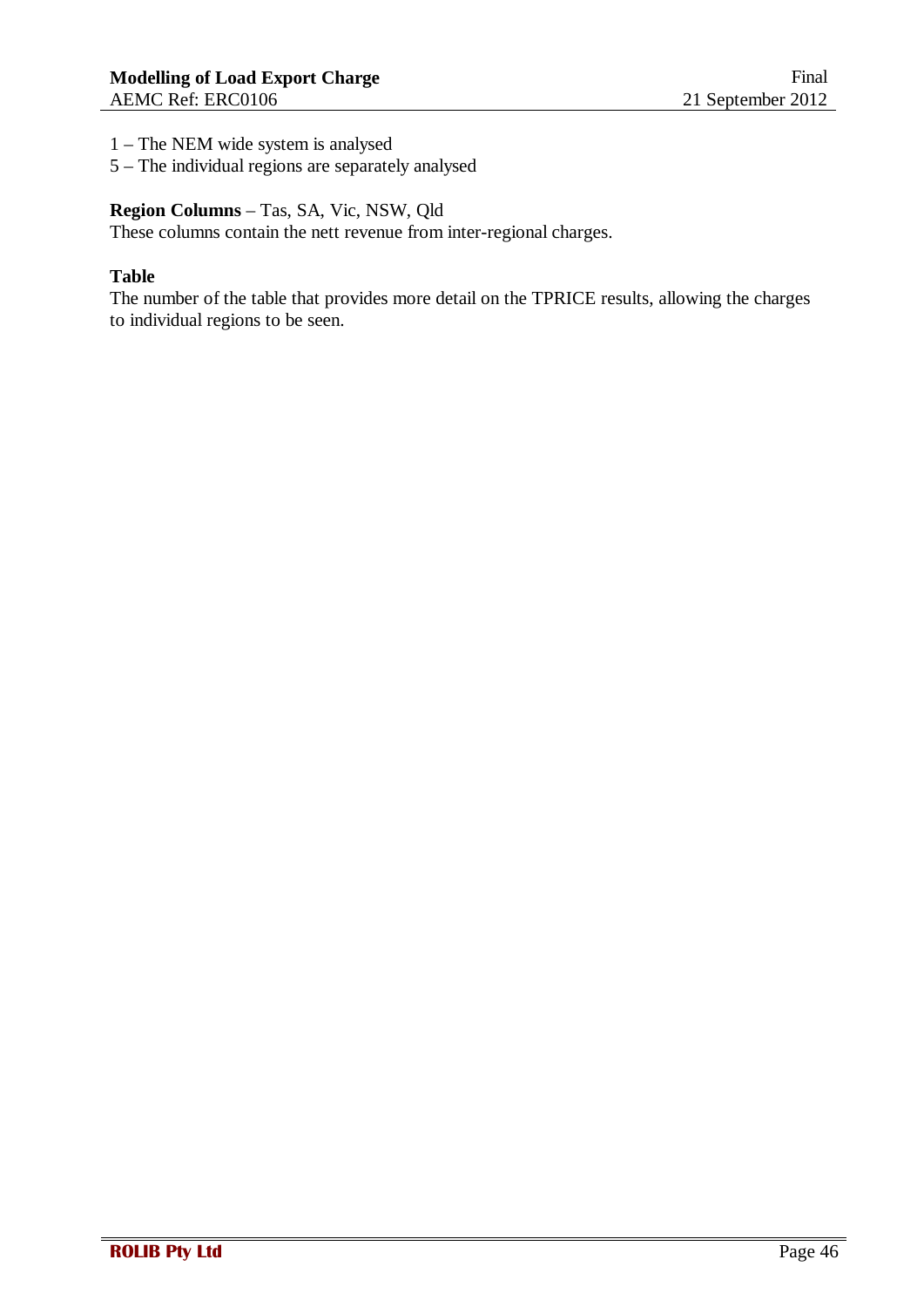|         |            |             |              | <b>Asset</b> |             |         |           |          |            |       |                    |
|---------|------------|-------------|--------------|--------------|-------------|---------|-----------|----------|------------|-------|--------------------|
| Year    | Ints       | <b>Mode</b> | C/E          | s            | <b>Runs</b> | Tas     | <b>SA</b> | Vic      | <b>NSW</b> | QLD   | <b>Table</b>       |
| 09/10   | 365D       | <b>CRNP</b> | C            | All          | 5           | 3.40    | $-13.68$  | 17.84    | $-17.27$   | 9.71  | A1_01              |
| 10/11   | 365D       | <b>CRNP</b> | $\mathsf C$  | All          | $\mathbf 5$ | 4.71    | $-13.80$  | 16.42    | $-17.11$   | 9.79  | A1_02              |
| 11/12   | 365D       | <b>CRNP</b> | $\mathsf C$  | All          | $\mathbf 5$ | 5.40    | $-11.44$  | 12.49    | $-15.35$   | 8.89  | $A1_03$            |
| Average | 365D       | <b>CRNP</b> | $\mathsf C$  | All          | $\mathbf 5$ | 4.50    | $-12.97$  | 15.58    | $-16.58$   | 9.46  |                    |
|         |            |             |              |              |             |         |           |          |            |       |                    |
| 09/10   | 365D       | <b>CRNP</b> | E            | All          | 5           | 0.22    | $-1.16$   | 2.13     | $-14.98$   | 13.80 | A1_07              |
| 10/11   | 365D       | <b>CRNP</b> | E            | All          | 5           | $-0.16$ | $-4.02$   | 11.64    | $-21.58$   | 14.12 | A1_08              |
| 11/12   | 365D       | <b>CRNP</b> | E            | All          | $\mathbf 5$ | 2.28    | $-7.17$   | 17.85    | $-26.26$   | 13.29 | $A1_09$            |
| Average | 365D       | <b>CRNP</b> | E            | All          | 5           | 0.78    | $-4.11$   | 10.54    | $-20.94$   | 13.73 |                    |
|         |            |             |              |              |             |         |           |          |            |       |                    |
| 09/10   | 10L        | <b>CRNP</b> | $\mathsf C$  | All          | $\mathbf 5$ | 0.65    | $-22.44$  | 16.33    | $-2.75$    | 8.22  | $A1_13$            |
| 10/11   | 10L        | <b>CRNP</b> | $\mathsf C$  | All          | 5           | 1.11    | $-26.04$  | 17.66    | 6.09       | 1.18  | $A1$ <sup>14</sup> |
| 11/12   | 10L        | <b>CRNP</b> | $\mathsf C$  | All          | 5           | 2.91    | $-28.09$  | 17.32    | 4.41       | 3.46  | $A1$ <sup>15</sup> |
| Average | 10L        | <b>CRNP</b> | $\mathsf C$  | All          | 5           | 1.55    | $-25.52$  | 17.11    | 2.58       | 4.28  |                    |
|         |            |             |              |              |             |         |           |          |            |       |                    |
| 09/10   | 10L        | <b>CRNP</b> | E            | All          | 5           | 0.17    | $-13.79$  | 10.69    | $-1.73$    | 4.65  | $A1_19$            |
| 10/11   | 10L        | <b>CRNP</b> | E            | All          | 5           | 0.60    | $-20.91$  | 16.78    | 1.54       | 1.98  | $A1_20$            |
| 11/12   | 10L        | <b>CRNP</b> | E            | All          | $\mathbf 5$ | 1.36    | $-25.85$  | 19.24    | 2.54       | 2.70  | $A1_21$            |
| Average | 10L        | <b>CRNP</b> | E            | All          | 5           | 0.71    | $-20.18$  | 15.57    | 0.78       | 3.11  |                    |
|         |            |             |              |              |             |         |           |          |            |       |                    |
| 09/10   | 10E        | <b>CRNP</b> | $\mathsf C$  | All          | 5           | 9.34    | $-3.54$   | $-2.53$  | $-18.98$   | 15.72 | $A1_25$            |
| 10/11   | 10E        | <b>CRNP</b> | $\mathsf{C}$ | All          | 5           | 7.66    | $-5.38$   | 5.14     | $-19.83$   | 12.41 | $A1_26$            |
| 11/12   | 10E        | <b>CRNP</b> | $\mathsf C$  | All          | 5           | 10.93   | 2.63      | $-6.80$  | $-20.03$   | 13.27 | $A1_27$            |
| Average | 10E        | <b>CRNP</b> | $\mathsf C$  | All          | 5           | 9.31    | $-2.10$   | $-1.40$  | $-19.61$   | 13.80 |                    |
|         |            |             |              |              |             |         |           |          |            |       |                    |
| 09/10   | 10E        | <b>CRNP</b> | E            | All          | 5           | 9.81    | 7.55      | $-15.82$ | $-18.63$   | 17.09 | $A1$ _31           |
| 10/11   | 10E        | <b>CRNP</b> | E            | All          | $\mathbf 5$ | 7.80    | 6.80      | $-8.65$  | $-22.41$   | 16.46 | $A1_32$            |
| 11/12   | 10E        | <b>CRNP</b> | E            | All          | $\mathbf 5$ | 11.63   | 9.12      | $-14.39$ | $-22.86$   | 16.50 | $A1_33$            |
| Average | 10E        | <b>CRNP</b> | E            | All          | 5           | 9.75    | 7.82      | $-12.95$ | $-21.30$   | 16.69 |                    |
|         |            |             |              |              |             |         |           |          |            |       |                    |
| 09/10   | <b>10S</b> | <b>CRNP</b> | $\mathsf C$  | All          | 5           | 5.94    | $-10.53$  | $-0.02$  | $-11.97$   | 16.58 | $A1_37$            |
| 10/11   | <b>10S</b> | <b>CRNP</b> | $\mathsf C$  | All          | 5           | 8.19    | $-16.15$  | 0.37     | $-5.54$    | 13.13 | $A1_38$            |
| 11/12   | 10S        | <b>CRNP</b> | $\mathsf C$  | All          | 5           | 11.24   | $-9.31$   | $-11.62$ | $-3.30$    | 12.99 | $A1_39$            |
| Average | 10S        | <b>CRNP</b> | C            | All          | 5           | 8.45    | $-12.00$  | $-3.76$  | $-6.93$    | 14.23 |                    |
|         |            |             |              |              |             |         |           |          |            |       |                    |
| 09/10   | 10S        | <b>CRNP</b> | E            | All          | 5           | 4.60    | $-4.19$   | $-0.26$  | $-14.16$   | 14.01 | $A1_43$            |
| 10/11   | 10S        | <b>CRNP</b> | Е            | All          | 5           | 6.48    | $-10.91$  | $-3.27$  | $-5.31$    | 13.00 | $A1_44$            |
| 11/12   | 10S        | <b>CRNP</b> | E            | All          | $\mathbf 5$ | 11.58   | $-14.01$  | $-7.60$  | 1.26       | 8.77  | $A1_45$            |
| Average | 10S        | <b>CRNP</b> | E            | All          | 5           | 7.55    | $-9.70$   | $-3.71$  | $-6.07$    | 11.93 |                    |
|         |            |             |              |              |             |         |           |          |            |       |                    |

**Table A1\_68** Summary of Results – Sheet 1 of 2 – Excluding MCRNP cases (Columns same as described for Table A1\_67)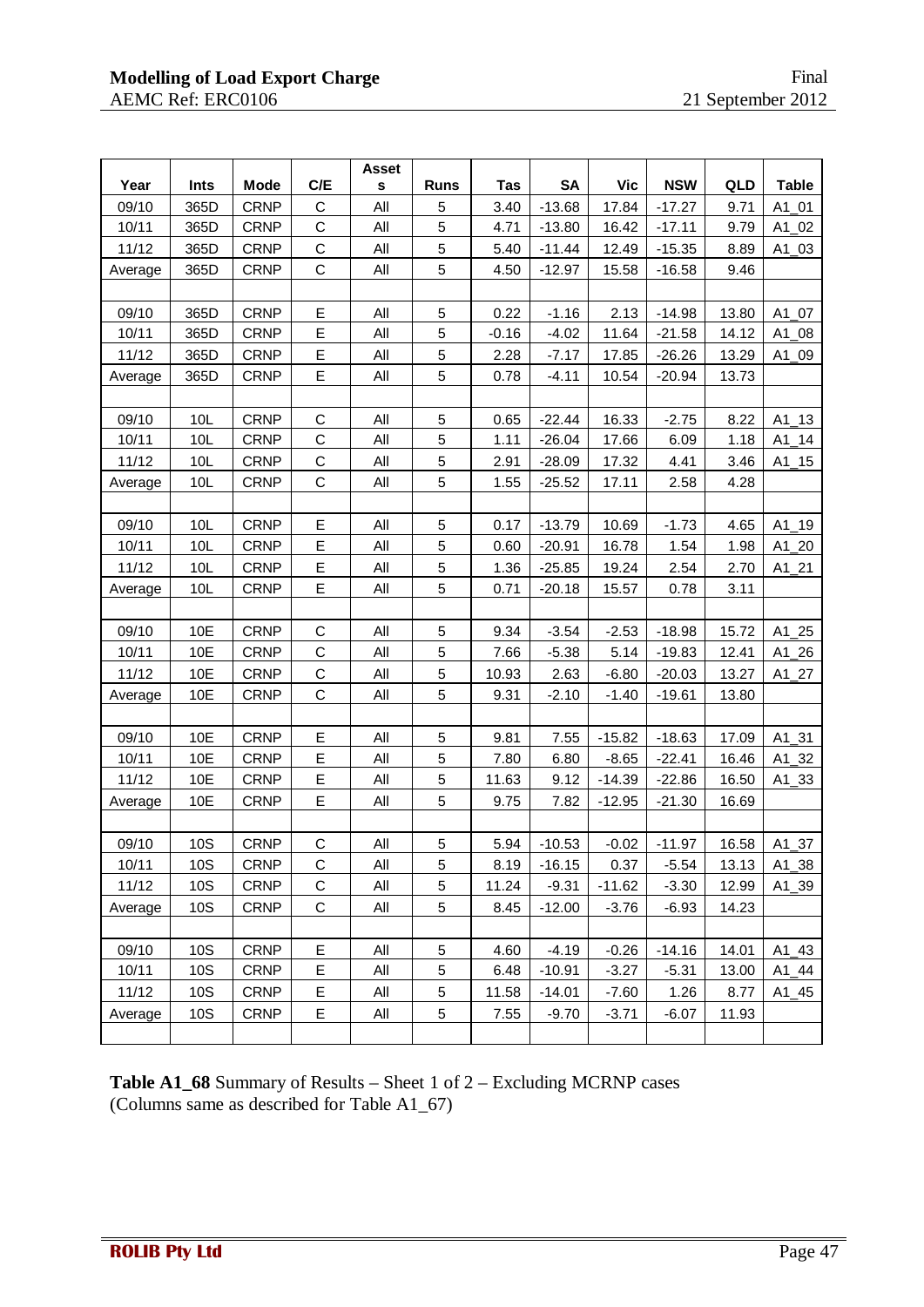| Year    | Ints       | <b>Mode</b> | C/E          | <b>Assets</b> | <b>Runs</b>  | Tas   | <b>SA</b> | <b>Vic</b> | <b>NSW</b> | QLD      | <b>Table</b> |
|---------|------------|-------------|--------------|---------------|--------------|-------|-----------|------------|------------|----------|--------------|
| 09/10   | 365D       | <b>CRNP</b> | C            | CumNew        | 5            | 0.08  | 0.00      | $-6.18$    | 6.68       | $-0.57$  | $A1_49$      |
| 10/11   | 365D       | <b>CRNP</b> | $\mathsf C$  | CumNew        | 5            | 0.15  | 0.00      | $-8.71$    | 9.43       | $-0.87$  | A1_50        |
| 11/12   | 365D       | <b>CRNP</b> | $\mathsf C$  | CumNew        | 5            | 0.18  | 0.00      | $-9.82$    | 10.74      | $-1.10$  | $A1_51$      |
| Average | 365D       | <b>CRNP</b> | $\mathsf{C}$ | <b>CumNew</b> | 5            | 0.14  | 0.00      | $-8.24$    | 8.95       | $-0.85$  |              |
|         |            |             |              |               |              |       |           |            |            |          |              |
| 09/10   | 10E        | <b>CRNP</b> | $\mathsf C$  | CumNew        | 5            | 0.19  | 0.00      | $-8.80$    | 8.69       | $-0.08$  | $A1_52$      |
| 10/11   | 10E        | <b>CRNP</b> | $\mathsf{C}$ | CumNew        | 5            | 0.30  | 0.00      | $-12.27$   | 12.19      | $-0.22$  | A1_53        |
| 11/12   | 10E        | <b>CRNP</b> | $\mathsf C$  | CumNew        | 5            | 0.35  | 0.00      | $-13.83$   | 13.84      | $-0.36$  | $A1_54$      |
| Average | 10E        | <b>CRNP</b> | C            | <b>CumNew</b> | 5            | 0.28  | 0.00      | $-11.63$   | 11.57      | $-0.22$  |              |
|         |            |             |              |               |              |       |           |            |            |          |              |
| 09/10   | 365D       | <b>CRNP</b> | $\mathsf C$  | All           | 1            | 4.98  | $-14.00$  | 22.31      | $-13.46$   | 0.17     | A1_55        |
| 10/11   | 365D       | <b>CRNP</b> | $\mathsf{C}$ | All           | 1            | 4.76  | $-8.77$   | 25.28      | $-10.77$   | $-10.51$ | $A1_56$      |
| 11/12   | 365D       | <b>CRNP</b> | $\mathsf C$  | All           | 1            | 8.18  | $-7.74$   | 29.05      | $-22.90$   | $-6.59$  | $A1$ _57     |
| Average | 365D       | <b>CRNP</b> | $\mathsf{C}$ | All           | 1            | 5.97  | $-10.17$  | 25.55      | $-15.71$   | $-5.65$  |              |
|         |            |             |              |               |              |       |           |            |            |          |              |
| 09/10   | 365D       | <b>CRNP</b> | E            | All           | 1            | 1.13  | $-7.66$   | 6.97       | $-6.09$    | 5.65     | A1_58        |
| 10/11   | 365D       | <b>CRNP</b> | E            | All           | 1            | 0.72  | $-5.99$   | 15.48      | $-6.50$    | $-3.72$  | A1_59        |
| 11/12   | 365D       | <b>CRNP</b> | E            | All           | 1            | 3.32  | $-9.58$   | 25.83      | $-15.60$   | $-3.97$  | $A1_60$      |
| Average | 365D       | <b>CRNP</b> | E            | All           | 1            | 1.73  | $-7.74$   | 16.09      | $-9.39$    | $-0.68$  |              |
|         |            |             |              |               |              |       |           |            |            |          |              |
| 09/10   | 10S        | <b>CRNP</b> | C            | All           | 1            | 8.34  | $-21.62$  | 25.30      | $-26.74$   | 14.72    | A1_61        |
| 10/11   | <b>10S</b> | <b>CRNP</b> | $\mathsf{C}$ | All           | 1            | 10.33 | $-18.40$  | 17.21      | $-3.27$    | $-5.88$  | $A1_62$      |
| 11/12   | <b>10S</b> | <b>CRNP</b> | $\mathsf C$  | All           | 1            | 18.21 | $-16.59$  | 4.08       | 10.51      | $-16.21$ | $A1_63$      |
| Average | <b>10S</b> | <b>CRNP</b> | $\mathsf C$  | All           | $\mathbf{1}$ | 12.29 | $-18.87$  | 15.53      | $-6.50$    | $-2.45$  |              |
|         |            |             |              |               |              |       |           |            |            |          |              |
| 09/10   | 10S        | <b>CRNP</b> | E            | All           | 1            | 5.69  | $-9.79$   | 21.13      | $-27.63$   | 10.61    | A1_64        |
| 10/11   | <b>10S</b> | <b>CRNP</b> | E            | All           | 1            | 7.01  | $-14.29$  | 10.02      | $-4.92$    | 2.18     | $A1_65$      |
| 11/12   | 10S        | <b>CRNP</b> | E            | All           | 1            | 15.62 | $-17.67$  | $-0.62$    | 8.41       | $-5.74$  | $A1_66$      |
| Average | 10S        | <b>CRNP</b> | Е            | All           | 1            | 9.44  | $-13.92$  | 10.18      | $-8.05$    | 2.35     |              |
|         |            |             |              |               |              |       |           |            |            |          |              |

**Table A1\_68** Summary of Results – Sheet 2 of 2 – Excluding MCRNP cases (Columns same as described for Table A1\_67)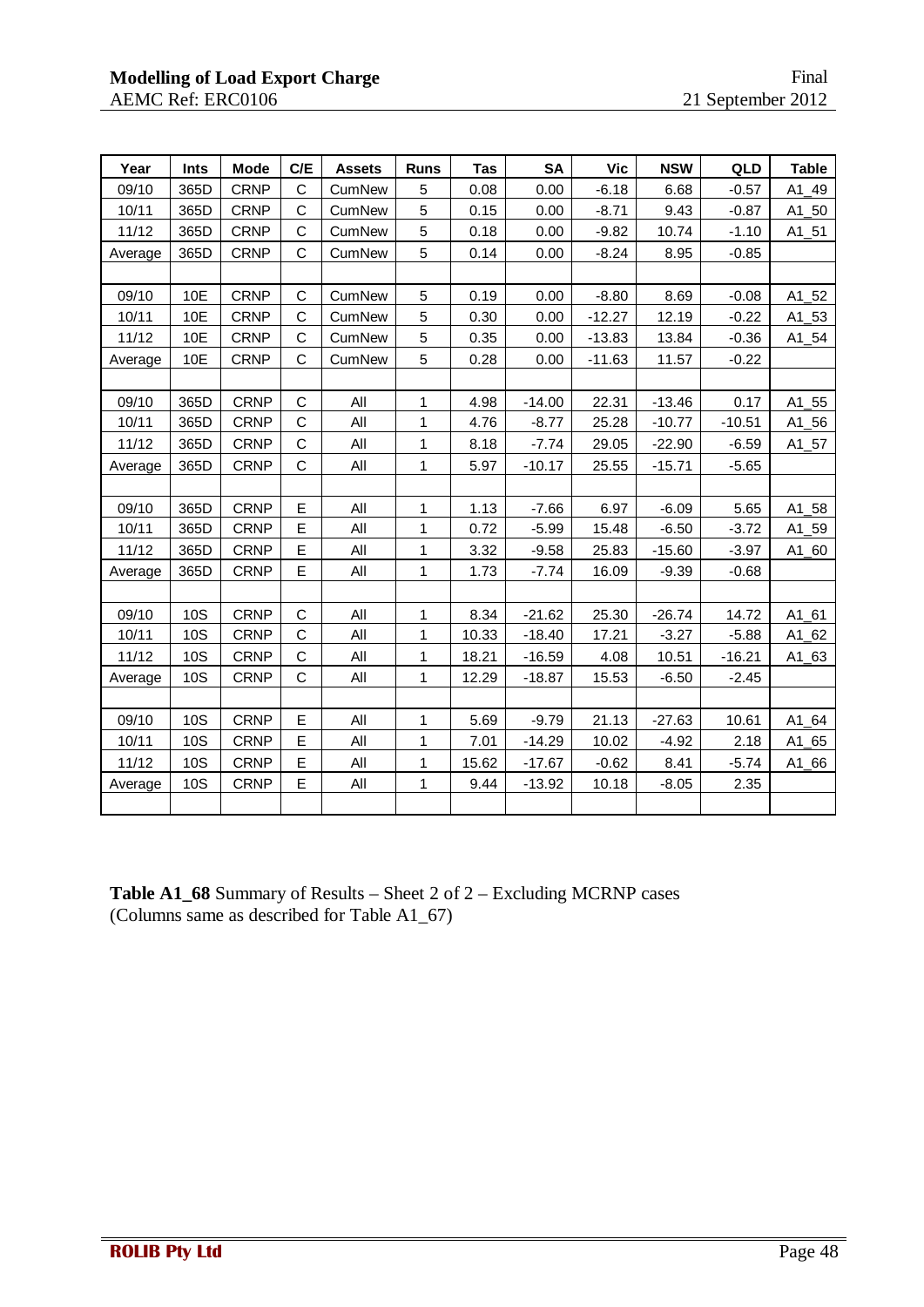## <span id="page-48-0"></span>**7. Appendix 2 – Selected 10 Interval Cases**

| 2009/10           | 2009/10<br>Demand | 2010/11           | 2010/11<br>Demand | 2011/12         | 2011/12<br>Demand |
|-------------------|-------------------|-------------------|-------------------|-----------------|-------------------|
| Date - Interval   | <b>MW</b>         | Date - Interval   | <b>MW</b>         | Date - Interval | <b>MW</b>         |
| 28/05/2008 - 36   | 2126.87           | 13/08/2008 - 34   | 2155.29           | 11/01/2010 - 22 | 2932.12           |
| 23/06/2008 - 36   | 2020.51           | 10/06/2009 - 35   | 2144.66           | 19/11/2009 - 33 | 2922.16           |
| 05/06/2008 - 36   | 1978.08           | 12/08/2008 - 35   | 2132.21           | 10/02/2010 - 28 | 2888.54           |
| 23/07/2007 - 36   | 1969.84           | 14/08/2008 - 36   | 2091.24           | 11/11/2009 - 33 | 2854.78           |
| 24/07/2007 - 36   | 1962.90           | $21/07/2008 - 35$ | 2086.05           | 08/02/2010 - 33 | 2851.59           |
| 05/07/2007 - 36   | 1947.50           | 18/08/2008 - 36   | 2063.86           | 09/02/2010 - 26 | 2818.38           |
| 04/06/2008 - 36   | 1945.98           | 24/07/2008 - 35   | 2021.48           | 16/12/2009 - 34 | 2813.67           |
| $02/07/2007 - 36$ | 1911.79           | 22/07/2008 - 35   | 1994.77           | 12/11/2009 - 28 | 2811.29           |
| $30/04/2008 - 36$ | 1911.34           | 09/06/2009 - 34   | 1988.44           | 10/11/2009 - 33 | 2786.04           |
| 12/07/2007 - 37   | 1905.08           | 28/07/2008 - 35   | 1975.46           | 10/01/2010 - 36 | 2758.83           |

This Appendix gives the intervals selected for the various "10 interval" cases.

**Table A2\_1(a)** Tasmanian Region – 10 Peak Demand Cases

| Export     | 2009/10         | 2009/10   | 2010/11           | 2010/11   | 2011/12           | 2011/12   |
|------------|-----------------|-----------|-------------------|-----------|-------------------|-----------|
|            |                 | Export    |                   |           |                   | Export    |
| To         | Date - Interval | <b>MW</b> | Date - Interval   | Export MW | Date - Interval   | <b>MW</b> |
| <b>VIC</b> | 19/02/2008 - 35 | 632.64    | 28/01/2009 - 35   | 628.58    | 23/12/2009 - 30   | 632.21    |
| <b>VIC</b> | 17/03/2008 - 35 | 631.50    | 28/07/2008 - 38   | 570.65    | 10/11/2009 - 31   | 631.57    |
| <b>VIC</b> | 10/01/2008 - 35 | 631.40    | 29/01/2009 - 35   | 543.72    | $11/11/2009 - 33$ | 631.06    |
| <b>VIC</b> | 13/03/2008 - 31 | 626.27    | 07/02/2009 - 31   | 502.12    | 16/12/2009 - 24   | 630.45    |
| <b>VIC</b> | 14/03/2008 - 33 | 616.04    | 22/07/2008 - 38   | 455.13    | 04/06/2010 - 37   | 630.27    |
| <b>VIC</b> | 19/11/2007 - 32 | 615.46    | $30/01/2009 - 24$ | 435.36    | $03/06/2010 - 38$ | 629.22    |
| <b>VIC</b> | 16/11/2007 - 28 | 613.78    | 22/09/2008 - 35   | 418.52    | $30/12/2009 - 33$ | 629.18    |
| <b>VIC</b> | 06/12/2007 - 31 | 608.53    | $01/06/2009 - 37$ | 416.65    | 12/01/2010 - 26   | 627.48    |
| <b>VIC</b> | 18/02/2008 - 33 | 594.82    | 11/06/2009 - 38   | 413.93    | 09/02/2010 - 33   | 627.39    |
| <b>VIC</b> | 07/12/2007 - 27 | 584.78    | 10/06/2009 - 37   | 396.19    | 27/06/2010 - 37   | 626.80    |

**Table A2\_1(b)** Tasmanian Region – 10 Peak Export Cases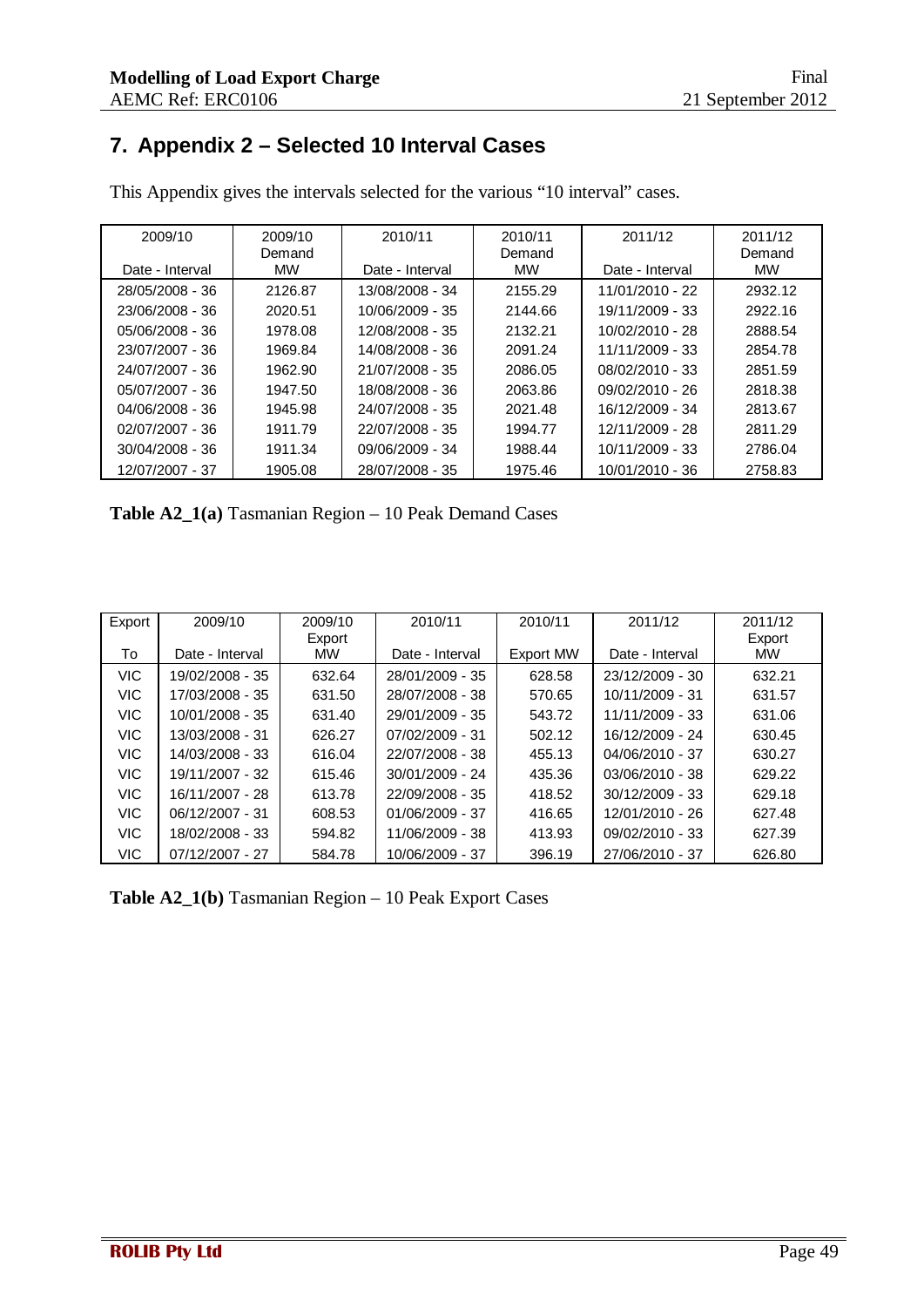| 2009/10<br>Date - Interval | 2009/10<br>Demand<br><b>MW</b> | 2010/11<br>Date - Interval | 2010/11<br>Demand<br><b>MW</b> | 2011/12<br>Date - Interval | 2011/12<br>Demand<br><b>MW</b> |
|----------------------------|--------------------------------|----------------------------|--------------------------------|----------------------------|--------------------------------|
| 13/03/2008 - 27            | 2828.79                        | 29/01/2009 - 27            | 3079.57                        | 11/01/2010 - 22            | 2932.12                        |
| 14/03/2008 - 34            | 2816.85                        | 28/01/2009 - 31            | 3054.67                        | 19/11/2009 - 33            | 2922.16                        |
| 12/03/2008 - 32            | 2779.14                        | 30/01/2009 - 32            | 2996.78                        | 10/02/2010 - 28            | 2888.54                        |
| 19/02/2008 - 33            | 2764.02                        | 06/02/2009 - 33            | 2960.02                        | 11/11/2009 - 33            | 2854.78                        |
| 20/08/2007 - 22            | 2755.86                        | 27/01/2009 - 32            | 2907.32                        | 08/02/2010 - 33            | 2851.59                        |
| 17/03/2008 - 25            | 2755.86                        | $02/02/2009 - 32$          | 2903.57                        | 09/02/2010 - 26            | 2818.38                        |
| 18/02/2008 - 33            | 2751.72                        | $03/02/2009 - 33$          | 2733.59                        | 16/12/2009 - 34            | 2813.67                        |
| 10/01/2008 - 33            | 2748.69                        | $31/01/2009 - 33$          | 2730.60                        | 12/11/2009 - 28            | 2811.29                        |
| 11/03/2008 - 33            | 2716.28                        | $01/02/2009 - 35$          | 2693.66                        | 10/11/2009 - 33            | 2786.04                        |
| 07/03/2008 - 33            | 2707.38                        | 13/01/2009 - 32            | 2670.50                        | 10/01/2010 - 36            | 2758.83                        |

**Table A2\_2(a)** South Australian Region – 10 Peak Demand Cases

| Export     | 2009/10         | 2009/10             | 2010/11         | 2010/11      | 2011/12         | 2011/12      |
|------------|-----------------|---------------------|-----------------|--------------|-----------------|--------------|
| To         | Date - Interval | Export<br><b>MW</b> | Date - Interval | Export<br>MW |                 | Export<br>MW |
|            |                 |                     |                 |              | Date - Interval |              |
|            | 16/07/2007 -    |                     | 22/09/2008 -    |              |                 |              |
| <b>VIC</b> | 34              | 453.77              | 33              | 444.87       | 27/11/2009 - 37 | 467.69       |
|            | 09/09/2007 -    |                     | 03/04/2009 -    |              |                 |              |
| <b>VIC</b> | 37              | 444.80              | 25              | 436.36       | 16/05/2010 - 35 | 445.85       |
|            | 15/07/2007 -    |                     | 07/11/2008 -    |              |                 |              |
| <b>VIC</b> | 35              | 443.72              | 38              | 436.22       | 28/11/2009 - 32 | 435.90       |
|            | 10/06/2008 -    |                     | 05/12/2008 -    |              |                 |              |
| <b>VIC</b> | 36              | 438.83              | 32              | 435.19       | 10/12/2009 - 29 | 432.92       |
|            | 15/05/2008 -    |                     | 08/11/2008 -    |              |                 |              |
| <b>VIC</b> | 36              | 428.77              | 35              | 432.18       | 12/01/2010 - 27 | 432.09       |
|            | 07/12/2007 -    |                     | 30/04/2009 -    |              |                 |              |
| <b>VIC</b> | 22              | 428.66              | 36              | 431.08       | 06/08/2009 - 34 | 431.24       |
|            | 03/12/2007 -    |                     | 16/04/2009 -    |              |                 |              |
| <b>VIC</b> | 25              | 426.29              | 36              | 430.98       | 17/09/2009 - 30 | 425.09       |
|            | 04/06/2008 -    |                     | 06/10/2008 -    |              |                 |              |
| <b>VIC</b> | 35              | 421.26              | 32              | 429.97       | 21/11/2009 - 24 | 419.81       |
|            | 09/12/2007 -    |                     | 07/02/2009 -    |              |                 |              |
| <b>VIC</b> | 28              | 420.74              | 38              | 428.99       | 28/02/2010 - 23 | 412.94       |
|            | 17/12/2007 -    |                     | 27/10/2008 -    |              |                 |              |
| <b>VIC</b> | 35              | 420.58              | 33              | 428.14       | 11/02/2010 - 28 | 411.49       |

**Table A2\_2(b)** South Australian Region – 10 Peak Export Cases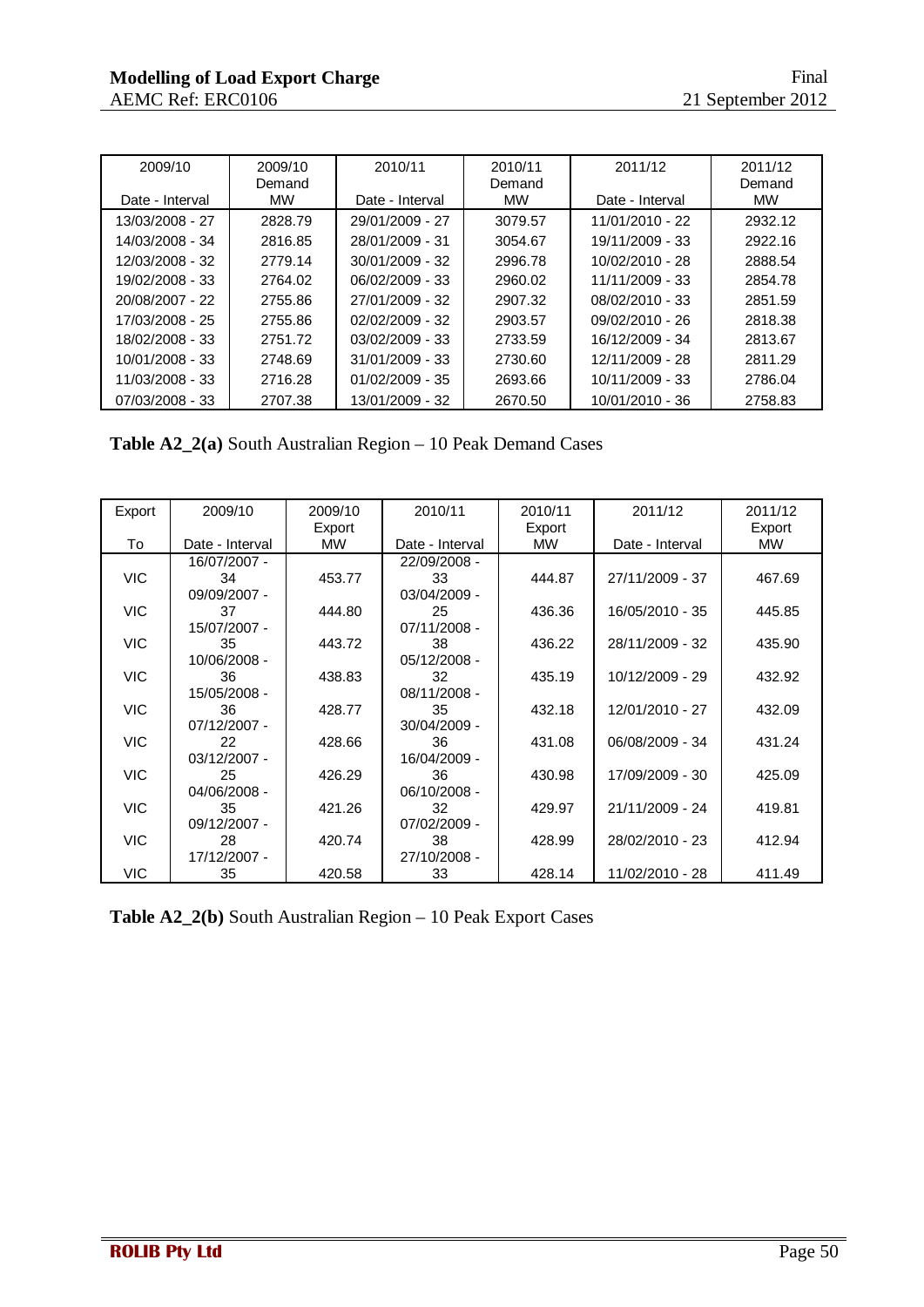| 2009/10<br>Date - Interval | 2009/10<br>Demand<br><b>MW</b> | 2010/11<br>Date - Interval | 2010/11<br>Demand<br><b>MW</b> | 2011/12<br>Date - Interval | 2011/12<br>Demand<br><b>MW</b> |
|----------------------------|--------------------------------|----------------------------|--------------------------------|----------------------------|--------------------------------|
| 17/03/2008 - 32            | 8749.91                        | 29/01/2009 - 25            | 9578.70                        | 11/01/2010 - 32            | 8864.97                        |
| 14/03/2008 - 31            | 8443.74                        | 30/01/2009 - 25            | 9329.40                        | 12/01/2010 - 27            | 8480.00                        |
| 10/01/2008 - 32            | 8246.29                        | 28/01/2009 - 31            | 9053.30                        | 08/02/2010 - 32            | 8462.90                        |
| 19/02/2008 - 33            | 8106.29                        | 20/01/2009 - 26            | 8179.00                        | 09/02/2010 - 28            | 8404.13                        |
| 13/03/2008 - 34            | 7973.74                        | 07/02/2009 - 31            | 8138.50                        | $10/11/2009 - 32$          | 8254.34                        |
| 11/01/2008 - 22            | 7890.46                        | 27/01/2009 - 33            | 8009.70                        | 16/12/2009 - 32            | 8232.73                        |
| 19/11/2007 - 31            | 7818.94                        | $04/02/2009 - 33$          | 7810.10                        | 11/11/2009 - 32            | 8115.65                        |
| 18/02/2008 - 33            | 7663.02                        | 13/01/2009 - 32            | 7711.30                        | $03/02/2010 - 31$          | 8071.51                        |
| 06/12/2007 - 32            | 7557.03                        | 19/01/2009 - 33            | 7678.60                        | 19/11/2009 - 32            | 8071.03                        |
| 31/12/2007 - 33            | 7504.29                        | 05/02/2009 - 27            | 7640.60                        | 10/02/2010 - 26            | 8066.09                        |

**Table A2\_3(a)** Victorian Region – 10 Peak Demand Cases

| Export     | 2009/10            | 2009/10          | 2010/11            | 2010/11   | 2011/12         | 2011/12          |
|------------|--------------------|------------------|--------------------|-----------|-----------------|------------------|
| To         | Date - Interval    | <b>Export MW</b> | Date - Interval    | Export MW | Date - Interval | <b>Export MW</b> |
|            | 04/07/2007 -       |                  | 29/05/2009 -       |           |                 |                  |
| <b>SA</b>  | 37                 | 571.10           | 28                 | 587.16    | 14/06/2010 - 38 | 597.17           |
|            | 30/12/2007 -       |                  | 18/01/2009 -       |           |                 |                  |
| <b>SA</b>  | 28                 | 504.96           | 26                 | 586.51    | 15/06/2010 - 37 | 594.23           |
|            | 02/07/2007 -       |                  | 18/02/2009 -       |           |                 |                  |
| SA         | 34<br>08/03/2008 - | 504.22           | 37<br>21/12/2008 - | 576.22    | 13/11/2009 - 38 | 577.57           |
| <b>SA</b>  | 37                 | 501.60           | 37                 | 550.90    | 03/08/2009 - 24 | 547.79           |
|            | 20/10/2007 -       |                  | 26/12/2008 -       |           |                 |                  |
| <b>SA</b>  | 29                 | 494.17           | 30                 | 524.68    | 15/11/2009 - 25 | 543.66           |
|            | 17/02/2008 -       |                  | 26/02/2009 -       |           |                 |                  |
| <b>SA</b>  | 23                 | 485.81           | 30                 | 523.58    | 07/01/2010 - 38 | 541.33           |
|            | 12/03/2008 -       |                  | 27/01/2009 -       |           |                 |                  |
| <b>SA</b>  | 30                 | 463.49           | 37                 | 514.57    | 14/11/2009 - 24 | 534.56           |
|            | 01/01/2008 -       |                  | 19/01/2009 -       |           |                 |                  |
| <b>SA</b>  | 24                 | 463.23           | 23                 | 496.67    | 30/06/2010 - 28 | 533.57           |
|            | 21/10/2007 -       |                  | 12/01/2009 -       |           |                 |                  |
| <b>SA</b>  | 28<br>26/12/2007 - | 455.56           | 38<br>24/12/2008 - | 481.05    | 30/10/2009 - 26 | 530.58           |
| <b>SA</b>  | 36                 | 454.94           | 36                 | 474.81    | 12/11/2009 - 37 | 528.64           |
|            | $07/10/2007 -$     |                  | $01/01/2009 -$     |           |                 |                  |
| <b>NSW</b> | 31                 | 1012.30          | 27                 | 1230.80   | 22/11/2009 - 28 | 1242.77          |
|            | 22/09/2007 -       |                  | 24/01/2009 -       |           |                 |                  |
| <b>NSW</b> | 22                 | 937.91           | 29                 | 1164.93   | 02/01/2010 - 29 | 1242.57          |
|            | 03/10/2007 -       |                  | 31/12/2008 -       |           |                 |                  |
| <b>NSW</b> | 32                 | 935.66           | 30                 | 1099.36   | 25/12/2009 - 28 | 1220.98          |
|            | 25/12/2007 -       |                  | 30/12/2008 -       |           |                 |                  |
| <b>NSW</b> | 29                 | 921.84           | 31                 | 1084.71   | 23/08/2009 - 30 | 1188.00          |
|            | 13/01/2008 -       |                  | 28/09/2008 -       |           |                 |                  |
| <b>NSW</b> | 28<br>06/10/2007 - | 915.30           | 31<br>07/01/2009 - | 1020.43   | 17/01/2010 - 27 | 1167.65          |
| <b>NSW</b> | 31                 | 876.46           | 38                 | 1002.03   | 21/11/2009 - 25 | 1163.50          |
|            | 14/10/2007 -       |                  | 25/12/2008 -       |           |                 |                  |
| <b>NSW</b> | 36                 | 838.69           | 38                 | 975.14    | 03/11/2009 - 31 | 1140.77          |
|            | 23/12/2007 -       |                  | 06/12/2008 -       |           |                 |                  |
| <b>NSW</b> | 28                 | 824.71           | 30                 | 966.81    | 13/09/2009 - 25 | 1136.94          |
|            | 23/09/2007 -       |                  | 29/12/2008 -       |           |                 |                  |
| <b>NSW</b> | 38                 | 823.93           | 38                 | 964.77    | 22/08/2009 - 30 | 1123.64          |
|            | 30/10/2007 -       |                  | 06/09/2008 -       |           |                 |                  |
| <b>NSW</b> | 38                 | 801.90           | 36                 | 960.71    | 12/09/2009 - 22 | 1096.79          |
|            | 19/06/2008 -       |                  | $07/11/2008 -$     |           |                 |                  |
| <b>TAS</b> | 37                 | 495.89           | 36                 | 492.39    | 20/03/2010 - 38 | 500.50           |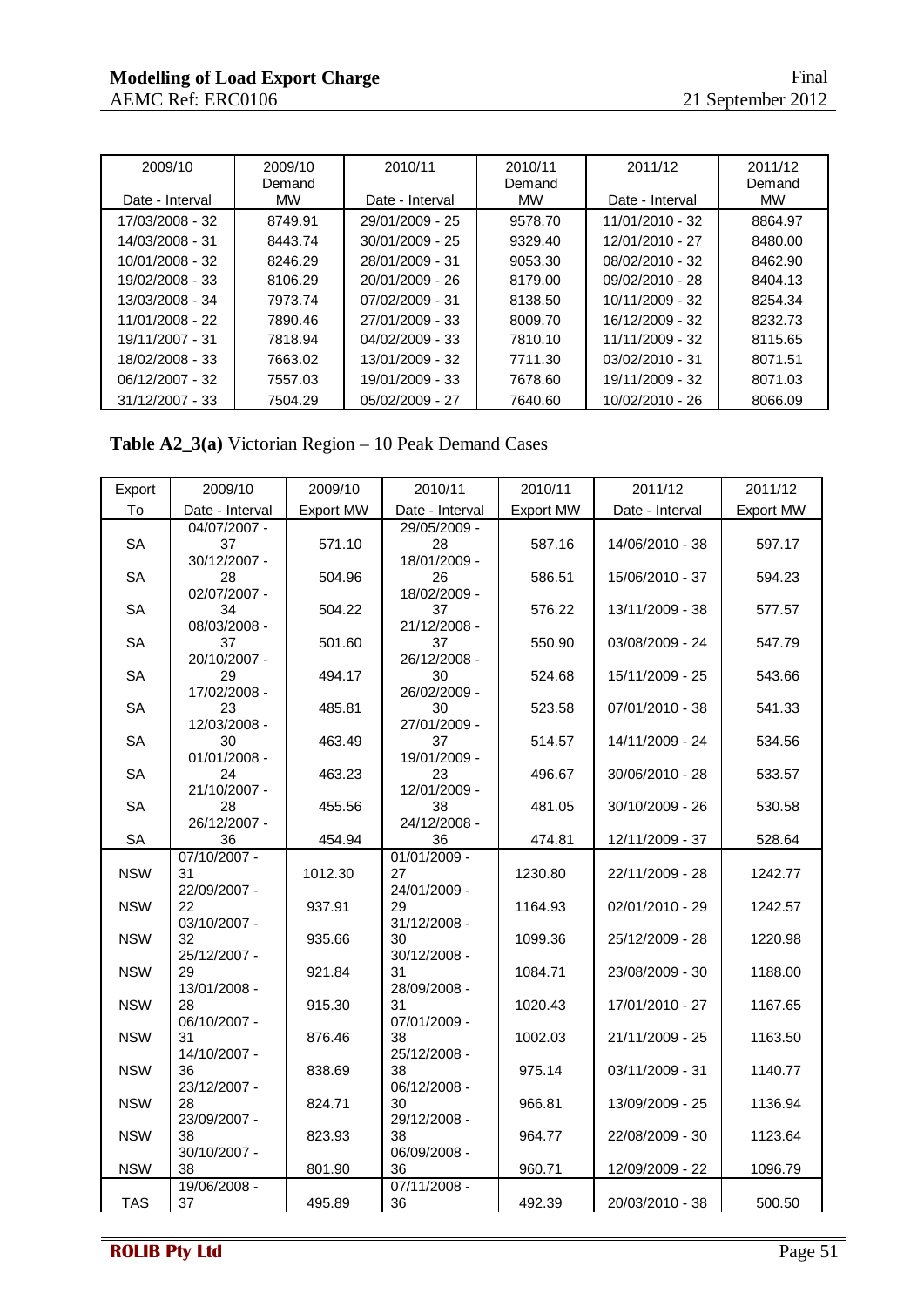|      | 29/04/2008 - |        | 05/11/2008 -   |        |                   |        |
|------|--------------|--------|----------------|--------|-------------------|--------|
| TAS. | 25           | 490.16 | 38             | 491.21 | 25/02/2010 - 37   | 498.50 |
|      | 26/04/2008 - |        | 22/10/2008 -   |        |                   |        |
| TAS. | 22           | 490.12 | 36             | 489.72 | 05/01/2010 - 35   | 498.32 |
|      | 24/05/2008 - |        | 29/10/2008 -   |        |                   |        |
| TAS. | 22           | 490.07 | 34             | 489.18 | 22/05/2010 - 38   | 497.95 |
|      | 22/05/2008 - |        | 24/10/2008 -   |        |                   |        |
| TAS. | 22           | 489.99 | 23             | 488.76 | 02/03/2010 - 34   | 497.14 |
|      | 03/05/2008 - |        | 12/11/2008 -   |        |                   |        |
| TAS. | 22           | 488.78 | 38             | 488.28 | $04/01/2010 - 38$ | 495.35 |
|      | 14/05/2008 - |        | $03/11/2008 -$ |        |                   |        |
| TAS. | 29           | 488.30 | 35             | 487.28 | 27/02/2010 - 36   | 494.05 |
|      | 11/03/2008 - |        | 10/11/2008 -   |        |                   |        |
| TAS. | 23           | 488.17 | 36             | 485.62 | 21/03/2010 - 28   | 493.70 |
|      | 27/05/2008 - |        | 19/10/2008 -   |        |                   |        |
| TAS. | 23           | 488.11 | 37             | 485.01 | 08/01/2010 - 22   | 493.63 |
|      | 15/07/2007 - |        | $02/11/2008 -$ |        |                   |        |
| TAS  | 22           | 487.92 | 37             | 484.38 | 23/01/2010 - 22   | 493.32 |

**Table A2\_3(b)** Victorian Region – 10 x 3 Regions Peak Export Cases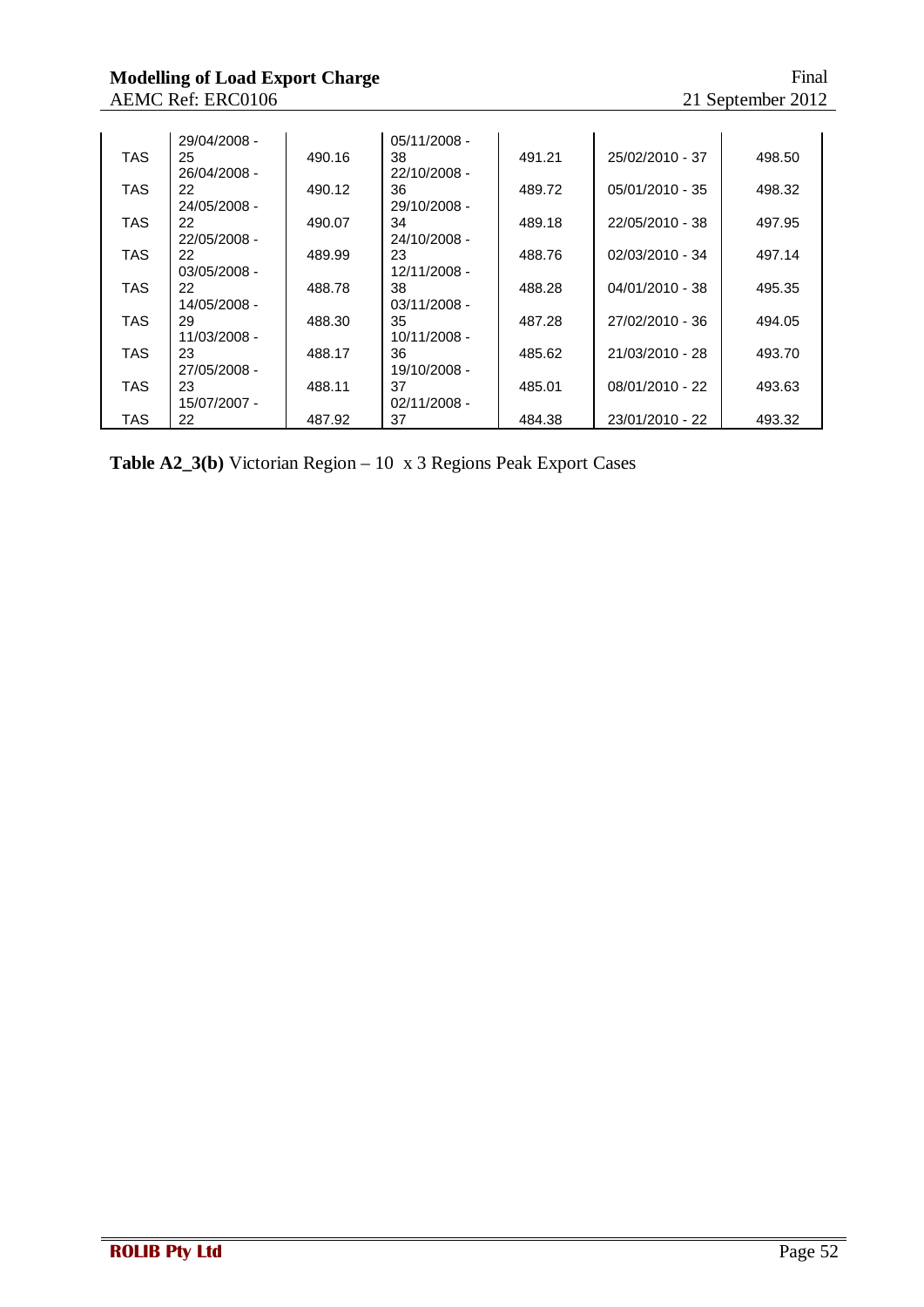| 2009/10<br>Date - Interval | 2009/10<br>Demand MW | 2010/11<br>Date - Interval | 2010/11<br>Demand MW | 2011/12<br>Date - Interval | 2011/12<br>Demand<br><b>MW</b> |
|----------------------------|----------------------|----------------------------|----------------------|----------------------------|--------------------------------|
| 18/07/2007 - 38            | 12377.89             | 28/07/2008 - 38            | 13063.62             | 22/01/2010 - 33            | 12188.86                       |
| 16/07/2007 - 38            | 12303.00             | $05/02/2009 - 33$          | 12712.64             | $12/01/2010 - 33$          | 12150.08                       |
| 17/07/2007 - 38            | 12233.39             | 06/02/2009 - 33            | 12499.03             | 20/11/2009 - 27            | 11992.89                       |
| 19/07/2007 - 38            | 11989.33             | 29/07/2008 - 38            | 12118.55             | 17/12/2009 - 33            | 11896.17                       |
| 29/01/2008 - 31            | 11717.00             | 15/01/2009 - 29            | 12071.08             | $22/02/2010 - 33$          | 11887.33                       |
| $30/01/2008 - 31$          | 11710.88             | 09/07/2008 - 38            | 12025.30             | 12/02/2010 - 33            | 11487.89                       |
| $31/01/2008 - 33$          | 11690.24             | 23/07/2008 - 38            | 12006.40             | 29/06/2010 - 38            | 11414.07                       |
| 09/07/2007 - 38            | 11625.07             | 21/01/2009 - 29            | 11993.69             | $30/06/2010 - 38$          | 11234.41                       |
| 20/07/2007 - 38            | 11581.68             | 23/01/2009 - 31            | 11968.32             | 06/07/2009 - 38            | 11227.62                       |
| 10/07/2007 - 38            | 11465.05             | 11/08/2008 - 38            | 11949.54             | $07/12/2009 - 33$          | 11212.97                       |

**Table A2\_4(a)** New South Wales Region – 10 Peak Demand Cases

| Export     | 2009/10            | 2009/10   | 2010/11            | 2010/11   | 2011/12         | 2011/12   |
|------------|--------------------|-----------|--------------------|-----------|-----------------|-----------|
| To         | Date - Interval    | Export MW | Date - Interval    | Export MW | Date - Interval | Export MW |
|            | 04/02/2008 -       |           | 30/01/2009 -       |           |                 |           |
| <b>VIC</b> | 29                 | 1721.34   | 27                 | 1990.71   | 11/01/2010 - 35 | 1834.67   |
|            | 26/01/2008 -       |           | 29/01/2009 -       |           |                 |           |
| <b>VIC</b> | 27                 | 1678.56   | 29                 | 1921.49   | 02/02/2010 - 27 | 1788.47   |
|            | 17/03/2008 -       |           | 28/01/2009 -       |           |                 |           |
| <b>VIC</b> | 25                 | 1560.85   | 33                 | 1856.51   | 08/02/2010 - 33 | 1752.97   |
|            | 06/12/2007 -       |           | 19/01/2009 -       |           |                 |           |
| <b>VIC</b> | 33<br>18/07/2007 - | 1558.53   | 31<br>20/01/2009 - | 1783.11   | 19/05/2010 - 35 | 1740.37   |
| <b>VIC</b> | 22                 | 1541.48   | 22                 | 1742.55   | 24/05/2010 - 35 | 1736.00   |
|            | 25/01/2008 -       |           | 27/01/2009 -       |           |                 |           |
| <b>VIC</b> | 27                 | 1525.85   | 25                 | 1697.30   | 09/02/2010 - 31 | 1701.33   |
|            | 13/03/2008 -       |           | 11/08/2008 -       |           |                 |           |
| <b>VIC</b> | 37                 | 1474.59   | 22                 | 1677.83   | 03/02/2010 - 29 | 1690.99   |
|            | 21/04/2008 -       |           | 04/02/2009 -       |           |                 |           |
| <b>VIC</b> | 22                 | 1471.99   | 23                 | 1661.69   | 26/02/2010 - 37 | 1682.62   |
|            | 16/04/2008 -       |           | 13/01/2009 -       |           |                 |           |
| <b>VIC</b> | 29                 | 1458.61   | 38                 | 1630.95   | 29/06/2010 - 31 | 1680.79   |
|            | 17/04/2008 -       |           | 13/11/2008 -       |           |                 |           |
| <b>VIC</b> | 29                 | 1449.93   | 27                 | 1606.33   | 09/11/2009 - 33 | 1671.44   |
|            | 09/10/2007 -       |           | 21/02/2009 -       |           |                 |           |
| QLD        | 33                 | 383.96    | 35                 | 496.94    | 11/12/2009 - 29 | 433.21    |
| QLD        | 07/02/2008 -<br>31 | 372.50    | 04/12/2008 -<br>37 | 492.51    | 17/11/2009 - 35 | 429.96    |
|            | 17/09/2007 -       |           | 01/03/2009 -       |           |                 |           |
| QLD        | 33                 | 343.12    | 31                 | 451.59    | 10/12/2009 - 35 | 419.48    |
|            | 07/01/2008 -       |           | 29/11/2008 -       |           |                 |           |
| QLD        | 25                 | 337.92    | 29                 | 442.44    | 30/11/2009 - 35 | 414.10    |
|            | 05/10/2007 -       |           | 11/02/2009 -       |           |                 |           |
| QLD        | 33                 | 333.11    | 37                 | 428.26    | 09/12/2009 - 35 | 376.09    |
|            | 31/10/2007 -       |           | 10/12/2008 -       |           |                 |           |
| QLD        | 38                 | 326.49    | 33                 | 424.79    | 05/11/2009 - 33 | 322.89    |
|            | 04/10/2007 -       |           | 19/02/2009 -       |           |                 |           |
| QLD        | 31                 | 322.14    | 29                 | 417.99    | 24/01/2010 - 29 | 289.84    |
|            | 08/02/2008 -       |           | 16/03/2009 -       |           |                 |           |
| QLD        | 29                 | 316.08    | 33                 | 412.53    | 04/02/2010 - 25 | 278.89    |
|            | 30/09/2007 -       |           | 17/03/2009 -       |           |                 |           |
| QLD        | 35<br>05/02/2008 - | 308.59    | 25<br>11/12/2008 - | 410.52    | 11/04/2010 - 29 | 271.21    |
| QLD        | 27                 | 291.86    | 27                 | 380.79    | 02/02/2010 - 37 | 228.13    |
|            |                    |           |                    |           |                 |           |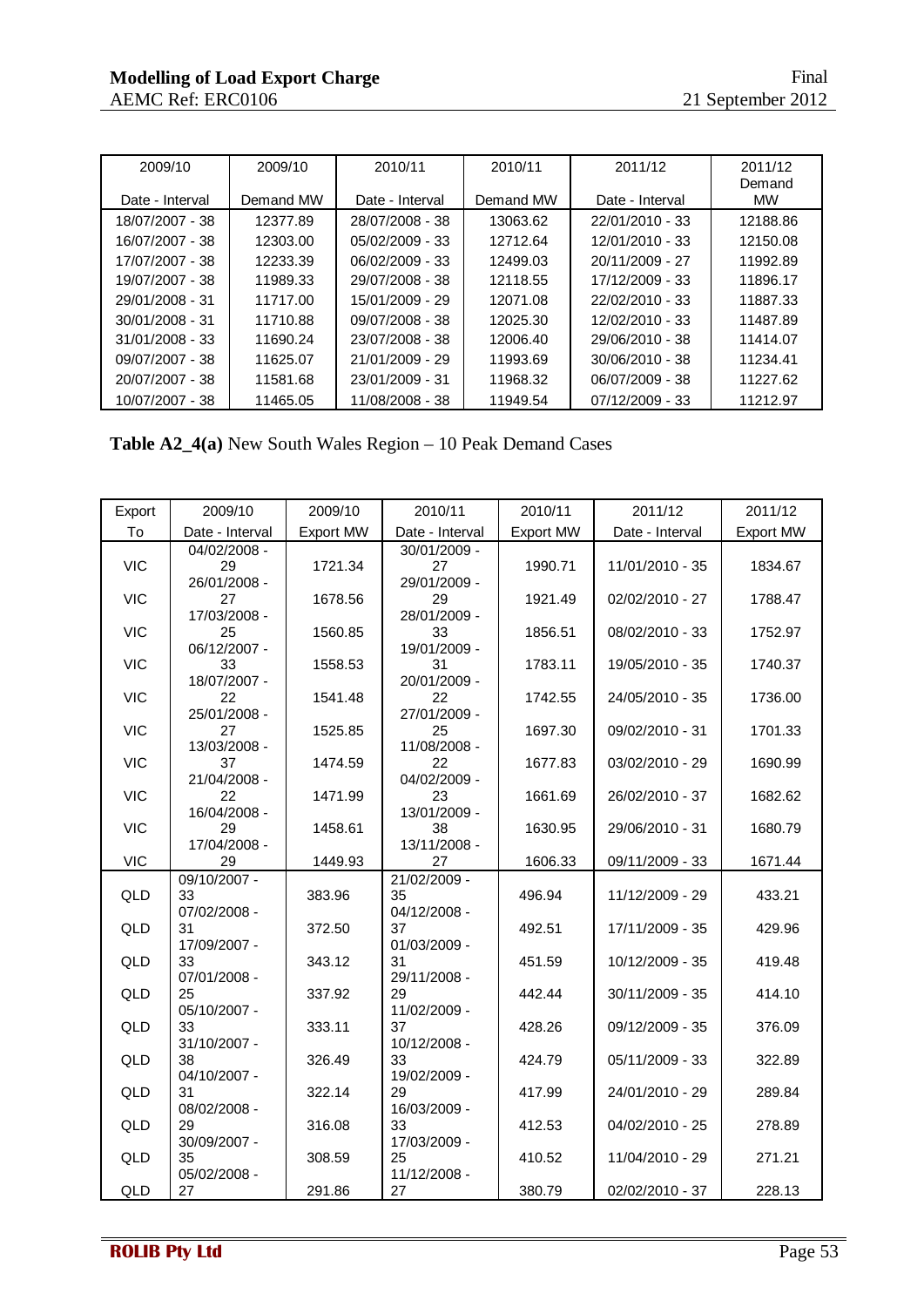**Table A2\_4(b)** New South Wales Region – 10 x 2 Regions Peak Export Cases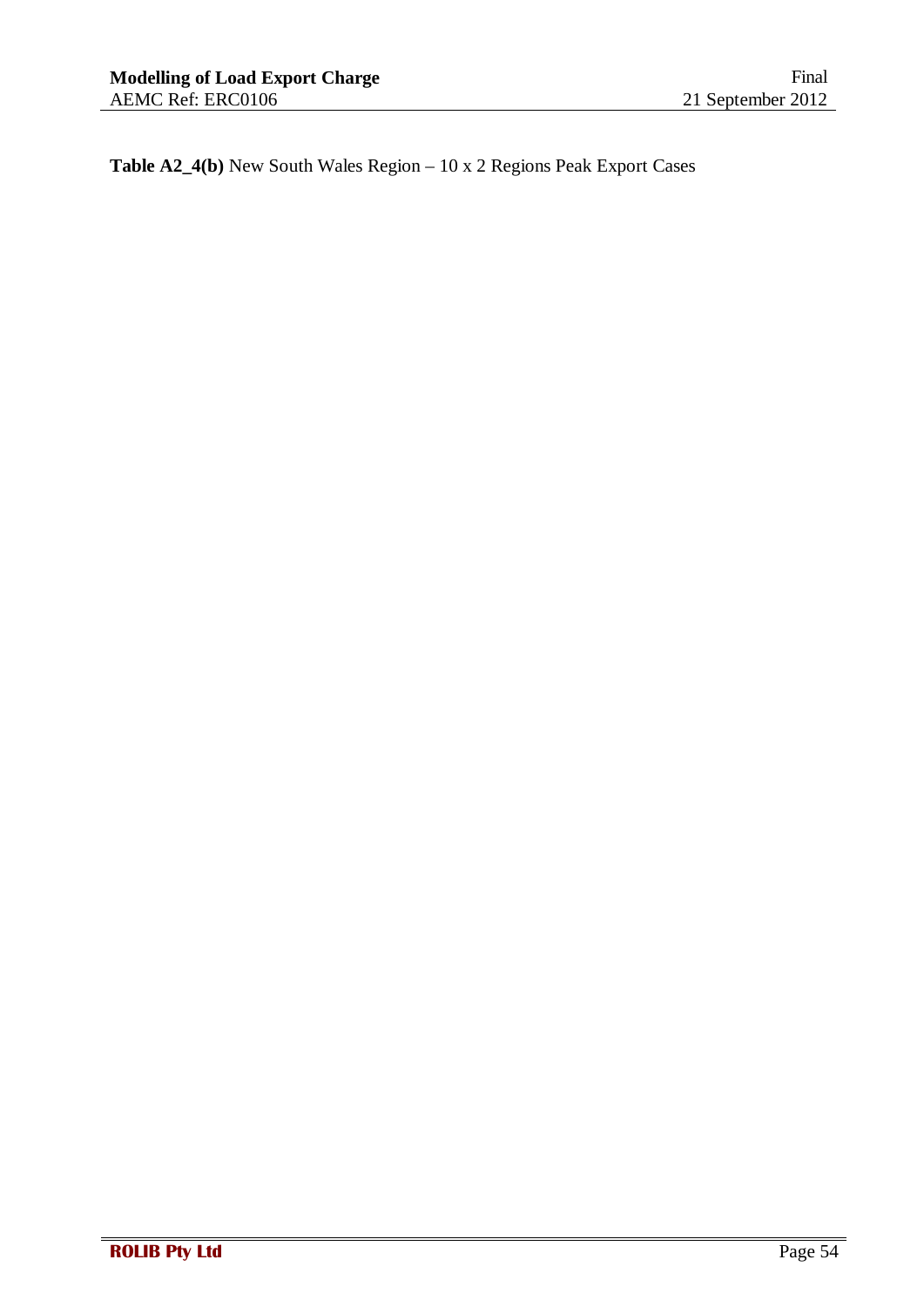| 2009/10           | 2009/10   | 2010/11         | 2010/11   | 2011/12           | 2011/12<br>Demand |
|-------------------|-----------|-----------------|-----------|-------------------|-------------------|
| Date - Interval   | Demand MW | Date - Interval | Demand MW | Date - Interval   | <b>MW</b>         |
| 22/02/2008 - 33   | 7110.14   | 09/02/2009 - 34 | 7789.07   | 15/02/2010 - 32   | 8522.51           |
| 23/02/2008 - 28   | 7009.96   | 20/02/2009 - 28 | 7566.53   | 18/01/2010 - 29   | 8451.72           |
| 07/01/2008 - 28   | 7002.37   | 10/02/2009 - 28 | 7526.40   | 10/12/2009 - 32   | 8225.93           |
| 19/07/2007 - 38   | 6950.15   | 19/12/2008 - 34 | 7516.18   | 11/12/2009 - 29   | 8184.92           |
| 11/12/2007 - 28   | 6935.69   | 02/03/2009 - 29 | 7493.48   | 23/02/2010 - 32   | 8123.06           |
| 17/12/2007 - 29   | 6916.04   | 22/01/2009 - 28 | 7492.79   | $09/12/2009 - 29$ | 8094.66           |
| $21/01/2008 - 29$ | 6883.60   | 11/12/2008 - 29 | 7490.74   | $27/01/2010 - 33$ | 8093.99           |
| 14/01/2008 - 30   | 6871.88   | 19/02/2009 - 33 | 7479.91   | 28/01/2010 - 29   | 8054.97           |
| 07/12/2007 - 28   | 6844.24   | 16/01/2009 - 29 | 7411.20   | $30/11/2009 - 27$ | 8022.68           |
| 07/02/2008 - 29   | 6839.30   | 28/07/2008 - 38 | 7368.27   | 17/11/2009 - 27   | 8001.18           |

**Table A2\_5(a)** Queensland – 10 Peak Demand Cases

| Export     | 2009/10         | 2009/10          | 2010/11         | 2010/11          | 2011/12         | 2011/12          |
|------------|-----------------|------------------|-----------------|------------------|-----------------|------------------|
| To         | Date - Interval | <b>Export MW</b> | Date - Interval | <b>Export MW</b> | Date - Interval | <b>Export MW</b> |
|            | 15/08/2007 -    |                  | 16/07/2008 -    |                  |                 |                  |
| <b>NSW</b> | 38              | 1347.15          | 37              | 1399.77          | 29/05/2010 - 22 | 1368.20          |
|            | 18/07/2007 -    |                  | 06/06/2009 -    |                  |                 |                  |
| <b>NSW</b> | 35              | 1322.42          | 37              | 1391.03          | 31/05/2010 - 22 | 1348.41          |
|            | 26/04/2008 -    |                  | 19/07/2008 -    |                  |                 |                  |
| <b>NSW</b> | 26              | 1303.04          | 34              | 1388.98          | 27/05/2010 - 25 | 1347.10          |
|            | 07/06/2008 -    |                  | 31/05/2009 -    |                  |                 |                  |
| <b>NSW</b> | 38              | 1299.54          | 38              | 1382.05          | 05/06/2010 - 31 | 1342.85          |
|            | 17/07/2007 -    |                  | 29/05/2009 -    |                  |                 |                  |
| <b>NSW</b> | 33              | 1294.53          | 37              | 1370.99          | 07/06/2010 - 34 | 1338.58          |
|            | 29/04/2008 -    |                  | 11/06/2009 -    |                  |                 |                  |
| <b>NSW</b> | 30              | 1292.40          | 23              | 1369.04          | 01/06/2010 - 25 | 1334.37          |
|            | $01/07/2007 -$  |                  | 30/05/2009 -    |                  |                 |                  |
| <b>NSW</b> | 25              | 1291.06          | 35              | 1368.41          | 04/06/2010 - 29 | 1328.32          |
|            | 16/08/2007 -    |                  | 02/04/2009 -    |                  |                 |                  |
| <b>NSW</b> | 36              | 1288.62          | 37              | 1367.49          | 03/06/2010 - 33 | 1322.53          |
|            | $01/05/2008 -$  |                  | 18/07/2008 -    |                  |                 |                  |
| <b>NSW</b> | 34              | 1287.83          | 37              | 1364.01          | 14/06/2010 - 32 | 1320.72          |
|            | 30/04/2008 -    |                  | 16/05/2009 -    |                  |                 |                  |
| <b>NSW</b> | 35              | 1286.94          | 38              | 1358.36          | 30/05/2010 - 24 | 1315.28          |

**Table A2\_5(b)** Queensland – 10 Peak Export Cases

| 2009/10<br>Date - Interval | 2009/10<br>Demand<br><b>MW</b> | 2010/11<br>Date - Interval | 2010/11<br>Demand<br><b>MW</b> | 2011/12<br>Date - Interval | 2011/12<br>Demand<br><b>MW</b> |
|----------------------------|--------------------------------|----------------------------|--------------------------------|----------------------------|--------------------------------|
| 18/07/2007 - 38            | 30766.09                       | 29/01/2009 - 30            | 32310.16                       | 12/01/2010 - 28            | 30986.54                       |
| 17/07/2007 - 38            | 30536.96                       | $30/01/2009 - 32$          | 32064.29                       | $20/11/2009 - 26$          | 30617.53                       |
| 19/07/2007 - 38            | 30485.51                       | 28/07/2008 - 38            | 31899.37                       | 10/02/2010 - 28            | 30502.99                       |
| 16/07/2007 - 38            | 30016.86                       | 28/01/2009 - 31            | 31813.39                       | 19/11/2009 - 31            | 30491.81                       |
| 09/07/2007 - 38            | 29135.34                       | 06/02/2009 - 32            | 31400.08                       | 16/12/2009 - 33            | 30362.56                       |
| 20/07/2007 - 38            | 28953.02                       | 05/02/2009 - 32            | 31300.38                       | $22/01/2010 - 30$          | 30229.19                       |
| $10/01/2008 - 32$          | 28852.03                       | 11/08/2008 - 38            | 30744.20                       | 29/06/2010 - 38            | 29908.92                       |
| 10/07/2007 - 38            | 28845.74                       | 29/07/2008 - 38            | 30518.43                       | 09/02/2010 - 26            | 29829.11                       |
| 23/07/2007 - 38            | 28781.57                       | 12/08/2008 - 38            | 30397.38                       | 08/02/2010 - 32            | 29708.27                       |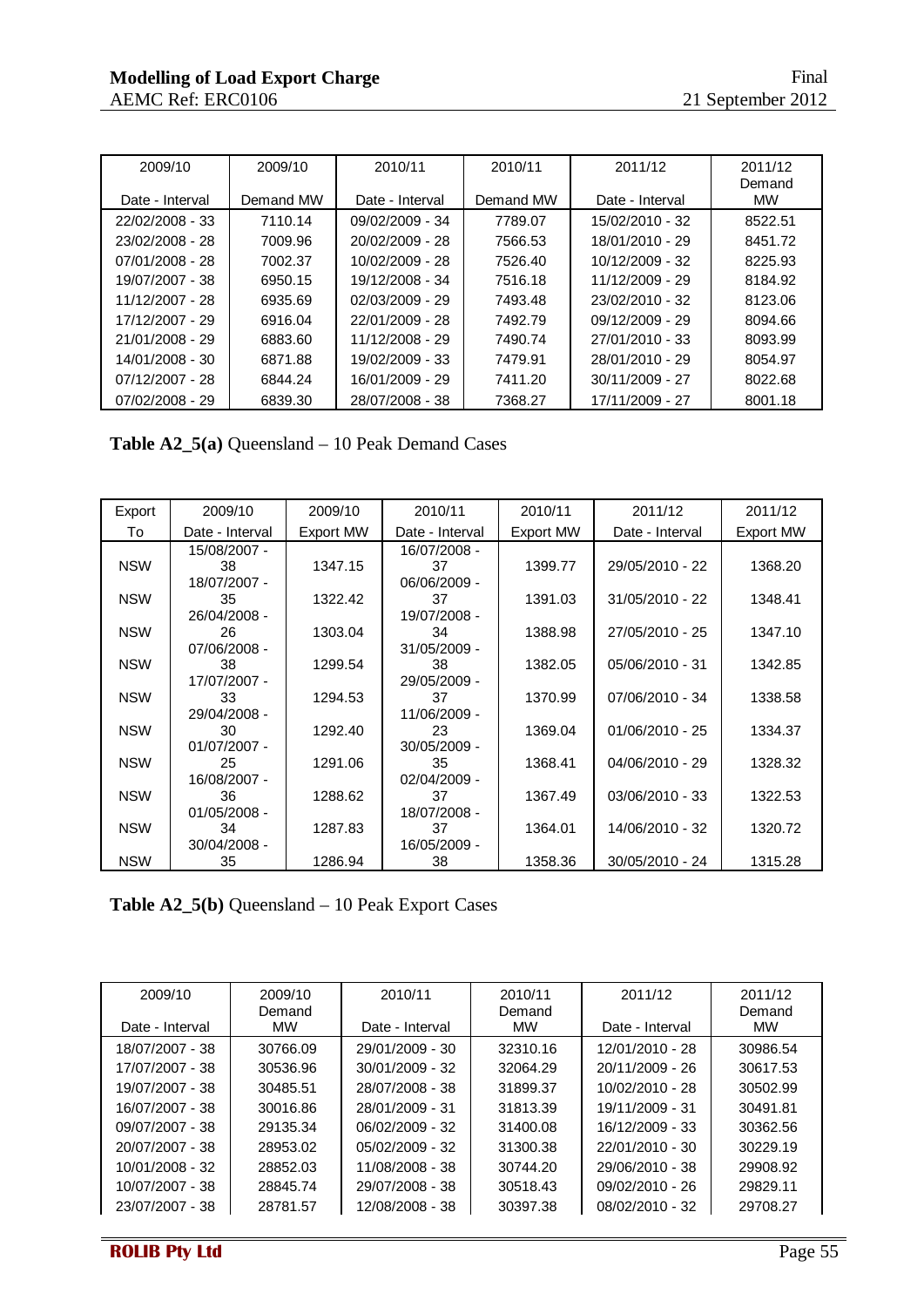| <b>Modelling of Load Export Charge</b><br><b>AEMC Ref: ERC0106</b><br>21 September 2012 |          |                 |          |                 |          |
|-----------------------------------------------------------------------------------------|----------|-----------------|----------|-----------------|----------|
| 12/07/2007 - 38                                                                         | 28780.46 | 04/02/2009 - 32 | 30238.58 | 11/01/2010 - 29 | 29637.02 |

**Table A2\_6** NEM wide system 10 Peak Demand Cases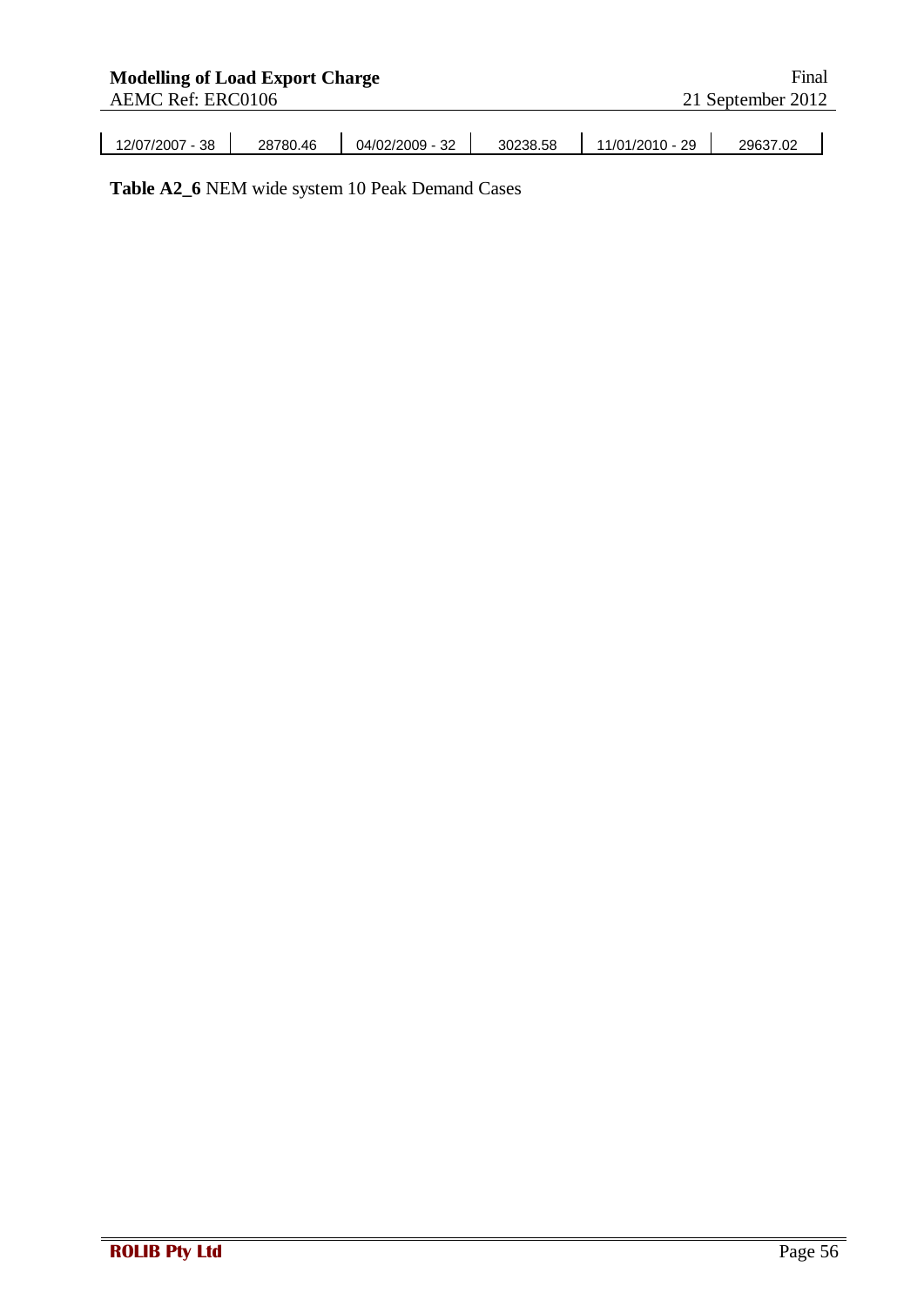## <span id="page-56-0"></span>**8. Appendix 3 – Preparation of Data**

### <span id="page-56-1"></span>*8.1 Data Supplied*

The following data items were supplied by the TNSPs:-

- Load data files giving load and generation output data for each trading interval in the three years under consideration.
- Loadflow data files which provide an analytic model of the networks for each year.
- Cost data files which give relative costs for each transmission element and, where appropriate, the ratings of transmission elements.
- The Annual Service Revenue Requirement (ASRR) for each region.

## <span id="page-56-2"></span>*8.2 Balance of Load and Generation*

For the preparation of NEM wide system cases, it is necessary to balance the load/generation and transfers in each region prior to interconnecting the systems. This is necessary so that any errors in the load and generation data do not lead to spurious levels of interchange. This was done for all cases, so that the differences in assessed inter-regional charges could be on a consistent basis.

The additional load and generation was applied at the following central locations:

Tasmania: Sheffield 220 kV (bus 72221) South Australia: Torrens Island 275 kV (bus 3380) Victoria: South Morang 500 kV (bus 35720) New South Wales: Sydney West 330 kV (bus 37) Queensland: Middle Range 275 kV (bus 46140)

The adjustments applied at these "balance" buses were iteratively determined so that the generation on the associated swing generator (calculated from the loadflow solution for the region) matched its historic value for each time interval.

Ideally, the adjustment at these balance buses should be zero, but for most regions it was a significant part of the region's demand.

Initially, the adjustment was applied by an equivalent generator. However, it was found that the allocation between load and generation by TPRICE became unstable for some cases with large negative generation. Therefore, the adjustment was implemented by equivalent loads and generators at these balance buses to avoid this allocation problem.

#### <span id="page-56-3"></span>*8.3 Treatment of SA Region Data*

The ElectraNet representation of the interconnection with Victoria included constant loads at the Portland and Murraylink buses, and variable generation at Mortlake and Murraylink. The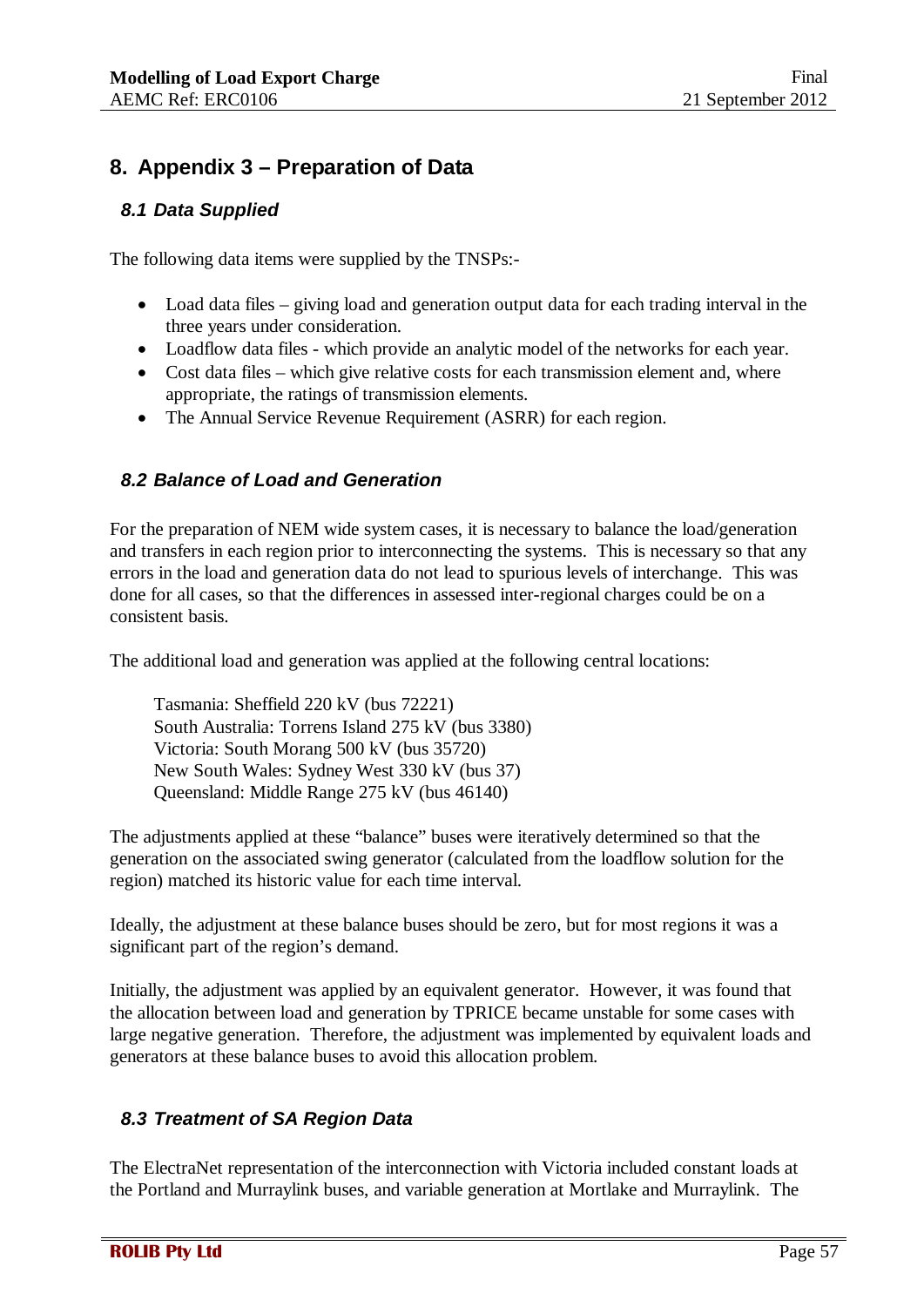combination was such that the resulting AC and DC interconnection flows (not allowing for losses) precisely matched the corresponding interconnection flows in the Victorian load and generation data. The use of constant loads at Portland and Murraylink, however, resulted in TPRICE allocating charges based on these constant loads, rather than from the actual interchange levels.

To overcome this problem, the load and generation data was adjusted so that the AC export to Victoria was represented by load at the Heywood 275 kV bus (which was zero during import to SA) and by generation at Mortlake (which was zero during export from SA). Following these adjustments, the Portland load in the South Australian model was set to zero.

A similar adjustment was made to the representation of Murraylink.

Many trading intervals were absent in the SA load and generation data. In order to build a system wide model, this would require that the corresponding intervals be deleted for all other regions, or that data for the missing intervals was provided. The latter alternative was chosen. The interconnection transfers for the missing intervals were determined from the Victorian data, and the SA data searched for cases that best matched the missing time of day, day of week and interchange level. This was done for all three years and used as the base case for all SA and system related calculations.

## <span id="page-57-0"></span>*8.4 Treatment of NSW Region Data*

The NSW data was provided on an hour by hour basis, rather than by 30 minute trading intervals, as provided by the other regions. In order to provide a basis for merging the data from all regions, the data was interpolated to produce a set of load and generation data at 30 minute intervals. This extended data set was then used for all NSW related analysis.

The NSW region has four TNSPs, TransGrid, AusGrid, Essential Energy and Directlink. Separate cost files were provided for each TNSP. These cost files were combined to form a single cost file for each year. This was achieved by weighting the individual costs by each of the TNSP's prescribed locational ASRRs, and summing these ASRRs to give the overall region's locational ASRR. The same weighting factors were applied to the respective new asset cost files in building the composite cost data files for new assets.

The utilisation field in the cost data files was set to 1.0 for the CRNP studies, and to 0.0 for the MCRNP studies.

The transfer on the Murray to Dederang interconnection with Victoria, as given in the data, was in the wrong direction. It was necessary to reverse this by swapping the values of the equivalent load and generation at the border equivalents.

#### <span id="page-57-1"></span>*8.5 Treatment of Victorian Region Data*

Loadflow files were modified to reduce the number of voltage regulated buses to avoid cases of high reactive transfer between adjacent regulated buses.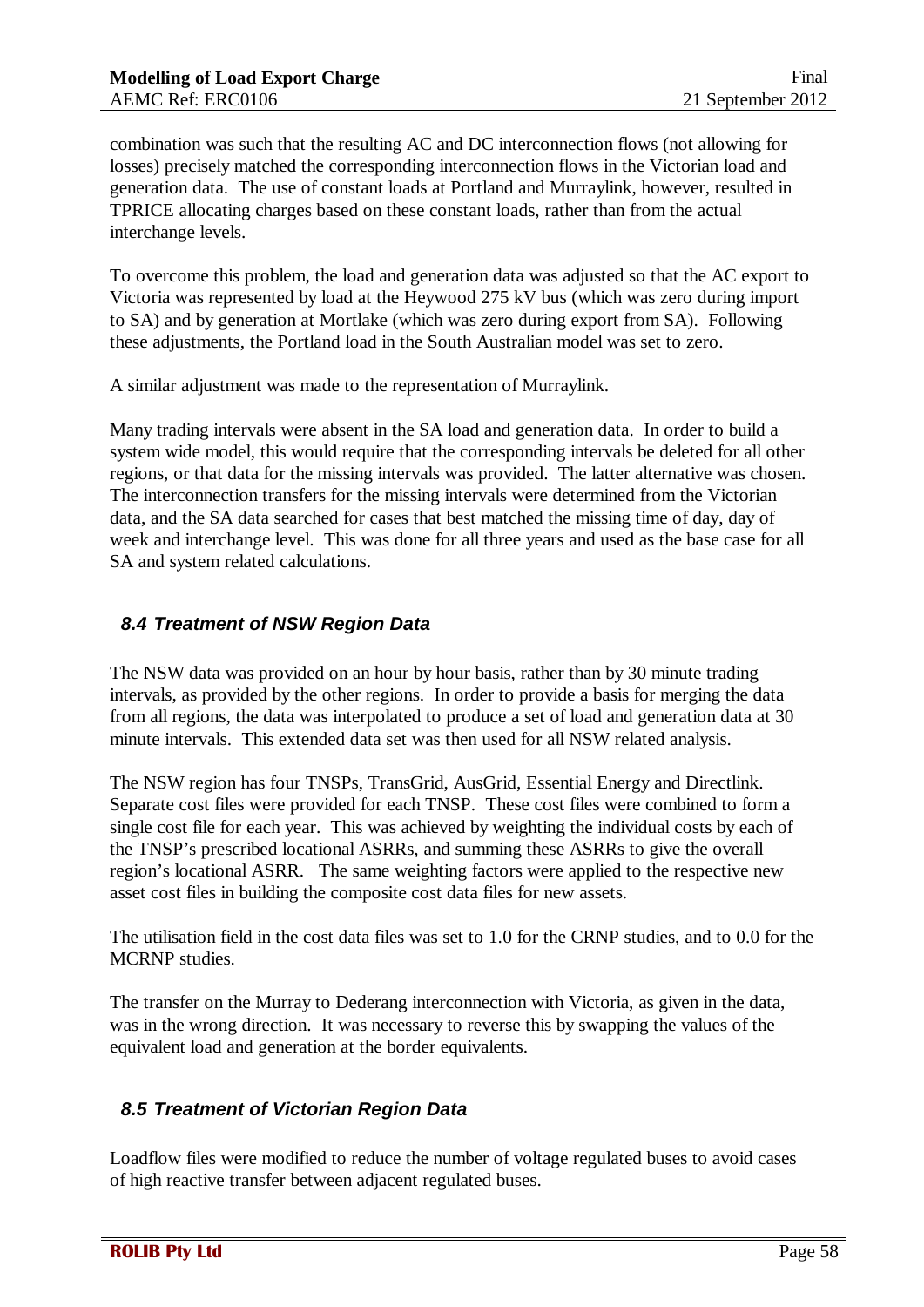The initial loadflow data was inconsistent with the approach to generator source impedances. As a result the source impedances of generators were initially changed to zero following discussions with AEMO. A zero impedance level is actually represented within TPRICE as 0.000001 per unit on 100 MVA. However, it was found that this resulted in inconsistent outcomes due to near singularity of the fault contribution matrix. A value of 0.001 per unit was therefore used, instead of zero. This resulted in reasonably consistent outcomes.

In the initial development of TPRICE, it was intended that actual generator source impedances would be used. However, in practical usage, this was reduced to low, or zero values, partly as a matter of convenience and arguably so that the selection of generator impedance parameters was not influenced by pricing considerations.

A 500 MW generating unit would typically have a source impedance in the order of 0.07 per unit (generator transient reactance plus transformer), so a value of 0.001 per unit used here remains comparatively small.

#### <span id="page-58-0"></span>*8.6 Cumulative New System Assets*

New asset cost files for assets that have a role in extending or maintaining interconnection capacity were provided by two TNSPs. These were on a year by year basis. The individual years were combined to form cumulative new asset cost files. In combining the years the values were scaled by the corresponding ASRRs to allow for escalation.

In effect the cumulative new asset files covered new assets installed to maintain or enhance interconnection capability since 1 July 2007.

## <span id="page-58-1"></span>*8.7 NEM Wide System*

For the NEM Wide System approach, ideally there is no equivalent load or generation at the borders; rather the interchange is a result of the balance between load and generation in each region. However, due to mismatches in the regional data, it was necessary to retain small loads and generators at the interconnections to balance the flows.

As there was some overlap in the bus numbers used by the TNSPs, it was necessary to renumber the buses in all data files.

For the integrated system analysis it was necessary to connect Tasmania to the mainland by an equivalent AC interconnection. This was taken to have an impedance of 10% on a nominal rating of 700 MW. There was very close matching between the Tasmanian and Victorian data for the interconnection flow when the Tasmanian data was shifted by one trading interval. Losses on Basslink were represented by a load in the importing region.

There is no representation of charges associated with Basslink.

TPRICE allocates charges to each load on the basis of its usage of assets in each region. These regional charges to loads are summated to give the charge that applies for each region to each other region.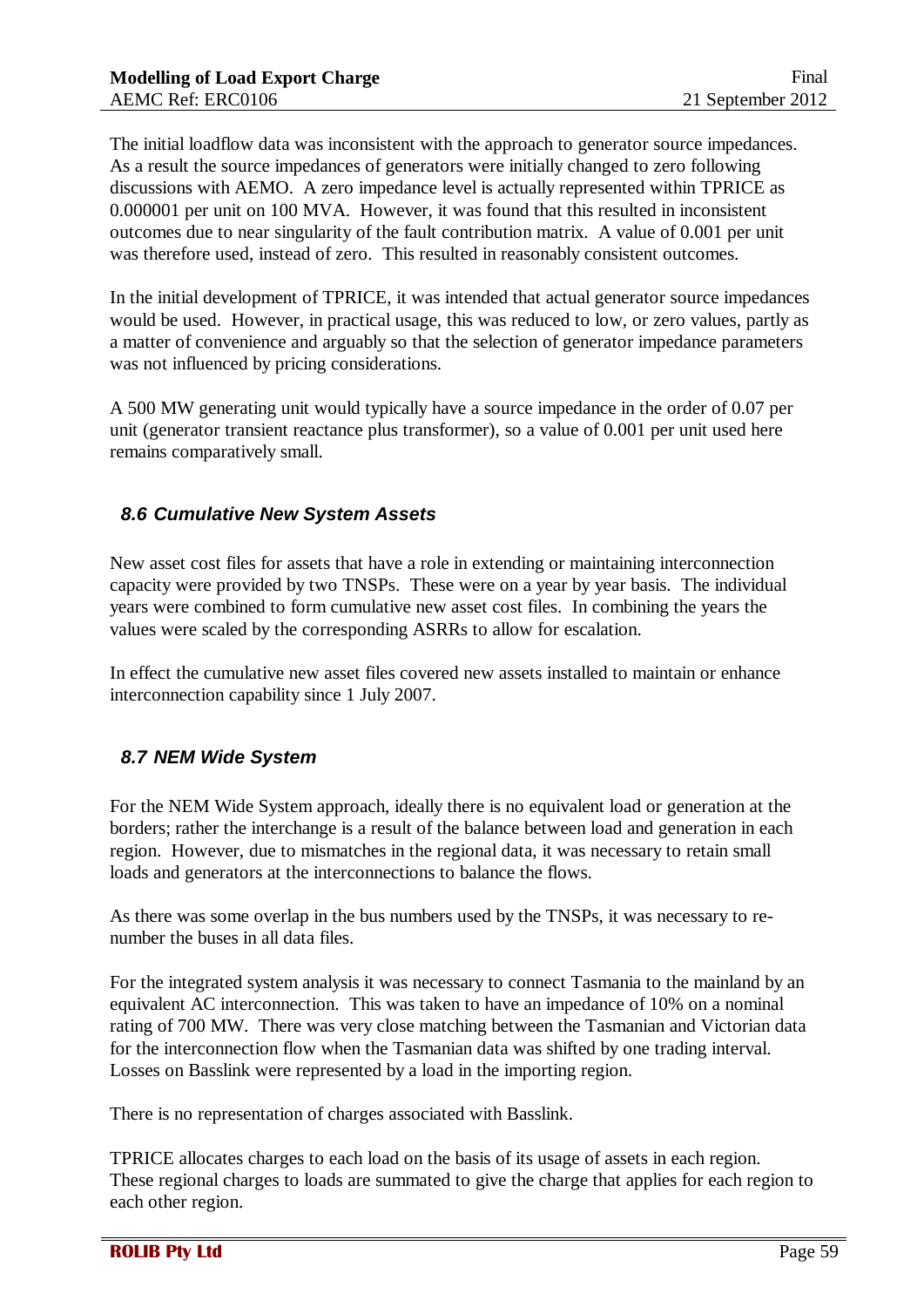It was also found that very low impedances caused difficulty in the allocation of load to generation for the NEM wide system, particularly for Tasmania. With Tasmanian export levels up to 630 MW, it was difficult to "see" into Victoria past low impedances at Loy Yang and other Latrobe Valley generators as well as equivalent generators at both sides of the interconnection. This allocation was reasonably stable when a minimum source impedance of 0.001 per unit was used. (Also discussed for Victoria above.)

#### <span id="page-59-0"></span>*8.8 Data Manipulation*

With the handling of a large amount of data and large files (for example, the NEM wide system load files were each about 180 MByte in length), most of the data preparation and analysis of results was carried out using purpose written software. In all, approximately 9,000 lines of C++ code were prepared for this project.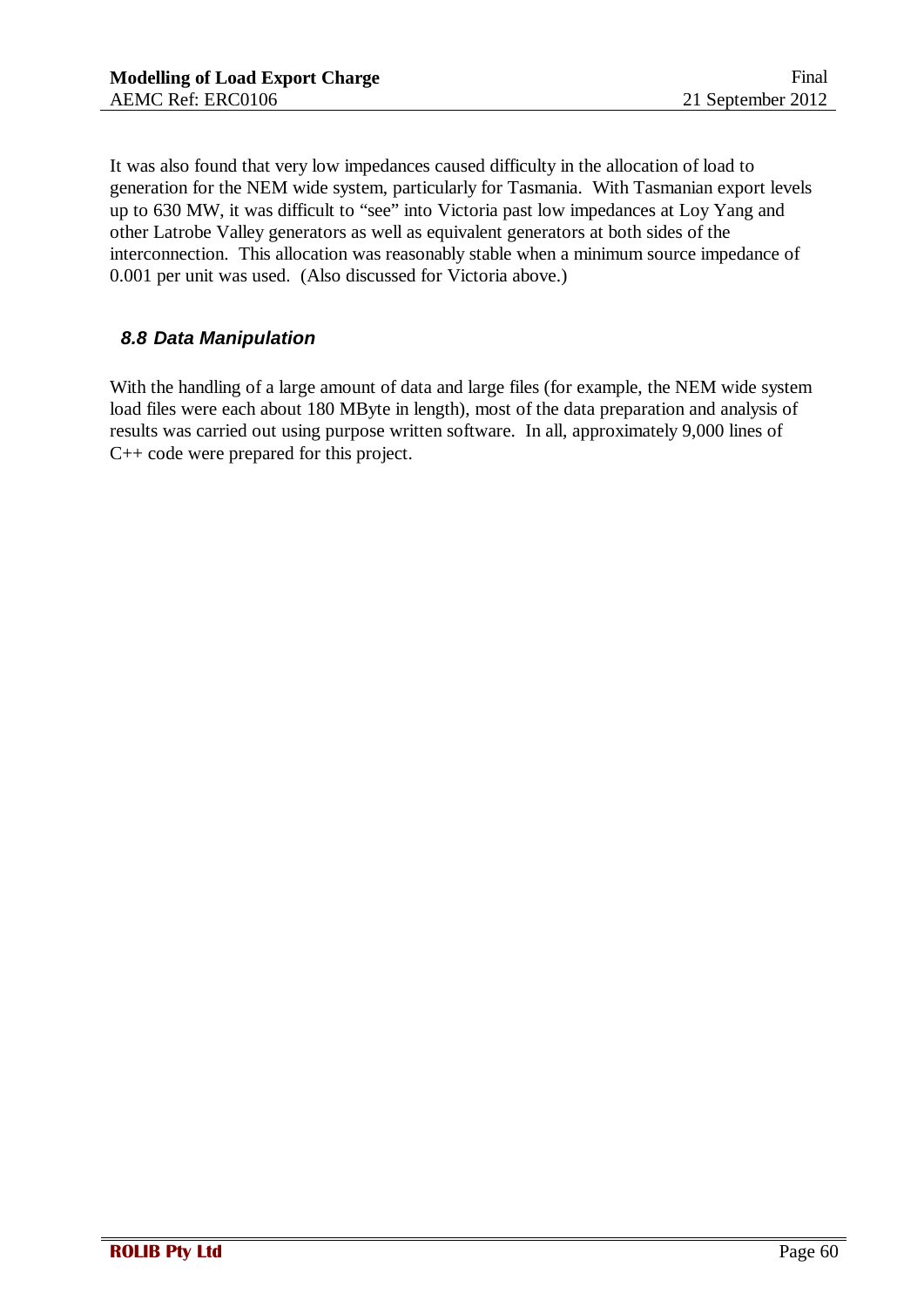## <span id="page-60-0"></span>**9. Appendix 4 – Overview of TPRICE**

TPRICE software provides network analysis facilities for the calculation of network access prices and marginal loss factors. This overview covers only the access pricing aspects.

The network access pricing is carried out in a manner that reflects the relative usage of transmission system components and their associated costs by customers at the various points of supply (that is a cost reflective network pricing (CRNP) methodology).

To assess the relative use of the system, TPRICE carries out loadflow studies for a number of system operating conditions.

For each system condition, a full (A.C.) load flow is set up from historic system load and generation conditions. Then, there is an allocation of generation to load. This determines how the supply to a particular location is distributed amongst generators. This allocation is carried out on the basis of the relative contribution of fault currents from generators to the total fault level at a point of supply. The result of this process is an allocation of power to the "electrically closest" generators. For example, if there were two generators, and one had a fault contribution at a point of supply of 10 units, and the other had a contribution of 5 units, the first generator would be considered to supply twice as much power to the load as the second unit. This allocation process is done in a manner that constrains the generation output to the value in the loadflow data.

After the allocation of generation, a sensitivity analysis is carried out using a linearised model about the loadflow solution. This is used to determine the variation in current in all network elements for a variation at each point of supply, equal to the load at that point. This provides an indication of the usage of each transmission element by each point of supply. These "usage" components are assessed for each trading interval.

In the so called "**Energy Method**", these "usage" components are summated over all of the intervals analysed. The cost associated with each transmission element is distributed to the points of supply, in proportion to the summated usage of that element by the point of supply, compared with the total summated usage of that element by all points of supply.

The "**Capacity Method**" is the same, except that instead of summing the usages over all the intervals, the maximum value is determined. This results in the allocation of charges on the basis of the peak usage of each transmission element by each point of supply. [This does not necessarily correspond to the maximum co-incident usage of each element.]

#### <span id="page-60-1"></span>*9.1 Key Data Files*

Four files are most significant to the operation of TPRICE. (There are additional files that are of a legacy nature, and are not of current significance.) These files are briefly described here.

#### **Loadflow Data File**

This file provides data describing the transmission system, including load and generation parameters, network topology, and transmission line and transformer impedances.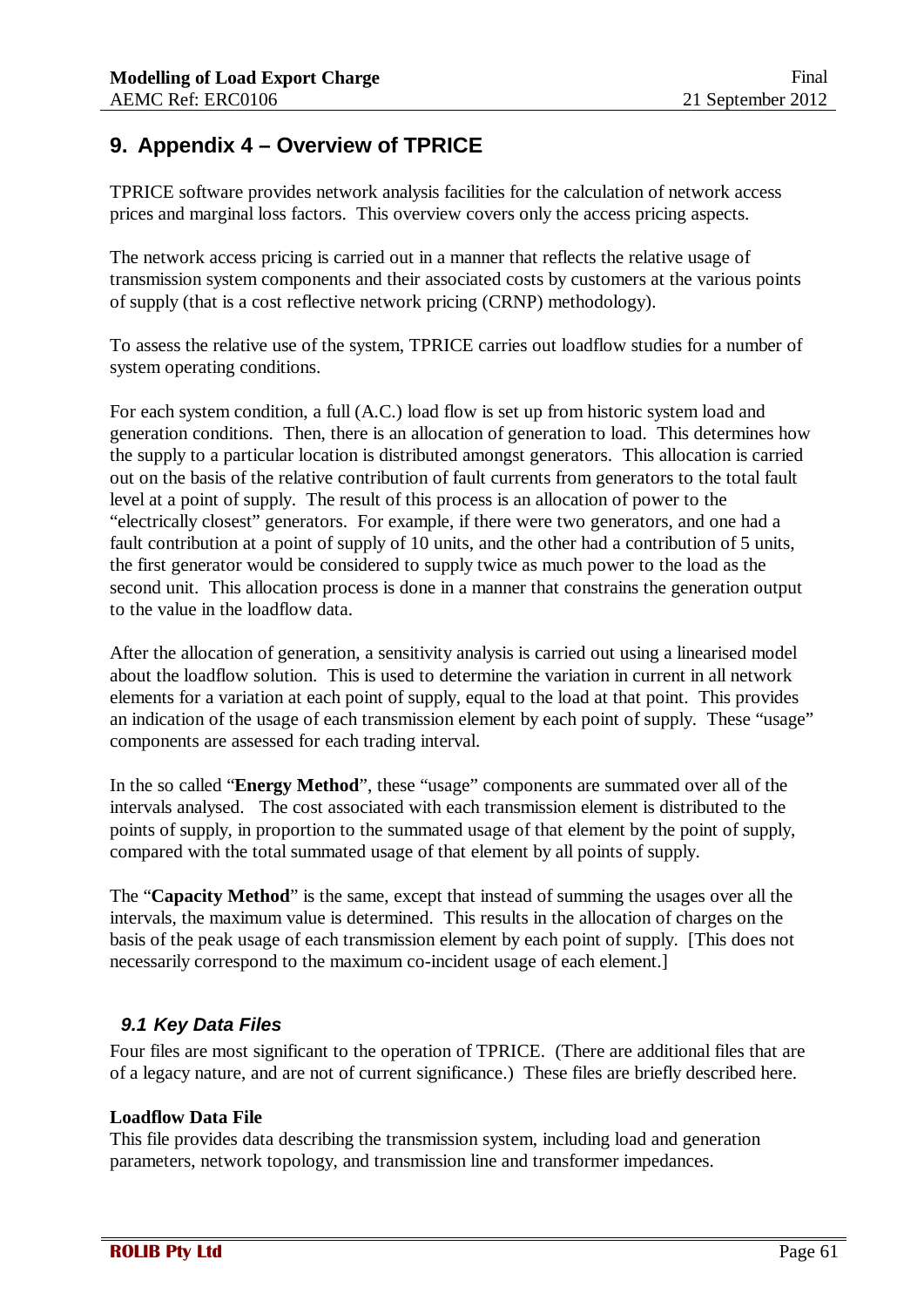This file also allows the user to identify the voltage regulation points in the system, and the voltage reference levels to be applied at these points. Provided a reasonable set of voltage controlled points and voltage reference levels are applied, the TPRICE outcome is little influenced by these nominations. An adequate set of these nominations will provide loadflow convergence, and avoid abnormally high reactive transfer between buses, for the entire set of load and generation conditions.

Generator source impedances are also defined in this file. These influence the fault contribution calculations and can modify the allocation of load to generation. However, if the impedances are set to relatively low values, there is not a great sensitivity to this parameter. For example, if they are set to the sub-transient impedance of the generators. However, it has been usual practice to set the source impedances to zero.

#### **Cost File**

The cost file gives the relative cost recovery from each transmission element. As the output of TPRICE is scaled in post-processing, to give total target locational revenue, it is only the relative costs that are significant in this file.

The file offers the user the ability to scale the revenue for a given element, according to the utilisation of that line, so that if a circuit is only being used, to say 50% of its capability, its relative revenue value is halved. In this regard, the user can nominate a utilisation level to be used or a rating to be applied. If the rating is defined (and the utilisation is set to zero for that element in the cost data), the maximum loading on the line, within the defined set of generation and loading conditions, is calculated and used to determine the utilisation and the relative revenue for that element. The element rating can be assigned a value that allows for overload conditions, as the TPRICE analysis applies only to system normal (i.e. no transmission outage consideration).

For the standard cost reflective pricing methodology (CRNP) 100% utilisation is applied to all transmission elements. For the modified cost reflective network pricing methodology (MCRNP) utilisations, as calculated for selected transmission elements, are applied.

#### **Load and Generation Data File**

This file provides load and generation data for each loading interval. A number of formats are available, but most of these are now obsolete. The format now generally used contains active and reactive loads at each supply point, and active and reactive generation at each generation point for each interval considered. The number of intervals ranges from 10 to 17,520 (or 17,568 for a leap year).

#### **Case File**

The case file is used to set up a TPRICE analysis case. It includes the addresses of the various input and output files necessary to run TPRICE. For the present project the case files were prepared by ROLIB Pty Ltd.

The case file also includes the selection of options that are applied to the running of TPRICE.